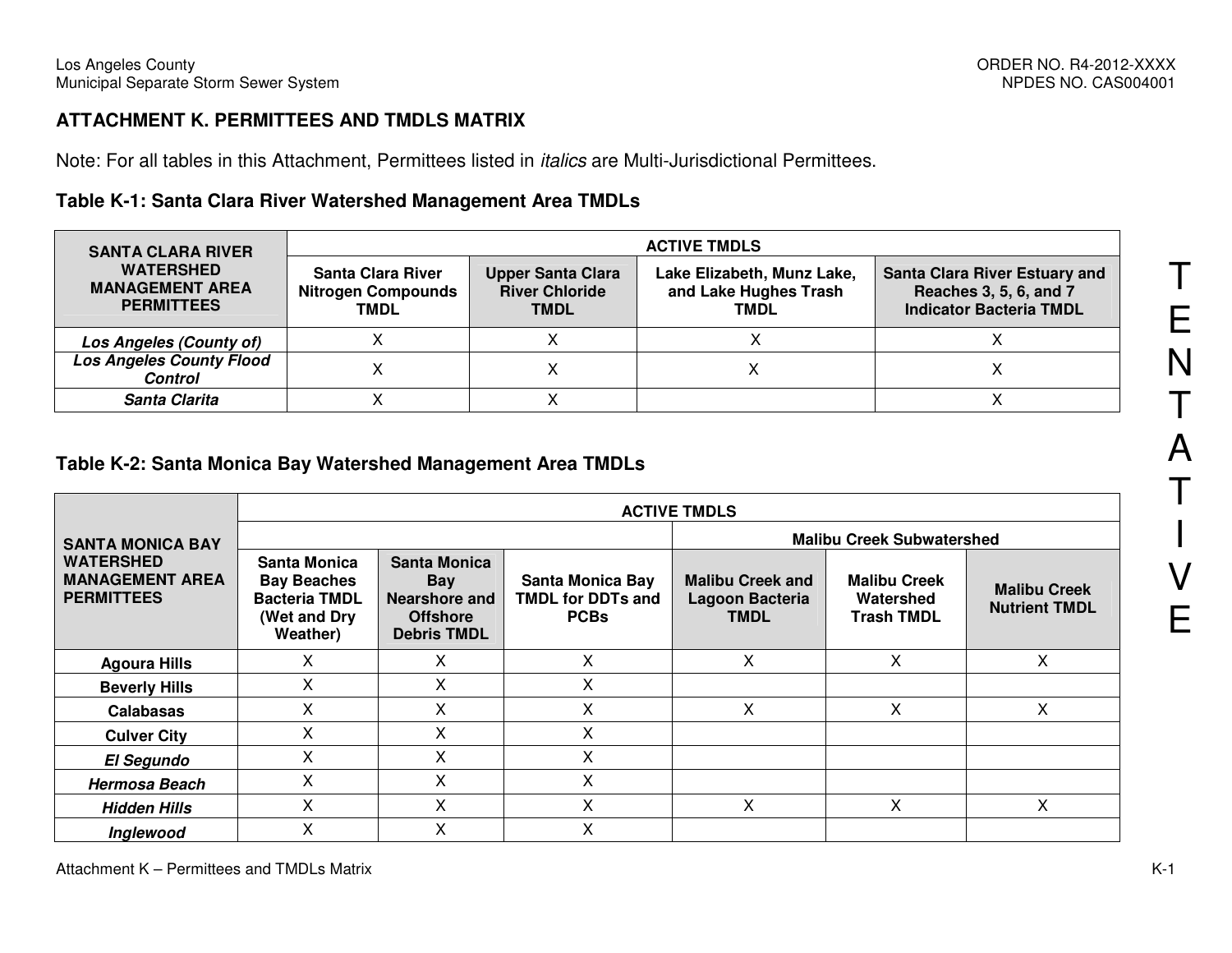|                                                                 | <b>ACTIVE TMDLS</b>                                                                           |                                                                                                    |                                                                    |                                                           |                                                       |                                             |  |  |  |  |
|-----------------------------------------------------------------|-----------------------------------------------------------------------------------------------|----------------------------------------------------------------------------------------------------|--------------------------------------------------------------------|-----------------------------------------------------------|-------------------------------------------------------|---------------------------------------------|--|--|--|--|
| <b>SANTA MONICA BAY</b>                                         |                                                                                               |                                                                                                    |                                                                    | <b>Malibu Creek Subwatershed</b>                          |                                                       |                                             |  |  |  |  |
| <b>WATERSHED</b><br><b>MANAGEMENT AREA</b><br><b>PERMITTEES</b> | <b>Santa Monica</b><br><b>Bay Beaches</b><br><b>Bacteria TMDL</b><br>(Wet and Dry<br>Weather) | <b>Santa Monica</b><br><b>Bay</b><br><b>Nearshore and</b><br><b>Offshore</b><br><b>Debris TMDL</b> | <b>Santa Monica Bay</b><br><b>TMDL for DDTs and</b><br><b>PCBs</b> | <b>Malibu Creek and</b><br>Lagoon Bacteria<br><b>TMDL</b> | <b>Malibu Creek</b><br>Watershed<br><b>Trash TMDL</b> | <b>Malibu Creek</b><br><b>Nutrient TMDL</b> |  |  |  |  |
| Los Angeles (City of)                                           | X                                                                                             | X                                                                                                  | X                                                                  |                                                           |                                                       |                                             |  |  |  |  |
| <b>Los Angeles (County</b><br>of)                               | X                                                                                             | X                                                                                                  | X                                                                  | X                                                         | X                                                     | $\boldsymbol{\mathsf{X}}$                   |  |  |  |  |
| <b>Los Angeles County</b><br><b>Flood Control</b>               | X                                                                                             | X                                                                                                  | X                                                                  | X                                                         | X                                                     | X                                           |  |  |  |  |
| <b>Malibu</b>                                                   | $\sf X$                                                                                       | X                                                                                                  | X                                                                  | X                                                         | X                                                     | X                                           |  |  |  |  |
| <b>Manhattan Beach</b>                                          | Χ                                                                                             | X                                                                                                  | X                                                                  |                                                           |                                                       |                                             |  |  |  |  |
| <b>Palos Verdes Estates</b>                                     | X                                                                                             | X                                                                                                  | X                                                                  |                                                           |                                                       |                                             |  |  |  |  |
| <b>Rancho Palos Verdes</b>                                      | X                                                                                             | X                                                                                                  | X                                                                  |                                                           |                                                       |                                             |  |  |  |  |
| <b>Redondo Beach</b>                                            | X                                                                                             | X                                                                                                  | X                                                                  |                                                           |                                                       |                                             |  |  |  |  |
| <b>Rolling Hills</b>                                            | X                                                                                             | X                                                                                                  | X                                                                  |                                                           |                                                       |                                             |  |  |  |  |
| <b>Rolling Hills Estates</b>                                    | X                                                                                             | X                                                                                                  | X                                                                  |                                                           |                                                       |                                             |  |  |  |  |
| <b>Santa Monica</b>                                             | X                                                                                             | X                                                                                                  | X                                                                  |                                                           |                                                       |                                             |  |  |  |  |
| <b>Torrance</b>                                                 | X                                                                                             | X                                                                                                  | X                                                                  |                                                           |                                                       |                                             |  |  |  |  |
| <b>West Hollywood</b>                                           | X                                                                                             | X                                                                                                  | X                                                                  |                                                           |                                                       |                                             |  |  |  |  |
| <b>Westlake Village</b>                                         | X                                                                                             | X                                                                                                  | X                                                                  | X                                                         | X                                                     | X                                           |  |  |  |  |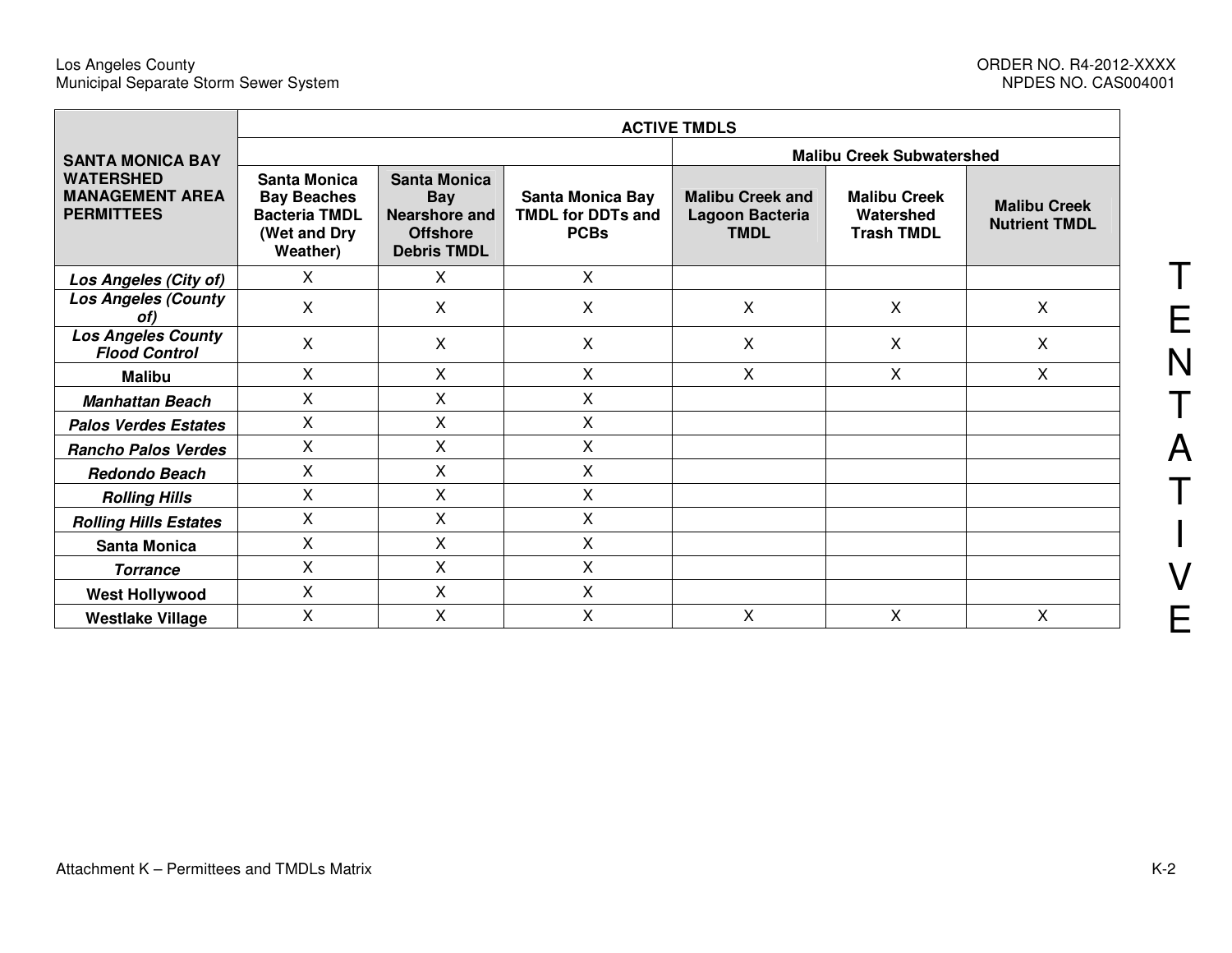# **Table K-3: Santa Monica Bay Watershed Management Area TMDLs**

|                                                                               | <b>ACTIVE TMDLS</b>                                           |                                                                                                      |                                                                                                         |                                                                |                                                                                                          |                                                                                                                   |                                                                                  |  |  |
|-------------------------------------------------------------------------------|---------------------------------------------------------------|------------------------------------------------------------------------------------------------------|---------------------------------------------------------------------------------------------------------|----------------------------------------------------------------|----------------------------------------------------------------------------------------------------------|-------------------------------------------------------------------------------------------------------------------|----------------------------------------------------------------------------------|--|--|
| <b>SANTA MONICA</b>                                                           |                                                               |                                                                                                      |                                                                                                         | <b>Marina del Rey Subwatershed</b>                             |                                                                                                          |                                                                                                                   |                                                                                  |  |  |
| <b>BAY WATERSHED</b><br><b>MANAGEMENT</b><br><b>AREA</b><br><b>PERMITTEES</b> | <b>Ballona</b><br><b>Creek</b><br><b>Trash</b><br><b>TMDL</b> | <b>Ballona</b><br><b>Creek</b><br><b>Estuary</b><br><b>Toxic</b><br><b>Pollutants</b><br><b>TMDL</b> | <b>Ballona Creek,</b><br><b>Ballona estuary and</b><br><b>Sepulveda Channel</b><br><b>Bacteria TMDL</b> | <b>Ballona</b><br><b>Creek</b><br><b>Metals</b><br><b>TMDL</b> | <b>Ballona Creek</b><br><b>Wetlands TMDL for</b><br>Sediment and<br><b>Invasive Exotic</b><br>Vegetation | <b>Marina del Rey</b><br><b>Harbor Mothers'</b><br><b>Beach and Back</b><br><b>Basins Bacteria</b><br><b>TMDL</b> | <b>Marina del Rey</b><br><b>Harbor Toxic</b><br><b>Pollutants</b><br><b>TMDL</b> |  |  |
| <b>Agoura Hills</b>                                                           |                                                               |                                                                                                      |                                                                                                         |                                                                |                                                                                                          |                                                                                                                   |                                                                                  |  |  |
| <b>Beverly Hills</b>                                                          | $\mathsf{X}$                                                  | $\mathsf{X}$                                                                                         | $\mathsf{X}$                                                                                            | $\mathsf{X}$                                                   | $\mathsf{X}$                                                                                             |                                                                                                                   |                                                                                  |  |  |
| <b>Calabasas</b>                                                              |                                                               |                                                                                                      |                                                                                                         |                                                                |                                                                                                          |                                                                                                                   |                                                                                  |  |  |
| <b>Culver City</b>                                                            | $\mathsf{X}$                                                  | $\mathsf{X}$                                                                                         | $\mathsf{X}$                                                                                            | X                                                              | $\mathsf{X}$                                                                                             | $\mathsf{X}$                                                                                                      | $\mathsf{X}$                                                                     |  |  |
| <b>El Segundo</b>                                                             |                                                               |                                                                                                      |                                                                                                         |                                                                |                                                                                                          |                                                                                                                   |                                                                                  |  |  |
| <b>Hermosa Beach</b>                                                          |                                                               |                                                                                                      |                                                                                                         |                                                                |                                                                                                          |                                                                                                                   |                                                                                  |  |  |
| <b>Hidden Hills</b>                                                           |                                                               |                                                                                                      |                                                                                                         |                                                                |                                                                                                          |                                                                                                                   |                                                                                  |  |  |
| Inglewood                                                                     | X                                                             | $\mathsf{X}$                                                                                         | X                                                                                                       | X                                                              | $\mathsf{X}$                                                                                             |                                                                                                                   |                                                                                  |  |  |
| <b>Los Angeles (City</b><br>of)                                               | $\sf X$                                                       | X                                                                                                    | $\mathsf{X}$                                                                                            | X                                                              | $\sf X$                                                                                                  | X                                                                                                                 | X                                                                                |  |  |
| <b>Los Angeles</b><br>(County of)                                             | $\sf X$                                                       | $\sf X$                                                                                              | $\mathsf{X}$                                                                                            | $\mathsf{X}$                                                   | $\mathsf{X}$                                                                                             | $\mathsf{X}$                                                                                                      | $\mathsf{X}$                                                                     |  |  |
| <b>Los Angeles</b><br><b>County Flood</b><br><b>Control</b>                   |                                                               | X                                                                                                    | X                                                                                                       | X                                                              | $\boldsymbol{\mathsf{X}}$                                                                                | $\pmb{\times}$                                                                                                    | X                                                                                |  |  |
| <b>Malibu</b>                                                                 |                                                               |                                                                                                      |                                                                                                         |                                                                |                                                                                                          |                                                                                                                   |                                                                                  |  |  |
| <b>Manhattan Beach</b>                                                        |                                                               |                                                                                                      |                                                                                                         |                                                                |                                                                                                          |                                                                                                                   |                                                                                  |  |  |
| <b>Palos Verdes</b><br><b>Estates</b>                                         |                                                               |                                                                                                      |                                                                                                         |                                                                |                                                                                                          |                                                                                                                   |                                                                                  |  |  |
| <b>Rancho Palos</b><br><b>Verdes</b>                                          |                                                               |                                                                                                      |                                                                                                         |                                                                |                                                                                                          |                                                                                                                   |                                                                                  |  |  |
| <b>Redondo Beach</b>                                                          |                                                               |                                                                                                      |                                                                                                         |                                                                |                                                                                                          |                                                                                                                   |                                                                                  |  |  |
| <b>Rolling Hills</b>                                                          |                                                               |                                                                                                      |                                                                                                         |                                                                |                                                                                                          |                                                                                                                   |                                                                                  |  |  |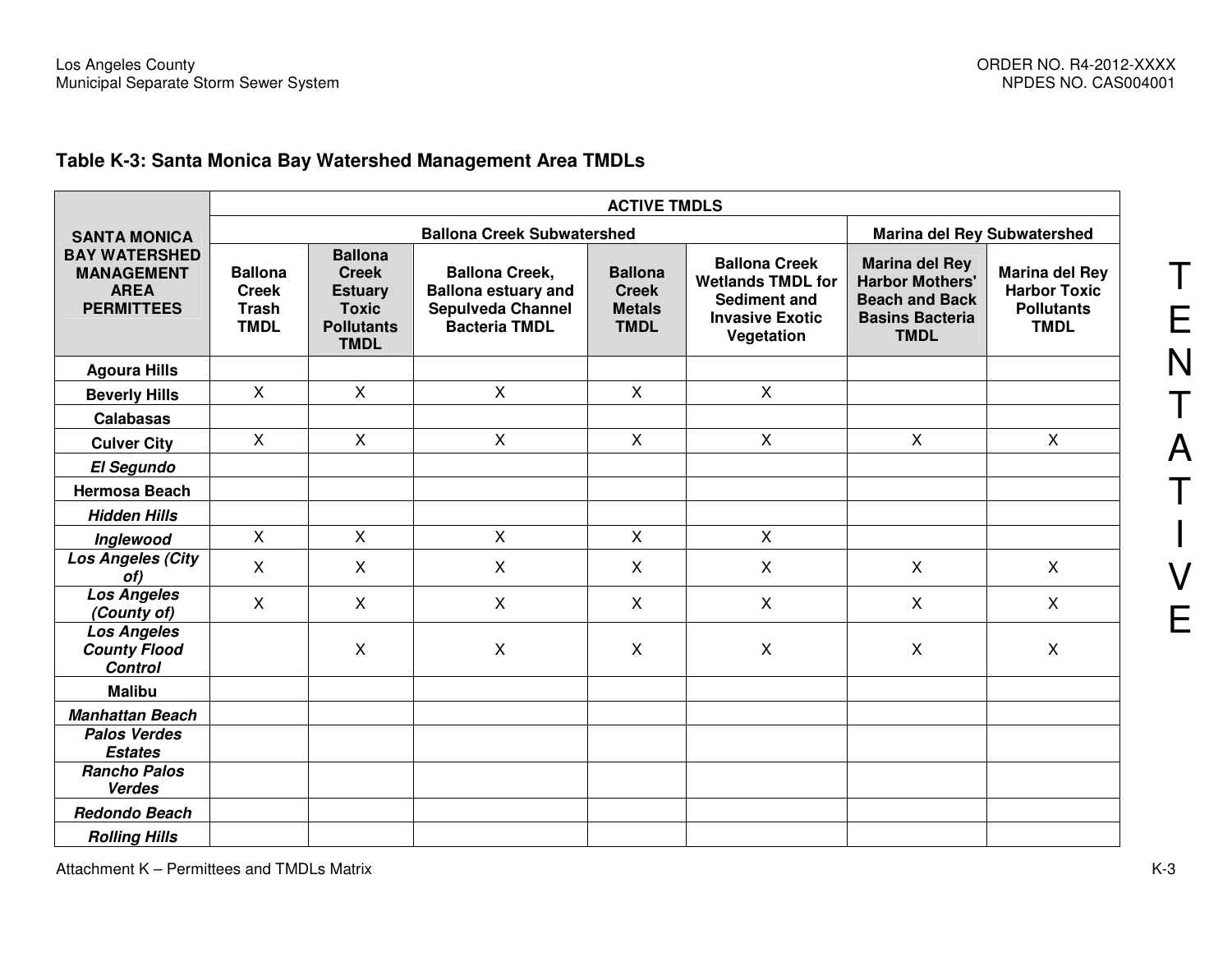|                                                                                                      | <b>ACTIVE TMDLS</b>                                    |                                                                                               |                                                                                                         |                                                                |                                                                                                          |                                                                                                                   |                                                                           |  |  |
|------------------------------------------------------------------------------------------------------|--------------------------------------------------------|-----------------------------------------------------------------------------------------------|---------------------------------------------------------------------------------------------------------|----------------------------------------------------------------|----------------------------------------------------------------------------------------------------------|-------------------------------------------------------------------------------------------------------------------|---------------------------------------------------------------------------|--|--|
| <b>SANTA MONICA</b><br><b>BAY WATERSHED</b><br><b>MANAGEMENT</b><br><b>AREA</b><br><b>PERMITTEES</b> |                                                        |                                                                                               | <b>Marina del Rey Subwatershed</b>                                                                      |                                                                |                                                                                                          |                                                                                                                   |                                                                           |  |  |
|                                                                                                      | <b>Ballona</b><br><b>Creek</b><br>Trash<br><b>TMDL</b> | <b>Ballona</b><br><b>Creek</b><br><b>Estuary</b><br>Toxic<br><b>Pollutants</b><br><b>TMDL</b> | <b>Ballona Creek,</b><br><b>Ballona estuary and</b><br><b>Sepulveda Channel</b><br><b>Bacteria TMDL</b> | <b>Ballona</b><br><b>Creek</b><br><b>Metals</b><br><b>TMDL</b> | <b>Ballona Creek</b><br><b>Wetlands TMDL for</b><br>Sediment and<br><b>Invasive Exotic</b><br>Vegetation | <b>Marina del Rey</b><br><b>Harbor Mothers'</b><br><b>Beach and Back</b><br><b>Basins Bacteria</b><br><b>TMDL</b> | Marina del Rey<br><b>Harbor Toxic</b><br><b>Pollutants</b><br><b>TMDL</b> |  |  |
| <b>Rolling Hills</b><br><b>Estates</b>                                                               |                                                        |                                                                                               |                                                                                                         |                                                                |                                                                                                          |                                                                                                                   |                                                                           |  |  |
| <b>Santa Monica</b>                                                                                  | х                                                      | Χ                                                                                             | X                                                                                                       | X                                                              | X                                                                                                        |                                                                                                                   |                                                                           |  |  |
| <b>Torrance</b>                                                                                      |                                                        |                                                                                               |                                                                                                         |                                                                |                                                                                                          |                                                                                                                   |                                                                           |  |  |
| <b>West Hollywood</b>                                                                                | х                                                      | Χ                                                                                             | Χ                                                                                                       | X                                                              | X                                                                                                        |                                                                                                                   |                                                                           |  |  |
| <b>Westlake Village</b>                                                                              |                                                        |                                                                                               |                                                                                                         |                                                                |                                                                                                          |                                                                                                                   |                                                                           |  |  |

#### **Table K-4: Dominguez Channel Watershed Management Area TMDLs**

|                                                                                   | <b>ACTIVE TMDLS</b>                               |                                          |                                             |                                                                  |                                                                                                                                      |  |  |  |
|-----------------------------------------------------------------------------------|---------------------------------------------------|------------------------------------------|---------------------------------------------|------------------------------------------------------------------|--------------------------------------------------------------------------------------------------------------------------------------|--|--|--|
| <b>DOMINGUEZ CHANNEL</b><br><b>WATERSHED MANAGEMENT</b><br><b>AREA PERMITTEES</b> | <b>Los Angeles Harbor</b><br><b>Bacteria TMDL</b> | <b>Machado Lake</b><br><b>Trash TMDL</b> | <b>Machado Lake</b><br><b>Nutrient TMDL</b> | <b>Machado Lake</b><br><b>Pesticides and</b><br><b>PCBs TMDL</b> | <b>Dominguez Channel</b><br>and Greater Los<br><b>Angeles and Long</b><br><b>Beach Harbor Waters</b><br><b>Toxic Pollutants TMDL</b> |  |  |  |
| Carson                                                                            |                                                   | X                                        | X                                           | X                                                                | х                                                                                                                                    |  |  |  |
| Compton                                                                           |                                                   |                                          |                                             |                                                                  | X                                                                                                                                    |  |  |  |
| El Segundo                                                                        |                                                   |                                          |                                             |                                                                  | Χ                                                                                                                                    |  |  |  |
| Gardena                                                                           |                                                   |                                          |                                             |                                                                  | Χ                                                                                                                                    |  |  |  |
| <b>Hawthorne</b>                                                                  |                                                   |                                          |                                             |                                                                  | Χ                                                                                                                                    |  |  |  |
| Inglewood                                                                         |                                                   |                                          |                                             |                                                                  | X                                                                                                                                    |  |  |  |
| Lawndale                                                                          |                                                   |                                          |                                             |                                                                  | X                                                                                                                                    |  |  |  |
| Lomita                                                                            |                                                   | Χ                                        | X                                           | X                                                                |                                                                                                                                      |  |  |  |
| Los Angeles (City of)                                                             | X                                                 | X                                        | X                                           | X                                                                | Χ                                                                                                                                    |  |  |  |
| <b>Los Angeles (County of)</b>                                                    | Χ                                                 | X                                        | X                                           | X                                                                | Χ                                                                                                                                    |  |  |  |

T E N T ATI VE

Attachment K – Permittees and TMDLs Matrix K-4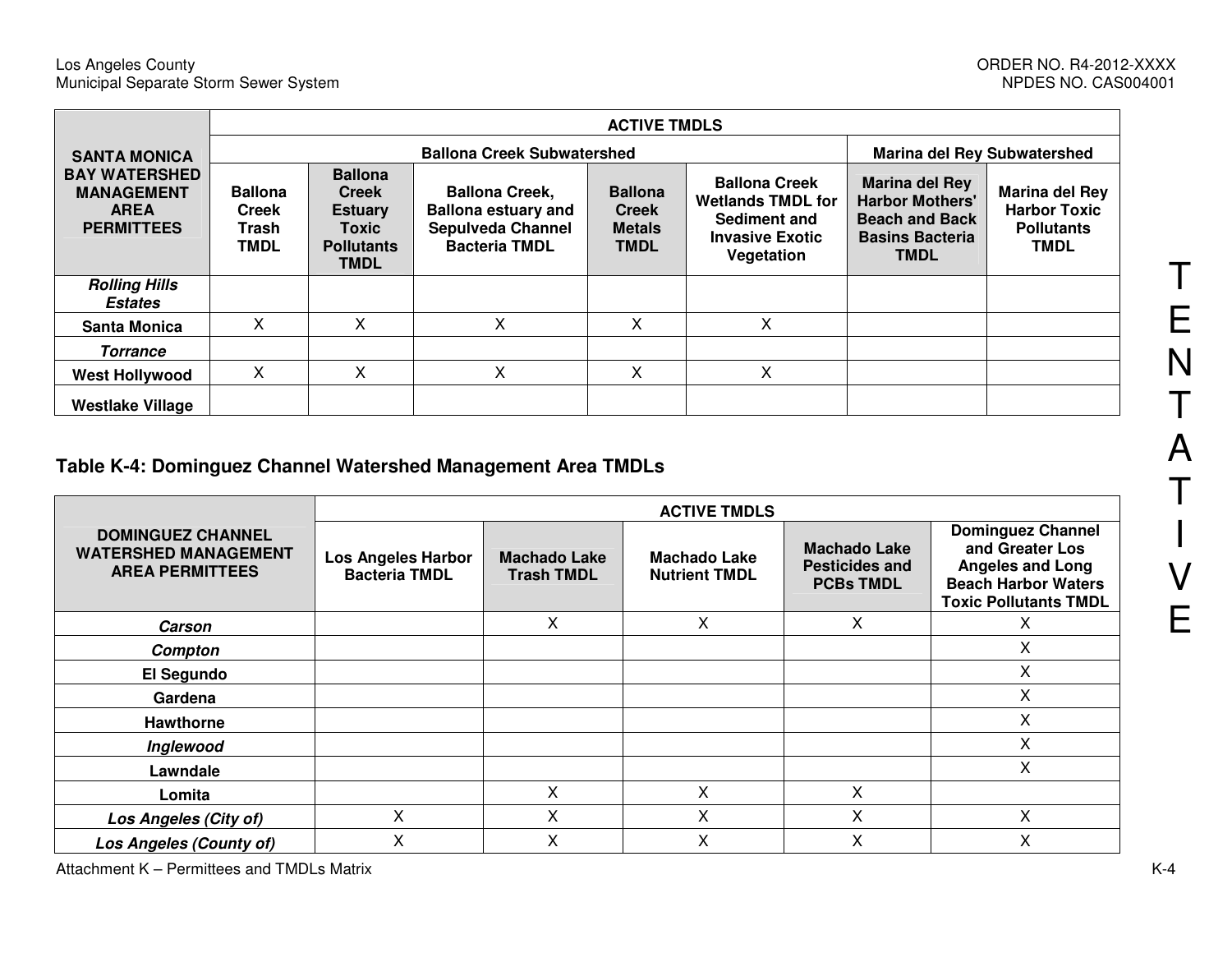|                                                                                   | <b>ACTIVE TMDLS</b>                               |                                          |                                      |                                                                  |                                                                                                                                      |  |  |  |
|-----------------------------------------------------------------------------------|---------------------------------------------------|------------------------------------------|--------------------------------------|------------------------------------------------------------------|--------------------------------------------------------------------------------------------------------------------------------------|--|--|--|
| <b>DOMINGUEZ CHANNEL</b><br><b>WATERSHED MANAGEMENT</b><br><b>AREA PERMITTEES</b> | <b>Los Angeles Harbor</b><br><b>Bacteria TMDL</b> | <b>Machado Lake</b><br><b>Trash TMDL</b> | Machado Lake<br><b>Nutrient TMDL</b> | <b>Machado Lake</b><br><b>Pesticides and</b><br><b>PCBs TMDL</b> | <b>Dominguez Channel</b><br>and Greater Los<br><b>Angeles and Long</b><br><b>Beach Harbor Waters</b><br><b>Toxic Pollutants TMDL</b> |  |  |  |
| <b>Los Angeles County Flood</b><br><b>Control</b>                                 |                                                   | ᄉ                                        | х                                    | Χ                                                                | ∧                                                                                                                                    |  |  |  |
| <b>Manhattan Beach</b>                                                            |                                                   |                                          |                                      |                                                                  | X                                                                                                                                    |  |  |  |
| <b>Palos Verdes Estates</b>                                                       |                                                   | X                                        | X                                    | X                                                                |                                                                                                                                      |  |  |  |
| <b>Rancho Palos Verdes</b>                                                        |                                                   |                                          | Χ                                    | x                                                                |                                                                                                                                      |  |  |  |
| Redondo Beach                                                                     |                                                   |                                          | Χ                                    | x                                                                | Χ                                                                                                                                    |  |  |  |
| <b>Rolling Hills</b>                                                              |                                                   | x                                        | x                                    | X                                                                |                                                                                                                                      |  |  |  |
| <b>Rolling Hills Estates</b>                                                      |                                                   | ⋏                                        | Χ                                    | Χ                                                                |                                                                                                                                      |  |  |  |
| <b>Torrance</b>                                                                   |                                                   |                                          | $\checkmark$<br>́                    | Χ                                                                | ⋏                                                                                                                                    |  |  |  |

# **Table K-5: Los Angeles River Watershed Management Area TMDLs**

|                                                                                                                 |                                                                                   | <b>ACTIVE TMDLS</b>                                                                                             |                                                                                              |                                                                                   |                                                                                                             |                                                                                                                      |                                                                                                                                      |   |  |  |  |
|-----------------------------------------------------------------------------------------------------------------|-----------------------------------------------------------------------------------|-----------------------------------------------------------------------------------------------------------------|----------------------------------------------------------------------------------------------|-----------------------------------------------------------------------------------|-------------------------------------------------------------------------------------------------------------|----------------------------------------------------------------------------------------------------------------------|--------------------------------------------------------------------------------------------------------------------------------------|---|--|--|--|
| <b>LOS ANGELES</b><br><b>RIVER</b><br><b>WATERSHED</b><br><b>MANAGEMENT</b><br><b>AREA</b><br><b>PERMITTEES</b> | <b>Los</b><br><b>Angeles</b><br><b>River</b><br>Watershed<br>Trash<br><b>TMDL</b> | <b>Los Angeles</b><br><b>River</b><br><b>Nitrogen</b><br><b>Compounds</b><br>and Related<br><b>Effects TMDL</b> | <b>Los Angeles</b><br><b>River and</b><br><b>Tributaries</b><br><b>Metals</b><br><b>TMDL</b> | <b>Los Angeles</b><br><b>River</b><br>Watershed<br><b>Bacteria</b><br><b>TMDL</b> | Long Beach City<br><b>Beaches and Los</b><br><b>Angeles River</b><br><b>Estuary Bacteria</b><br><b>TMDL</b> | <b>Los Angeles Area</b><br><b>Lake TMDLs for</b><br>Lake Calabasas,<br>Echo Park Lake,<br>and Peck Road Park<br>Lake | <b>Dominguez Channel</b><br>and Greater Los<br><b>Angeles and Long</b><br><b>Beach Harbor Waters</b><br><b>Toxic Pollutants TMDL</b> | V |  |  |  |
| Alhambra                                                                                                        | X.                                                                                | X                                                                                                               | X                                                                                            | X                                                                                 |                                                                                                             |                                                                                                                      |                                                                                                                                      |   |  |  |  |
| <b>Arcadia</b>                                                                                                  | X                                                                                 | X                                                                                                               | X                                                                                            | X                                                                                 |                                                                                                             | X                                                                                                                    |                                                                                                                                      |   |  |  |  |
| <b>Bell</b>                                                                                                     | X                                                                                 | X                                                                                                               | X                                                                                            | X                                                                                 |                                                                                                             |                                                                                                                      |                                                                                                                                      |   |  |  |  |
| <b>Bell Gardens</b>                                                                                             | X.                                                                                | X                                                                                                               | X.                                                                                           | X                                                                                 |                                                                                                             |                                                                                                                      |                                                                                                                                      |   |  |  |  |
| <b>Bradbury</b>                                                                                                 | X                                                                                 | X                                                                                                               | X                                                                                            | X                                                                                 |                                                                                                             | X                                                                                                                    |                                                                                                                                      |   |  |  |  |
| <b>Burbank</b>                                                                                                  | X                                                                                 | X                                                                                                               | X                                                                                            | X                                                                                 |                                                                                                             |                                                                                                                      |                                                                                                                                      |   |  |  |  |
| <b>Calabasas</b>                                                                                                | X                                                                                 | X                                                                                                               | X                                                                                            | Χ                                                                                 |                                                                                                             | х                                                                                                                    |                                                                                                                                      |   |  |  |  |
| Carson                                                                                                          | X                                                                                 | X                                                                                                               | X                                                                                            | X                                                                                 |                                                                                                             |                                                                                                                      |                                                                                                                                      |   |  |  |  |

T

E

N

T

A

T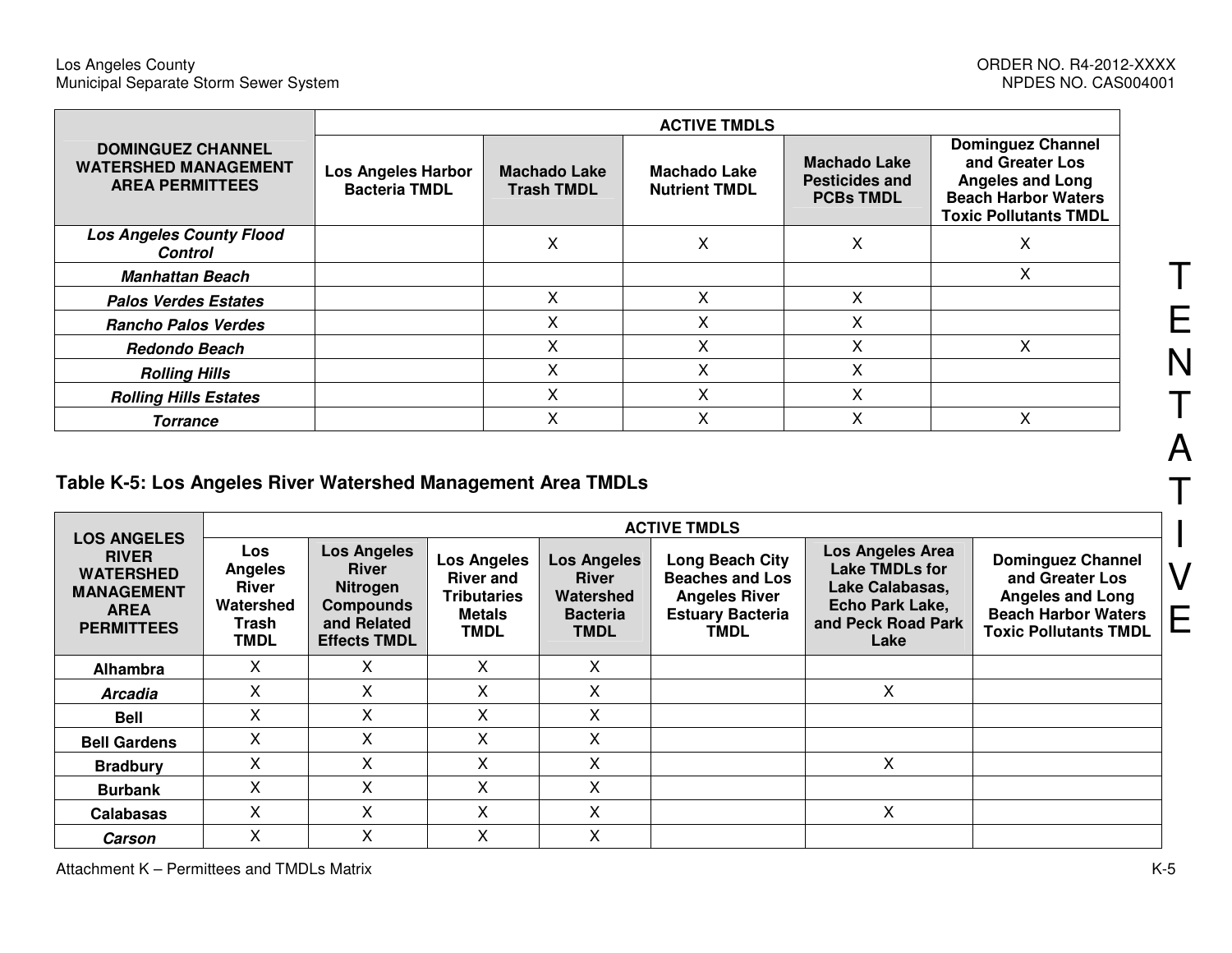| <b>LOS ANGELES</b>                                                                        |                                                                                   |                                                                                                                 |                                                                                              |                                                                                   |                                                                                                                    |                                                                                                               |                                                                                                                                      |
|-------------------------------------------------------------------------------------------|-----------------------------------------------------------------------------------|-----------------------------------------------------------------------------------------------------------------|----------------------------------------------------------------------------------------------|-----------------------------------------------------------------------------------|--------------------------------------------------------------------------------------------------------------------|---------------------------------------------------------------------------------------------------------------|--------------------------------------------------------------------------------------------------------------------------------------|
| <b>RIVER</b><br><b>WATERSHED</b><br><b>MANAGEMENT</b><br><b>AREA</b><br><b>PERMITTEES</b> | Los<br><b>Angeles</b><br><b>River</b><br>Watershed<br><b>Trash</b><br><b>TMDL</b> | <b>Los Angeles</b><br><b>River</b><br><b>Nitrogen</b><br><b>Compounds</b><br>and Related<br><b>Effects TMDL</b> | <b>Los Angeles</b><br><b>River and</b><br><b>Tributaries</b><br><b>Metals</b><br><b>TMDL</b> | <b>Los Angeles</b><br><b>River</b><br>Watershed<br><b>Bacteria</b><br><b>TMDL</b> | <b>Long Beach City</b><br><b>Beaches and Los</b><br><b>Angeles River</b><br><b>Estuary Bacteria</b><br><b>TMDL</b> | Los Angeles Area<br><b>Lake TMDLs for</b><br>Lake Calabasas,<br>Echo Park Lake,<br>and Peck Road Park<br>Lake | <b>Dominguez Channel</b><br>and Greater Los<br><b>Angeles and Long</b><br><b>Beach Harbor Waters</b><br><b>Toxic Pollutants TMDL</b> |
| <b>Commerce</b>                                                                           | X                                                                                 | X                                                                                                               | $\mathsf{X}$                                                                                 | $\mathsf X$                                                                       |                                                                                                                    |                                                                                                               |                                                                                                                                      |
| Compton                                                                                   | $\mathsf{X}$                                                                      | X                                                                                                               | $\pmb{\times}$                                                                               | X                                                                                 |                                                                                                                    |                                                                                                               | X                                                                                                                                    |
| Cudahy                                                                                    | $\pmb{\times}$                                                                    | Χ                                                                                                               | $\pmb{\times}$                                                                               | $\mathsf X$                                                                       |                                                                                                                    |                                                                                                               |                                                                                                                                      |
| <b>Downey</b>                                                                             | $\mathsf{X}$                                                                      | X                                                                                                               | $\mathsf{X}$                                                                                 | $\mathsf{X}$                                                                      |                                                                                                                    |                                                                                                               |                                                                                                                                      |
| <b>Duarte</b>                                                                             | $\mathsf{X}$                                                                      | X                                                                                                               | $\mathsf{X}$                                                                                 | $\mathsf{x}$                                                                      |                                                                                                                    | $\mathsf{X}$                                                                                                  |                                                                                                                                      |
| <b>El Monte</b>                                                                           | X                                                                                 | X                                                                                                               | X                                                                                            | X                                                                                 |                                                                                                                    | X                                                                                                             |                                                                                                                                      |
| Glendale                                                                                  | X                                                                                 | X                                                                                                               | $\mathsf{X}$                                                                                 | X                                                                                 |                                                                                                                    |                                                                                                               |                                                                                                                                      |
| <b>Hidden Hills</b>                                                                       | $\mathsf{X}$                                                                      | X                                                                                                               | $\pmb{\times}$                                                                               | X                                                                                 |                                                                                                                    |                                                                                                               |                                                                                                                                      |
| <b>Huntington Park</b>                                                                    | $\mathsf{X}$                                                                      | X                                                                                                               | $\mathsf{X}$                                                                                 | $\mathsf{X}$                                                                      |                                                                                                                    |                                                                                                               |                                                                                                                                      |
| Inglewood                                                                                 |                                                                                   |                                                                                                                 |                                                                                              |                                                                                   |                                                                                                                    |                                                                                                               |                                                                                                                                      |
| <b>Irwindale</b>                                                                          | $\mathsf{X}$                                                                      | $\mathsf{X}$                                                                                                    | $\mathsf{X}$                                                                                 | $\mathsf{X}$                                                                      |                                                                                                                    | $\mathsf{X}$                                                                                                  |                                                                                                                                      |
| La Canada<br><b>Flintridge</b>                                                            | $\mathsf{X}$                                                                      | $\mathsf{X}$                                                                                                    | $\mathsf{X}$                                                                                 | $\mathsf{X}$                                                                      |                                                                                                                    |                                                                                                               |                                                                                                                                      |
| Lakewood                                                                                  | $\mathsf{X}$                                                                      | $\mathsf{X}$                                                                                                    |                                                                                              |                                                                                   |                                                                                                                    |                                                                                                               | $\pmb{\times}$                                                                                                                       |
| <b>Los Angeles</b><br>(City of)                                                           | $\mathsf{X}$                                                                      | X                                                                                                               | X                                                                                            | $\mathsf{X}$                                                                      |                                                                                                                    | $\mathsf{X}$                                                                                                  | $\mathsf{X}$                                                                                                                         |
| <b>Los Angeles</b><br>(County of)                                                         | $\mathsf{X}$                                                                      | X                                                                                                               | $\mathsf{X}$                                                                                 | $\mathsf{X}$                                                                      |                                                                                                                    | $\mathsf{X}$                                                                                                  | X                                                                                                                                    |
| <b>Los Angeles</b><br><b>County Flood</b><br><b>Control</b>                               |                                                                                   | X                                                                                                               | X                                                                                            | $\pmb{\times}$                                                                    | $\pmb{\times}$                                                                                                     | X                                                                                                             | $\pmb{\times}$                                                                                                                       |
| Lynwood                                                                                   | $\mathsf{X}$                                                                      | X                                                                                                               | $\pmb{\times}$                                                                               | $\pmb{\times}$                                                                    |                                                                                                                    |                                                                                                               |                                                                                                                                      |
| Maywood                                                                                   | $\mathsf{X}$                                                                      | Χ                                                                                                               | $\mathsf{X}$                                                                                 | $\mathsf{X}$                                                                      |                                                                                                                    |                                                                                                               |                                                                                                                                      |
| <b>Monrovia</b>                                                                           | $\mathsf{X}$                                                                      | X                                                                                                               | $\mathsf{X}$                                                                                 | $\mathsf{X}$                                                                      |                                                                                                                    | $\mathsf{X}$                                                                                                  |                                                                                                                                      |
| <b>Montebello</b>                                                                         | X                                                                                 | X                                                                                                               | $\mathsf{X}$                                                                                 | $\mathsf{X}$                                                                      |                                                                                                                    |                                                                                                               |                                                                                                                                      |
| <b>Monterey Park</b>                                                                      | $\pmb{\times}$                                                                    | X                                                                                                               | $\pmb{\times}$                                                                               | X                                                                                 |                                                                                                                    |                                                                                                               |                                                                                                                                      |
| <b>Paramount</b>                                                                          | $\mathsf{X}$                                                                      | X                                                                                                               | $\mathsf{X}$                                                                                 | X                                                                                 |                                                                                                                    |                                                                                                               | $\pmb{\times}$                                                                                                                       |

Attachment K – Permittees and TMDLs Matrix K-6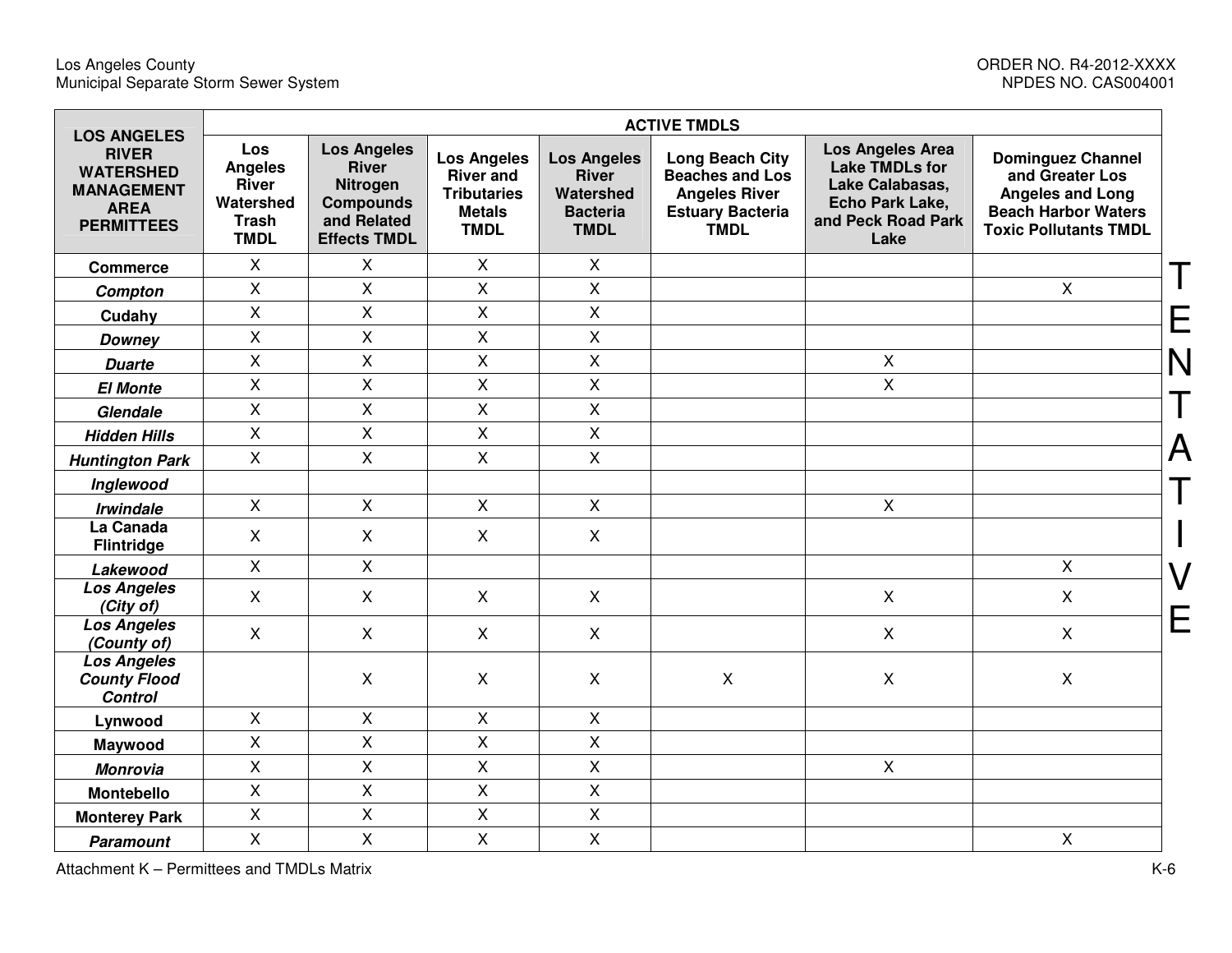| <b>LOS ANGELES</b>                                                                        |                                                                                   | <b>ACTIVE TMDLS</b>                                                                                      |                                                                                              |                                                                                   |                                                                                                                    |                                                                                                               |                                                                                                                                      |  |  |  |  |
|-------------------------------------------------------------------------------------------|-----------------------------------------------------------------------------------|----------------------------------------------------------------------------------------------------------|----------------------------------------------------------------------------------------------|-----------------------------------------------------------------------------------|--------------------------------------------------------------------------------------------------------------------|---------------------------------------------------------------------------------------------------------------|--------------------------------------------------------------------------------------------------------------------------------------|--|--|--|--|
| <b>RIVER</b><br><b>WATERSHED</b><br><b>MANAGEMENT</b><br><b>AREA</b><br><b>PERMITTEES</b> | <b>Los</b><br><b>Angeles</b><br><b>River</b><br>Watershed<br>Trash<br><b>TMDL</b> | <b>Los Angeles</b><br><b>River</b><br>Nitrogen<br><b>Compounds</b><br>and Related<br><b>Effects TMDL</b> | <b>Los Angeles</b><br><b>River and</b><br><b>Tributaries</b><br><b>Metals</b><br><b>TMDL</b> | <b>Los Angeles</b><br><b>River</b><br>Watershed<br><b>Bacteria</b><br><b>TMDL</b> | <b>Long Beach City</b><br><b>Beaches and Los</b><br><b>Angeles River</b><br><b>Estuary Bacteria</b><br><b>TMDL</b> | Los Angeles Area<br><b>Lake TMDLs for</b><br>Lake Calabasas,<br>Echo Park Lake,<br>and Peck Road Park<br>Lake | <b>Dominguez Channel</b><br>and Greater Los<br><b>Angeles and Long</b><br><b>Beach Harbor Waters</b><br><b>Toxic Pollutants TMDL</b> |  |  |  |  |
| Pasadena                                                                                  | X.                                                                                | X                                                                                                        | X.                                                                                           | X                                                                                 |                                                                                                                    |                                                                                                               |                                                                                                                                      |  |  |  |  |
| <b>Pico Rivera</b>                                                                        | X                                                                                 | X                                                                                                        | X.                                                                                           | X                                                                                 |                                                                                                                    |                                                                                                               |                                                                                                                                      |  |  |  |  |
| Rosemead                                                                                  | X                                                                                 | X                                                                                                        | X                                                                                            | X                                                                                 |                                                                                                                    |                                                                                                               |                                                                                                                                      |  |  |  |  |
| San Fernando                                                                              | X                                                                                 | Χ                                                                                                        | X                                                                                            | X                                                                                 |                                                                                                                    |                                                                                                               |                                                                                                                                      |  |  |  |  |
| <b>San Gabriel</b>                                                                        | X                                                                                 | $\mathsf{X}$                                                                                             | X                                                                                            | X                                                                                 |                                                                                                                    |                                                                                                               |                                                                                                                                      |  |  |  |  |
| <b>San Marino</b>                                                                         | X                                                                                 | X                                                                                                        | X                                                                                            | X                                                                                 |                                                                                                                    |                                                                                                               |                                                                                                                                      |  |  |  |  |
| Santa Clarita                                                                             | $\mathsf{X}$                                                                      | X                                                                                                        | X.                                                                                           | X                                                                                 |                                                                                                                    |                                                                                                               |                                                                                                                                      |  |  |  |  |
| <b>Sierra Madre</b>                                                                       | X                                                                                 | Χ                                                                                                        | X                                                                                            | X                                                                                 |                                                                                                                    | X                                                                                                             |                                                                                                                                      |  |  |  |  |
| <b>Signal Hill</b>                                                                        | $\mathsf{X}$                                                                      | X                                                                                                        | X                                                                                            | $\times$                                                                          | X.                                                                                                                 |                                                                                                               | X                                                                                                                                    |  |  |  |  |
| <b>South El Monte</b>                                                                     | $\mathsf{X}$                                                                      | X                                                                                                        | X.                                                                                           | X                                                                                 |                                                                                                                    |                                                                                                               |                                                                                                                                      |  |  |  |  |
| <b>South Gate</b>                                                                         | X                                                                                 | X                                                                                                        | X                                                                                            | X                                                                                 |                                                                                                                    |                                                                                                               |                                                                                                                                      |  |  |  |  |
| <b>South Pasadena</b>                                                                     | X                                                                                 | X                                                                                                        | X                                                                                            | X                                                                                 |                                                                                                                    |                                                                                                               |                                                                                                                                      |  |  |  |  |
| <b>Temple City</b>                                                                        | X                                                                                 | X                                                                                                        | X                                                                                            | Χ                                                                                 |                                                                                                                    |                                                                                                               |                                                                                                                                      |  |  |  |  |
| Vernon                                                                                    | Χ                                                                                 | Χ                                                                                                        | X                                                                                            | Χ                                                                                 |                                                                                                                    |                                                                                                               |                                                                                                                                      |  |  |  |  |

# **Table K-6: San Gabriel River Watershed Management Area TMDLs**

|                                                                                             | <b>ACTIVE TMDLS</b>                                                                               |                                |                                                                                                                |                                                                                                                            |  |  |  |  |
|---------------------------------------------------------------------------------------------|---------------------------------------------------------------------------------------------------|--------------------------------|----------------------------------------------------------------------------------------------------------------|----------------------------------------------------------------------------------------------------------------------------|--|--|--|--|
| <b>SAN GABRIEL RIVER</b><br><b>WATERSHED</b><br><b>MANAGEMENT AREA</b><br><b>PERMITTEES</b> | <b>San Gabriel River and</b><br><b>Impaired Tributaries</b><br><b>Metals and Selenium</b><br>TMDL | Legg Lake Trash<br><b>TMDL</b> | <b>Los Angeles Area Lakes TMDLs</b><br>for Legg Lake, Puddingstone<br>Reservoir, and Santa Fe Dam Park<br>Lake | <b>Dominguez Channel and Greater</b><br>Los Angeles and Long Beach<br><b>Harbor Waters Toxic Pollutants</b><br><b>TMDL</b> |  |  |  |  |
| <b>Arcadia</b>                                                                              |                                                                                                   |                                |                                                                                                                |                                                                                                                            |  |  |  |  |
| <b>Artesia</b>                                                                              |                                                                                                   |                                |                                                                                                                |                                                                                                                            |  |  |  |  |

Attachment K – Permittees and TMDLs Matrix K-7

E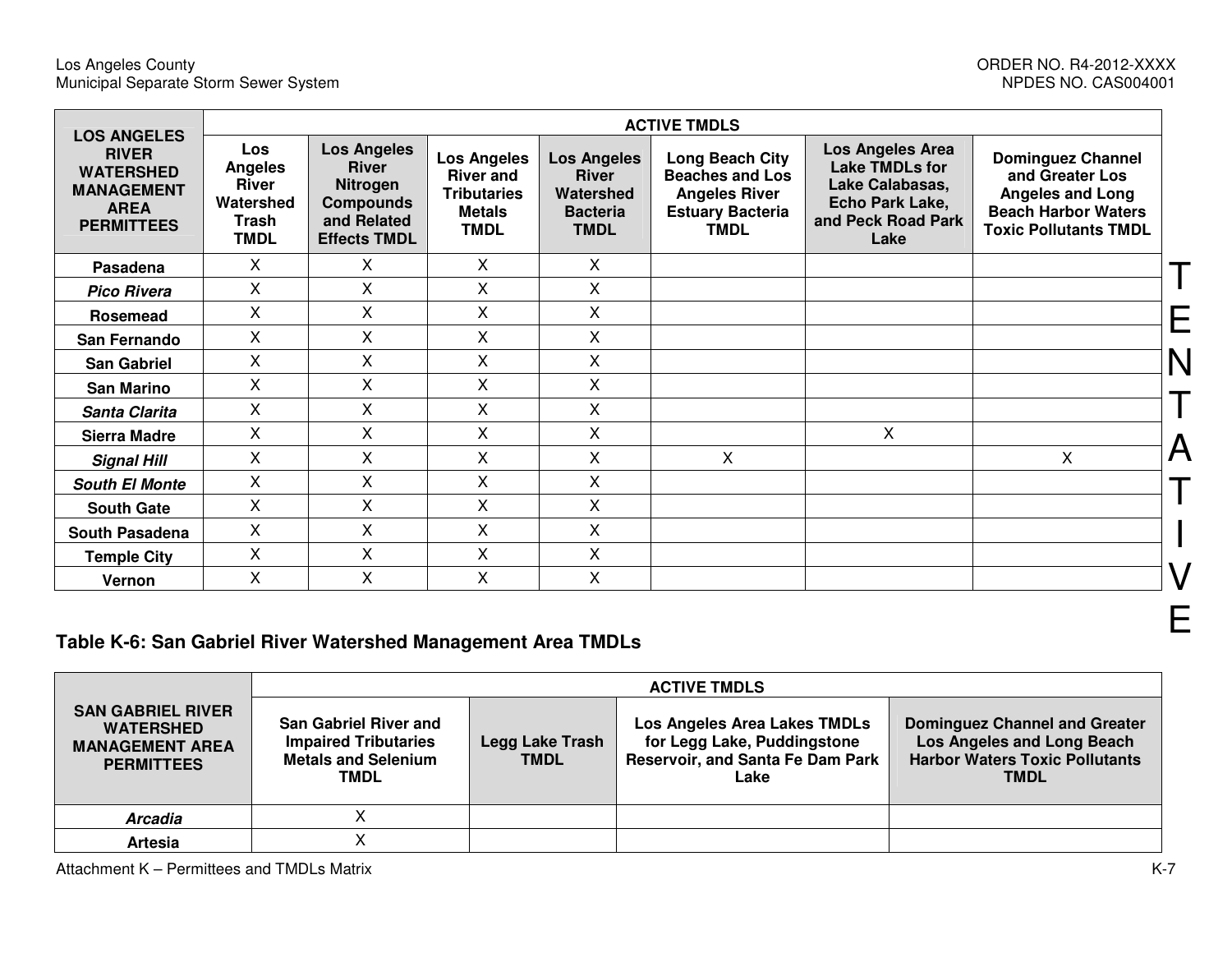#### Los Angeles County ORDER NO. R4-2012-XXXX Municipal Separate Storm Sewer System NPDES NO. CAS004001

|                                                                                             |                                                                                                          |                                       | <b>ACTIVE TMDLS</b>                                                                                     |                                                                                                                            |   |
|---------------------------------------------------------------------------------------------|----------------------------------------------------------------------------------------------------------|---------------------------------------|---------------------------------------------------------------------------------------------------------|----------------------------------------------------------------------------------------------------------------------------|---|
| <b>SAN GABRIEL RIVER</b><br><b>WATERSHED</b><br><b>MANAGEMENT AREA</b><br><b>PERMITTEES</b> | <b>San Gabriel River and</b><br><b>Impaired Tributaries</b><br><b>Metals and Selenium</b><br><b>TMDL</b> | <b>Legg Lake Trash</b><br><b>TMDL</b> | Los Angeles Area Lakes TMDLs<br>for Legg Lake, Puddingstone<br>Reservoir, and Santa Fe Dam Park<br>Lake | <b>Dominguez Channel and Greater</b><br>Los Angeles and Long Beach<br><b>Harbor Waters Toxic Pollutants</b><br><b>TMDL</b> |   |
| <b>Azusa</b>                                                                                | X                                                                                                        |                                       | $\pmb{\times}$                                                                                          |                                                                                                                            |   |
| <b>Baldwin Park</b>                                                                         | X                                                                                                        |                                       |                                                                                                         |                                                                                                                            |   |
| <b>Bellflower</b>                                                                           | $\mathsf{X}$                                                                                             |                                       |                                                                                                         | $\mathsf{X}$                                                                                                               |   |
| <b>Bradbury</b>                                                                             | $\mathsf{X}$                                                                                             |                                       |                                                                                                         |                                                                                                                            |   |
| <b>Cerritos</b>                                                                             | $\mathsf{X}$                                                                                             |                                       |                                                                                                         |                                                                                                                            |   |
| <b>Claremont</b>                                                                            | X                                                                                                        |                                       | $\mathsf{X}$                                                                                            |                                                                                                                            |   |
| Covina                                                                                      | $\overline{X}$                                                                                           |                                       |                                                                                                         |                                                                                                                            |   |
| <b>Diamond Bar</b>                                                                          | $\mathsf{X}$                                                                                             |                                       |                                                                                                         |                                                                                                                            |   |
| <b>Downey</b>                                                                               | $\mathsf{X}$                                                                                             |                                       |                                                                                                         |                                                                                                                            | Д |
| <b>Duarte</b>                                                                               | $\mathsf{X}$                                                                                             |                                       |                                                                                                         |                                                                                                                            |   |
| <b>El Monte</b>                                                                             | X                                                                                                        | $\mathsf{X}$                          | $\mathsf{X}$                                                                                            |                                                                                                                            |   |
| Glendora                                                                                    | $\mathsf{X}$                                                                                             |                                       |                                                                                                         |                                                                                                                            |   |
| <b>Hawaiian Gardens</b>                                                                     | X                                                                                                        |                                       |                                                                                                         |                                                                                                                            |   |
| <b>Industry</b>                                                                             | X                                                                                                        |                                       |                                                                                                         |                                                                                                                            |   |
| <b>Irwindale</b>                                                                            | $\mathsf{X}$                                                                                             |                                       | $\mathsf{X}$                                                                                            |                                                                                                                            |   |
| La Habra Heights                                                                            | Χ                                                                                                        |                                       |                                                                                                         |                                                                                                                            |   |
| La Mirada                                                                                   | X                                                                                                        |                                       |                                                                                                         |                                                                                                                            |   |
| La Puente                                                                                   | X                                                                                                        |                                       |                                                                                                         |                                                                                                                            |   |
| La Verne                                                                                    | X                                                                                                        |                                       | $\mathsf{X}$                                                                                            |                                                                                                                            |   |
| Lakewood                                                                                    | $\mathsf X$                                                                                              |                                       |                                                                                                         |                                                                                                                            |   |
| <b>Los Angeles (County of)</b>                                                              | $\mathsf{X}$                                                                                             | $\mathsf{X}$                          | $\mathsf{X}$                                                                                            | X                                                                                                                          |   |
| <b>Los Angeles County</b><br><b>Flood Control</b>                                           | X                                                                                                        | X                                     | $\mathsf{X}$                                                                                            | $\boldsymbol{\mathsf{X}}$                                                                                                  |   |
| <b>Monrovia</b>                                                                             |                                                                                                          |                                       |                                                                                                         |                                                                                                                            |   |
| <b>Norwalk</b>                                                                              | $\mathsf{X}$                                                                                             |                                       |                                                                                                         |                                                                                                                            |   |
| <b>Pico Rivera</b>                                                                          | $\mathsf{X}$                                                                                             |                                       |                                                                                                         |                                                                                                                            |   |

Attachment K – Permittees and TMDLs Matrix K-8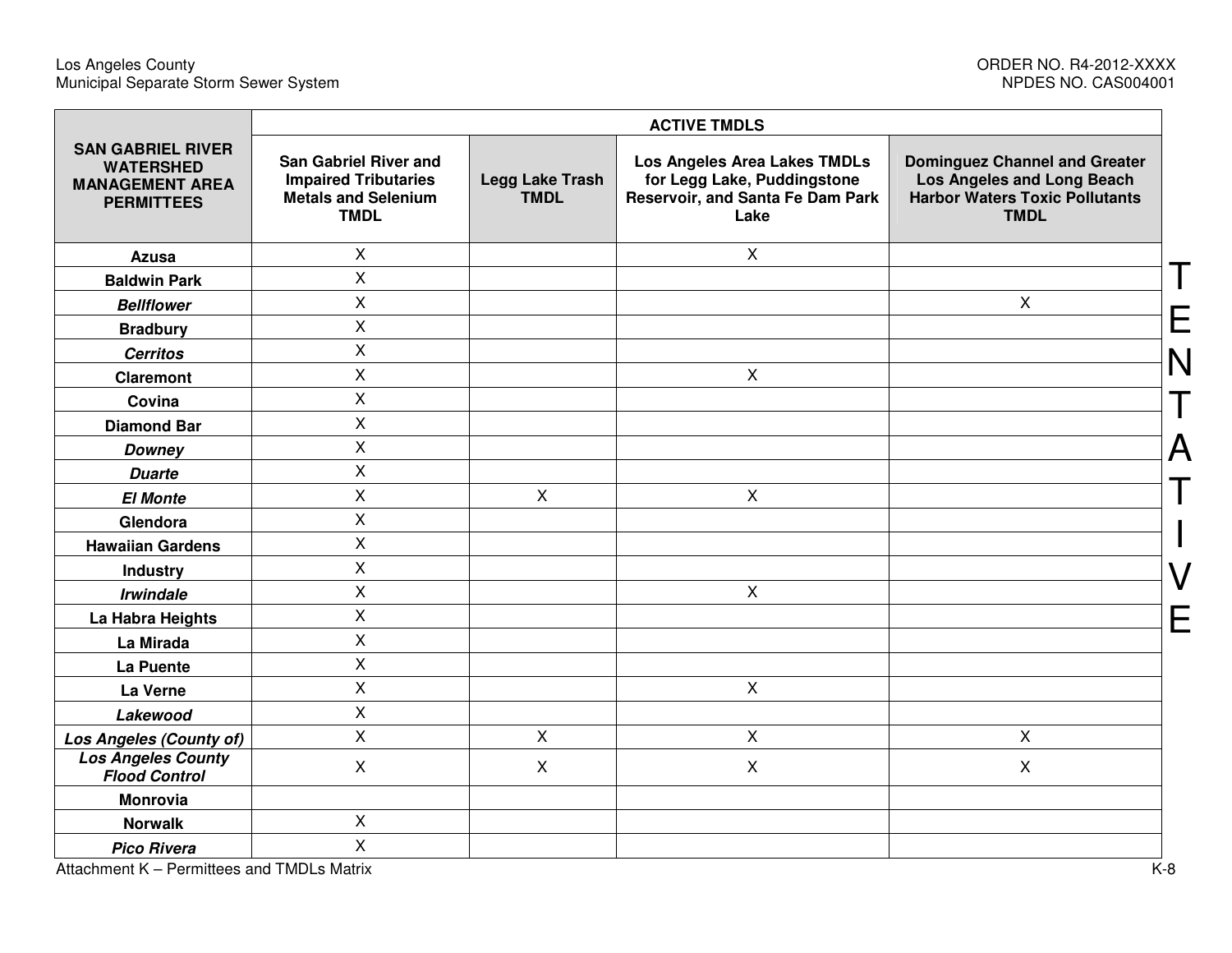|                                                                                             | <b>ACTIVE TMDLS</b>                                                                                      |                                       |                                                                                                                |                                                                                                                            |  |  |  |  |  |  |  |  |
|---------------------------------------------------------------------------------------------|----------------------------------------------------------------------------------------------------------|---------------------------------------|----------------------------------------------------------------------------------------------------------------|----------------------------------------------------------------------------------------------------------------------------|--|--|--|--|--|--|--|--|
| <b>SAN GABRIEL RIVER</b><br><b>WATERSHED</b><br><b>MANAGEMENT AREA</b><br><b>PERMITTEES</b> | <b>San Gabriel River and</b><br><b>Impaired Tributaries</b><br><b>Metals and Selenium</b><br><b>TMDL</b> | <b>Legg Lake Trash</b><br><b>TMDL</b> | <b>Los Angeles Area Lakes TMDLs</b><br>for Legg Lake, Puddingstone<br>Reservoir, and Santa Fe Dam Park<br>Lake | <b>Dominguez Channel and Greater</b><br>Los Angeles and Long Beach<br><b>Harbor Waters Toxic Pollutants</b><br><b>TMDL</b> |  |  |  |  |  |  |  |  |
| Pomona                                                                                      | v<br>Λ                                                                                                   |                                       | X                                                                                                              |                                                                                                                            |  |  |  |  |  |  |  |  |
| <b>San Dimas</b>                                                                            | Λ                                                                                                        |                                       | x                                                                                                              |                                                                                                                            |  |  |  |  |  |  |  |  |
| <b>Santa Fe Springs</b>                                                                     |                                                                                                          |                                       |                                                                                                                |                                                                                                                            |  |  |  |  |  |  |  |  |
| <b>South El Monte</b>                                                                       |                                                                                                          |                                       |                                                                                                                |                                                                                                                            |  |  |  |  |  |  |  |  |
| Walnut                                                                                      | $\checkmark$<br>^                                                                                        |                                       |                                                                                                                |                                                                                                                            |  |  |  |  |  |  |  |  |
| <b>West Covina</b>                                                                          | Χ                                                                                                        |                                       |                                                                                                                |                                                                                                                            |  |  |  |  |  |  |  |  |
| <b>Whittier</b>                                                                             | x                                                                                                        |                                       |                                                                                                                |                                                                                                                            |  |  |  |  |  |  |  |  |

# **Table K-7: Los Cerritos Channel and Alamitos Bay Watershed Management Area TMDLs**

|                                                                                                                 |                                                   | <b>ACTIVE TMDLS</b>                                                                                                |                                                                                                                            |  |  |  |  |  |  |  |  |
|-----------------------------------------------------------------------------------------------------------------|---------------------------------------------------|--------------------------------------------------------------------------------------------------------------------|----------------------------------------------------------------------------------------------------------------------------|--|--|--|--|--|--|--|--|
| <b>LOS CERRITOS CHANNEL AND</b><br><b>ALAMITOS BAY WATERSHED</b><br><b>MANAGEMENT AREA</b><br><b>PERMITTEES</b> | <b>Los Cerritos Channel Metals</b><br><b>TMDL</b> | <b>Colorado Lagoon OC</b><br><b>Pesticides, PCBs, Sediment</b><br><b>Toxicity, PAHs, and Metals</b><br><b>TMDL</b> | <b>Dominguez Channel and Greater</b><br>Los Angeles and Long Beach<br><b>Harbor Waters Toxic Pollutants</b><br><b>TMDL</b> |  |  |  |  |  |  |  |  |
| <b>Bellflower</b>                                                                                               | Χ                                                 |                                                                                                                    | Χ                                                                                                                          |  |  |  |  |  |  |  |  |
| <b>Cerritos</b>                                                                                                 | x                                                 |                                                                                                                    |                                                                                                                            |  |  |  |  |  |  |  |  |
| Downey                                                                                                          | Χ                                                 |                                                                                                                    |                                                                                                                            |  |  |  |  |  |  |  |  |
| Lakewood                                                                                                        | Χ                                                 |                                                                                                                    |                                                                                                                            |  |  |  |  |  |  |  |  |
| <b>Los Angeles (County of)</b>                                                                                  | Χ                                                 |                                                                                                                    | Χ                                                                                                                          |  |  |  |  |  |  |  |  |
| <b>Los Angeles County Flood</b><br><b>Control</b>                                                               | Χ                                                 | Χ                                                                                                                  | Χ                                                                                                                          |  |  |  |  |  |  |  |  |
| <b>Paramount</b>                                                                                                | x                                                 |                                                                                                                    |                                                                                                                            |  |  |  |  |  |  |  |  |
| <b>Signal Hill</b>                                                                                              | X                                                 |                                                                                                                    |                                                                                                                            |  |  |  |  |  |  |  |  |

A

T

I

V

E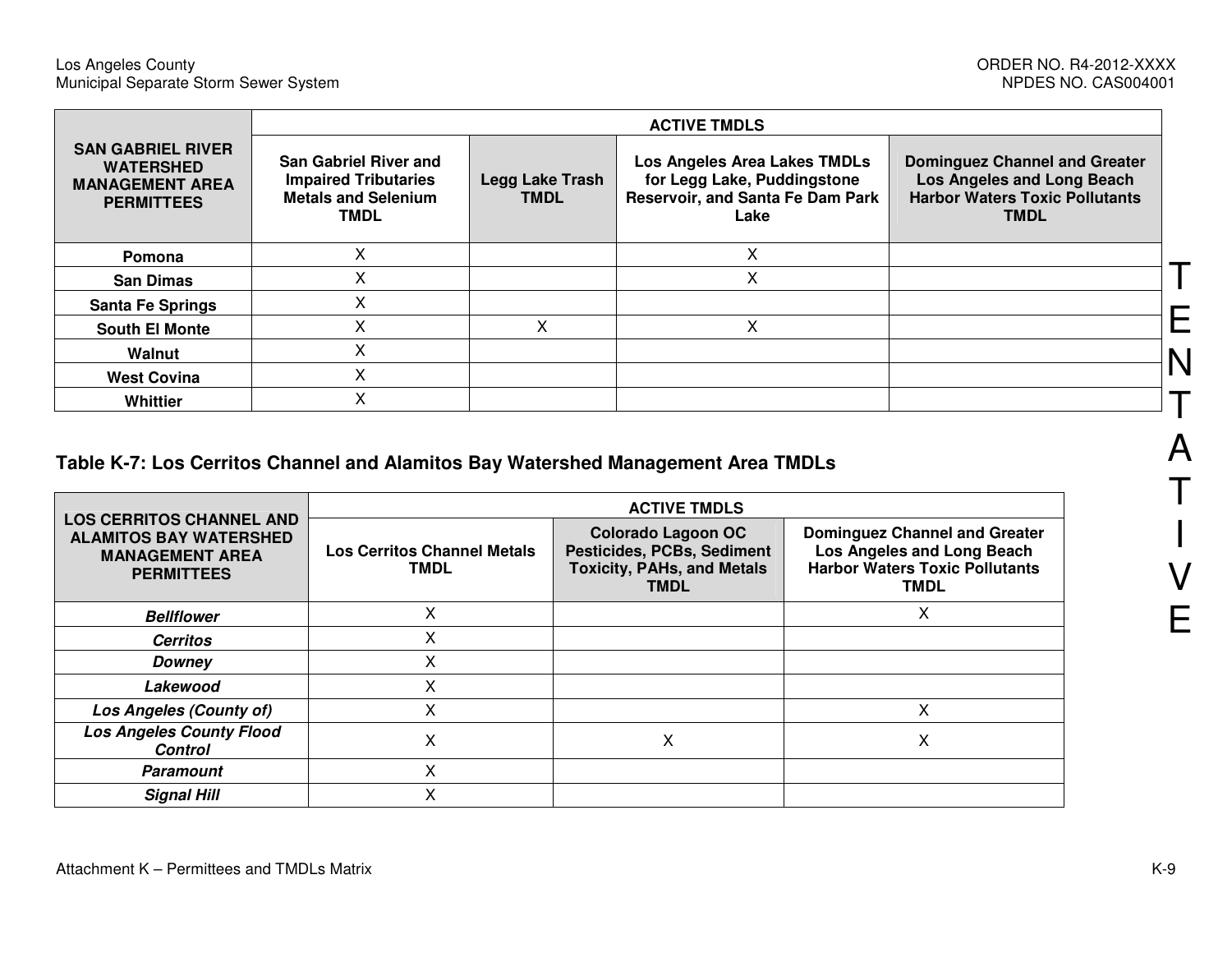#### **Table K-8: Middle Santa Ana River Watershed Management Area TMDLs**

|                                                                                        | <b>ACTIVE TMDL</b>                                           |
|----------------------------------------------------------------------------------------|--------------------------------------------------------------|
| <b>MIDDLE SANTA ANA RIVER</b><br><b>WATERSHED MANAGEMENT</b><br><b>AREA PERMITTEES</b> | Middle Santa Ana River Watershed Bacterial Indicator<br>TMDL |
| <b>Claremont</b>                                                                       |                                                              |
| Pomona                                                                                 |                                                              |

## **Table K-9: Los Angeles River Watershed Management Area Metals TMDLs by Reach**

|                                                                                   | Los Angeles River and Tributaries Metals TMDL |                                                                              |                                                                    |                                                                             |                                                                  |  |  |  |  |  |  |
|-----------------------------------------------------------------------------------|-----------------------------------------------|------------------------------------------------------------------------------|--------------------------------------------------------------------|-----------------------------------------------------------------------------|------------------------------------------------------------------|--|--|--|--|--|--|
| <b>LOS ANGELES RIVER</b><br><b>WATERSHED MANAGEMENT</b><br><b>AREA PERMITTEES</b> | Reach 1 and<br><b>Compton Creek</b>           | Reach 2, Rio Hondo,<br>Arroyo Seco, and all<br>contributing<br>subwatersheds | Reach 3,<br>Verdugo Wash,<br>and Burbank<br><b>Western Channel</b> | Reach 4, Reach 5,<br>Tujunga Wash, and all<br>contributing<br>subwatersheds | Reach 6, Bell<br>Creek, and all<br>contributing<br>subwatersheds |  |  |  |  |  |  |
| Alhambra                                                                          |                                               | X                                                                            |                                                                    |                                                                             |                                                                  |  |  |  |  |  |  |
| <b>Arcadia</b>                                                                    |                                               | X                                                                            |                                                                    |                                                                             |                                                                  |  |  |  |  |  |  |
| <b>Bell</b>                                                                       |                                               | X                                                                            |                                                                    |                                                                             |                                                                  |  |  |  |  |  |  |
| <b>Bell Gardens</b>                                                               |                                               | $\pmb{\times}$                                                               |                                                                    |                                                                             |                                                                  |  |  |  |  |  |  |
| <b>Bradbury</b>                                                                   |                                               | X                                                                            |                                                                    |                                                                             |                                                                  |  |  |  |  |  |  |
| <b>Burbank</b>                                                                    |                                               |                                                                              | Χ                                                                  | Χ                                                                           |                                                                  |  |  |  |  |  |  |
| Calabasas                                                                         |                                               |                                                                              |                                                                    |                                                                             | Χ                                                                |  |  |  |  |  |  |
| <b>Carson</b>                                                                     | X                                             |                                                                              |                                                                    |                                                                             |                                                                  |  |  |  |  |  |  |
| <b>Commerce</b>                                                                   |                                               | X                                                                            |                                                                    |                                                                             |                                                                  |  |  |  |  |  |  |
| Compton                                                                           | X                                             | X                                                                            |                                                                    |                                                                             |                                                                  |  |  |  |  |  |  |
| Cudahy                                                                            |                                               | X                                                                            |                                                                    |                                                                             |                                                                  |  |  |  |  |  |  |
| <b>Downey</b>                                                                     |                                               | X                                                                            |                                                                    |                                                                             |                                                                  |  |  |  |  |  |  |
| <b>Duarte</b>                                                                     |                                               | $\times$                                                                     |                                                                    |                                                                             |                                                                  |  |  |  |  |  |  |
| <b>El Monte</b>                                                                   |                                               | X                                                                            |                                                                    |                                                                             |                                                                  |  |  |  |  |  |  |

T

E

N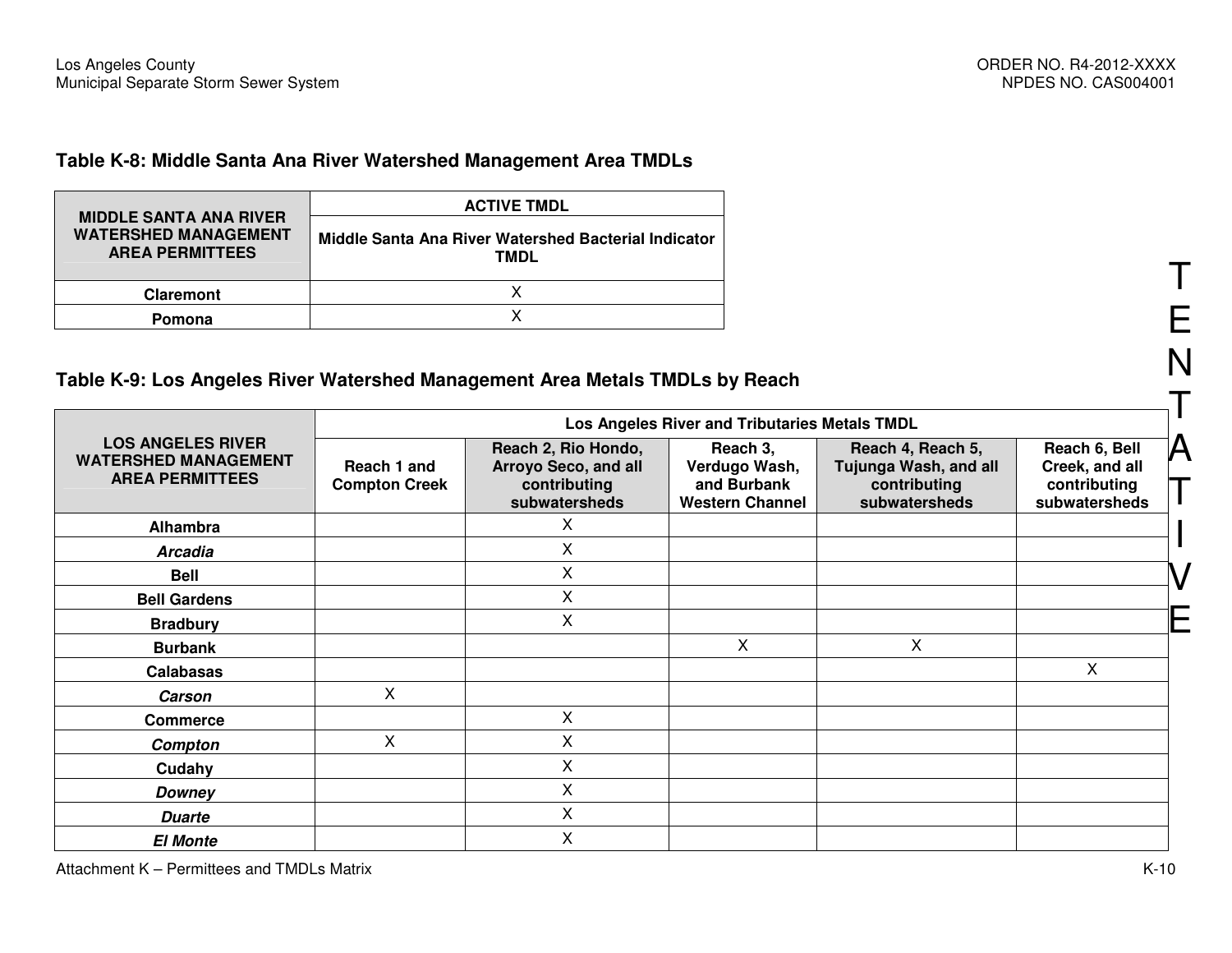|                                                                                   |                                     |                                                                              | Los Angeles River and Tributaries Metals TMDL                      |                                                                             |                                                                  |
|-----------------------------------------------------------------------------------|-------------------------------------|------------------------------------------------------------------------------|--------------------------------------------------------------------|-----------------------------------------------------------------------------|------------------------------------------------------------------|
| <b>LOS ANGELES RIVER</b><br><b>WATERSHED MANAGEMENT</b><br><b>AREA PERMITTEES</b> | Reach 1 and<br><b>Compton Creek</b> | Reach 2, Rio Hondo,<br>Arroyo Seco, and all<br>contributing<br>subwatersheds | Reach 3,<br>Verdugo Wash,<br>and Burbank<br><b>Western Channel</b> | Reach 4, Reach 5,<br>Tujunga Wash, and all<br>contributing<br>subwatersheds | Reach 6, Bell<br>Creek, and all<br>contributing<br>subwatersheds |
| Glendale                                                                          |                                     | $\mathsf{X}$                                                                 | X                                                                  | X                                                                           |                                                                  |
| <b>Hidden Hills</b>                                                               |                                     |                                                                              |                                                                    |                                                                             | $\mathsf{X}$                                                     |
| <b>Huntington Park</b>                                                            | $\mathsf{X}$                        | $\mathsf{X}$                                                                 |                                                                    |                                                                             |                                                                  |
| Inglewood                                                                         |                                     |                                                                              |                                                                    |                                                                             |                                                                  |
| <b>Irwindale</b>                                                                  |                                     | $\boldsymbol{\mathsf{X}}$                                                    |                                                                    |                                                                             |                                                                  |
| La Canada Flintridge                                                              |                                     | $\pmb{\times}$                                                               | $\mathsf{X}$                                                       |                                                                             |                                                                  |
| Lakewood                                                                          |                                     |                                                                              |                                                                    |                                                                             |                                                                  |
| Los Angeles (City of)                                                             | X                                   | $\pmb{\times}$                                                               | $\pmb{\times}$                                                     | X                                                                           | $\mathsf{X}$                                                     |
| Los Angeles (County of)                                                           | X                                   | X                                                                            | $\overline{X}$                                                     | X                                                                           | $\mathsf{X}$                                                     |
| <b>Los Angeles County Flood</b><br><b>Control</b>                                 | X                                   | $\mathsf{X}$                                                                 | $\mathsf{X}$                                                       | $\boldsymbol{\mathsf{X}}$                                                   | $\mathsf{X}$<br>$\boldsymbol{\vartriangle}$                      |
| Lynwood                                                                           | X                                   | $\mathsf X$                                                                  |                                                                    |                                                                             |                                                                  |
| Maywood                                                                           |                                     | $\sf X$                                                                      |                                                                    |                                                                             |                                                                  |
| <b>Monrovia</b>                                                                   |                                     | X                                                                            |                                                                    |                                                                             |                                                                  |
| <b>Montebello</b>                                                                 |                                     | X                                                                            |                                                                    |                                                                             |                                                                  |
| <b>Monterey Park</b>                                                              |                                     | $\overline{X}$                                                               |                                                                    |                                                                             |                                                                  |
| <b>Paramount</b>                                                                  |                                     | $\pmb{\times}$                                                               |                                                                    |                                                                             |                                                                  |
| Pasadena                                                                          |                                     | $\mathsf{X}$                                                                 | $\mathsf{X}$                                                       |                                                                             |                                                                  |
| <b>Pico Rivera</b>                                                                |                                     | $\pmb{\times}$                                                               |                                                                    |                                                                             |                                                                  |
| Rosemead                                                                          |                                     | $\mathsf{X}$                                                                 |                                                                    |                                                                             |                                                                  |
| San Fernando                                                                      |                                     |                                                                              |                                                                    | X                                                                           |                                                                  |
| <b>San Gabriel</b>                                                                |                                     | $\pmb{\times}$                                                               |                                                                    |                                                                             |                                                                  |
| <b>San Marino</b>                                                                 |                                     | $\mathsf{X}$                                                                 |                                                                    |                                                                             |                                                                  |
| Santa Clarita                                                                     |                                     |                                                                              |                                                                    |                                                                             |                                                                  |
| <b>Sierra Madre</b>                                                               |                                     | $\mathsf{X}$                                                                 |                                                                    |                                                                             |                                                                  |
| <b>Signal Hill</b>                                                                | X                                   |                                                                              |                                                                    |                                                                             |                                                                  |
| <b>South El Monte</b>                                                             |                                     | $\mathsf X$                                                                  |                                                                    |                                                                             |                                                                  |

Attachment K – Permittees and TMDLs Matrix K-11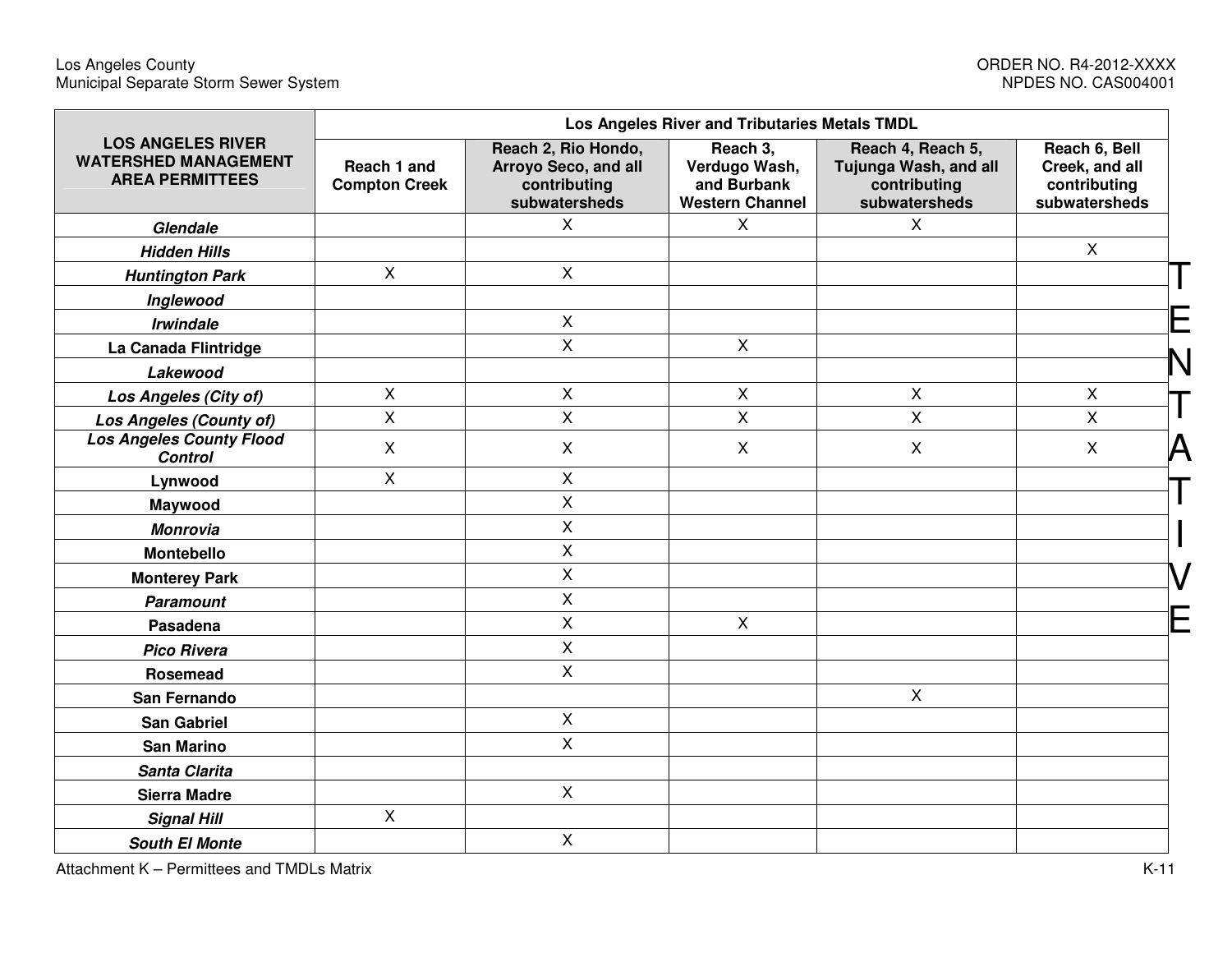|                                                                                   |                                     |                                                                              | Los Angeles River and Tributaries Metals TMDL                      |                                                                             |                                                                  |  |
|-----------------------------------------------------------------------------------|-------------------------------------|------------------------------------------------------------------------------|--------------------------------------------------------------------|-----------------------------------------------------------------------------|------------------------------------------------------------------|--|
| <b>LOS ANGELES RIVER</b><br><b>WATERSHED MANAGEMENT</b><br><b>AREA PERMITTEES</b> | Reach 1 and<br><b>Compton Creek</b> | Reach 2, Rio Hondo,<br>Arroyo Seco, and all<br>contributing<br>subwatersheds | Reach 3,<br>Verdugo Wash,<br>and Burbank<br><b>Western Channel</b> | Reach 4, Reach 5,<br>Tujunga Wash, and all<br>contributing<br>subwatersheds | Reach 6, Bell<br>Creek, and all<br>contributing<br>subwatersheds |  |
| <b>South Gate</b>                                                                 |                                     |                                                                              |                                                                    |                                                                             |                                                                  |  |
| <b>South Pasadena</b>                                                             |                                     |                                                                              |                                                                    |                                                                             |                                                                  |  |
| <b>Temple City</b>                                                                |                                     |                                                                              |                                                                    |                                                                             |                                                                  |  |
| Vernon                                                                            |                                     |                                                                              |                                                                    |                                                                             |                                                                  |  |
|                                                                                   |                                     |                                                                              |                                                                    |                                                                             |                                                                  |  |

# **Table K-10: Los Angeles River Watershed Management Area Bacteria TMDL by Reach**

| <b>LOS ANGELES</b>                                    |                                            |              |              |   |   | Los Angeles River Watershed Bacteria TMDL |                                    |                             |                             |                                             |                         |                                      |                                        |              |                 |                   |
|-------------------------------------------------------|--------------------------------------------|--------------|--------------|---|---|-------------------------------------------|------------------------------------|-----------------------------|-----------------------------|---------------------------------------------|-------------------------|--------------------------------------|----------------------------------------|--------------|-----------------|-------------------|
| <b>RIVER</b><br><b>WATERSHED</b>                      | <b>Los Angeles</b><br><b>River Segment</b> |              |              |   |   |                                           | <b>Los Angeles River Tributary</b> |                             |                             |                                             |                         |                                      |                                        |              |                 |                   |
| <b>MANAGEMENT</b><br><b>AREA</b><br><b>PERMITTEES</b> | A                                          | B            | $\mathbf{C}$ | D | E | <b>Aliso</b><br>Canyon<br>Wash            | <b>Arroyo</b><br><b>Seco</b>       | <b>Bell</b><br><b>Creek</b> | <b>Bull</b><br><b>Creek</b> | <b>Burbank</b><br>Western<br><b>Channel</b> | Compton<br><b>Creek</b> | <b>Dry</b><br>Canyon<br><b>Creek</b> | <b>McCoy</b><br>Canyon<br><b>Creek</b> | Rio<br>Hondo | Tujunga<br>Wash | Verdugo +<br>Wash |
| Alhambra                                              |                                            | $\mathsf{x}$ |              |   |   |                                           |                                    |                             |                             |                                             |                         |                                      |                                        | X            |                 |                   |
| <b>Arcadia</b>                                        |                                            |              |              |   |   |                                           |                                    |                             |                             |                                             |                         |                                      |                                        | X            |                 |                   |
| <b>Bell</b>                                           |                                            | X            |              |   |   |                                           |                                    |                             |                             |                                             |                         |                                      |                                        |              |                 |                   |
| <b>Bell Gardens</b>                                   |                                            | X            |              |   |   |                                           |                                    |                             |                             |                                             |                         |                                      |                                        | X            |                 |                   |
| <b>Bradbury</b>                                       |                                            |              |              |   |   |                                           |                                    |                             |                             |                                             |                         |                                      |                                        | X            |                 |                   |
| <b>Burbank</b>                                        |                                            |              | X            |   |   |                                           |                                    |                             |                             | X                                           |                         |                                      |                                        |              |                 |                   |
| Calabasas                                             |                                            |              |              |   |   |                                           |                                    |                             |                             |                                             |                         | X                                    | X                                      |              |                 |                   |
| <b>Carson</b>                                         |                                            |              |              |   |   |                                           |                                    |                             |                             |                                             | X                       |                                      |                                        |              |                 |                   |
| <b>Commerce</b>                                       |                                            | $\mathsf{x}$ |              |   |   |                                           |                                    |                             |                             |                                             |                         |                                      |                                        | X            |                 |                   |
| Compton                                               | $\pmb{\times}$                             | X            |              |   |   |                                           |                                    |                             |                             |                                             | X                       |                                      |                                        |              |                 |                   |
| Cudahy                                                |                                            | X            |              |   |   |                                           |                                    |                             |                             |                                             |                         |                                      |                                        |              |                 |                   |
| <b>Downey</b>                                         |                                            | X            |              |   |   |                                           |                                    |                             |                             |                                             |                         |                                      |                                        | Χ            |                 |                   |
| <b>Duarte</b>                                         |                                            |              |              |   |   |                                           |                                    |                             |                             |                                             |                         |                                      |                                        | X            |                 |                   |

N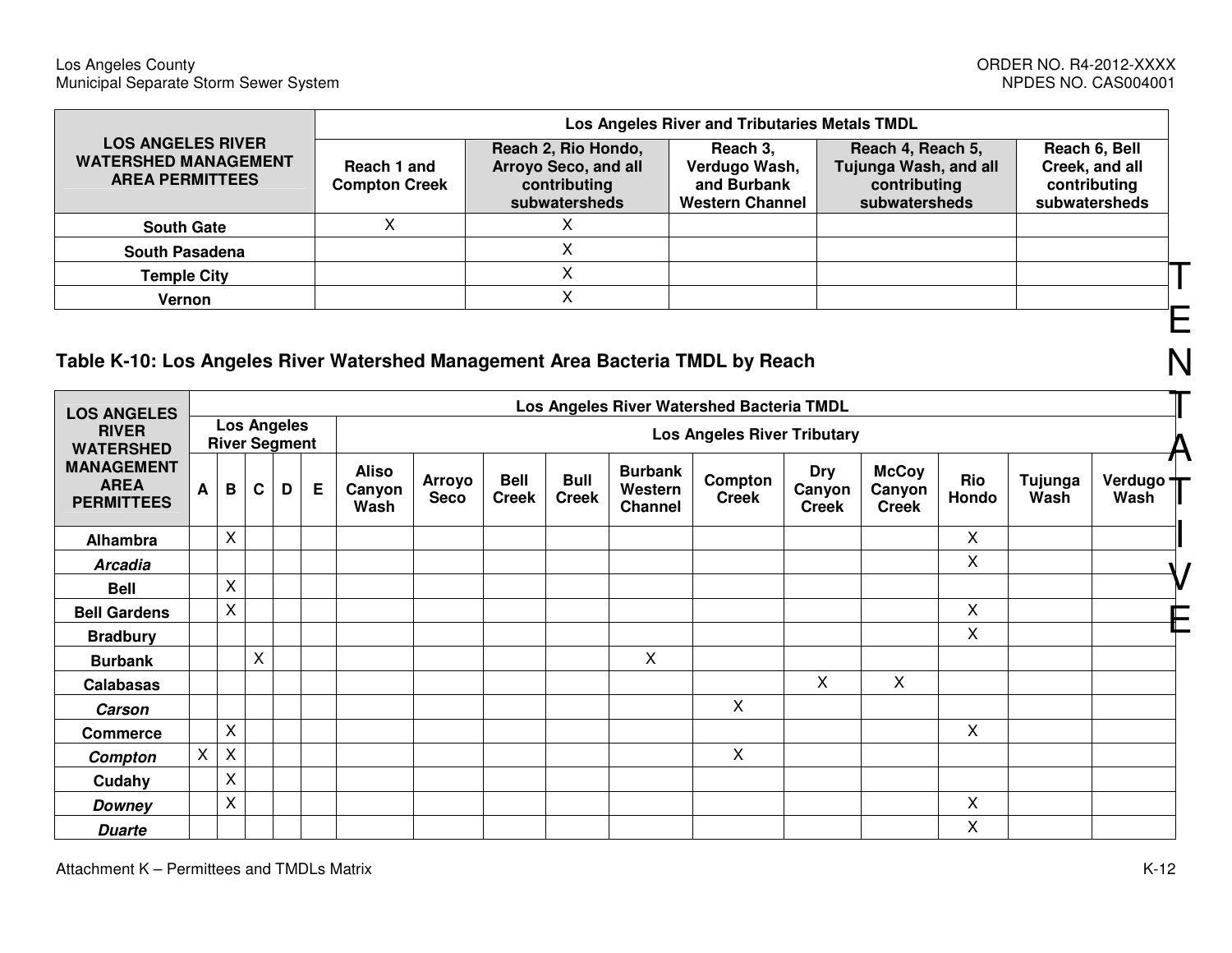| <b>LOS ANGELES</b>                                          |              |                           | Los Angeles River Watershed Bacteria TMDL |                                            |                |                                |                              |                             |                             |                                             |                                    |                                      |                                        |                |                 |                 |
|-------------------------------------------------------------|--------------|---------------------------|-------------------------------------------|--------------------------------------------|----------------|--------------------------------|------------------------------|-----------------------------|-----------------------------|---------------------------------------------|------------------------------------|--------------------------------------|----------------------------------------|----------------|-----------------|-----------------|
| <b>RIVER</b><br><b>WATERSHED</b>                            |              |                           |                                           | <b>Los Angeles</b><br><b>River Segment</b> |                |                                |                              |                             |                             |                                             | <b>Los Angeles River Tributary</b> |                                      |                                        |                |                 |                 |
| <b>MANAGEMENT</b><br><b>AREA</b><br><b>PERMITTEES</b>       | A            | $\mathbf B$               | $\mathbf c$                               | D                                          | E              | <b>Aliso</b><br>Canyon<br>Wash | <b>Arroyo</b><br><b>Seco</b> | <b>Bell</b><br><b>Creek</b> | <b>Bull</b><br><b>Creek</b> | <b>Burbank</b><br>Western<br><b>Channel</b> | Compton<br><b>Creek</b>            | <b>Dry</b><br>Canyon<br><b>Creek</b> | <b>McCoy</b><br>Canyon<br><b>Creek</b> | Rio<br>Hondo   | Tujunga<br>Wash | Verdugo<br>Wash |
| <b>El Monte</b>                                             |              |                           |                                           |                                            |                |                                |                              |                             |                             |                                             |                                    |                                      |                                        | $\mathsf{X}$   |                 |                 |
| Glendale                                                    |              | $\pmb{\times}$            | $\sf X$                                   |                                            |                |                                | $\mathsf{X}$                 |                             |                             | $\mathsf{X}$                                |                                    |                                      |                                        |                | $\mathsf{X}$    | $\mathsf{X}$    |
| <b>Hidden Hills</b>                                         |              |                           |                                           |                                            |                |                                |                              | $\pmb{\times}$              |                             |                                             |                                    |                                      | $\mathsf{X}$                           |                |                 |                 |
| <b>Huntington</b><br>Park                                   |              | $\pmb{\times}$            |                                           |                                            |                |                                |                              |                             |                             |                                             | $\mathsf{X}$                       |                                      |                                        |                |                 |                 |
| Inglewood                                                   |              |                           |                                           |                                            |                |                                |                              |                             |                             |                                             |                                    |                                      |                                        |                |                 |                 |
| <b>Irwindale</b>                                            |              |                           |                                           |                                            |                |                                |                              |                             |                             |                                             |                                    |                                      |                                        | $\pmb{\times}$ |                 |                 |
| La Canada<br><b>Flintridge</b>                              |              |                           | X                                         |                                            |                |                                | $\mathsf{X}$                 |                             |                             |                                             |                                    |                                      |                                        |                |                 | $\pmb{\times}$  |
| Lakewood                                                    | $\mathsf{X}$ |                           |                                           |                                            |                |                                |                              |                             |                             |                                             |                                    |                                      |                                        |                |                 |                 |
| <b>Los Angeles</b><br>(City of)                             |              | $\pmb{\times}$            | $\pmb{\times}$                            | $\boldsymbol{\mathsf{X}}$                  | $\pmb{\times}$ | $\mathsf{X}$                   | $\mathsf{X}$                 | X                           | $\mathsf{X}$                | $\mathsf{X}$                                | $\mathsf{X}$                       | $\mathsf{X}$                         | $\mathsf{X}$                           |                | $\mathsf{X}$    | $\pmb{\times}$  |
| <b>Los Angeles</b><br>(County of)                           | $\mathsf{X}$ | $\boldsymbol{\mathsf{X}}$ | $\boldsymbol{\mathsf{X}}$                 |                                            | $\mathsf{X}$   | $\mathsf{X}$                   | $\mathsf{X}$                 | X                           | $\mathsf{X}$                |                                             | $\sf X$                            | $\mathsf{X}$                         | $\boldsymbol{\mathsf{X}}$              | $\mathsf{X}$   | X               | X               |
| <b>Los Angeles</b><br><b>County Flood</b><br><b>Control</b> | X            | X                         | X                                         | X                                          | $\mathsf{X}$   | $\mathsf{X}$                   | $\mathsf{X}$                 | X                           | $\pmb{\times}$              | $\mathsf{X}$                                | $\mathsf{X}$                       | $\mathsf{X}$                         | $\mathsf{X}$                           | $\mathsf{X}$   | $\mathsf{X}$    | X               |
| Lynwood                                                     | X            | $\mathsf{X}$              |                                           |                                            |                |                                |                              |                             |                             |                                             | $\mathsf{X}$                       |                                      |                                        |                |                 |                 |
| Maywood                                                     |              | $\mathsf{X}$              |                                           |                                            |                |                                |                              |                             |                             |                                             |                                    |                                      |                                        |                |                 |                 |
| <b>Monrovia</b>                                             |              |                           |                                           |                                            |                |                                |                              |                             |                             |                                             |                                    |                                      |                                        | $\pmb{\times}$ |                 |                 |
| <b>Montebello</b>                                           |              | $\pmb{\times}$            |                                           |                                            |                |                                |                              |                             |                             |                                             |                                    |                                      |                                        | $\pmb{\times}$ |                 |                 |
| <b>Monterey Park</b>                                        |              | $\mathsf{X}$              |                                           |                                            |                |                                |                              |                             |                             |                                             |                                    |                                      |                                        | $\mathsf{X}$   |                 |                 |
| <b>Paramount</b>                                            | $\mathsf{X}$ | $\mathsf{X}$              |                                           |                                            |                |                                |                              |                             |                             |                                             |                                    |                                      |                                        |                |                 |                 |
| Pasadena                                                    |              | $\pmb{\times}$            | $\pmb{\times}$                            |                                            |                |                                | $\mathsf{X}$                 |                             |                             |                                             |                                    |                                      |                                        | $\mathsf{X}$   |                 | $\mathsf{X}$    |
| <b>Pico Rivera</b>                                          |              |                           |                                           |                                            |                |                                |                              |                             |                             |                                             |                                    |                                      |                                        | $\pmb{\times}$ |                 |                 |
| Rosemead                                                    |              |                           |                                           |                                            |                |                                |                              |                             |                             |                                             |                                    |                                      |                                        | $\mathsf{X}$   |                 |                 |
| San Fernando                                                |              |                           |                                           |                                            |                |                                |                              |                             |                             |                                             |                                    |                                      |                                        |                | $\mathsf{X}$    |                 |
| <b>San Gabriel</b>                                          |              |                           |                                           |                                            |                |                                |                              |                             |                             |                                             |                                    |                                      |                                        | $\pmb{\times}$ |                 |                 |

Attachment K – Permittees and TMDLs Matrix K-13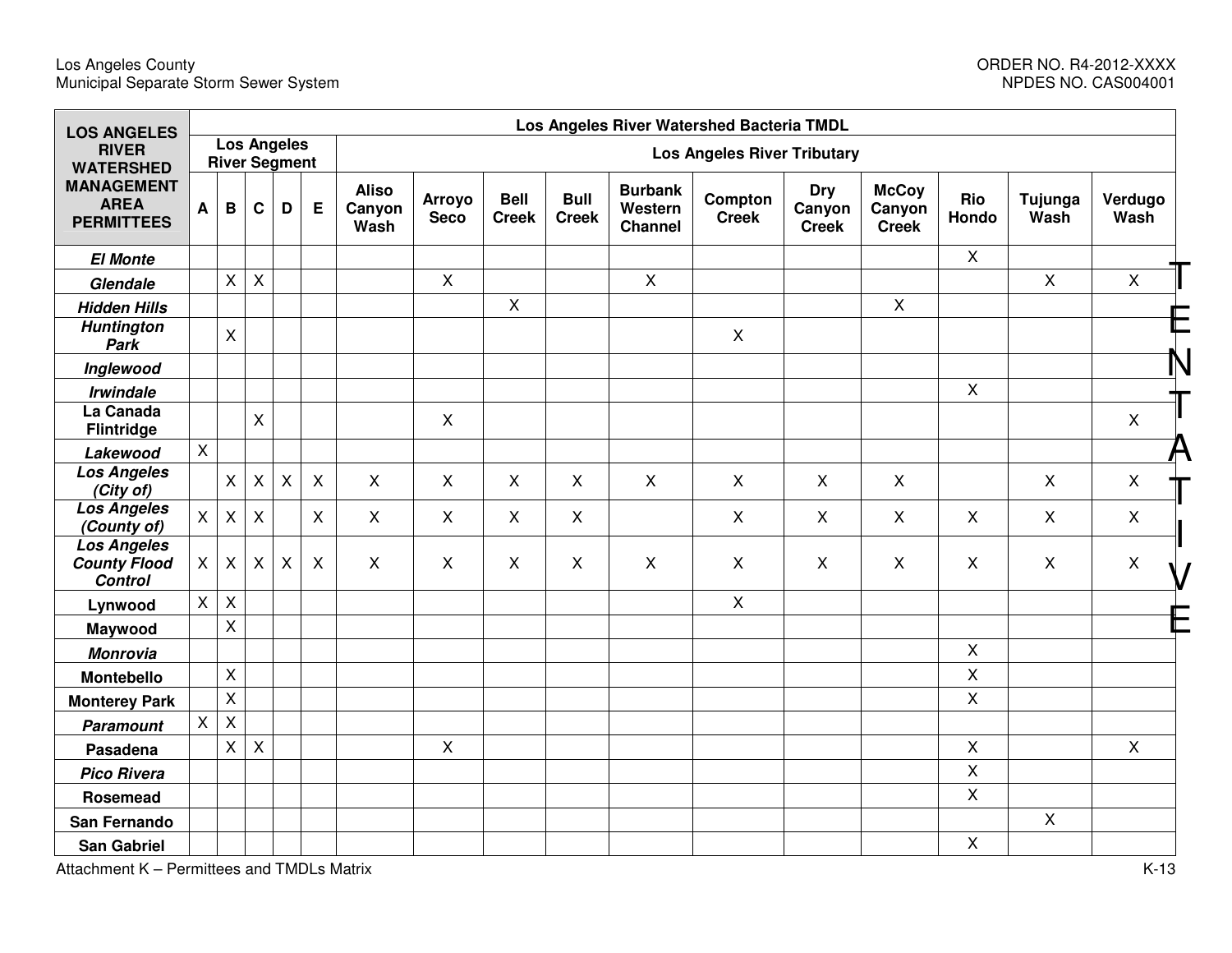| <b>LOS ANGELES</b>                                    |              | Los Angeles River Watershed Bacteria TMDL |   |                                            |   |                                |                                    |                             |                             |                                             |                         |                               |                                        |                     |                 |                 |  |
|-------------------------------------------------------|--------------|-------------------------------------------|---|--------------------------------------------|---|--------------------------------|------------------------------------|-----------------------------|-----------------------------|---------------------------------------------|-------------------------|-------------------------------|----------------------------------------|---------------------|-----------------|-----------------|--|
| <b>RIVER</b><br><b>WATERSHED</b>                      |              |                                           |   | <b>Los Angeles</b><br><b>River Segment</b> |   |                                | <b>Los Angeles River Tributary</b> |                             |                             |                                             |                         |                               |                                        |                     |                 |                 |  |
| <b>MANAGEMENT</b><br><b>AREA</b><br><b>PERMITTEES</b> | A            | B                                         | C | D                                          | E | <b>Aliso</b><br>Canyon<br>Wash | <b>Arroyo</b><br><b>Seco</b>       | <b>Bell</b><br><b>Creek</b> | <b>Bull</b><br><b>Creek</b> | <b>Burbank</b><br>Western<br><b>Channel</b> | Compton<br><b>Creek</b> | Dry<br>Canyon<br><b>Creek</b> | <b>McCoy</b><br>Canyon<br><b>Creek</b> | <b>Rio</b><br>Hondo | Tujunga<br>Wash | Verdugo<br>Wash |  |
| <b>San Marino</b>                                     |              |                                           |   |                                            |   |                                |                                    |                             |                             |                                             |                         |                               |                                        | X                   |                 |                 |  |
| Santa Clarita                                         |              |                                           |   |                                            |   |                                |                                    |                             | Χ                           |                                             |                         |                               |                                        |                     |                 |                 |  |
| <b>Sierra Madre</b>                                   |              |                                           |   |                                            |   |                                |                                    |                             |                             |                                             |                         |                               |                                        | Χ                   |                 |                 |  |
| <b>Signal Hill</b>                                    | $\mathsf{X}$ |                                           |   |                                            |   |                                |                                    |                             |                             |                                             |                         |                               |                                        |                     |                 |                 |  |
| <b>South El Monte</b>                                 |              |                                           |   |                                            |   |                                |                                    |                             |                             |                                             |                         |                               |                                        | Χ                   |                 |                 |  |
| <b>South Gate</b>                                     |              | X                                         |   |                                            |   |                                |                                    |                             |                             |                                             | X                       |                               |                                        | Χ                   |                 |                 |  |
| South<br>Pasadena                                     |              | X                                         |   |                                            |   |                                | X                                  |                             |                             |                                             |                         |                               |                                        | Χ                   |                 |                 |  |
| <b>Temple City</b>                                    |              |                                           |   |                                            |   |                                |                                    |                             |                             |                                             |                         |                               |                                        | X                   |                 |                 |  |
| Vernon                                                |              | X                                         |   |                                            |   |                                |                                    |                             |                             |                                             |                         |                               |                                        |                     |                 |                 |  |
|                                                       |              |                                           |   |                                            |   |                                |                                    |                             |                             |                                             |                         |                               |                                        |                     |                 |                 |  |

# **Table K-11: Santa Monica Bay Watershed Management Area Bacteria TMDL by Reach**

| <b>SANTA MONICA</b>                                                                     |                                | Santa Monica Bay Beaches Bacteria TMDL (Wet and Dry Weather) |                                |                                |                                |                                |                                |                                |                                |  |  |  |  |  |
|-----------------------------------------------------------------------------------------|--------------------------------|--------------------------------------------------------------|--------------------------------|--------------------------------|--------------------------------|--------------------------------|--------------------------------|--------------------------------|--------------------------------|--|--|--|--|--|
| <b>BAY</b><br><b>WATERSHED</b><br><b>MANAGEMENT</b><br><b>AREA</b><br><b>PERMITTEES</b> | <b>Jurisdiction</b><br>Group 1 | <b>Jurisdiction</b><br>Group 2                               | <b>Jurisdiction</b><br>Group 3 | <b>Jurisdiction</b><br>Group 4 | <b>Jurisdiction</b><br>Group 5 | <b>Jurisdiction</b><br>Group 6 | <b>Jurisdiction</b><br>Group 7 | <b>Jurisdiction</b><br>Group 8 | <b>Jurisdiction</b><br>Group 9 |  |  |  |  |  |
| <b>Agoura Hills</b>                                                                     |                                |                                                              |                                |                                |                                |                                |                                |                                | X.                             |  |  |  |  |  |
| <b>Beverly Hills</b>                                                                    |                                |                                                              |                                |                                |                                |                                |                                | X                              |                                |  |  |  |  |  |
| <b>Calabasas</b>                                                                        | X                              |                                                              |                                |                                |                                |                                |                                |                                | X                              |  |  |  |  |  |
| <b>Culver City</b>                                                                      |                                |                                                              |                                |                                |                                |                                |                                | Χ                              |                                |  |  |  |  |  |
| <b>El Segundo</b>                                                                       |                                | X                                                            |                                |                                | X                              |                                |                                |                                |                                |  |  |  |  |  |
| <b>Hermosa Beach</b>                                                                    |                                |                                                              |                                |                                | X                              | X                              |                                |                                |                                |  |  |  |  |  |
| <b>Hidden Hills</b>                                                                     |                                |                                                              |                                |                                |                                |                                |                                |                                | Χ                              |  |  |  |  |  |

I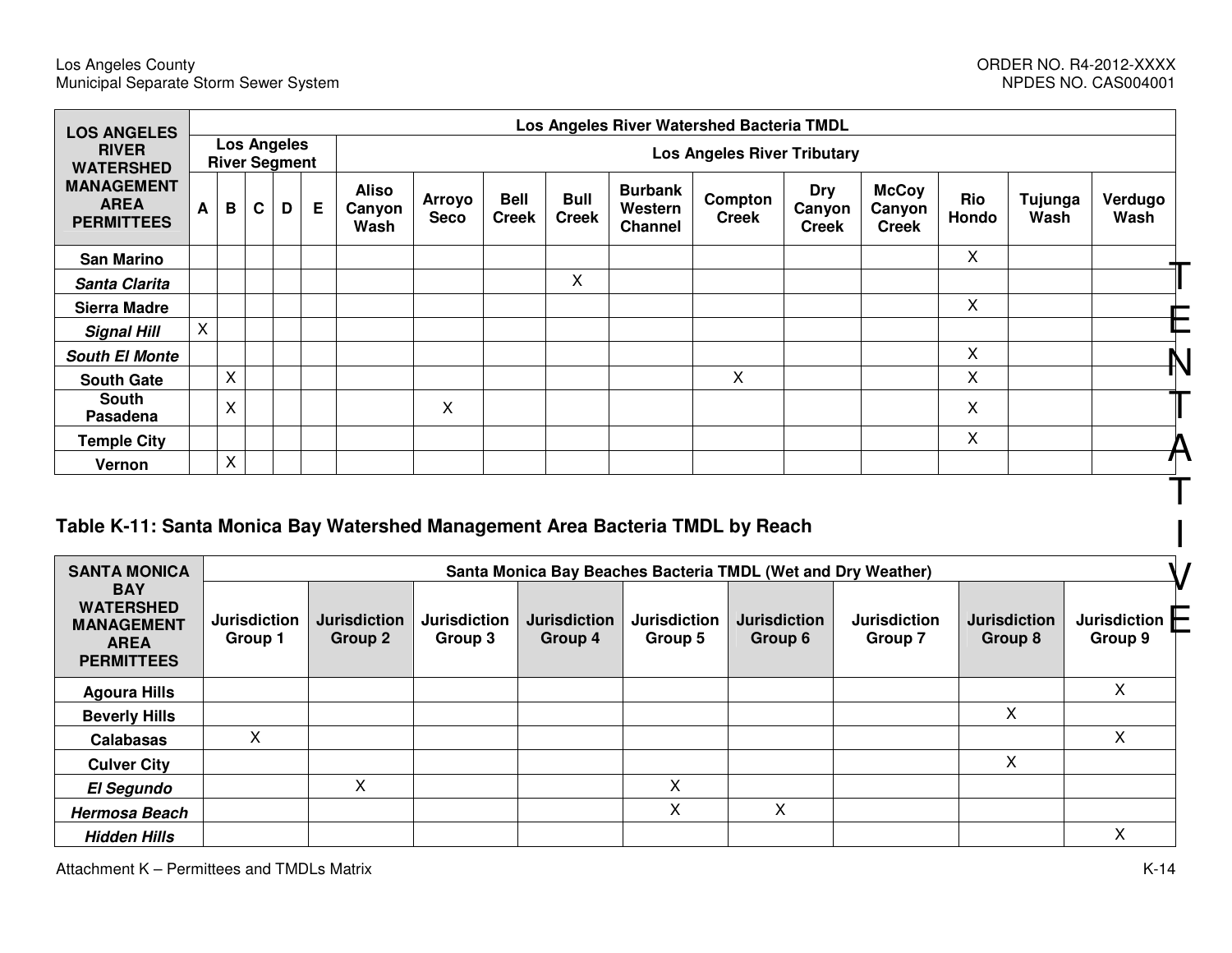#### Los Angeles County ORDER NO. R4-2012-XXXX Municipal Separate Storm Sewer System NPDES NO. CAS004001

# NPDES NO. CAS004001

| <b>SANTA MONICA</b>                                                                     | Santa Monica Bay Beaches Bacteria TMDL (Wet and Dry Weather) |                                |                                |                                |                                |                                |                                |                                |                                |    |  |  |  |
|-----------------------------------------------------------------------------------------|--------------------------------------------------------------|--------------------------------|--------------------------------|--------------------------------|--------------------------------|--------------------------------|--------------------------------|--------------------------------|--------------------------------|----|--|--|--|
| <b>BAY</b><br><b>WATERSHED</b><br><b>MANAGEMENT</b><br><b>AREA</b><br><b>PERMITTEES</b> | <b>Jurisdiction</b><br>Group 1                               | <b>Jurisdiction</b><br>Group 2 | <b>Jurisdiction</b><br>Group 3 | <b>Jurisdiction</b><br>Group 4 | <b>Jurisdiction</b><br>Group 5 | <b>Jurisdiction</b><br>Group 6 | <b>Jurisdiction</b><br>Group 7 | <b>Jurisdiction</b><br>Group 8 | <b>Jurisdiction</b><br>Group 9 |    |  |  |  |
| Inglewood                                                                               |                                                              |                                |                                |                                |                                |                                |                                | $\mathsf{X}$                   |                                |    |  |  |  |
| <b>Los Angeles</b><br>(City of)                                                         | X                                                            | X                              | $\mathsf{X}$                   |                                |                                |                                | $\mathsf{X}$                   | $\mathsf{X}$                   |                                |    |  |  |  |
| <b>Los Angeles</b><br>(County of)                                                       | X                                                            | X                              |                                | $\mathsf{X}$                   | $\mathsf{X}$                   | $\mathsf{X}$                   | X                              | X                              | $\mathsf{X}$                   |    |  |  |  |
| <b>Los Angeles</b><br><b>County Flood</b><br><b>Control</b>                             | X                                                            | X                              | X                              | $\mathsf{X}$                   | X                              | X                              | X                              | X                              | X                              | IN |  |  |  |
| <b>Malibu</b>                                                                           | $\mathsf{X}$                                                 |                                |                                | $\mathsf{X}$                   |                                |                                |                                |                                | $\mathsf{X}$                   |    |  |  |  |
| <b>Manhattan Beach</b>                                                                  |                                                              |                                |                                |                                | X                              | $\mathsf{X}$                   |                                |                                |                                |    |  |  |  |
| <b>Palos Verdes</b><br><b>Estates</b>                                                   |                                                              |                                |                                |                                |                                |                                | $\mathsf{X}$                   |                                |                                |    |  |  |  |
| <b>Rancho Palos</b><br><b>Verdes</b>                                                    |                                                              |                                |                                |                                |                                |                                | $\mathsf{X}$                   |                                |                                |    |  |  |  |
| <b>Redondo Beach</b>                                                                    |                                                              |                                |                                |                                |                                | $\mathsf{X}$                   |                                |                                |                                |    |  |  |  |
| <b>Rolling Hills</b>                                                                    |                                                              |                                |                                |                                |                                |                                | $\mathsf{X}$                   |                                |                                |    |  |  |  |
| <b>Rolling Hills</b><br><b>Estates</b>                                                  |                                                              |                                |                                |                                |                                |                                | $\mathsf{X}$                   |                                |                                |    |  |  |  |
| <b>Santa Monica</b>                                                                     |                                                              | $\mathsf{X}$                   | $\mathsf{X}$                   |                                |                                |                                |                                | X                              |                                |    |  |  |  |
| <b>Torrance</b>                                                                         |                                                              |                                |                                |                                |                                | X                              |                                |                                |                                |    |  |  |  |
| <b>West Hollywood</b>                                                                   |                                                              |                                |                                |                                |                                |                                |                                | $\pmb{\times}$                 |                                |    |  |  |  |
| <b>Westlake Village</b>                                                                 |                                                              |                                |                                |                                |                                |                                |                                |                                | $\mathsf{X}$                   |    |  |  |  |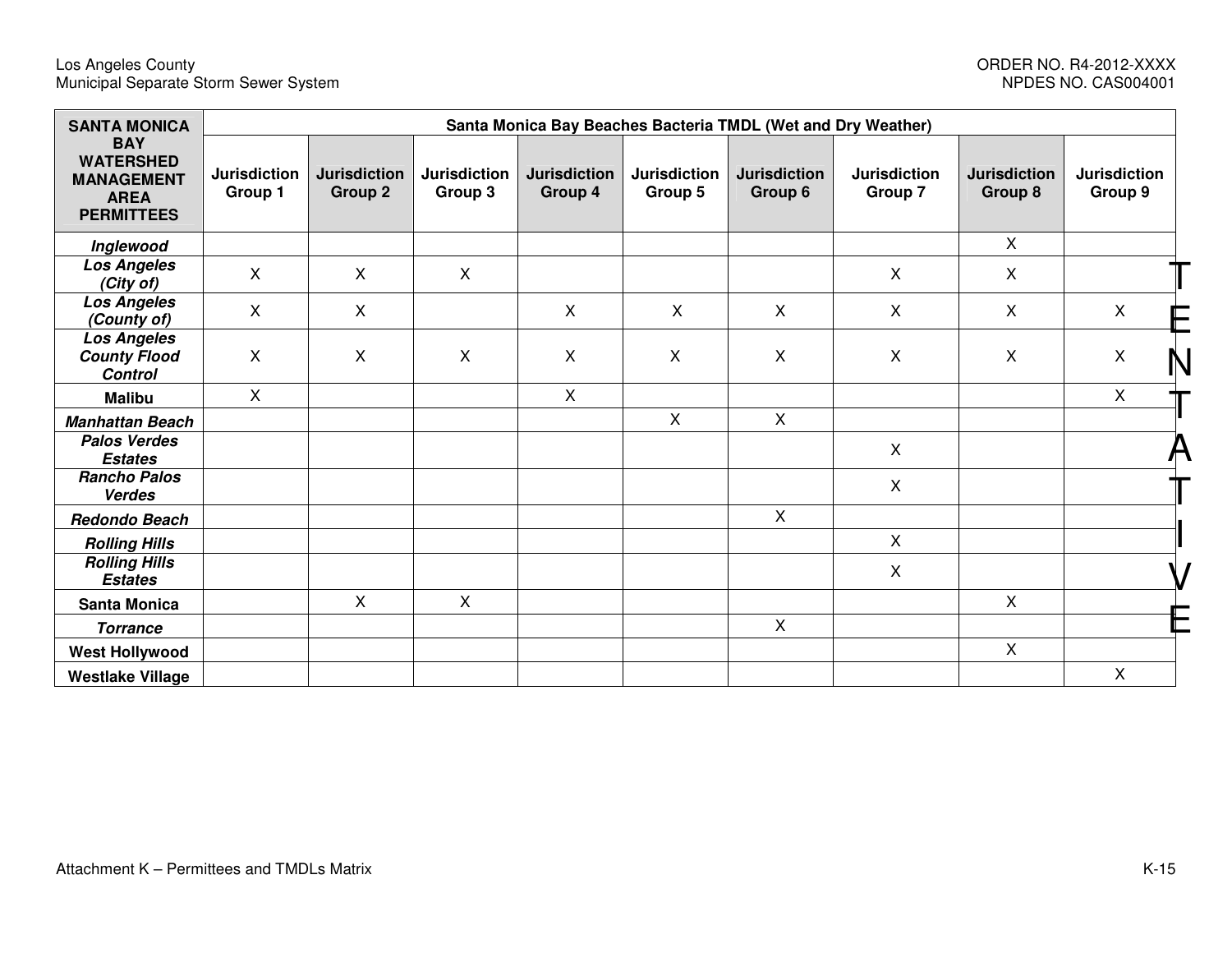#### **Table K-12: San Gabriel River Watershed Management Area Metals TMDLs by Reach**

| <b>SAN GABRIEL RIVER</b><br><b>WATERSHED</b>      |                        | San Gabriel River and Impaired Tributaries Metals and Selenium TMDL |                           |                                            |                                            |                                            |                                            |                                            |  |  |  |  |  |
|---------------------------------------------------|------------------------|---------------------------------------------------------------------|---------------------------|--------------------------------------------|--------------------------------------------|--------------------------------------------|--------------------------------------------|--------------------------------------------|--|--|--|--|--|
| <b>MANAGEMENT AREA</b><br><b>PERMITTEES</b>       | Walnut<br><b>Creek</b> | <b>San Jose</b><br><b>Creek</b>                                     | Coyote<br><b>Creek</b>    | <b>San Gabriel</b><br><b>River Reach 1</b> | <b>San Gabriel</b><br><b>River Reach 2</b> | <b>San Gabriel</b><br><b>River Reach 3</b> | <b>San Gabriel</b><br><b>River Reach 4</b> | <b>San Gabriel</b><br><b>River Reach 5</b> |  |  |  |  |  |
| <b>Arcadia</b>                                    |                        |                                                                     |                           |                                            |                                            |                                            | X                                          |                                            |  |  |  |  |  |
| <b>Artesia</b>                                    |                        |                                                                     | $\mathsf{X}$              | $\mathsf{X}$                               |                                            |                                            |                                            |                                            |  |  |  |  |  |
| Azusa                                             | $\mathsf{X}$           |                                                                     |                           |                                            |                                            |                                            |                                            | $\mathsf{X}$                               |  |  |  |  |  |
| <b>Baldwin Park</b>                               | $\mathsf{X}$           |                                                                     |                           |                                            |                                            | $\mathsf{X}$                               | $\mathsf{X}$                               |                                            |  |  |  |  |  |
| <b>Bellflower</b>                                 |                        |                                                                     |                           | $\mathsf{X}$                               |                                            |                                            |                                            |                                            |  |  |  |  |  |
| <b>Bradbury</b>                                   |                        |                                                                     |                           |                                            |                                            |                                            |                                            |                                            |  |  |  |  |  |
| <b>Cerritos</b>                                   |                        |                                                                     | $\mathsf{X}$              | $\mathsf X$                                |                                            |                                            |                                            |                                            |  |  |  |  |  |
| <b>Claremont</b>                                  | $\mathsf{X}$           | $\mathsf{X}$                                                        |                           |                                            |                                            |                                            |                                            |                                            |  |  |  |  |  |
| Covina                                            | $\mathsf{X}$           |                                                                     |                           |                                            |                                            |                                            |                                            |                                            |  |  |  |  |  |
| <b>Diamond Bar</b>                                |                        | $\mathsf{X}$                                                        | $\mathsf{X}$              |                                            |                                            |                                            |                                            |                                            |  |  |  |  |  |
| <b>Downey</b>                                     |                        |                                                                     |                           | $\mathsf{X}$                               | $\mathsf{X}$                               |                                            |                                            |                                            |  |  |  |  |  |
| <b>Duarte</b>                                     |                        |                                                                     |                           |                                            |                                            |                                            |                                            | X                                          |  |  |  |  |  |
| <b>El Monte</b>                                   |                        |                                                                     |                           |                                            |                                            | $\mathsf{X}$                               | $\mathsf{X}$                               |                                            |  |  |  |  |  |
| Glendora                                          | $\mathsf{X}$           |                                                                     |                           |                                            |                                            |                                            |                                            | $\mathsf X$                                |  |  |  |  |  |
| <b>Hawaiian Gardens</b>                           |                        |                                                                     | $\mathsf{X}$              |                                            |                                            |                                            |                                            |                                            |  |  |  |  |  |
| <b>Industry</b>                                   | $\mathsf{X}$           | $\mathsf{X}$                                                        |                           |                                            | $\mathsf{X}$                               | $\mathsf{X}$                               |                                            |                                            |  |  |  |  |  |
| <b>Irwindale</b>                                  | $\mathsf{X}$           |                                                                     |                           |                                            |                                            | $\mathsf{X}$                               | $\mathsf{X}$                               | $\mathsf{X}$                               |  |  |  |  |  |
| La Habra Heights                                  |                        | $\mathsf{X}$                                                        | $\mathsf{X}$              |                                            |                                            |                                            |                                            |                                            |  |  |  |  |  |
| La Mirada                                         |                        |                                                                     | X                         |                                            |                                            |                                            |                                            |                                            |  |  |  |  |  |
| La Puente                                         | $\mathsf{X}$           | $\mathsf{X}$                                                        |                           |                                            |                                            | $\mathsf{X}$                               |                                            |                                            |  |  |  |  |  |
| La Verne                                          | $\mathsf{X}$           | $\pmb{\times}$                                                      |                           |                                            |                                            |                                            |                                            |                                            |  |  |  |  |  |
| Lakewood                                          |                        |                                                                     | $\pmb{\times}$            | $\mathsf{X}$                               |                                            |                                            |                                            |                                            |  |  |  |  |  |
| <b>Los Angeles (County of)</b>                    | X                      | X                                                                   | $\boldsymbol{\mathsf{X}}$ |                                            | $\mathsf{X}$                               | $\mathsf{X}$                               |                                            | $\mathsf{X}$                               |  |  |  |  |  |
| <b>Los Angeles County Flood</b><br><b>Control</b> | $\mathsf{X}$           | X                                                                   | $\mathsf{X}$              | $\mathsf{X}$                               | $\boldsymbol{\mathsf{X}}$                  | $\mathsf{X}$                               | $\mathsf{X}$                               | $\mathsf X$                                |  |  |  |  |  |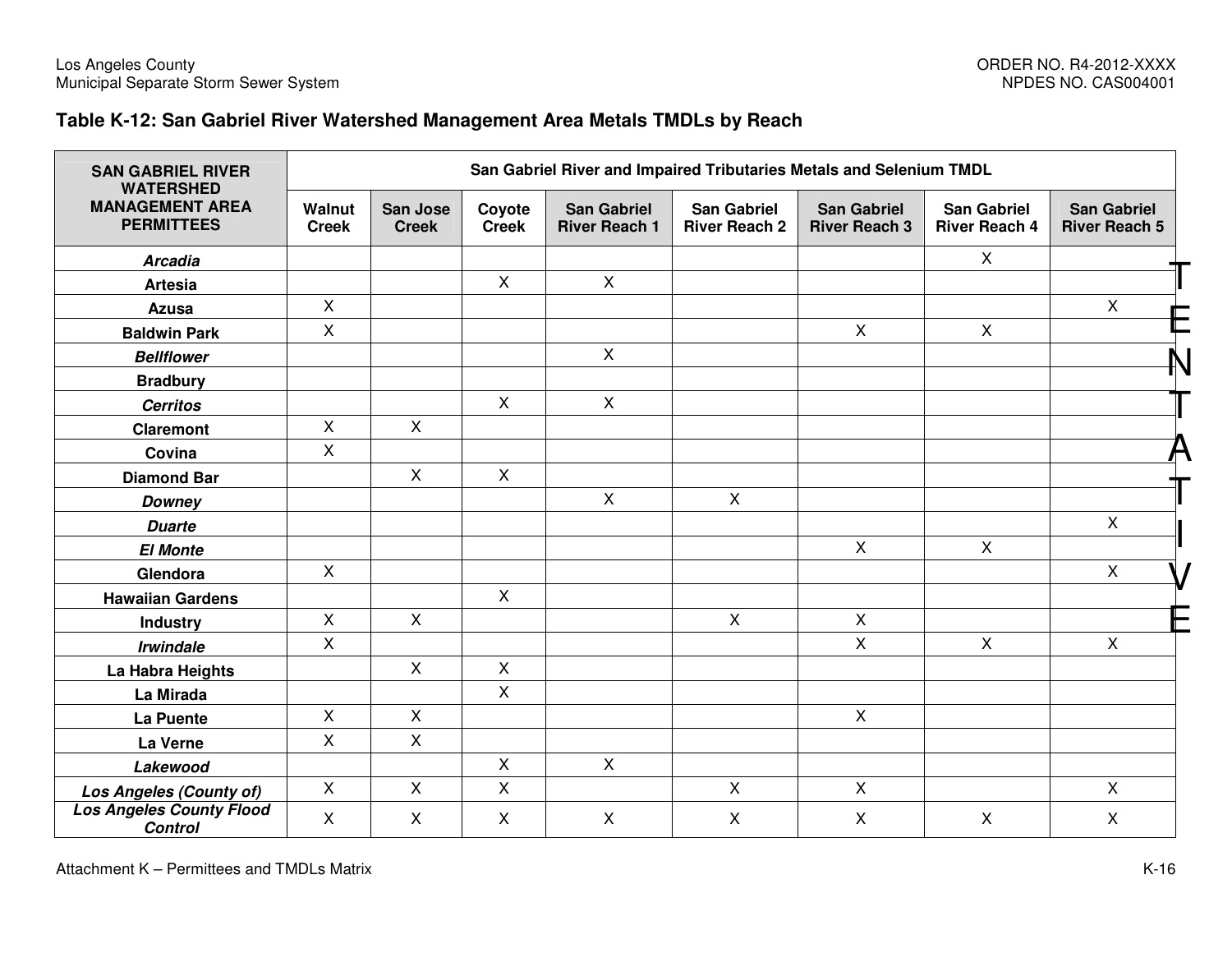| <b>SAN GABRIEL RIVER</b><br><b>WATERSHED</b><br><b>MANAGEMENT AREA</b><br><b>PERMITTEES</b> | San Gabriel River and Impaired Tributaries Metals and Selenium TMDL |                          |                        |                                            |                                            |                                            |                                            |                                            |
|---------------------------------------------------------------------------------------------|---------------------------------------------------------------------|--------------------------|------------------------|--------------------------------------------|--------------------------------------------|--------------------------------------------|--------------------------------------------|--------------------------------------------|
|                                                                                             | Walnut<br><b>Creek</b>                                              | San Jose<br><b>Creek</b> | Coyote<br><b>Creek</b> | <b>San Gabriel</b><br><b>River Reach 1</b> | <b>San Gabriel</b><br><b>River Reach 2</b> | <b>San Gabriel</b><br><b>River Reach 3</b> | <b>San Gabriel</b><br><b>River Reach 4</b> | <b>San Gabriel</b><br><b>River Reach 5</b> |
| <b>Monrovia</b>                                                                             |                                                                     |                          |                        |                                            |                                            |                                            |                                            |                                            |
| <b>Norwalk</b>                                                                              |                                                                     |                          | X                      | X                                          |                                            |                                            |                                            |                                            |
| Pico Rivera                                                                                 |                                                                     |                          |                        |                                            | X                                          | X                                          |                                            |                                            |
| Pomona                                                                                      | X                                                                   | X                        |                        |                                            |                                            |                                            |                                            |                                            |
| <b>San Dimas</b>                                                                            | Χ                                                                   | X                        |                        |                                            |                                            |                                            |                                            |                                            |
| <b>Santa Fe Springs</b>                                                                     |                                                                     |                          | X                      | X                                          | X                                          |                                            |                                            |                                            |
| <b>South El Monte</b>                                                                       |                                                                     |                          |                        |                                            |                                            | X                                          |                                            |                                            |
| Walnut                                                                                      | X                                                                   | X                        |                        |                                            |                                            |                                            |                                            |                                            |
| <b>West Covina</b>                                                                          | X                                                                   | X                        |                        |                                            |                                            |                                            |                                            |                                            |
| Whittier                                                                                    |                                                                     | X                        | X                      |                                            | X                                          | X                                          |                                            |                                            |

T

I

V

E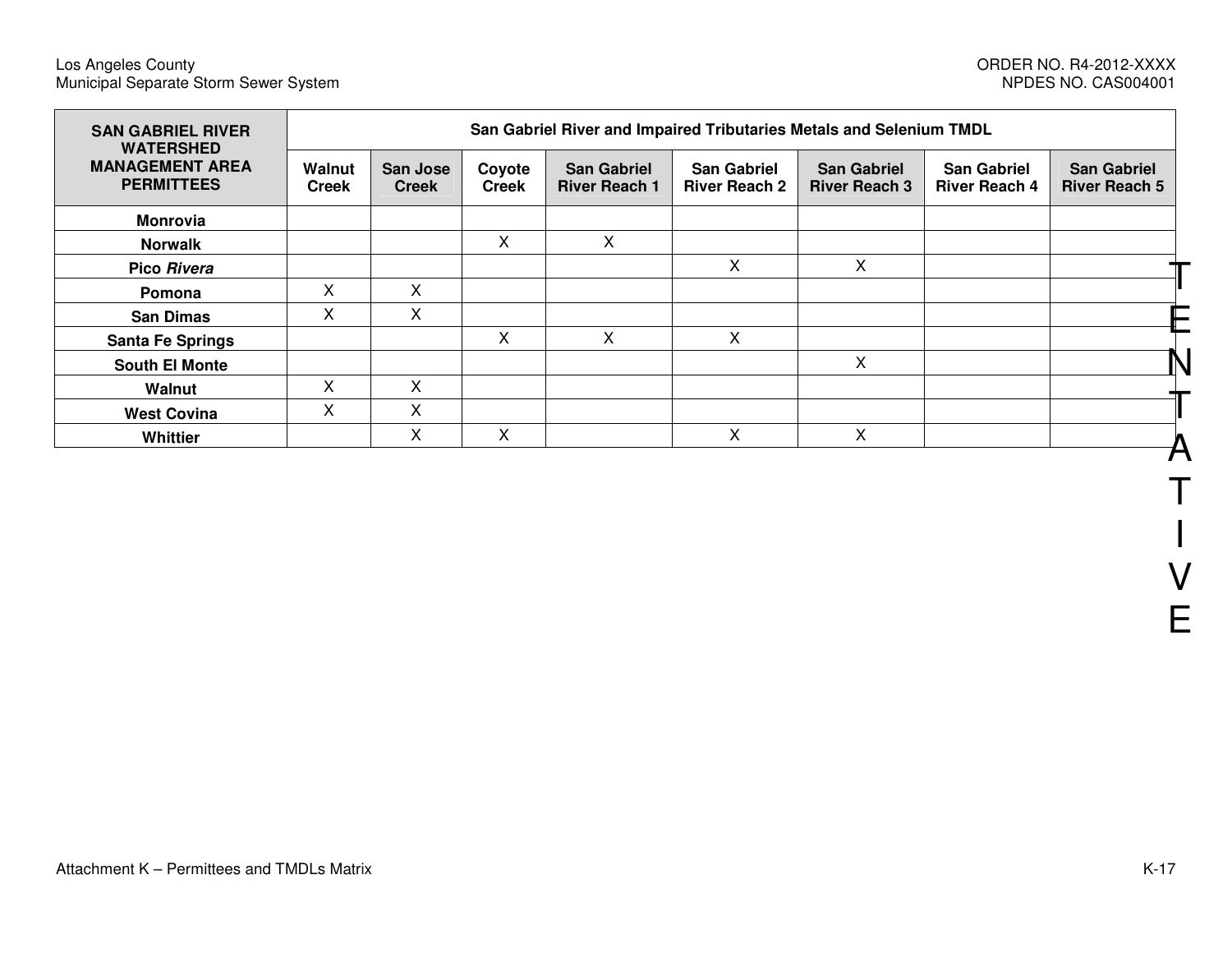# **ATTACHMENT L. TMDLs IN THE SANTA CLARA RIVER WATERSHED MANAGEMENT AREA (WMA)**

# **A. Santa Clara River Nitrogen Compounds TMDL**

- **1.** Permittees subject to the provisions below are identified in Attachment K, Table K-1.
- **2.** Permittees shall comply with the following water quality-based effluent limitations for discharges to the Santa Clara River Reach  $5<sup>3</sup>$  as of the effective date of this Order:

| <b>Constituent</b>                           | <b>Effluent Limitations (mg/L)</b> |                |  |  |
|----------------------------------------------|------------------------------------|----------------|--|--|
|                                              | 1-hour Average                     | 30-day Average |  |  |
| Total Ammonia as Nitrogen                    | 5.2                                | .75            |  |  |
| Nitrate as Nitrogen plus Nitrite as Nitrogen | $- -$                              | 6.8            |  |  |

# **B. Upper Santa Clara River Chloride TMDL**

- **1.** Permittees subject to the provisions below are identified in Attachment K, Table K-1.
- **2.** Permittees shall comply with the following water quality-based effluent limitation for discharges to the Santa Clara River Reaches 5 and 6 as of the effective date of this Order:

| <b>Constituent</b> | <b>Effluent Limitation</b><br><b>Instantaneous Maximum</b><br>(mq/L) |
|--------------------|----------------------------------------------------------------------|
| Chloride           | 100                                                                  |

# **C. Lake Elizabeth Trash TMDL**

- **1.** Permittees subject to the provisions below are identified in Attachment K, Table K-1.
- **2.** Permittees shall comply with the final water quality-based effluent limitation of zero trash discharged to Lake Elizabeth no later than March 6, 2016 and every year thereafter.
- **3.** Permittees shall comply with interim and final water quality-based effluent limitations for trash discharged to Lake Elizabeth, per the schedule below:

|                 | <b>Effluent Limitation</b>                                  |                                           |  |  |  |
|-----------------|-------------------------------------------------------------|-------------------------------------------|--|--|--|
| <b>Deadline</b> | Drainage Area covered by<br><b>Full Capture Systems (%)</b> | <b>Annual Trash</b><br>Discharge (gal/yr) |  |  |  |
| <b>Baseline</b> |                                                             | 529                                       |  |  |  |
| March 6, 2012   | 20                                                          | 423                                       |  |  |  |
| March 6, 2013   | 40                                                          | 317                                       |  |  |  |
| March 6, 2014   | 60                                                          | 212                                       |  |  |  |
| March 6, 2015   | 80                                                          | 106                                       |  |  |  |
| March 6, 2016   | 100                                                         |                                           |  |  |  |

**4.** Permittees shall comply with the interim and final water quality-based effluent limitations for trash in C.2 and C.3 above per the provisions in Part VI.E.5.

<sup>-&</sup>lt;br>3 The Basin Plan Chapter 7-9 Santa Clara River Nitrogen Compounds TMDL uses the USEPA Santa Clara River reach designations. The USEPA's Santa Clara River Reach 7 corresponds to Santa Clara River Reach 5 in the Los Angeles Region's Basin Plan Chapter 2.

Attachment L-TMDLs in the Santa Clara River WMA **Let us a state of the Contract Contract C-1**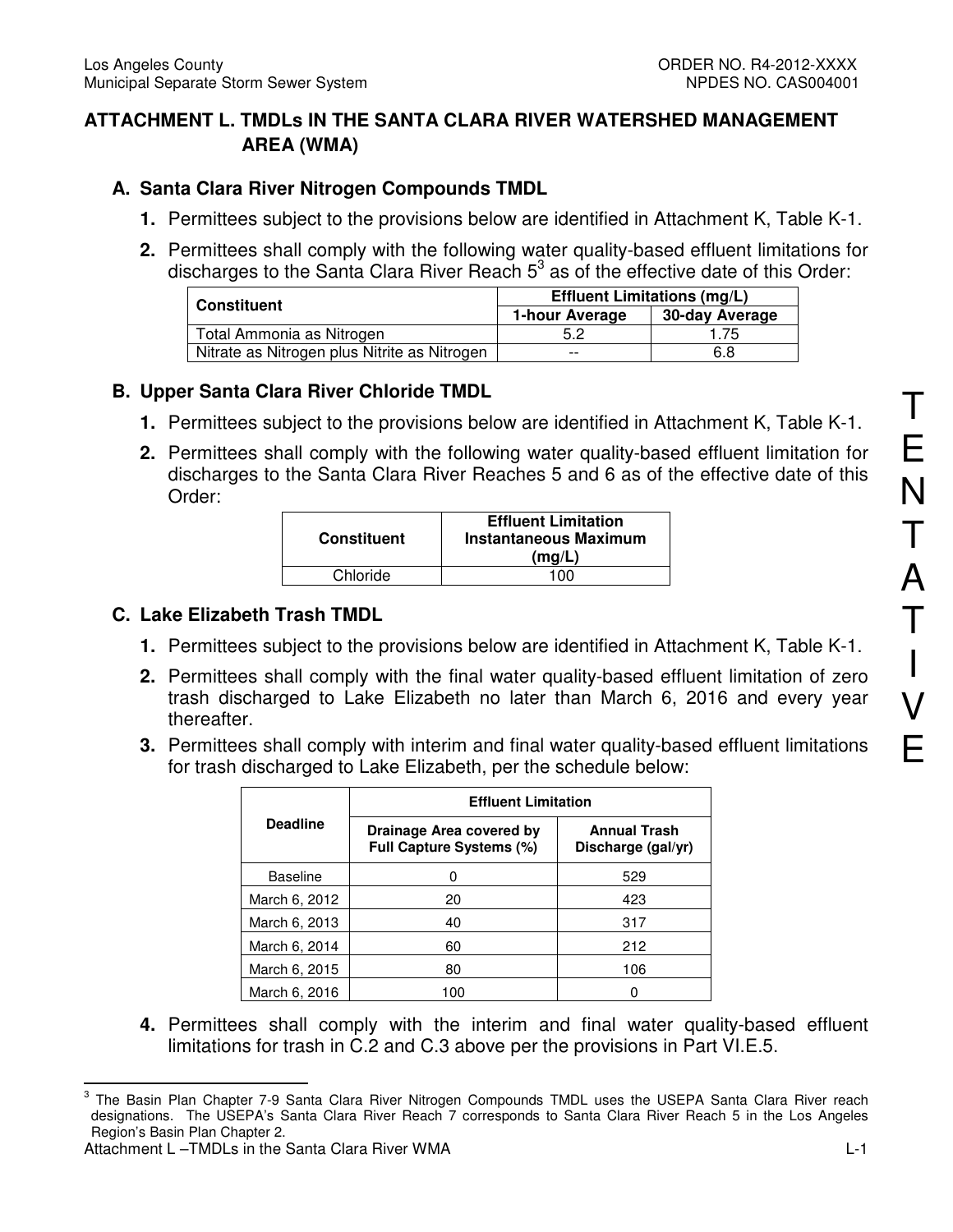# **D. Santa Clara River Indicator Bacteria TMDL**

- **1.** Permittees subject to the provisions below are identified in Attachment K, Table K-1.
- **2.** Permittees shall comply with the following final water quality-based effluent limitations for discharges to the Santa Clara River Reaches 5, 6 and 7 during dry weather no later than March 21, 2023 and during wet weather<sup>4</sup> no later than March 21, 2029:

| <b>Constituent</b> | <b>Effluent Limitation (MPN or cfu)</b> |                       |  |  |
|--------------------|-----------------------------------------|-----------------------|--|--|
|                    | <b>Daily Maximum</b>                    | <b>Geometric Mean</b> |  |  |
| E. coli            | 235/100 mL                              | 126/100 mL            |  |  |

- **3.** Receiving Water Limitations
	- **a.** Permittees shall comply with the following interim bacteria receiving water limitations<sup>5</sup> for the Santa Clara River Reaches 5, 6, and 7:

| Time<br><b>Period</b> |                   | <b>Annual Allowable</b><br><b>Exceedance Days of the</b><br><b>Single Sample Objective</b><br>(days) | <b>Deadline</b> |  |
|-----------------------|-------------------|------------------------------------------------------------------------------------------------------|-----------------|--|
|                       | Daily<br>Sampling | Weekly<br>Sampling                                                                                   |                 |  |
| Dry Weather           |                   | 3                                                                                                    | March 21, 2016  |  |
| Wet<br>Weather        | 61                | 9                                                                                                    | March 21, 2016  |  |

**b.** Permittees shall comply with the following final bacteria receiving water limitations<sup>6</sup> for the Santa Clara River Reaches 5, 6, and 7:

| Time<br><b>Period</b> |                   | <b>Annual Allowable</b><br><b>Exceedance Days of the</b><br><b>Single Sample Objective</b><br>(days) | <b>Deadline</b> |  |
|-----------------------|-------------------|------------------------------------------------------------------------------------------------------|-----------------|--|
|                       | Daily<br>Sampling | Weekly<br>Sampling                                                                                   |                 |  |
| Dry Weather           | 5                 |                                                                                                      | March 21, 2023  |  |
| Wet<br>Weather        | 16                | 3                                                                                                    | March 21, 2029  |  |

**c.** Permittees shall comply with the following geometric mean receiving water limitation for the Santa Clara River Reaches 5, 6, and 7 during dry weather no later than March 21, 2023 and during wet weather no later than March 21, 2029:

| <b>Constituent</b> | <b>Geometric Mean (MPN or cfu)</b> |
|--------------------|------------------------------------|
| E. coli            | 126/100 mL                         |

<sup>4</sup> Wet weather is defined as days with 0.1 inch of rain or more and the three days following the rain event.

 $\overline{\phantom{a}}$ 

<sup>&</sup>lt;sup>5</sup> The final receiving water limitations are group-based and shared among all MS4 Permittees located within the sub-drainage area to each reach.

<sup>&</sup>lt;sup>6</sup> Ibid.

Attachment L-TMDLs in the Santa Clara River WMA **L-2** and the Santa Clara River WMA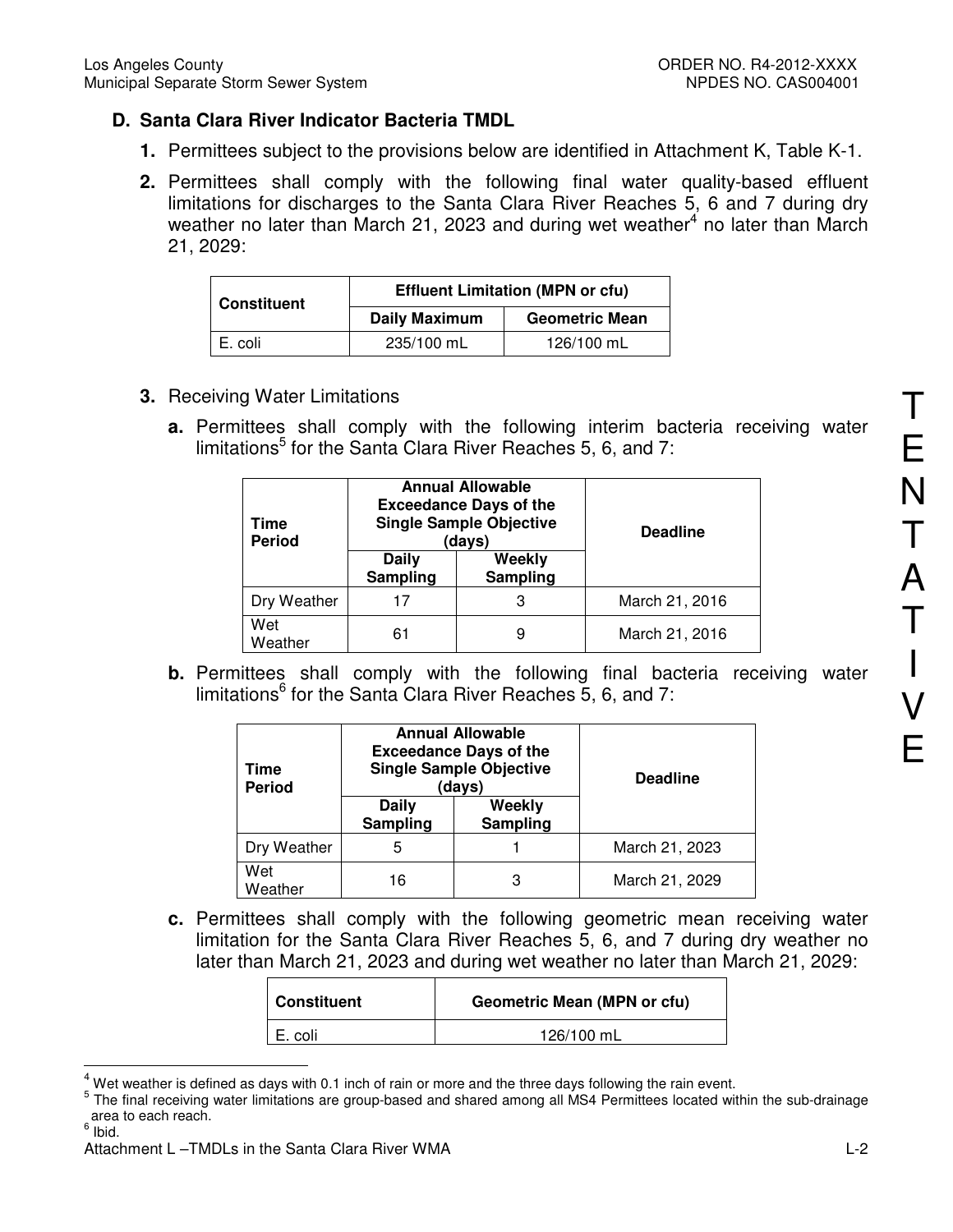## **ATTACHMENT M. TMDLs IN THE SANTA MONICA BAY WATERSHED MANAGEMENT AREA**

#### **A. Santa Monica Bay Beaches Bacteria TMDL**

- **1.** Permittees subject to the provisions below are identified in Attachment K, Table K-2.
- **2.** Permittees shall comply with the following final water quality-based effluent limitations for discharges to Santa Monica Bay beaches during dry weather as of the effective date of this Order and during wet weather no later than July 15, 2021:

| <b>Constituent</b> | <b>Effluent Limitations (MPN or cfu)</b> |                       |  |  |
|--------------------|------------------------------------------|-----------------------|--|--|
|                    | <b>Daily Maximum</b>                     | <b>Geometric Mean</b> |  |  |
| Total coliform*    | 10,000/100 mL                            | 1,000/100 mL          |  |  |
| Fecal coliform     | 400/100 mL                               | 200/100 mL            |  |  |
| Enterococcus       | 104/100 mL                               | 35/100 mL             |  |  |

\* Total coliform density shall not exceed a daily maximum of 1,000/100 mL, if the ratio of fecal-tototal coliform exceeds 0.1.

- **3.** Receiving Water Limitations
	- **a.** Permittees in each defined jurisdictional group shall comply with the interim single sample bacteria receiving water limitations for shoreline monitoring stations within their jurisdictional area during wet weather, per the schedule below:

| <b>Deadline</b> | Cumulative percentage reduction from the total<br>exceedance day reductions required for each<br>jurisdictional group as identified in Table 1 |
|-----------------|------------------------------------------------------------------------------------------------------------------------------------------------|
| July 15, 2013   | 25%                                                                                                                                            |
| July 15, 2018   | 50%                                                                                                                                            |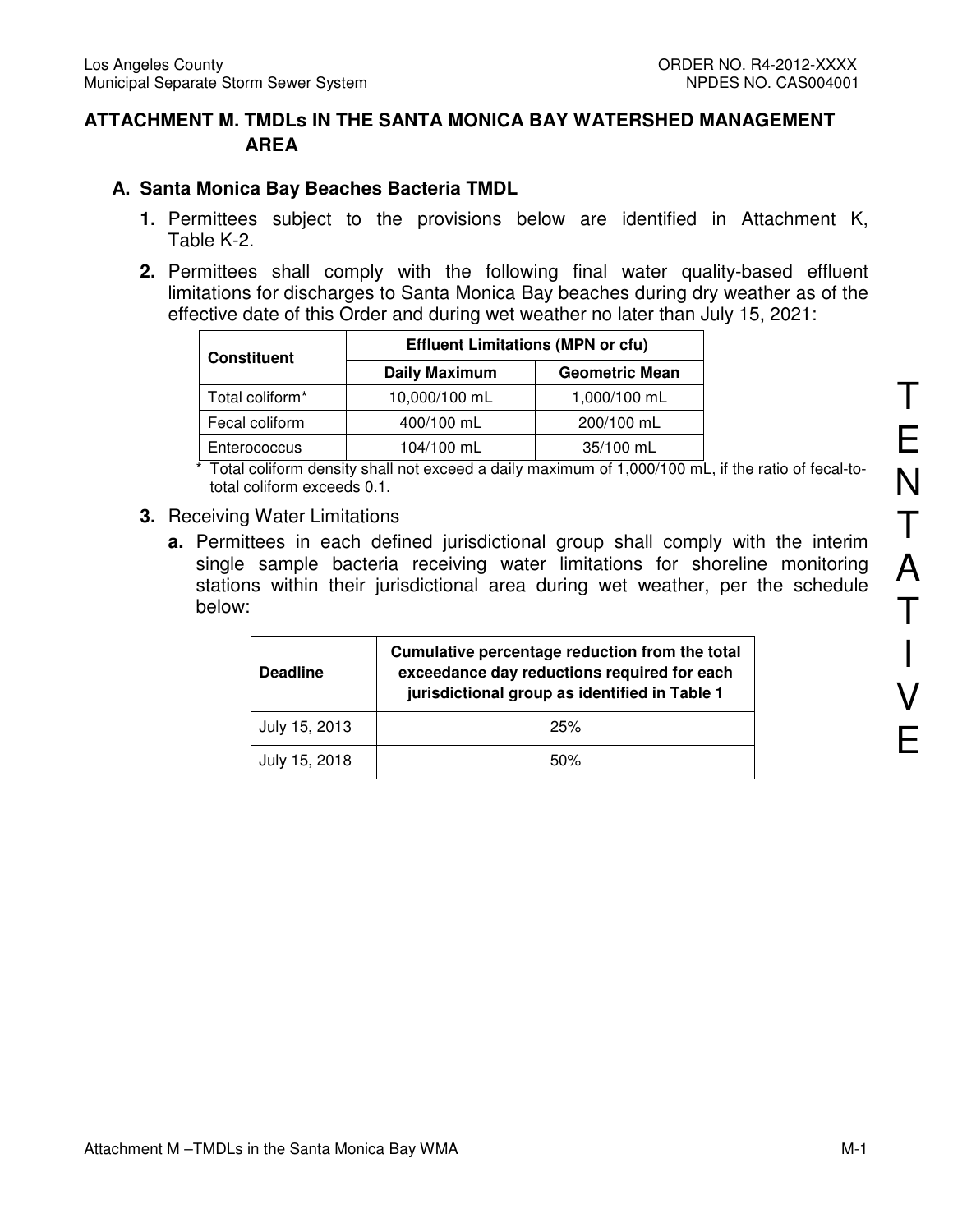| <b>Jurisdiction</b> | <b>Primary Jurisdiction</b> | <b>Additional Responsible</b><br><b>Jurisdictions &amp; Agencies</b> | Subwatershed(s)       | <b>Monitoring Site(s)</b> | Interim Single Sample Bacteria<br><b>Receiving Water Limitations as</b><br><b>Maximum Allowable Exceedance</b><br>Days during Wet Weather |                                      |                                             |
|---------------------|-----------------------------|----------------------------------------------------------------------|-----------------------|---------------------------|-------------------------------------------------------------------------------------------------------------------------------------------|--------------------------------------|---------------------------------------------|
| Group               |                             |                                                                      |                       |                           | 10%<br><b>Reduction</b><br><b>Milestone</b>                                                                                               | 25%<br>Reduction<br><b>Milestone</b> | 50%<br><b>Reduction</b><br><b>Milestone</b> |
|                     | County of Los Angeles       | Malibu                                                               | Arroyo Sequit         | <b>SMB 1-1</b>            | 221                                                                                                                                       | 212                                  | 197                                         |
|                     |                             | City of Los Angeles                                                  | Carbon Canyon         | <b>SMB 1-13</b>           |                                                                                                                                           |                                      |                                             |
|                     |                             | (Topanga only)                                                       | Corral Canyon         | SMB 1-11,                 |                                                                                                                                           |                                      |                                             |
|                     |                             | Calabasas (Topanga only)                                             |                       | <b>SMB 1-12</b>           |                                                                                                                                           |                                      |                                             |
|                     |                             |                                                                      | <b>Encinal Canyon</b> | <b>SMB 1-3</b>            |                                                                                                                                           |                                      |                                             |
|                     |                             |                                                                      | Escondido Canyon      | <b>SMB 1-8</b>            |                                                                                                                                           |                                      |                                             |
|                     |                             |                                                                      | Las Flores Canyon     | <b>SMB 1-14</b>           |                                                                                                                                           |                                      |                                             |
|                     |                             |                                                                      | atigo Canyon          | <b>SMB 1-9</b>            |                                                                                                                                           |                                      |                                             |
|                     |                             |                                                                      | Los Alisos Canyon     | <b>SMB 1-2</b>            |                                                                                                                                           |                                      |                                             |
|                     |                             |                                                                      | Pena Canyon           | <b>SMB 1-16</b>           |                                                                                                                                           |                                      |                                             |
|                     |                             |                                                                      | Piedra Gorda Canyon   | <b>SMB 1-15</b>           |                                                                                                                                           |                                      |                                             |
|                     |                             |                                                                      | Ramirez Canyon        | SMB 1-6, SMB 1-7          |                                                                                                                                           |                                      |                                             |
|                     |                             |                                                                      | Solstice Canyon       | <b>SMB 1-10</b>           |                                                                                                                                           |                                      |                                             |
|                     |                             |                                                                      | Topanga Canyon        | <b>SMB 1-18</b>           |                                                                                                                                           |                                      |                                             |
|                     |                             |                                                                      | <b>Trancas Canyon</b> | <b>SMB 1-4</b>            |                                                                                                                                           |                                      |                                             |
|                     |                             |                                                                      | Tuna Canyon           | <b>SMB 1-17</b>           |                                                                                                                                           |                                      |                                             |
|                     |                             |                                                                      | Zuma Canyon           | <b>SMB 1-5</b>            |                                                                                                                                           |                                      |                                             |
| $\overline{2}$      | City of Los Angeles         | County of Los Angeles                                                | Castlerock            | <b>SMB 2-1</b>            | 342                                                                                                                                       | 324                                  | 294                                         |
|                     |                             | El Segundo (DW only)                                                 | Dockweiler            | SMB 2-10, SMB 2-          |                                                                                                                                           |                                      |                                             |
|                     |                             | Manhattan Beach (DW                                                  |                       | 11, SMB 2-12, SMB         |                                                                                                                                           |                                      |                                             |
|                     |                             | only)                                                                |                       | 2-13, SMB 2-14,           |                                                                                                                                           |                                      |                                             |
|                     |                             | Culver City (MDR only)                                               |                       | <b>SMB 2-15</b>           |                                                                                                                                           |                                      |                                             |
|                     |                             | Santa Monica                                                         | Marina del Rey        | SMB 2-8,                  |                                                                                                                                           |                                      |                                             |
|                     |                             |                                                                      |                       | <b>SMB 2-9</b>            |                                                                                                                                           |                                      |                                             |
|                     |                             |                                                                      | Pulga Canyon          | SMB 2-4, SMB 2-5          |                                                                                                                                           |                                      |                                             |

T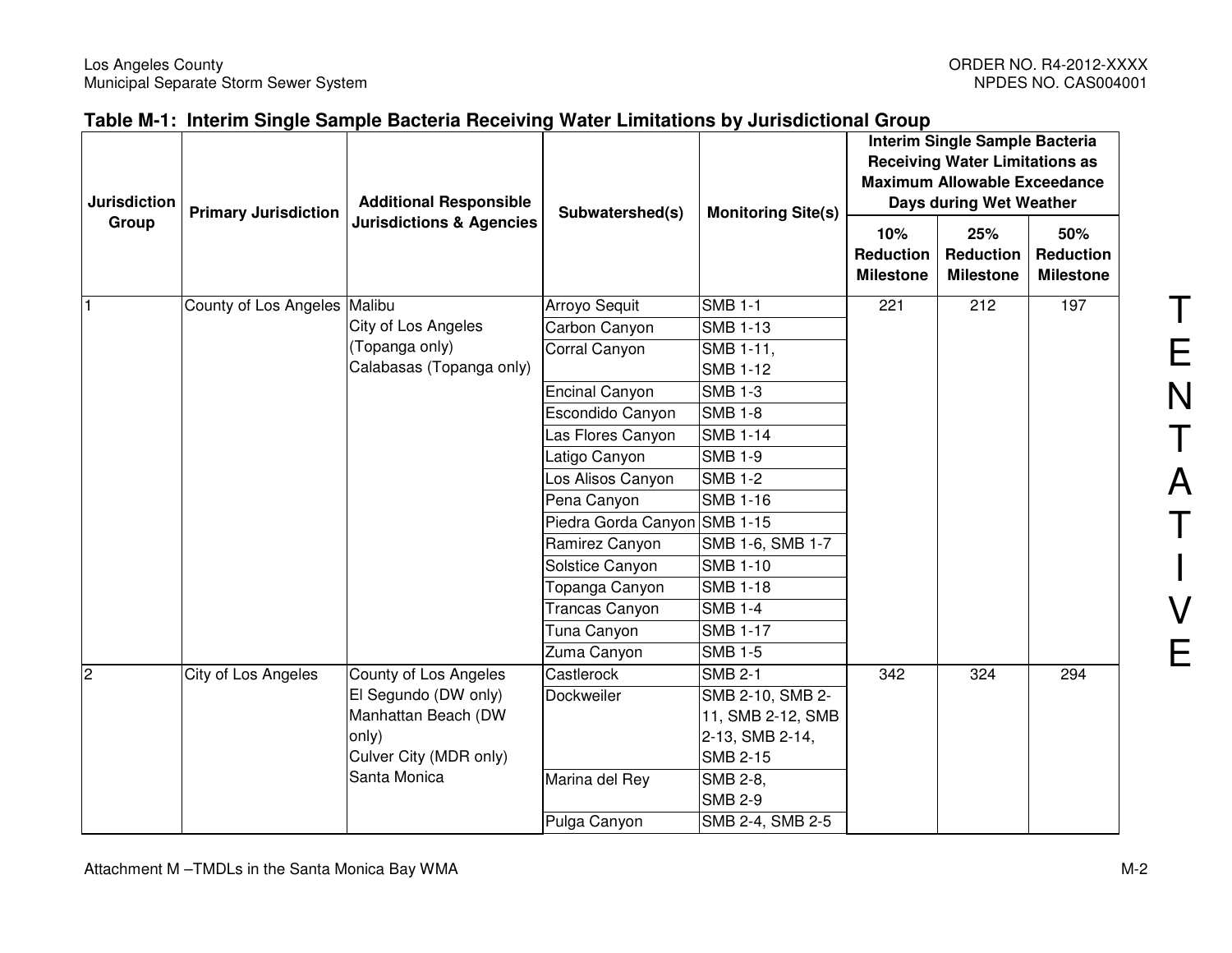#### Los Angeles County ORDER NO. R4-2012-XXXX Municipal Separate Storm Sewer System NPDES NO. CAS004001

| <b>Jurisdiction</b>     | <b>Primary Jurisdiction</b> | <b>Additional Responsible</b>       | Subwatershed(s)   | <b>Monitoring Site(s)</b>     | Interim Single Sample Bacteria<br><b>Receiving Water Limitations as</b><br><b>Maximum Allowable Exceedance</b><br>Days during Wet Weather |                                      |                                             |
|-------------------------|-----------------------------|-------------------------------------|-------------------|-------------------------------|-------------------------------------------------------------------------------------------------------------------------------------------|--------------------------------------|---------------------------------------------|
| Group                   |                             | <b>Jurisdictions &amp; Agencies</b> |                   |                               | 10%<br><b>Reduction</b><br><b>Milestone</b>                                                                                               | 25%<br>Reduction<br><b>Milestone</b> | 50%<br><b>Reduction</b><br><b>Milestone</b> |
|                         |                             |                                     | Santa Monica      | <b>SMB 2-7</b>                |                                                                                                                                           |                                      |                                             |
|                         |                             |                                     | Canyon            |                               |                                                                                                                                           |                                      |                                             |
|                         |                             |                                     | Santa Ynez Canyon | SMB 2-2, SMB 2-3,             |                                                                                                                                           |                                      |                                             |
|                         |                             |                                     |                   | <b>SMB 2-6</b>                |                                                                                                                                           |                                      |                                             |
| 3                       | Santa Monica                | City of Los Angeles                 | Santa Monica      | SMB 3-1, SMB 3-2,             | 257                                                                                                                                       | 237                                  | 203                                         |
|                         |                             | County of Los Angeles               |                   | SMB 3-3, SMB 3-4,             |                                                                                                                                           |                                      |                                             |
|                         |                             |                                     |                   | SMB 3-5, SMB 3-6              |                                                                                                                                           |                                      |                                             |
|                         |                             |                                     |                   | SMB 3-7, SMB 3-8 <sup>#</sup> |                                                                                                                                           |                                      |                                             |
|                         |                             |                                     |                   | <b>SMB 3-9</b>                |                                                                                                                                           |                                      |                                             |
| $\overline{\mathbf{4}}$ | Malibu                      | County of Los Angeles               | Nicholas Canyon   | SMB $4-1$ <sup>#</sup>        | 14                                                                                                                                        | 14                                   | 14                                          |
| $\overline{5}$          | Manhattan Beach             | El Segundo                          | Hermosa           | SMB 5-1 $^{\#}$ ,             | 29                                                                                                                                        | 29                                   | 29                                          |
|                         |                             | Hermosa Beach                       |                   | SMB 5-2,                      |                                                                                                                                           |                                      |                                             |
|                         |                             | Redondo Beach                       |                   | SMB $5-3^{\#}$ ,              |                                                                                                                                           |                                      |                                             |
|                         |                             |                                     |                   | SMB $5-4^{\frac{4}{3}}$ ,     |                                                                                                                                           |                                      |                                             |
|                         |                             |                                     |                   | SMB $5-5$ <sup>#</sup>        |                                                                                                                                           |                                      |                                             |
| 6                       | Redondo Beach               | Hermosa Beach                       | Redondo           | SMB 6-1,                      | 58                                                                                                                                        | 57                                   | 56                                          |
|                         |                             | Manhattan Beach                     |                   | SMB $6-2^{\frac{\pi}{2}}$ ,   |                                                                                                                                           |                                      |                                             |
|                         |                             | Torrance                            |                   | SMB 6-3,                      |                                                                                                                                           |                                      |                                             |
|                         |                             | County of Los Angeles               |                   | SMB 6-4,                      |                                                                                                                                           |                                      |                                             |
|                         |                             |                                     |                   | SMB $6-5^{\frac{\pi}{2}}$     |                                                                                                                                           |                                      |                                             |
|                         |                             |                                     |                   | SMB 6-6#                      |                                                                                                                                           |                                      |                                             |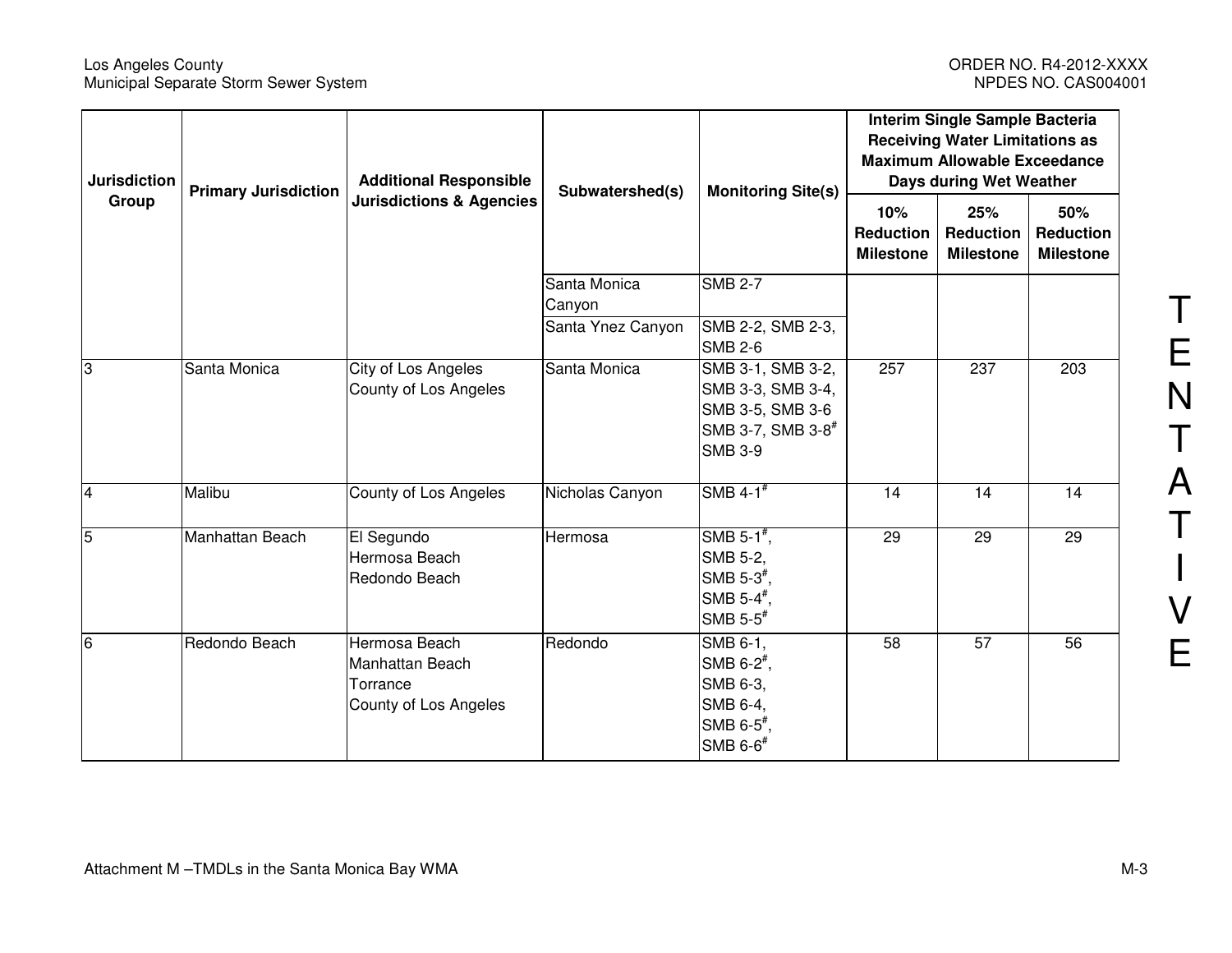#### Los Angeles County ORDER NO. R4-2012-XXXX Municipal Separate Storm Sewer System

| <b>Jurisdiction</b> | <b>Additional Responsible</b><br><b>Primary Jurisdiction</b> | Subwatershed(s)<br><b>Monitoring Site(s)</b>                                                                                                       | Interim Single Sample Bacteria<br><b>Receiving Water Limitations as</b><br><b>Maximum Allowable Exceedance</b><br>Days during Wet Weather |                                                                                                                                                                                                                                                                               |                                             |                                             |                                             |
|---------------------|--------------------------------------------------------------|----------------------------------------------------------------------------------------------------------------------------------------------------|-------------------------------------------------------------------------------------------------------------------------------------------|-------------------------------------------------------------------------------------------------------------------------------------------------------------------------------------------------------------------------------------------------------------------------------|---------------------------------------------|---------------------------------------------|---------------------------------------------|
| Group               |                                                              | <b>Jurisdictions &amp; Agencies</b>                                                                                                                |                                                                                                                                           |                                                                                                                                                                                                                                                                               | 10%<br><b>Reduction</b><br><b>Milestone</b> | 25%<br><b>Reduction</b><br><b>Milestone</b> | 50%<br><b>Reduction</b><br><b>Milestone</b> |
| 7                   | Rancho Palos Verdes                                          | City of Los Angeles<br>Palos Verdes Estates<br>Redondo Beach<br><b>Rolling Hills</b><br>Rolling Hills Estates<br>Torrance<br>County of Los Angeles | Palos Verdes<br>Peninsula                                                                                                                 | SMB 7-1 $#$ ,<br>SMB 7-2 $^{\#}$ ,<br>$\mathsf{SMB}$ 7-3 <sup>#</sup> ,<br>$\mathsf{SMB}$ 7-4 <sup>#</sup> ,<br>$\mathsf{SMB}$ 7-5 <sup>#</sup> ,<br>SMB 7- $6*$ ,<br>SMB 7-7,<br>$\mathsf{SMB}\mathsf{7}\text{-}\mathsf{8}^{\boldsymbol{\#}},$<br>$\mathsf{SMB}$ 7-9 $^{\#}$ | 36                                          | 36                                          | 36                                          |

# For those beach monitoring locations subject to the antidegradation provision, there shall be no increase in exceedance days during the implementation period above that estimated for the beach monitoring location in the critical year.

\* The California Department of Transportation (Caltrans) is a responsible agency in each Jurisdiction Group and is jointly responsible for complying with the allowable<br>number of exceedance days. Caltrans is separately regu CAS000003).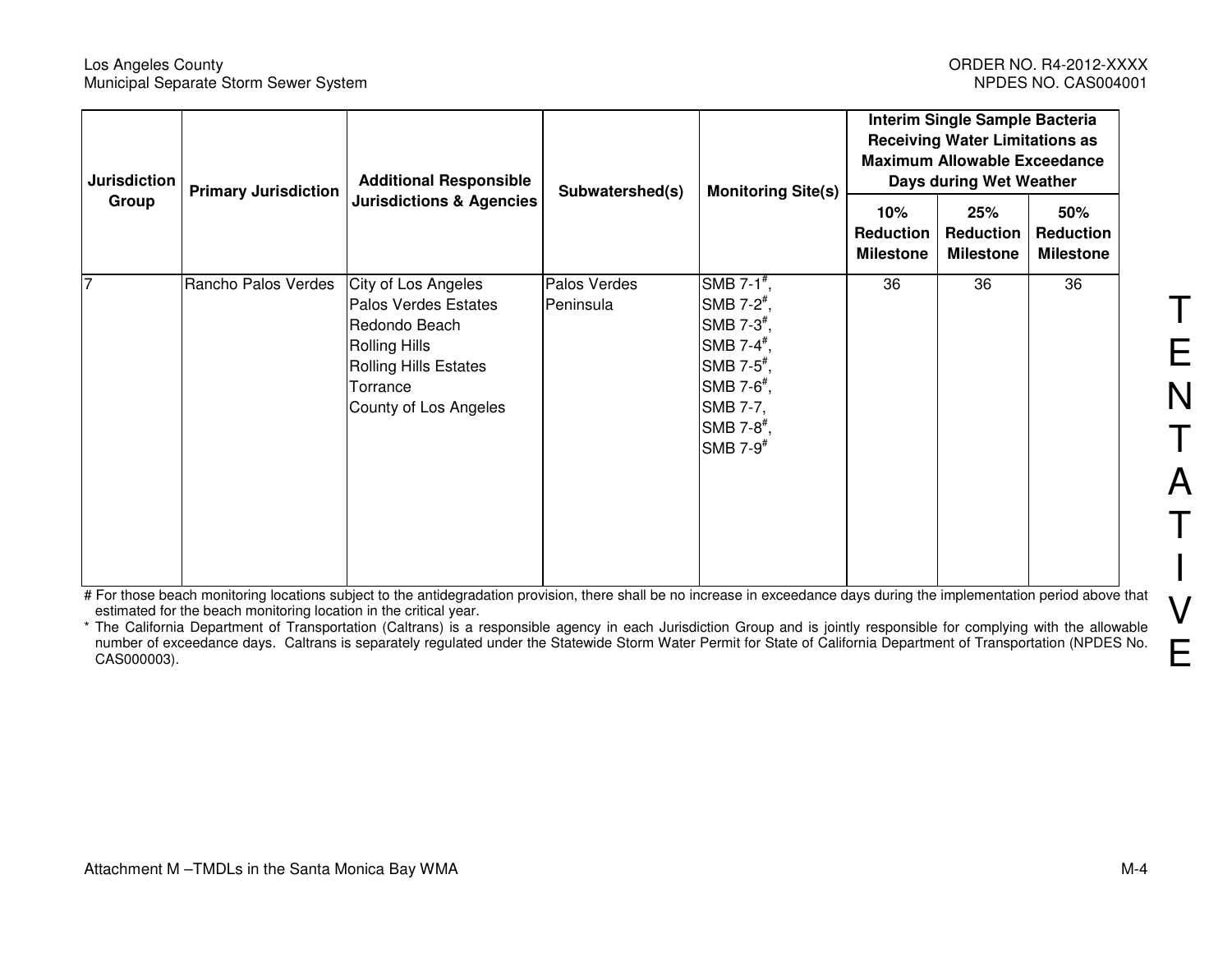**b.** Permittees shall comply with the following grouped<sup>7</sup> final single sample bacteria receiving water limitations for all shoreline monitoring stations along Santa Monica Bay beaches, except for those monitoring stations subject to the antidegradation implementation provision as established in the TMDL and identified in subpart c. below, during dry weather as of the effective date of this Order and during wet weather no later than July 15, 2021:

| <b>Time Period</b>                             | <b>Annual Allowable Exceedance</b><br>Days of the Single Sample<br>Objective (days) |                    |  |
|------------------------------------------------|-------------------------------------------------------------------------------------|--------------------|--|
|                                                | <b>Daily Sampling</b>                                                               | Weekly<br>Sampling |  |
| Summer Dry-Weather<br>(April 1 to October 31)  |                                                                                     |                    |  |
| Winter Dry-Weather<br>(November 1 to March 31) | з                                                                                   |                    |  |
| Wet Weather <sup>8</sup>                       |                                                                                     |                    |  |

**c.** Permittees shall comply with the following grouped<sup>2</sup> final single sample bacteria  $\bigwedge$ <br>receiving water limitations for shoreline monitoring stations along Santa Monica Bay beaches subject to the antidegradation provision as of the effective date of  $\top$ receiving water limitations for shoreline monitoring stations along Santa Monica this Order:

|                |                                                 |                                                  | Annual Allowable Exceedance Days<br>of the Single Sample Objective (days) |                                               |                    |
|----------------|-------------------------------------------------|--------------------------------------------------|---------------------------------------------------------------------------|-----------------------------------------------|--------------------|
| Station ID     | Beach Monitoring Location                       | Winter Dry Weather<br>(November 1 - March<br>31) |                                                                           | Wet Weather<br>(November $1 -$<br>October 31) |                    |
|                |                                                 | Daily<br>Sampling                                | Weekly<br>Sampling                                                        | Daily<br>Sampling                             | Weekly<br>Sampling |
| <b>SMB 1-4</b> | <b>Trancas Creek at Broad Beach</b>             | $\Omega$                                         | $\Omega$                                                                  | 17                                            | 3                  |
| <b>SMB 1-5</b> | Zuma Creek at Zuma Beach                        | $\Omega$                                         | $\Omega$                                                                  | 17                                            | 3                  |
| SMB 2-13       | Imperial Highway storm drain                    | $\overline{2}$                                   |                                                                           | 17                                            | 3                  |
| <b>SMB 3-8</b> | Windward Ave. storm drain at Venice<br>Pavilion | $\overline{2}$                                   |                                                                           | 13                                            | 2                  |
| <b>SMB 4-1</b> | San Nicholas Canyon Creek at<br>Nicholas Beach  | $\Omega$                                         | $\Omega$                                                                  | 14                                            | $\overline{2}$     |
| <b>SMB 5-1</b> | Manhattan Beach at 40th Street                  | 1                                                | 1                                                                         | 4                                             | 1                  |
| <b>SMB 5-2</b> | 28th Street storm drain at Manhattan<br>Beach   | $\Omega$                                         | 0                                                                         | 17                                            | 3                  |
| <b>SMB 5-3</b> | Manhattan Beach Pier, southern drain            |                                                  |                                                                           | 5                                             |                    |

The final receiving water limitations are group-based and shared among all MS4 Permittees located within the sub-drainage<br><sup>7</sup> The final receiving water limitations are group-based and shared among all MS4 Permittees locate area to each beach monitoring location.

Attachment M –TMDLs in the Santa Monica Bay WMA  $M-5$  $8$  Wet weather is defined as days with 0.1 inch of rain or greater and the three days following the rain event.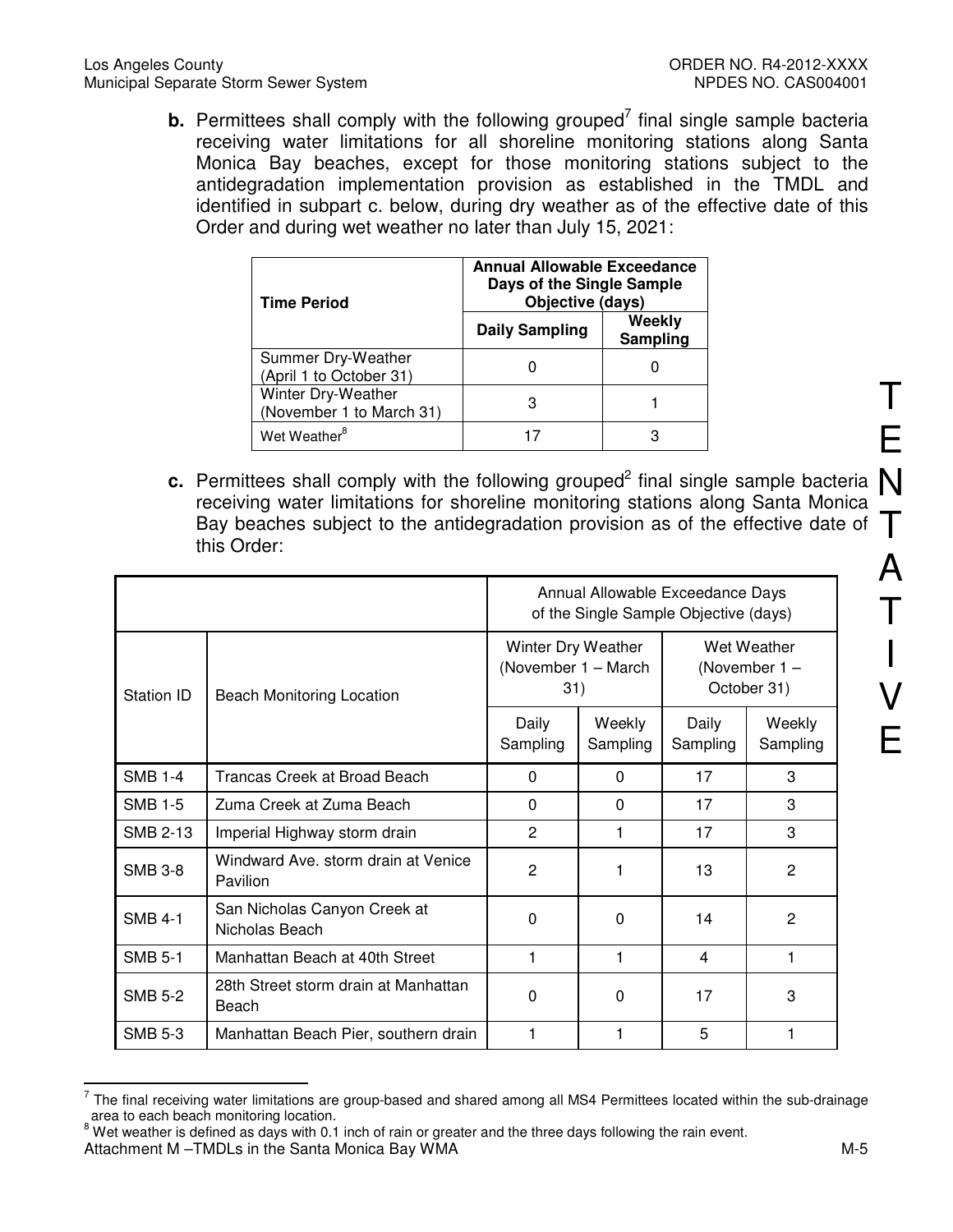ц,

|                |                                              | Annual Allowable Exceedance Days<br>of the Single Sample Objective (days) |                    |                                               |                    |  |
|----------------|----------------------------------------------|---------------------------------------------------------------------------|--------------------|-----------------------------------------------|--------------------|--|
| Station ID     | <b>Beach Monitoring Location</b>             | Winter Dry Weather<br>(November 1 - March<br>31)                          |                    | Wet Weather<br>(November $1 -$<br>October 31) |                    |  |
|                |                                              | Daily<br>Sampling                                                         | Weekly<br>Sampling | Daily<br>Sampling                             | Weekly<br>Sampling |  |
| <b>SMB 5-4</b> | Hermosa City Beach at 26th St.               | 3                                                                         | 1                  | 12 <sup>2</sup>                               | $\overline{2}$     |  |
| <b>SMB 5-5</b> | Hermosa Beach Pier                           | $\overline{2}$                                                            | 1                  | 8                                             | $\overline{2}$     |  |
| <b>SMB 6-2</b> | Redondo Municipal Pier- 100 yards<br>south   | 3                                                                         | 1                  | 14                                            | 2                  |  |
| <b>SMB 6-5</b> | Avenue I storm drain at Redondo<br>Beach     | 3                                                                         | 1                  | 6                                             | 1                  |  |
| <b>SMB 6-6</b> | Malaga Cove, Palos Verdes Estates            | $\mathbf{1}$                                                              | $\mathbf{1}$       | 3                                             | 1                  |  |
| <b>SMB 7-1</b> | Malaga Cove, Palos Verdes Estates            | 1                                                                         | 1                  | 14                                            | $\overline{2}$     |  |
| <b>SMB 7-2</b> | <b>Bluff Cove, Palos Verdes Estates</b>      | 1                                                                         | 1                  | $\Omega$                                      | $\Omega$           |  |
| <b>SMB 7-3</b> | Long Point, Rancho Palos Verdes              | 1                                                                         | 1                  | 5                                             | 1                  |  |
| <b>SMB 7-4</b> | Abalone Cove, Rancho Palos Verdes            | $\Omega$                                                                  | $\Omega$           | 1                                             | 1                  |  |
| <b>SMB 7-5</b> | Portuguese Bend Cove, Rancho<br>Palos Verdes | 1                                                                         | 1                  | 2                                             | 1                  |  |
| <b>SMB 7-6</b> | White's Point, Royal Palms County<br>Beach   | 1                                                                         | 1                  | 6                                             | 1                  |  |
| <b>SMB 7-8</b> | Point Fermin/Wilder Annex, San<br>Pedro      | 1                                                                         | 1                  | $\overline{c}$                                | 1                  |  |
| <b>SMB 7-9</b> | <b>Outer Cabrillo Beach</b>                  | 1                                                                         | 1                  | 3                                             | 1                  |  |

N T A T I V E

T

E

**d.** Permittees shall comply with the following geometric mean receiving water limitations for all shoreline monitoring stations along Santa Monica Bay beaches during dry weather as of the effective date of this Order and during wet weather no later than July 15, 2021:

| <b>Constituent</b> | <b>Geometric Mean (MPN or cfu)</b> |
|--------------------|------------------------------------|
| Total coliform     | 1,000/100 mL                       |
| Fecal coliform     | 200/100 mL                         |
| Enterococcus       | 35/100 mL                          |

# **B. Santa Monica Bay Nearshore and Offshore Debris TMDL**

**1.** Permittees subject to the provisions below are identified in Attachment K, Table K-2.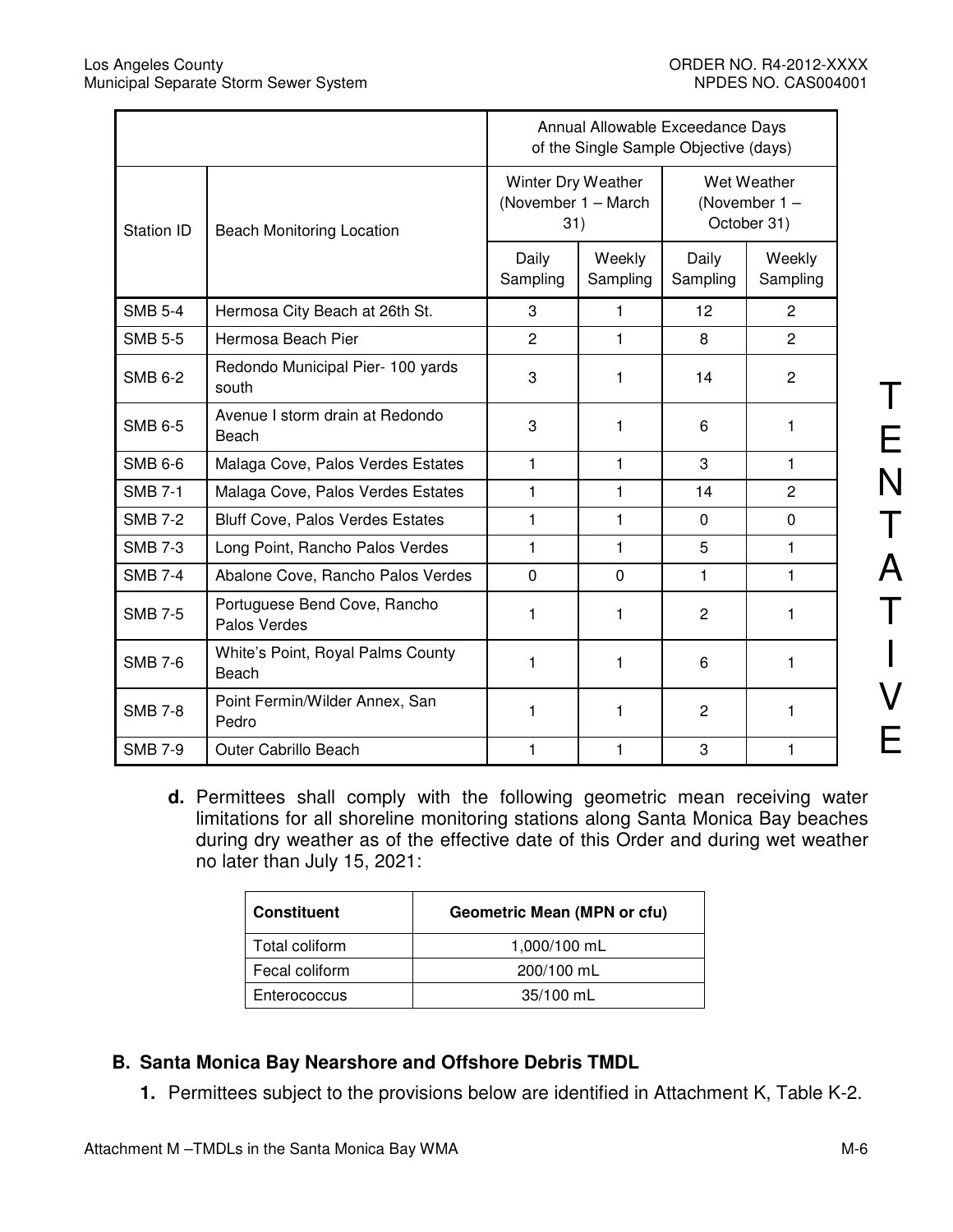- **2.** Permittees shall comply with the final water quality-based effluent limitation of zero trash discharged into water bodies within the Santa Monica Bay WMA and then into Santa Monica Bay or on the shoreline of Santa Monica Bay no later than March 20, 2020 $^9$ , and every year thereafter.
- **3.** Permittees shall comply with interim and final water quality-based effluent limitations for trash discharged into Santa Monica Bay or on the shoreline of Santa Monica Bay, per the schedule below:

| <b>Permittees</b>               | Baseline <sup>10</sup> | Mar 20, 2016<br>(80%) | Mar 20, 2017<br>(60%) | Mar 20, 2018<br>(40%)            | Mar 20, 2019<br>(20%) | <b>Mar 20,</b><br>$2020^{11}$<br>(0%) |
|---------------------------------|------------------------|-----------------------|-----------------------|----------------------------------|-----------------------|---------------------------------------|
|                                 |                        |                       |                       | Annual Trash Discharge (gals/yr) |                       |                                       |
| Agoura Hills <sup>12</sup>      | 1,044                  | 835                   | 626                   | 418                              | 209                   | $\mathbf 0$                           |
| Calabasas <sup>10</sup>         | 1,656                  | 1,325                 | 994                   | 663                              | 331                   | $\mathbf 0$                           |
| <b>Culver City</b>              | 52                     | 42                    | 31                    | 21                               | 10                    | $\mathbf 0$                           |
| El Segundo                      | 2,732                  | 2,186                 | 1,639                 | 1,093                            | 546                   | $\mathbf 0$                           |
| Hermosa Beach                   | 1,117                  | 894                   | 670                   | 447                              | 223                   | $\mathbf 0$                           |
| Los Angeles,<br>City of         | 25,112                 | 20,090                | 15,067                | 10,045                           | 5,022                 | $\mathbf 0$                           |
| Los Angeles,<br>County of       | 5,138                  | 4,110                 | 3,083                 | 2,055                            | 1,028                 | $\mathbf 0$                           |
| Malibu                          | 5,809                  | 4,648                 | 3,486                 | 2,324                            | 1,162                 | $\Omega$                              |
| Manhattan Beach                 | 2,501                  | 2,001                 | 1,501                 | 1,001                            | 500                   | $\Omega$                              |
| Palos Verdes<br><b>Estates</b>  | 3,346                  | 2,677                 | 2,007                 | 1,338                            | 669                   | $\mathbf 0$                           |
| Rancho Palos<br>Verdes          | 7,254                  | 5,803                 | 4,353                 | 2,902                            | 1,451                 | $\mathbf 0$                           |
| Redondo Beach                   | 3,197                  | 2,558                 | 1,918                 | 1,279                            | 639                   | $\mathbf 0$                           |
| Rolling Hills                   | 515                    | 412                   | 309                   | 206                              | 103                   | $\mathbf 0$                           |
| Rolling Hills<br><b>Estates</b> | 365                    | 292                   | 219                   | 146                              | 73                    | $\mathbf 0$                           |
| Santa Monica                    | 5,672                  | 4,537                 | 3,403                 | 2,269                            | 1,134                 | $\mathbf 0$                           |
| Torrance                        | 2,484                  | 1,987                 | 1,490                 | 993                              | 497                   | $\mathbf 0$                           |
| Westlake Village <sup>10</sup>  | 3,131                  | 2,505                 | 1,879                 | 1,252                            | 626                   | $\mathbf 0$                           |

**4.** Permittees shall comply with the interim and final water quality-based effluent limitations for trash in B.2 and B.3 above per the provisions in Part VI.E.5.

# **C. Santa Monica Bay TMDL for DDTs and PCBs** (USEPA established)

**1.** Permittees subject to the provisions below are identified in Attachment K, Table K-2.

 9 If a Permittee by November 4, 2013, adopts local ordinances to ban plastic bags, smoking in public places and single use expanded polystyrene food packaging then the final compliance date will be extended until March 20, 2023.

If a Permittee elects not to use the default baseline, then the Permittee shall include a plan to establish a site specific trash baseline in their Trash Monitoring and Reporting Plan.

Permittees shall achieve their final effluent limitation of zero trash discharge for the 2019-2020 storm year and every year thereafter.

<sup>&</sup>lt;sup>12</sup> Permittees shall be deemed in compliance with the water quality-based effluent limitation for trash established to implement the Santa Monica Bay Nearshore and Offshore Debris TMDL, if the Permittee is in compliance with the water quality-based effluent limitations established to implement the Malibu Creek Watershed Trash TMDL.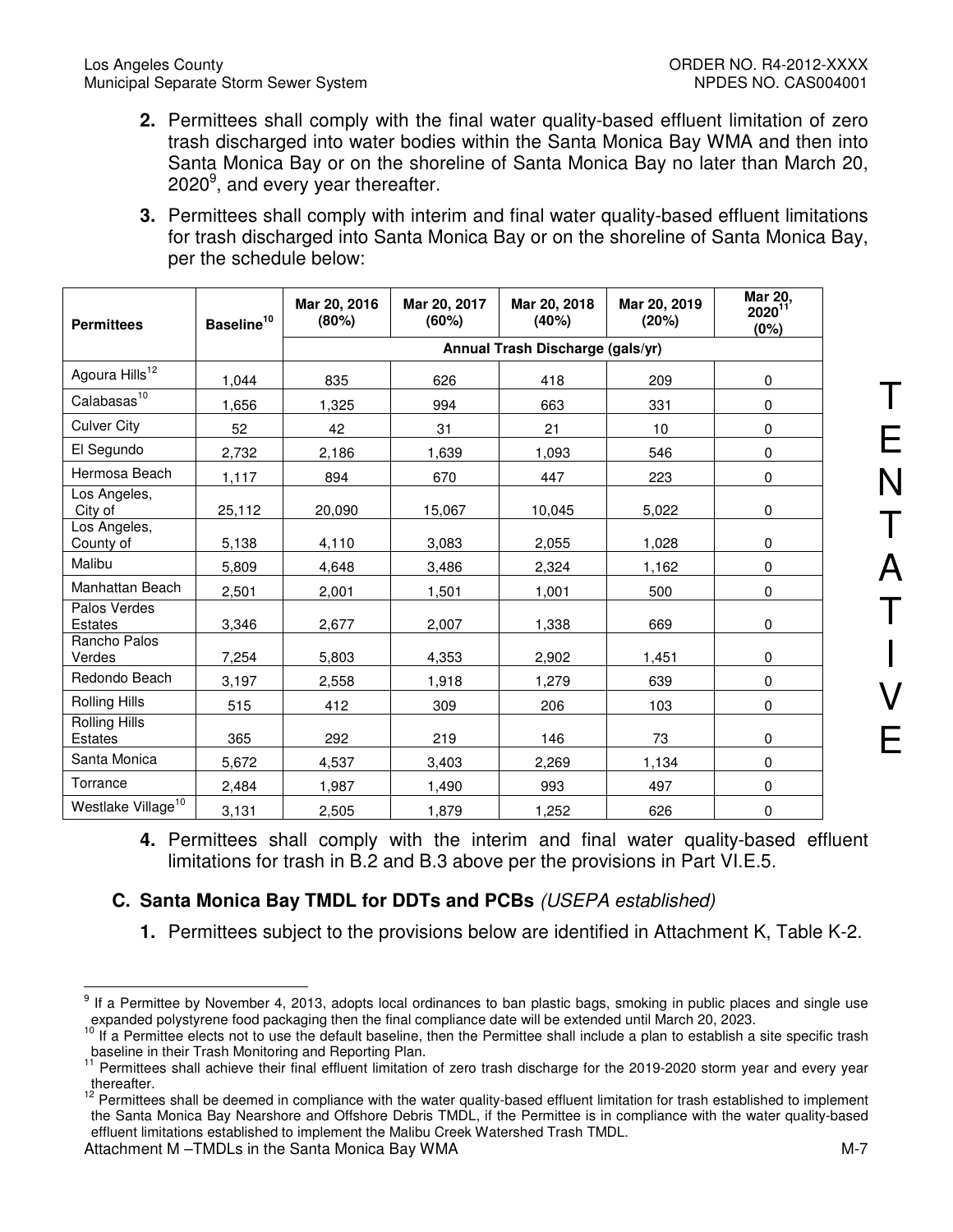**2.** Permittees shall comply with the following WLAs, expressed as an annual loading of pollutants from the sediment discharged to Santa Monica Bay, per the provisions in Part IV.E.3:

| <b>Constituent</b> | <b>Annual Mass-Based WLA</b><br>(q/yr) |
|--------------------|----------------------------------------|
| דחח                | 27.08                                  |
| PC.Bs              | 140.25                                 |

**3.** Compliance shall be determined based on a three-year averaging period.

## **D. TMDLs in the Malibu Creek Subwatershed**

- **1.** Malibu Creek and Lagoon Bacteria TMDL
	- **a.** Permittees subject to the provisions below are identified in Attachment K, Table K-2.
	- **b.** Water Quality-Based Effluent Limitations
		- **i.** Permittees shall comply with the following final water quality-based effluent limitations for discharges to Malibu Lagoon during dry weather as of the effective date of this Order, and during wet weather no later than July 15, 2021:

| <b>Constituent</b> | <b>Effluent Limitations (MPN or cfu)</b> |                       |  |  |
|--------------------|------------------------------------------|-----------------------|--|--|
|                    | <b>Daily Maximum</b>                     | <b>Geometric Mean</b> |  |  |
| Total coliform*    | 10,000/100 mL                            | 1,000/100 mL          |  |  |
| Fecal coliform     | 400/100 mL                               | 200/100 mL            |  |  |
| Enterococcus       | 104/100 mL                               | 35/100 mL             |  |  |

\* Total coliform density shall not exceed a daily maximum of 1,000/100 mL, if the ratio of fecal-to-total coliform exceeds 0.1.

**ii.** Permittees shall comply with the following final water quality-based effluent limitations for discharges to Malibu Creek and its tributaries during dry weather as of the effective date of this Order, and during wet weather no later than July 15, 2021:

| <b>Constituent</b> | <b>Effluent Limitation (MPN or cfu)</b> |                       |  |  |
|--------------------|-----------------------------------------|-----------------------|--|--|
|                    | <b>Daily Maximum</b>                    | <b>Geometric Mean</b> |  |  |
| E. coli            | 235/100 mL                              | 126/100 mL            |  |  |

- **c.** Receiving Water Limitations
	- **i.** Permittees shall comply with the following grouped<sup>13</sup> final single sample bacteria receiving water limitations for Malibu Creek, its tributaries, and

T

E

N

T

 $\boldsymbol{\mathsf{A}}$ 

T

I

V

E

<sup>13</sup> The final receiving water limitations are group-based and shared among all MS4 Permittees located within the drainage area to the receiving water.

Attachment M –TMDLs in the Santa Monica Bay WMA  $\blacksquare$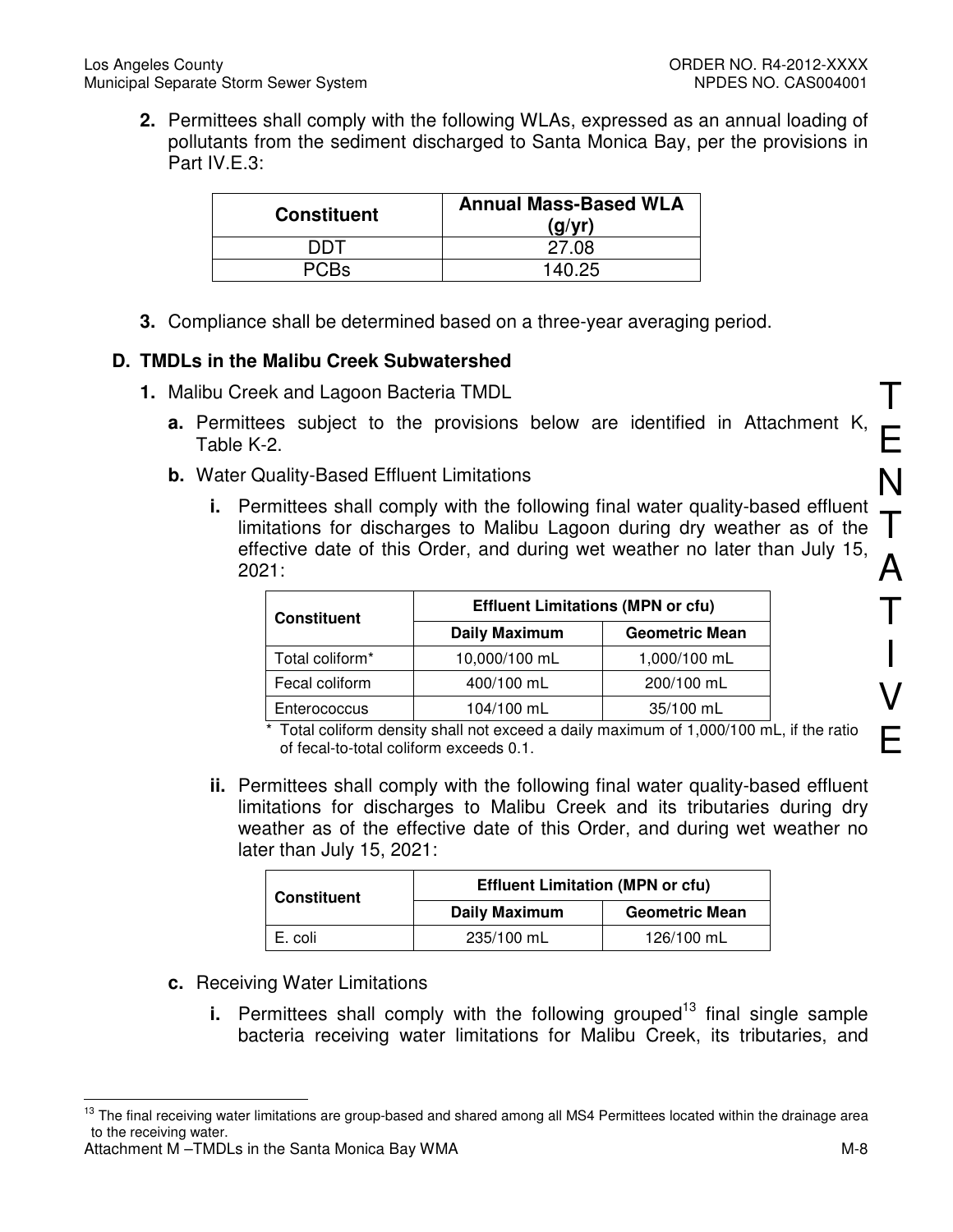Malibu Lagoon during dry weather as of the effective date of this Order, and during wet weather no later than July 15, 2021:

| <b>Time Period</b>                             | <b>Annual Allowable Exceedance</b><br>Days of the Single Sample<br>Objective (days) |                    |  |  |
|------------------------------------------------|-------------------------------------------------------------------------------------|--------------------|--|--|
| <b>Daily Sampling</b>                          |                                                                                     | Weekly<br>Sampling |  |  |
| Summer Dry-Weather<br>(April 1 to October 31)  |                                                                                     |                    |  |  |
| Winter Dry-Weather<br>(November 1 to March 31) | З                                                                                   |                    |  |  |
| Wet Weather <sup>14</sup>                      |                                                                                     |                    |  |  |

T **ii.** Permittees shall comply with the following geometric mean receiving water limitations for discharges to Malibu Lagoon during dry weather as of the effective date of this Order, and during wet weather no later than July 15, 2021:

| <b>Constituent</b> | <b>Geometric Mean (MPN or cfu)</b> |
|--------------------|------------------------------------|
| Total coliform     | 1,000/100 mL                       |
| Fecal coliform     | 200/100 mL                         |
| Enterococcus       | 35/100 mL                          |

**iii.** Permittees shall comply with the following geometric mean receiving water limitation for discharges to Malibu Creek and its tributaries during dry weather as of the effective date of this Order, and during wet weather no later than July 15, 2021:

| Constituent | <b>Geometric Mean (MPN or cfu)</b> |
|-------------|------------------------------------|
| I E. coli   | 126/100 mL                         |

**2.** Malibu Creek Watershed Trash TMDL

 $\overline{a}$ 

- **a.** Permittees subject to the provisions below are identified in Attachment K, Table K-2.
- **b.** Permittees shall comply with the final water quality-based effluent limitation of zero trash discharged to Malibu Creek from Malibu Lagoon to Malibou Lake, Malibu Lagoon, Malibou Lake, Medea Creek, Lindero Creek, Lake Lindero, and Las Virgenes Creek in the Malibu Creek Watershed no later than July 7, 2017 and every year thereafter.
- **c.** Permittees shall comply with interim and final water quality-based effluent limitations for trash discharged to the Malibu Creek, per the schedule below:

Attachment M –TMDLs in the Santa Monica Bay WMA  $\blacksquare$  $14$  Wet weather is defined as days with 0.1 inch of rain or greater and the three days following the rain event.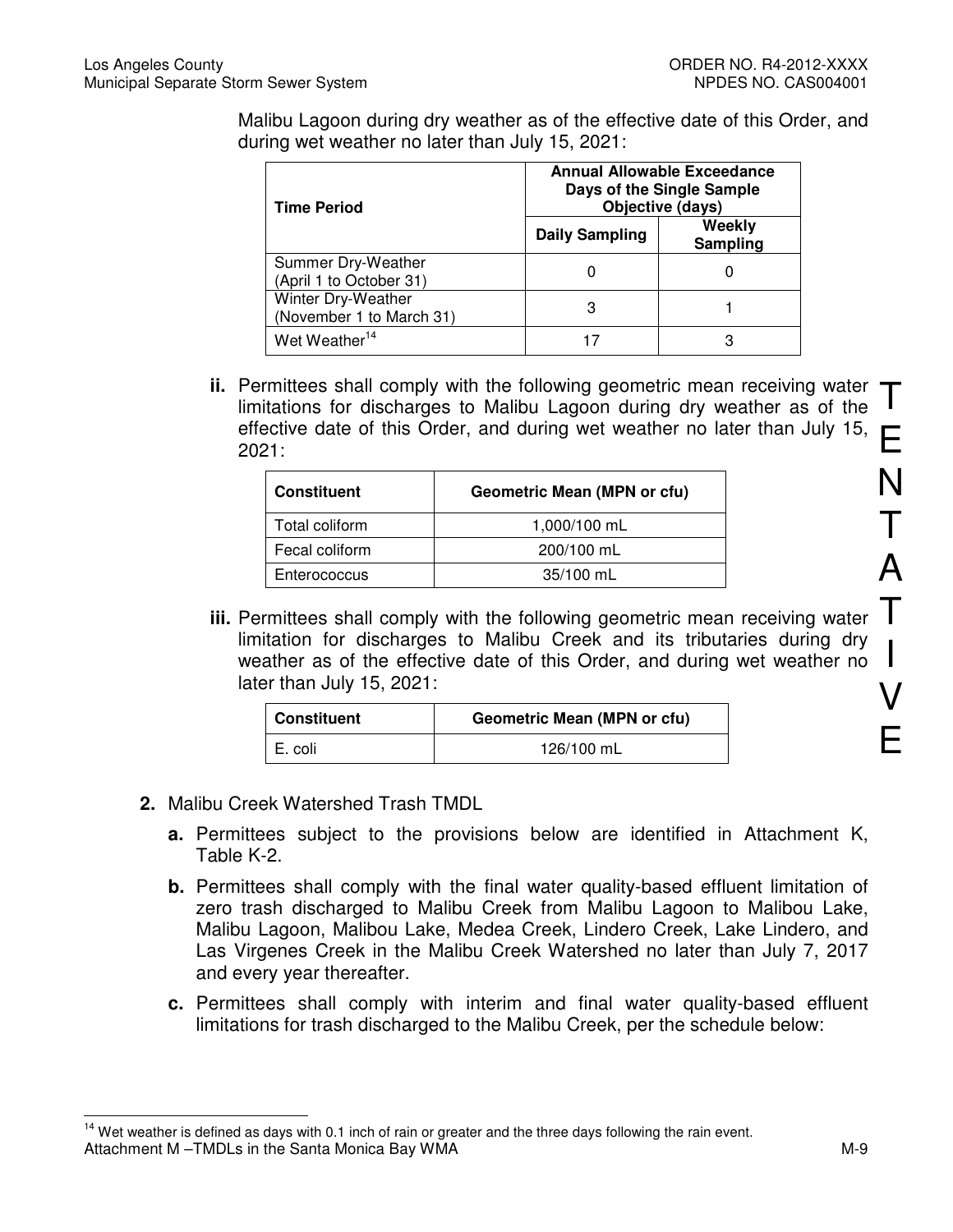T

E

I

|                       | <b>Baseline</b> | <b>July 7, 2013</b><br>(80%) | July 7, 2014<br>(60%)            | July 7, 2015<br>(40%) | <b>July 7, 2016</b><br>(20%) | <b>July 7, 2017</b><br>(0%) |
|-----------------------|-----------------|------------------------------|----------------------------------|-----------------------|------------------------------|-----------------------------|
| <b>Permittees</b>     |                 |                              | Annual Trash Discharge (gals/yr) |                       |                              |                             |
| Agoura Hills          | 1810            | 1448                         | 1086                             | 724                   | 362                          | 0                           |
| Calabasas             | 673             | 539                          | 404                              | 269                   | 135                          | 0                           |
| Hidden Hills          | 71              | 57                           | 43                               | 28                    | 14                           | $\mathbf 0$                 |
| Los Angeles<br>County | 1117            | 894                          | 670                              | 447                   | 223                          | 0                           |
| Malibu                | 226             | 181                          | 136                              | 91                    | 45                           | 0                           |
| Westlake<br>Village   | 143             | 114                          | 86                               | 57                    | 29                           | 0                           |

- **d.** Permittees shall comply with the interim and final water quality-based effluent  $\bigwedge$  limitations for trash in D 2 b and D 2 c above per the provisions in Part VI E 5 T limitations for trash in D.2.b and D.2.c above per the provisions in Part VI.E.5.
- **3.** Malibu Creek Watershed Nutrients TMDL (USEPA established)
	- **a.** Permittees subject to the provisions below are identified in Attachment K,  $\bigwedge$  Table K-2. Table K-2.
	- T V E **b.** Permittees shall comply with the following grouped<sup>15</sup> WLAs per the provisions in Part IV.E.3 for discharges to Westlake Lake, Lake Lindero, Lindero Creek, Las Virgenes Creek, Medea Creek, Malibou Lake, Malibu Creek and Malibu Lagoon and its tributaries. Tributaries to Malibu Creek and Lagoon, include the following upstream water bodies; Triunfo Creek, Palo Comado Creek, Cheesebro Creek, Strokes Creek and Cold Creek.

|                                                | <b>WLA</b>                                             |                         |  |
|------------------------------------------------|--------------------------------------------------------|-------------------------|--|
| <b>Time Period</b>                             | Nitrate as Nitrogen plus<br><b>Nitrite as Nitrogen</b> | <b>Total Phosphorus</b> |  |
|                                                | <b>Daily Maximum</b>                                   | <b>Daily Maximum</b>    |  |
| Summer (April 15 to November 15) <sup>16</sup> | 8 lbs/day                                              | $0.8$ lbs/day           |  |
| Winter (November 16 to April 14)               | $8 \text{ mg/L}$                                       | n/a                     |  |

# **E. TMDLs in the Ballona Creek Subwatershed**

**1.** Ballona Creek Trash TMDL

<sup>15</sup> <sup>15</sup> USEPA was unable to specifically distinguish the amounts of pollutant loads from allocation categories associated with areas regulated by the storm water permits. Therefore, allocations for storm water permits are grouped.

The mass-based summer WLAs are calculated as the sum of the allocations for "runoff from developed areas" and "dry weather urban runoff."

Attachment M –TMDLs in the Santa Monica Bay WMA M-10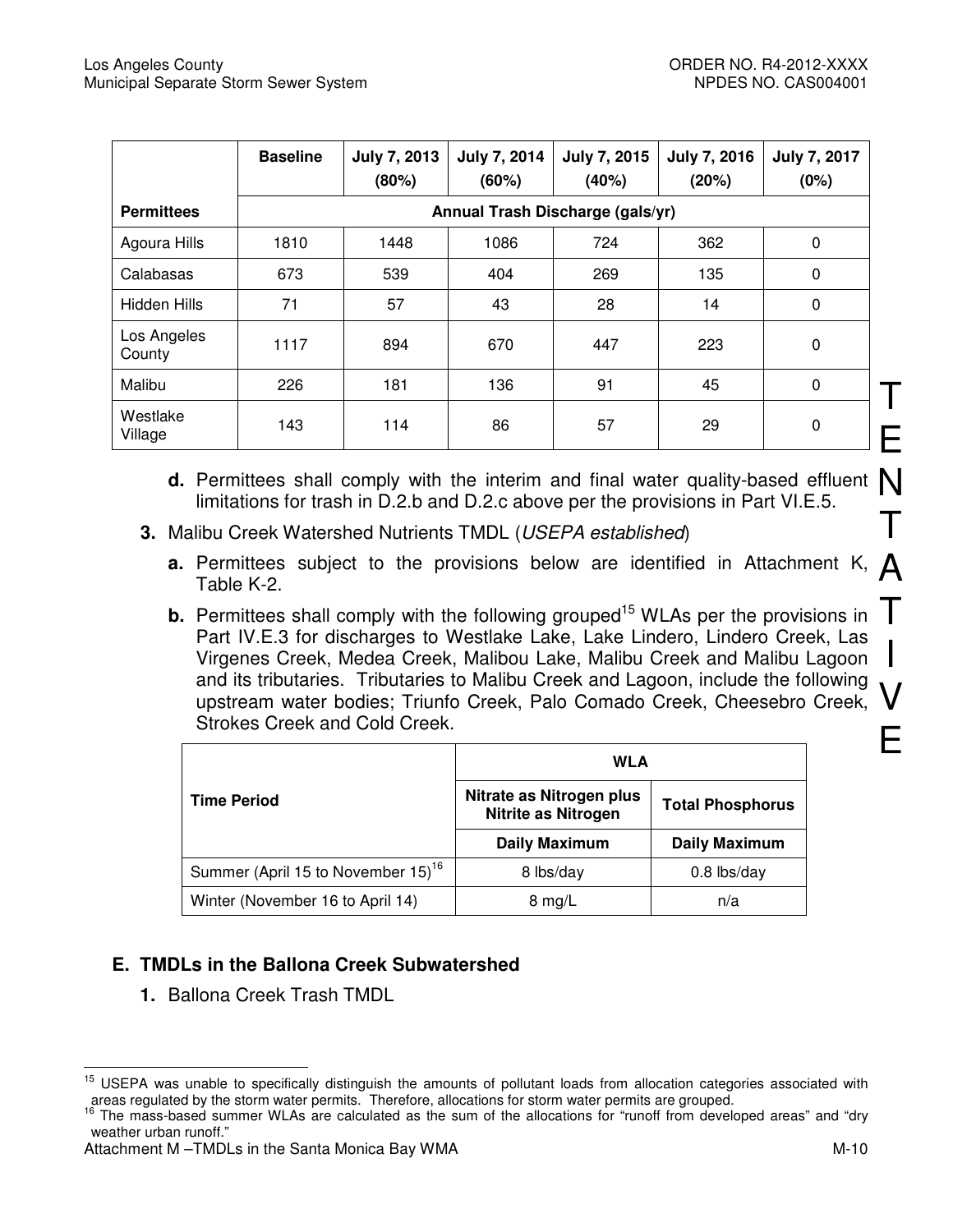- **a.** Permittees subject to the provisions below are identified in Attachment K, Table K-3.
- **b.** Permittees shall comply with the final water quality-based effluent limitation of zero trash discharged to Ballona Creek no later than September 30, 2015 and every year thereafter.
- **c.** Permittees shall comply with the interim and final water quality-based effluent limitations for trash discharged to Ballona Creek, per the schedule below:

## **Ballona Creek Subwatershed Trash Effluent Limitations per Storm Year<sup>17</sup> (pounds of drip-dry trash)**

|                           | <b>Baseline</b> | Sept 30,<br>2012<br>(20%) | Sept 30,<br>2013<br>(10%)                | Sept 30,<br>2014<br>(3.3%) | Sept 30,<br>$2015^{18}$<br>(0%) |
|---------------------------|-----------------|---------------------------|------------------------------------------|----------------------------|---------------------------------|
| <b>Permittees</b>         |                 |                           | Annual Trash Discharge (pounds of trash) |                            |                                 |
| <b>Beverly Hills</b>      | 70,712          | 14,142                    | 7,071                                    | 2,333                      | 0                               |
| <b>Culver City</b>        | 37,271          | 7,454                     | 3,727                                    | 1,230                      | 0                               |
| Inglewood                 | 22,324          | 4,465                     | 2,232                                    | 737                        | 0                               |
| Los Angeles,<br>City of   | 942,720         | 188,544                   | 94,272                                   | 31,110                     | 0                               |
| Los Angeles,<br>County of | 52,693          | 10,539                    | 5,269                                    | 1,739                      | $\Omega$                        |
| Santa Monica              | 2,579           | 516                       | 258                                      | 85                         | 0                               |
| West<br>Hollywood         | 13,411          | 2,682                     | 1,341                                    | 443                        | 0                               |

## **Ballona Creek Subwatershed Trash Effluent Limitations per Storm Year (gallons of uncompressed trash)**

|                           | <b>Baseline</b> | Sept 30,<br>2012<br>(20%) | Sept 30,<br>2013<br>(10%)                              | Sept 30,<br>2014<br>(3.3%) | Sept 30,<br>$2015^{16}$<br>(0%) |
|---------------------------|-----------------|---------------------------|--------------------------------------------------------|----------------------------|---------------------------------|
| <b>Permittees</b>         |                 |                           | Annual Trash Discharge (gallons of uncompressed trash) |                            |                                 |
| <b>Beverly Hills</b>      | 45,336          | 9,067                     | 4,534                                                  | 1,496                      | 0                               |
| <b>Culver City</b>        | 25,081          | 5,016                     | 2,508                                                  | 828                        | 0                               |
| Inglewood                 | 14,717          | 2,943                     | 1,472                                                  | 486                        | 0                               |
| Los Angeles,<br>City of   | 602,068         | 120,414                   | 60,207                                                 | 19,868                     | 0                               |
| Los Angeles,<br>County of | 32,679          | 6,536                     | 3,268                                                  | 1,078                      | 0                               |
| Santa Monica              | 1,749           | 350                       | 175                                                    | 58                         | 0                               |
| West<br>Hollywood         | 9,360           | 1,872                     | 936                                                    | 309                        | 0                               |

 $\overline{a}$  $17$  For purposes of the provisions in this subpart, a storm year is defined as October 1 to September 30.

<sup>&</sup>lt;sup>18</sup> Permittees shall achieve their final water quality-based effluent limitation of zero trash discharged for the 2014-2015 storm year and every year thereafter.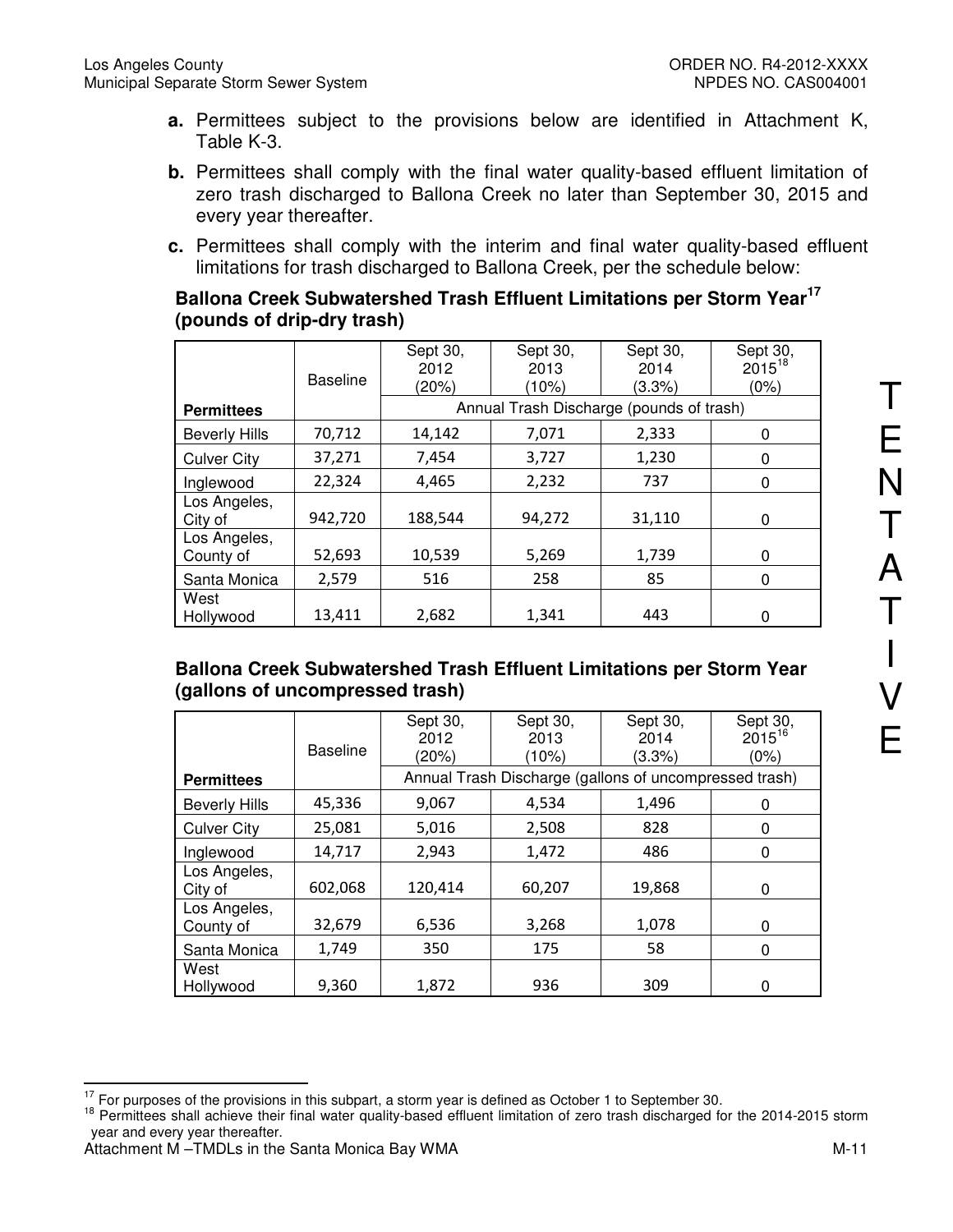- **d.** Seventy-two (72) hours after each rain event, Permittees shall clean out and measure trash retained.
- **e.** Every 3 months during dry weather, Permittees shall clean out and measure trash retained.
- **f.** Permittees shall comply with the interim and final water quality-based effluent limitations for trash in E.1.b and E.1.c above per the provisions in Part VI.E.5.
- **2.** Ballona Creek Estuary Toxic Pollutants TMDL
	- **a.** Permittees subject to the provisions below are identified in Attachment K, Table K-3.
	- limitations no later than January 11, 2021, expressed as an annual loading of  $\top$ **b.** Permittees shall comply with the following final water quality-based effluent sediment-bound pollutants deposited to Ballona Creek Estuary:

|                    | <b>Effluent Limitations</b> |              |  |
|--------------------|-----------------------------|--------------|--|
| <b>Constituent</b> | Annual                      | <b>Units</b> |  |
| Cadmium            | 8.0                         | kg/yr        |  |
| Copper             | 227.3                       | kg/yr        |  |
| Lead               | 312.3                       | kg/yr        |  |
| Silver             | 6.69                        | kg/yr        |  |
| Zinc               | 1003                        | kg/yr        |  |
| Chlordane          | 3.34                        | g/yr         |  |
| <b>DDTs</b>        | 10.56                       | g/yr         |  |
| <b>Total PCBs</b>  | 152                         | g/yr         |  |
| <b>Total PAHs</b>  | 26,900                      | g/yr         |  |

**c.** Permittees shall comply with interim and final water quality-based effluent limitations for sediment-bound pollutant loads deposited to Ballona Creek Estuary, per the schedule below:

| <b>Deadline</b>  | <b>Total Drainage Area Served by the</b><br>MS4 required to meet the water<br>quality-based effluent limitations<br>(%) |
|------------------|-------------------------------------------------------------------------------------------------------------------------|
| January 11, 2013 | 25                                                                                                                      |
| January 11, 2015 | 50                                                                                                                      |
| January 11, 2017 | 75                                                                                                                      |
| January 11, 2021 | 100                                                                                                                     |

**d.** Permittees shall be deemed in compliance with the water quality-based effluent limitations in Part E.2.b by demonstrating any one of the following:

Attachment M –TMDLs in the Santa Monica Bay WMA M-12

E

N

T

A

T

I

V

E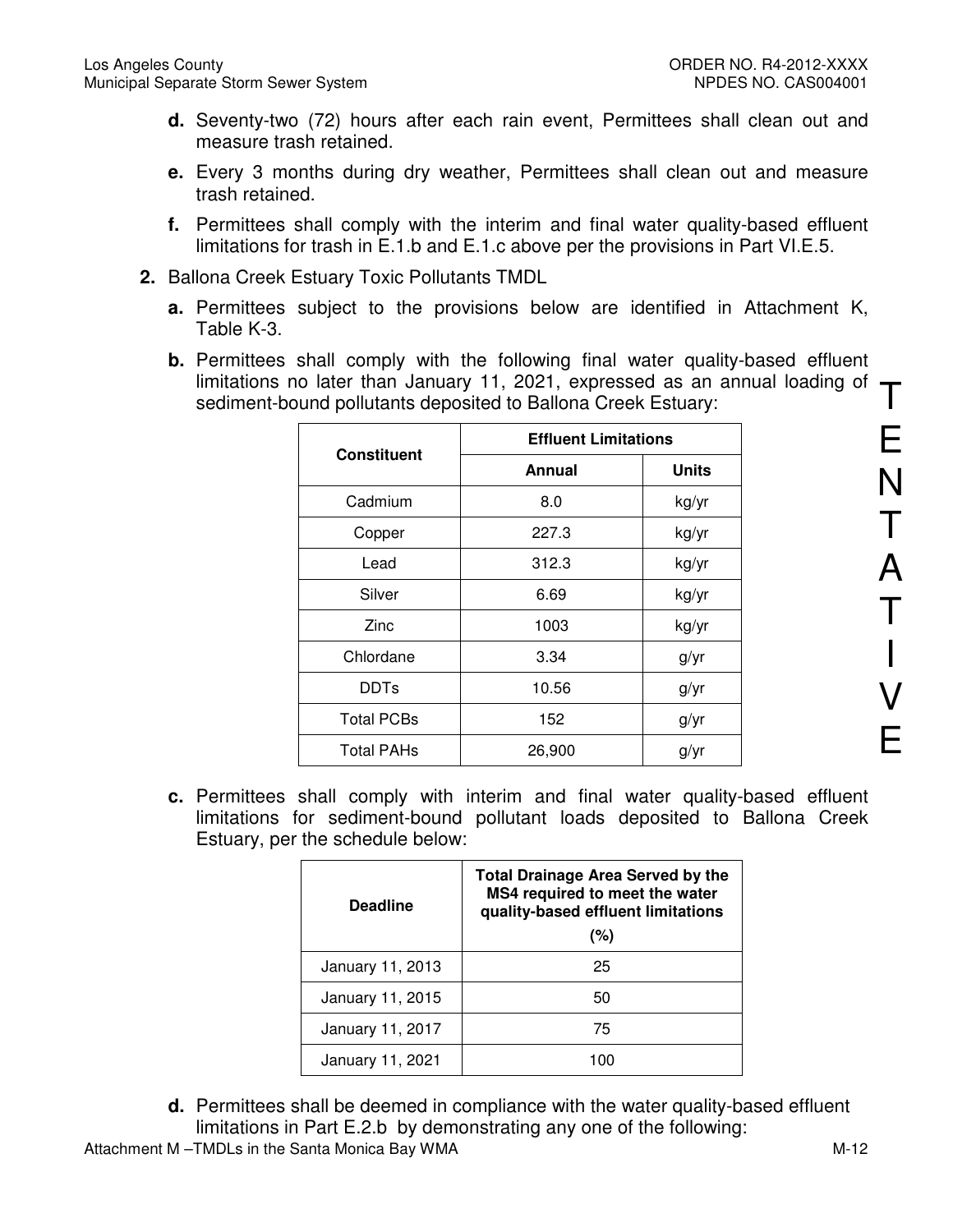- **i.** Final water quality-based effluent limitations for sediment-bound pollutants deposited to Ballona Creek Estuary are met; or
- **ii.** The sediment numeric targets as defined in the TMDL are met in bed sediments; or
- **iii.** Concentrations of sediments discharged meet the numeric targets for sediment as defined in the TMDL.
- **3.** Ballona Creek, Ballona Estuary and Sepulveda Channel Bacteria TMDL
	- **a.** Permittees subject to the provisions below are identified in Attachment K, Table K-3.
	- **b.** Water Quality-Based Effluent Limitations
		- **i.** Permittees shall comply with the following final water quality-based effluent  $\top$ <br>limitations for discharges to Ballona Creek Estuary: Ballona Creek Reach 2 at E N limitations for discharges to Ballona Creek Estuary; Ballona Creek Reach 2 at the confluence with Ballona Creek Estuary; and Centinela Creek at the confluence with Ballona Creek Estuary during dry weather no later than April 27, 2013, and during wet weather no later than July 15, 2021:

| <b>Constituent</b> | <b>Effluent Limitations (MPN or cfu)</b> |                       |  |
|--------------------|------------------------------------------|-----------------------|--|
|                    | <b>Daily Maximum</b>                     | <b>Geometric Mean</b> |  |
| Total coliform*    | 10,000/100 mL                            | 1,000/100 mL          |  |
| Fecal coliform     | 400/100 mL                               | 200/100 mL            |  |
| Enterococcus       | 104/100 mL                               | 35/100 mL             |  |

 $*$  Total coliform density shall not exceed a daily maximum of 1,000/100 mL, if the ratio of fecal-to-total coliform exceeds 0.1.

**ii.** Permittees shall comply with the following final water quality-based effluent  $\bigvee$  limitations for discharges to Sepulveda Channel during dry weather no later E limitations for discharges to Sepulveda Channel during dry weather no later than April 27, 2013, and during wet weather no later than July 15, 2021:

| <b>Constituent</b> | <b>Effluent Limitation (MPN or cfu)</b> |                       |  |
|--------------------|-----------------------------------------|-----------------------|--|
|                    | <b>Daily Maximum</b>                    | <b>Geometric Mean</b> |  |
| E. coli            | 235/100 mL                              | 126/100 mL            |  |

**iii.** Permittees shall comply with the following final water quality-based effluent limitations for discharges to Ballona Creek Reach 2; Ballona Creek Reach 1 at the confluence with Ballona Creek Reach 2; and Benedict Canyon Channel at the confluence with Ballona Creek Reach 2 during dry weather no later than April 27, 2013, and during wet weather no later than July 15, 2021:

| <b>Constituent</b> | <b>Effluent Limitation (MPN or cfu)</b> |                       |  |
|--------------------|-----------------------------------------|-----------------------|--|
|                    | <b>Daily Maximum</b>                    | <b>Geometric Mean</b> |  |
| E. coli            | 576/100 mL                              | 126/100 mL            |  |

**iv.** Permittees shall comply with the following final water quality-based effluent limitations for discharges to Ballona Creek Reach 1 during dry weather no later than April 27, 2013, and during wet weather no later than July 15, 2021:

T

A

T

I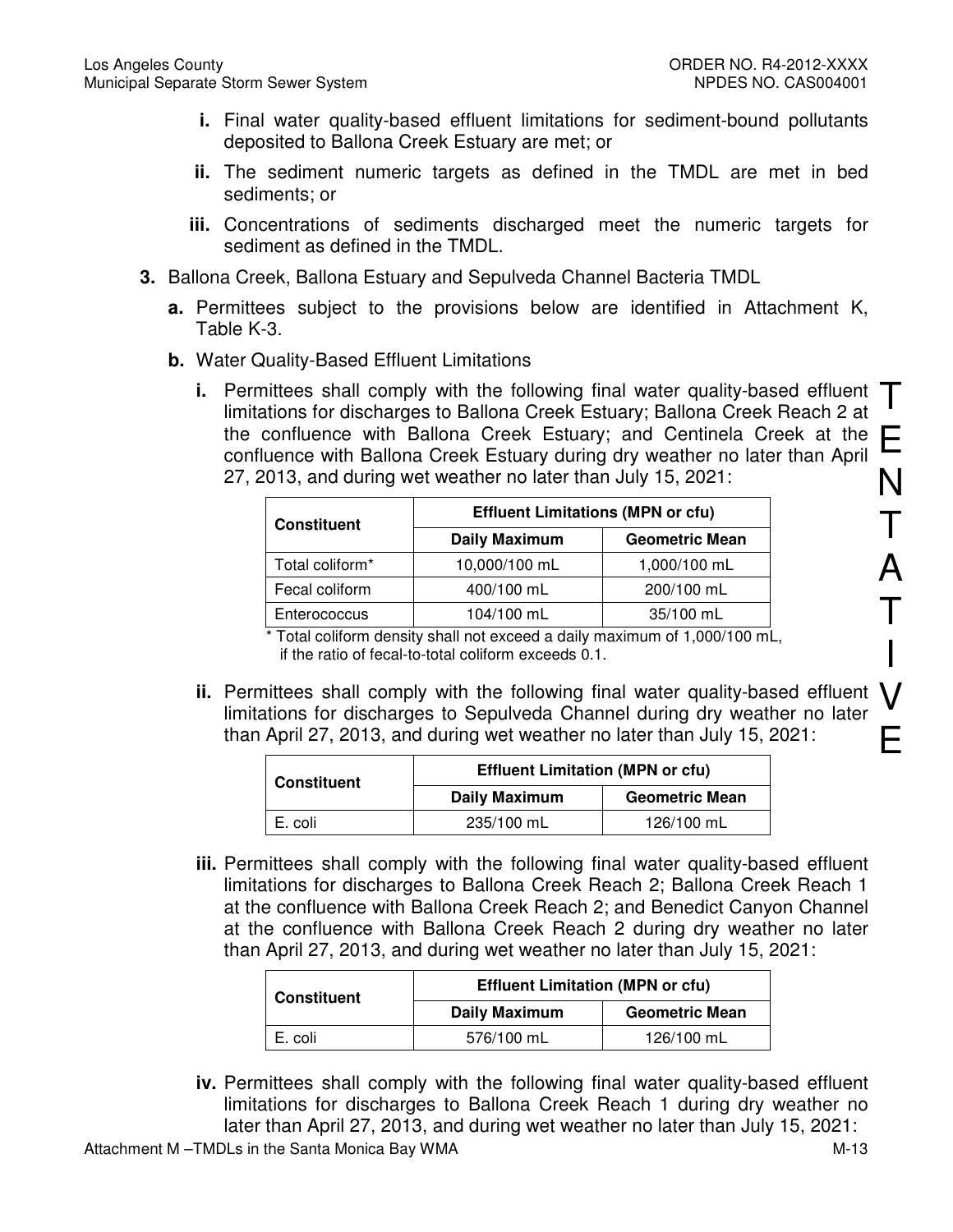| <b>Constituent</b> | <b>Effluent Limitation (MPN or cfu)</b> |                       |  |
|--------------------|-----------------------------------------|-----------------------|--|
|                    | <b>Daily Maximum</b>                    | <b>Geometric Mean</b> |  |
| Fecal coliform     | 4000/100 mL                             | 2000/100 mL           |  |

- **c.** Receiving Water Limitations
	- **i.** Permittees shall comply with the following grouped<sup>19</sup> single sample bacteria receiving water limitations for Ballona Creek Estuary; Ballona Creek Reach 2 at the confluence with Ballona Creek Estuary; Centinela Creek at the confluence with Ballona Creek Estuary; Ballona Creek Reach 2; Ballona Creek Reach 1 at the confluence with Reach 2; Benedict Canyon Channel at the confluence with Ballona Creek Reach 2; and Sepulveda Channel:

| <b>Time Period</b>                             | <b>Annual Allowable Exceedance</b><br>Days of the Single Sample<br><b>Objective</b> | <b>Deadline</b>    |                |
|------------------------------------------------|-------------------------------------------------------------------------------------|--------------------|----------------|
|                                                | <b>Daily Sampling</b>                                                               | Weekly<br>Sampling |                |
| Summer Dry-Weather<br>(April 1 to October 31)  |                                                                                     | 0                  | April 27, 2013 |
| Winter Dry-Weather<br>(November 1 to March 31) | 3                                                                                   |                    | April 27, 2013 |
| Wet Weather <sup>20</sup>                      | 17*                                                                                 | 3                  | 15, 2021       |

\* In Ballona Creek Reach 2 and at the confluence with Reach 2, the greater of the allowable exceedance days under the reference system approach or high flow suspension shall apply.

- **ii.** Permittees shall not exceed the single sample bacteria objective of 4000/100 ml in more than 10% of the samples collected from Ballona Creek Reach 1 during any 30-day period. Permittees shall achieve compliance with this receiving water limitation during dry weather no later than April 27, 2013, and during wet weather no later than July 15, 2021.
- **iii.** Permittees shall comply with the following geometric mean receiving water limitations for discharges to Ballona Creek Estuary; Ballona Creek Reach 2 at the confluence with Ballona Creek Estuary; and Centinela Creek at the confluence with Ballona Creek Estuary during dry weather no later than April 27, 2013, and during wet weather no later than July 15, 2021:

| <b>Constituent</b> | <b>Geometric Mean (MPN or cfu)</b> |  |
|--------------------|------------------------------------|--|
| Total coliform     | 1,000/100 mL                       |  |
| Fecal coliform     | 200/100 mL                         |  |
| Enterococcus       | 35/100 mL                          |  |

**iv.** Permittees shall comply with the following geometric mean receiving water limitation for discharges to Ballona Creek Reach 2; Ballona Creek Reach 1 at the confluence with Ballona Creek Reach 2; Benedict Canyon Channel at the

<sup>19</sup> The final receiving water limitations are group-based and shared among all MS4 Permittees located within the drainage area.

Attachment M –TMDLs in the Santa Monica Bay WMA M-14 <sup>20</sup> Wet weather is defined as days with 0.1 inch of rain or greater and the three days following the rain event.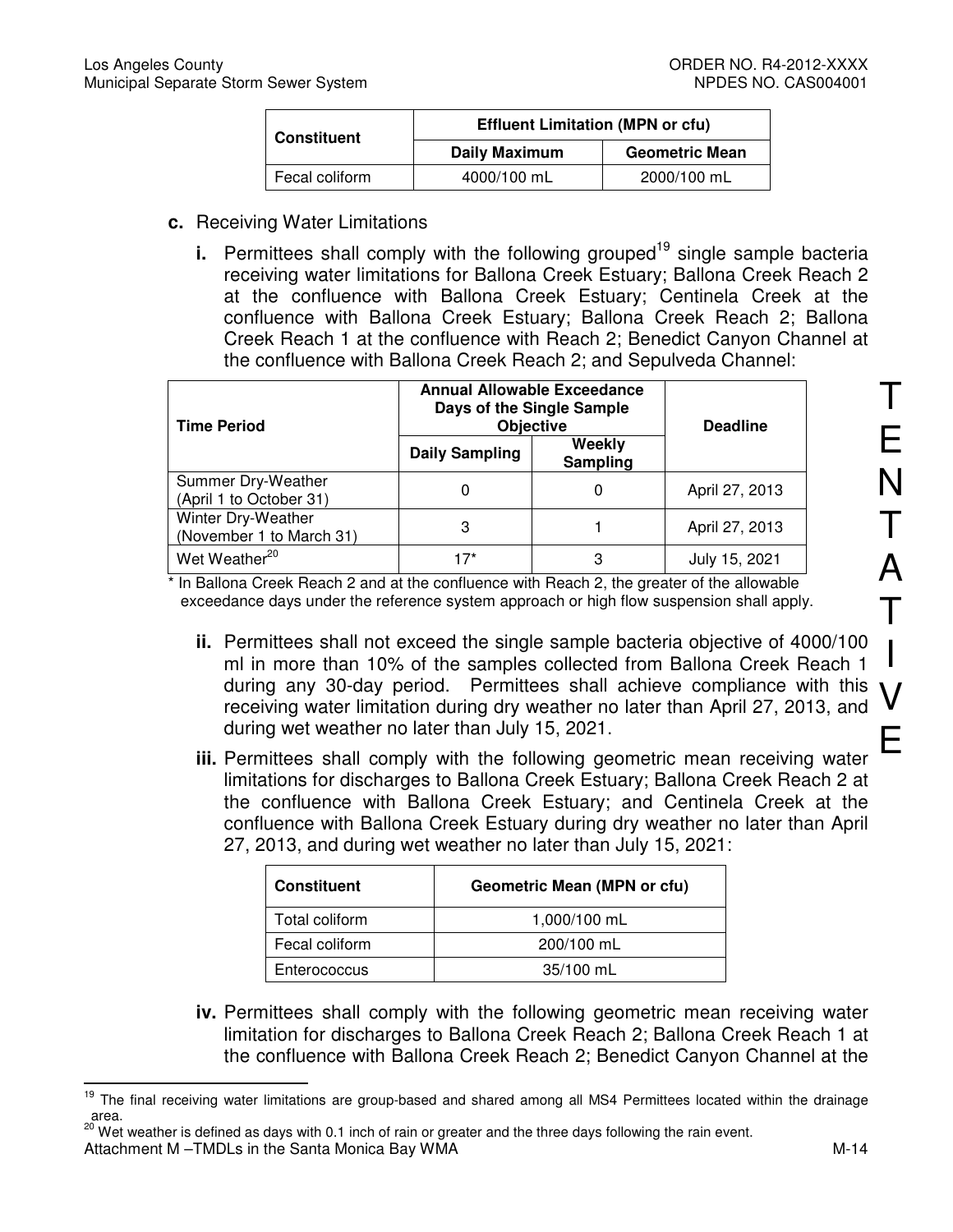confluence with Ballona Creek Reach 2; and Sepulveda Channel during dry weather no later than April 27, 2013, and during wet weather no later than July 15, 2021:

| <b>Constituent</b> | <b>Geometric Mean (MPN or cfu)</b> |  |
|--------------------|------------------------------------|--|
| E. coli            | 126/100 mL                         |  |

**v.** Permittees shall comply with the following geometric mean receiving water limitation for discharges to Ballona Creek Reach 1 during dry weather no later than April 27, 2013, and during wet weather no later than July 15, 2021:

| <b>Constituent</b> | <b>Geometric Mean (MPN or cfu)</b> |
|--------------------|------------------------------------|
| Fecal coliform     | 2000/100 mL                        |

- **4.** Ballona Creek Metals TMDL
	- N **a.** Permittees subject to the provisions below are identified in Attachment K, Table K-3.
	- **b.** Final Water Quality-Based Effluent Limitations
- T A T **i.** Permittees shall comply with the following dry weather<sup>21</sup> water quality-based effluent limitations no later than January 11, 2016, expressed as total recoverable metals discharged to Ballona Creek and Sepulveda Channel:

| <b>Constituent</b> | <b>Effluent Limitation</b><br><b>Daily Maximum</b><br>(g/day) |                             |
|--------------------|---------------------------------------------------------------|-----------------------------|
|                    | <b>Ballona Creek</b>                                          | Sepulveda<br><b>Channel</b> |
| Copper             | 807.7                                                         | 365.6                       |
| Lead               | 432.6                                                         | 196.1                       |
| Selenium           | 169                                                           | 76                          |
| Zinc               | 10,273.1                                                      | 4,646.4                     |

**ii.** In lieu of calculating loads, Permittees may demonstrate compliance with the following concentration-based water quality-based effluent limitations during dry weather<sup>22</sup> no later than January 11, 2016, expressed as total recoverable metals discharged to Ballona Creek and Sepulveda Channel:

| <b>Constituent</b> | <b>Effluent Limitation</b><br>Daily Maximum (µg/L) |  |
|--------------------|----------------------------------------------------|--|
| Copper             | 24                                                 |  |

 $\overline{a}$ <sup>21</sup> Dry weather is defined as any day when the maximum daily flow in Ballona Creek is less than 40 cubic feet per second (cfs) measured at Sawtelle Avenue.

T

E

I

V

E

Attachment M –TMDLs in the Santa Monica Bay WMA M-15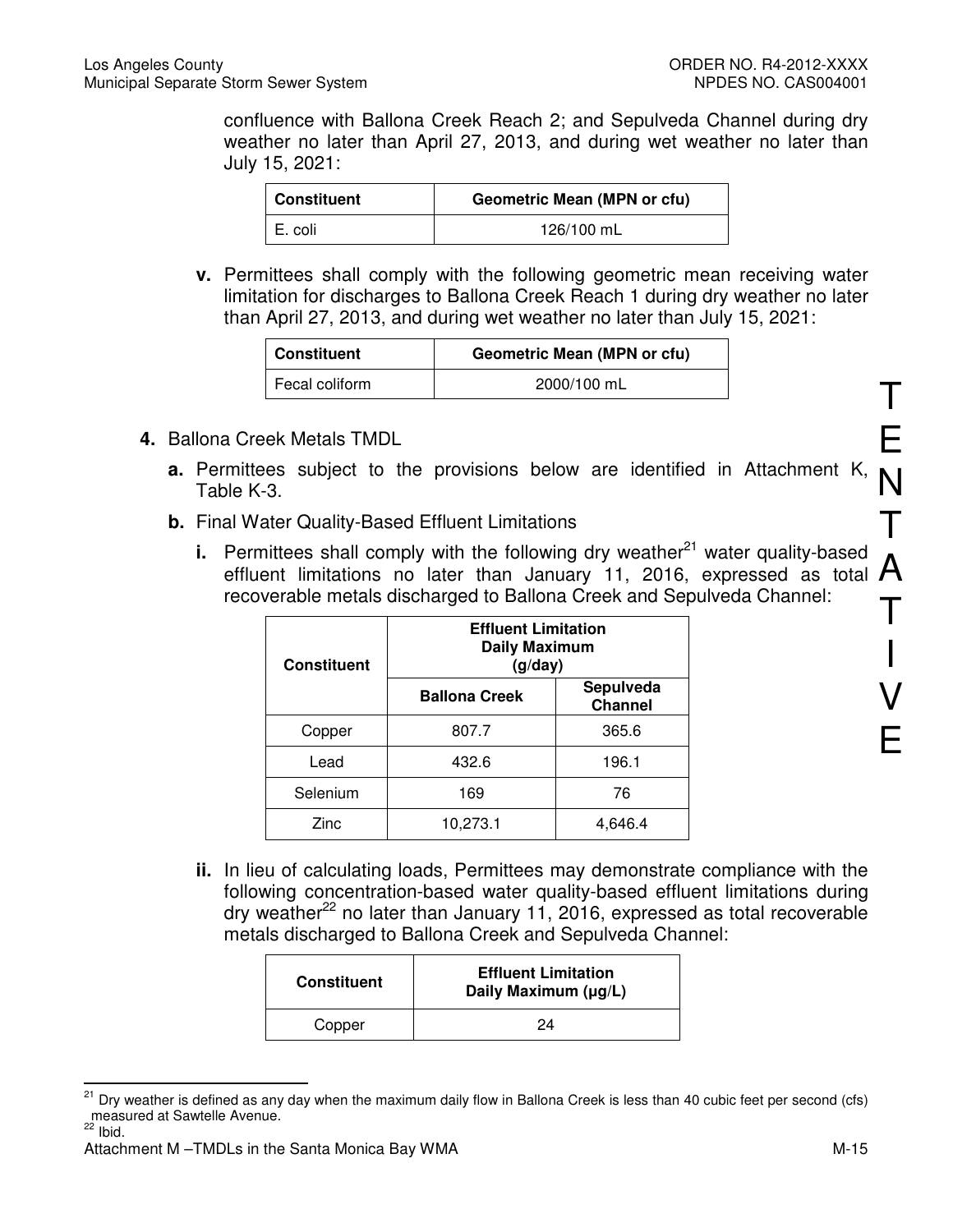| Lead     | 13  |
|----------|-----|
| Selenium | G   |
| Zinc     | 304 |

**iii.** Permittees shall comply with the following wet weather<sup>23</sup> water quality-based effluent limitations no later than January 11, 2021, expressed as total recoverable metals discharged to Ballona Creek and its tributaries:

| <b>Constituent</b> | <b>Effluent Limitation</b><br>Daily Maximum (g/day) |  |
|--------------------|-----------------------------------------------------|--|
| Copper             | 1.70 x $10^{-5}$ x daily storm volume (L)           |  |
| Lead               | 5.58 x $10^{-5}$ x daily storm volume (L)           |  |
| Selenium           | $4.73 \times 10^{-6}$ x daily storm volume (L)      |  |
| Zinc.              | 1.13 x $10^{-4}$ x daily storm volume (L)           |  |

**c.** Permittees shall comply with interim and final water quality-based effluent  $\top$  limitations for metals discharged to Ballona Creek and its tributaries, per the limitations for metals discharged to Ballona Creek and its tributaries, per the schedule below:

| <b>Deadline</b>  | <b>Total Drainage Area Served by the</b><br>MS4 required to meet the water<br>quality-based effluent limitations (%) |             |
|------------------|----------------------------------------------------------------------------------------------------------------------|-------------|
|                  | Dry weather                                                                                                          | Wet weather |
| January 11, 2012 | 50                                                                                                                   | 25          |
| January 11, 2014 | 75                                                                                                                   |             |
| January 11, 2016 | 100                                                                                                                  | 50          |
| January 11, 2021 | 100                                                                                                                  | 100         |

- **5.** Ballona Creek Wetlands TMDL for Sediment and Invasive Exotic Vegetation (USEPA established)
	- **a.** Permittees subject to the provisions below are identified in Attachment K, Table K-3.
	- **b.** Permittees shall comply with the following grouped<sup>24</sup> WLA per the provisions in Part VI.E.3 for discharges of sediment into Ballona Creek Wetlands:

| <b>Constituent</b>                                             | Annual WLA $^{25}$ (m <sup>3</sup> /yr) |
|----------------------------------------------------------------|-----------------------------------------|
| <b>Total Sediment (suspended</b><br>sediment plus sediment bed | 44.615                                  |

 $\overline{a}$ <sup>23</sup> Wet weather is defined as any day when the maximum daily flow in Ballona Creek is equal to or greater than 40 cubic feet per second (cfs) measured at Sawtelle Avenue.<br><sup>24</sup> The W<sup>1</sup> A<sup>1</sup>

The WLA is group-based and shared among all MS4 Permittees located within the drainage area.

 $25$  The WLA is applied as a 3-year average.

Attachment M –TMDLs in the Santa Monica Bay WMA M-16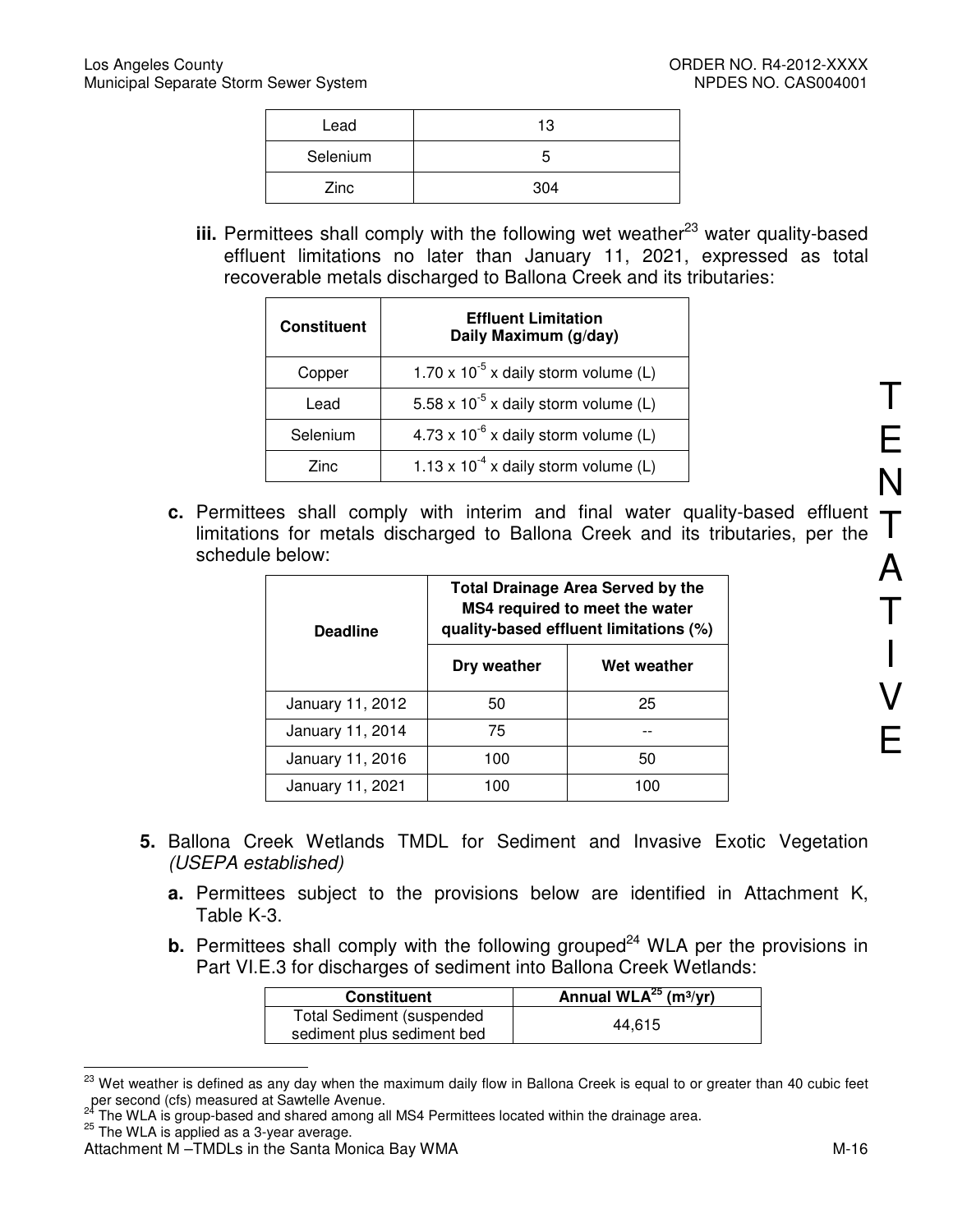load)

#### **F. TMDLs in Marina del Rey Subwatershed**

- **1.** Marina del Rey Harbor Mothers' Beach and Back Basins Bacteria TMDL
	- **a.** Permittees subject to the provisions below are identified in Attachment K, Table K-3.
	- **b.** Permittees shall comply with the following final water quality-based effluent limitations for discharges to Marina del Rey Harbor Beach and Back Basins D, E, and F during dry weather as of the effective date of this Order, and during wet weather no later than July 15, 2021:

| <b>Constituent</b>          | <b>Effluent Limitations (MPN or cfu)</b> |                       |
|-----------------------------|------------------------------------------|-----------------------|
|                             | <b>Daily Maximum</b>                     | <b>Geometric Mean</b> |
| Total coliform <sup>*</sup> | 10,000/100 mL                            | 1,000/100 mL          |
| Fecal coliform              | 400/100 mL                               | 200/100 mL            |
| Enterococcus                | 104/100 mL                               | 35/100 mL             |

\* Total coliform density shall not exceed a daily maximum of 1,000/100 mL, if the ratio of fecal-to-total coliform exceeds 0.1.

#### **c.** Receiving Water Limitations

bacteria receiving water limitations for all monitoring stations at Marina Beach  $\, \mathsf{T} \,$  and Basins D. E. and F. except for those monitoring stations subiect to the **i.** Permittees shall comply with the following grouped<sup>26</sup> final single sample and Basins D, E, and F, except for those monitoring stations subject to the antidegradation provisions, during dry weather as of the effective date of this Order and during wet weather no later than July 15, 2021.

| <b>Time Period</b>                             | Annual Allowable Exceedance<br>Days of the Single Sample<br>Objective (days) |                    |
|------------------------------------------------|------------------------------------------------------------------------------|--------------------|
|                                                | <b>Daily</b><br>Sampling                                                     | Weekly<br>Sampling |
| Summer Dry-Weather<br>(April 1 to October 31)  |                                                                              |                    |
| Winter Dry-Weather<br>(November 1 to March 31) | З                                                                            |                    |
| Wet Weather <sup>27</sup>                      |                                                                              |                    |

 $\mathbf{ii}$ . Permittees shall comply with the following grouped<sup>28</sup> final single sample bacteria receiving water limitations for monitoring stations in Marina del Rey subject to the antidegradation provision as of the effective date of this Order:

| Annual Allowable Exceedance Days<br>of the Single Sample Objective (days) |  |
|---------------------------------------------------------------------------|--|
|---------------------------------------------------------------------------|--|

<sup>26</sup> <sup>26</sup> The final receiving water limitations are group-based and shared among all MS4 Permittees located within the drainage  $area.$ 

Wet weather is defined as days with 0.1 inch of rain or greater and the three days following the rain event.

<sup>&</sup>lt;sup>28</sup> The final receiving water limitations are group-based and shared among all MS4 Permittees located within the drainage area.

Attachment M –TMDLs in the Santa Monica Bay WMA M-17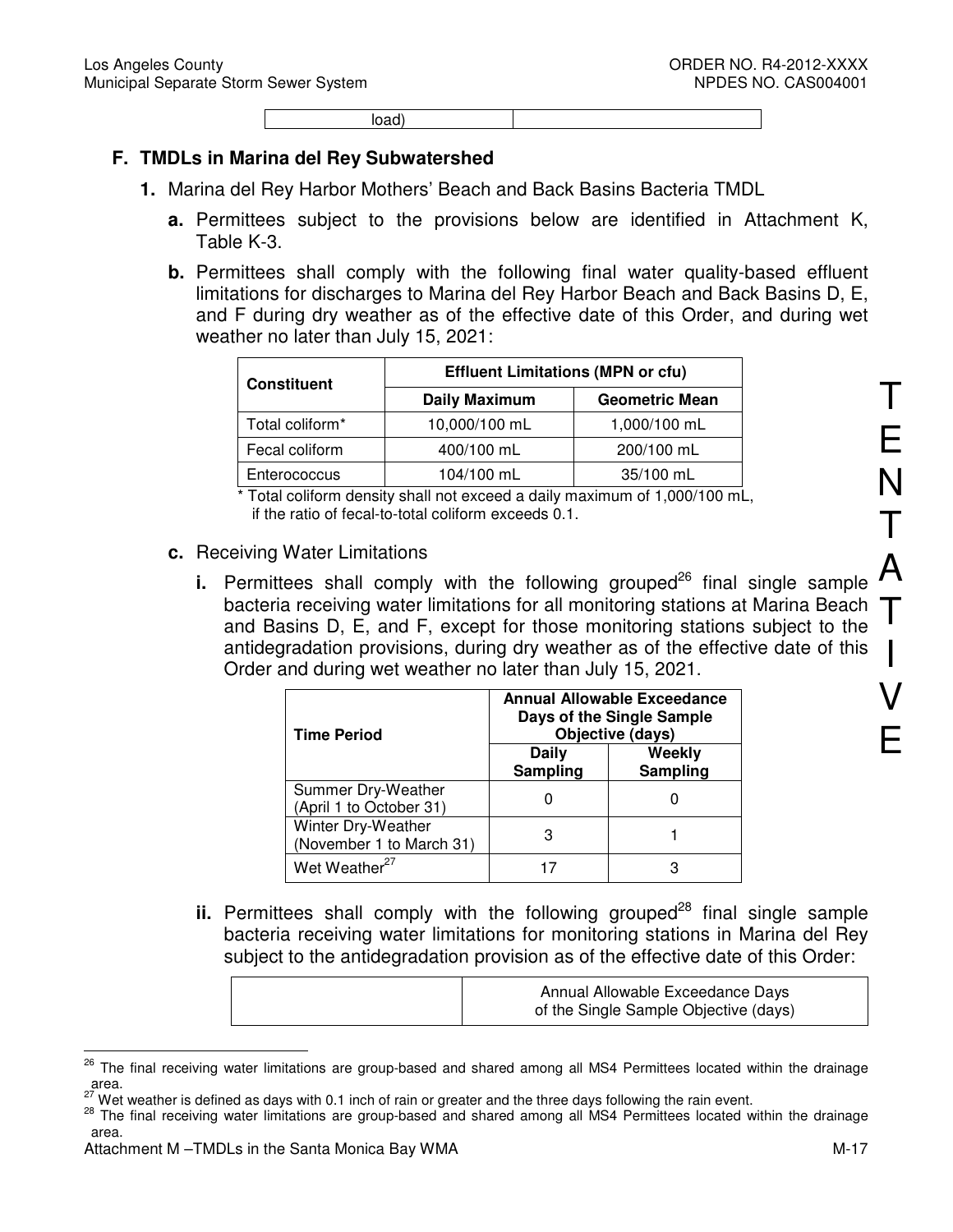$\overline{a}$ 

| Station<br>ID | Monitoring<br>Location      | Winter Dry Weather<br>(November 1 - March 31) |                        | Wet Weather<br>(November 1 – October 31) |                    |
|---------------|-----------------------------|-----------------------------------------------|------------------------|------------------------------------------|--------------------|
|               |                             | Daily<br>Sampling                             | Weekly<br>Samplin<br>g | Daily<br>Sampling                        | Weekly<br>Sampling |
| MdRH-9        | Basin F, center of<br>basin |                                               |                        | 8                                        |                    |

**iii.** Permittees shall comply with the following geometric mean receiving water limitations for monitoring stations at Marina Beach and Basins D, E, and F during dry weather as of the effective date of this Order, and during wet weather no later than July 15, 2021:

| <b>Constituent</b> | <b>Geometric Mean (MPN or cfu)</b> |
|--------------------|------------------------------------|
| Total coliform     | 1,000/100 mL                       |
| Fecal coliform     | 200/100 mL                         |
| Enterococcus       | 35/100 mL                          |

- **2.** Marina del Rey Harbor Toxic Pollutants TMDL
	- **a.** Permittees subject to the provisions below are identified in Attachment K,  $\bigwedge$ Table K-3.
	- **b.** Permittees shall comply with the following final water quality-based effluent limitations no later than March 22, 2016<sup>29</sup>, expressed as an annual loading of pollutants associated with total suspended solids (TSS) discharged to Marina del Rey Harbor Back Basins D, E, and F:

| <b>Constituent</b> | <b>Effluent Limitations</b> |              |  |  |
|--------------------|-----------------------------|--------------|--|--|
|                    | Annual                      | <b>Units</b> |  |  |
| Copper             | 2.01                        | kg/yr        |  |  |
| Lead               | 2.75                        | kg/yr        |  |  |
| Zinc               | 8.85                        | kg/yr        |  |  |
| Chlordane          | 0.0295                      | g/yr         |  |  |
| <b>Total PCBs</b>  | 1.34                        | g/yr         |  |  |

**c.** Permittees shall comply with interim and final water quality-based effluent limitations for pollutant loads associated with TSS discharged to Marina del Rey Harbor Back Basins D, E, and F, per the schedule below:

T

E

N

T

Attachment M –TMDLs in the Santa Monica Bay WMA M-18 <sup>29</sup> If an Integrated Water Resources Approach is approved by the Regional Water Board and implemented then the Permittees shall comply with the final water quality-based effluent limitations no later than March 22, 2021.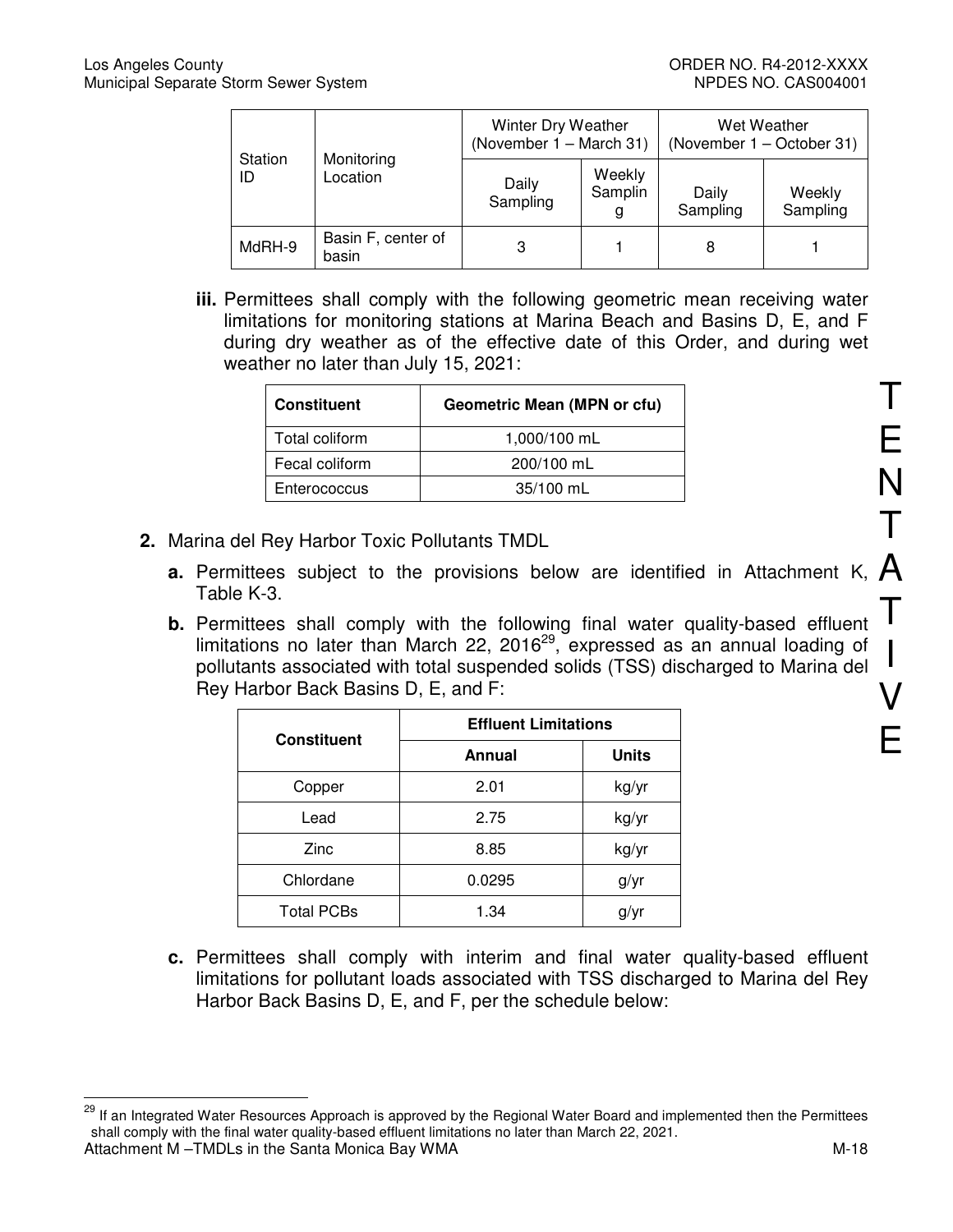| <b>Deadline</b> | <b>Total Drainage Area Served by the</b><br>MS4 required to meet the effluent<br>limitations (%) |
|-----------------|--------------------------------------------------------------------------------------------------|
| March 22, 2014  | 50                                                                                               |
| March 22, 2016  | 100                                                                                              |

**d.** If an approved Integrated Water Resources Approach is implemented, Permittees shall comply with interim and final water quality-based effluent limitations for pollutant loads associated with TSS discharged to Marina del Rey Harbor Back Basins D, E, and F, per the schedule below:

| <b>Deadline</b> | <b>Total Drainage Area Served</b><br>by the MS4 required to meet<br>the effluent limitations (%) |
|-----------------|--------------------------------------------------------------------------------------------------|
| March 22, 2013  | 25                                                                                               |
| March 22, 2015  | 50                                                                                               |
| March 22, 2017  | 75                                                                                               |
| March 22, 2021  | 100                                                                                              |

- **e.** Permittees shall be deemed in compliance with the water quality-based effluent limitations in Part F.2.b by demonstrating any one of the following:
	- **i.** Final water quality-based effluent limitations for pollutants associated with TSS discharged to Marina del Rey Harbor Back Basins D, E, and F are met; or
	- ii. The sediment numeric targets as defined in the TMDL are met in bed  $\mathsf{E}$ sediments; or
	- **iii.** Pollutant concentrations associated with TSS discharged meet the numeric targets for sediment as defined in the TMDL.

T E N T A  $\boldsymbol{\mathsf T}$ I V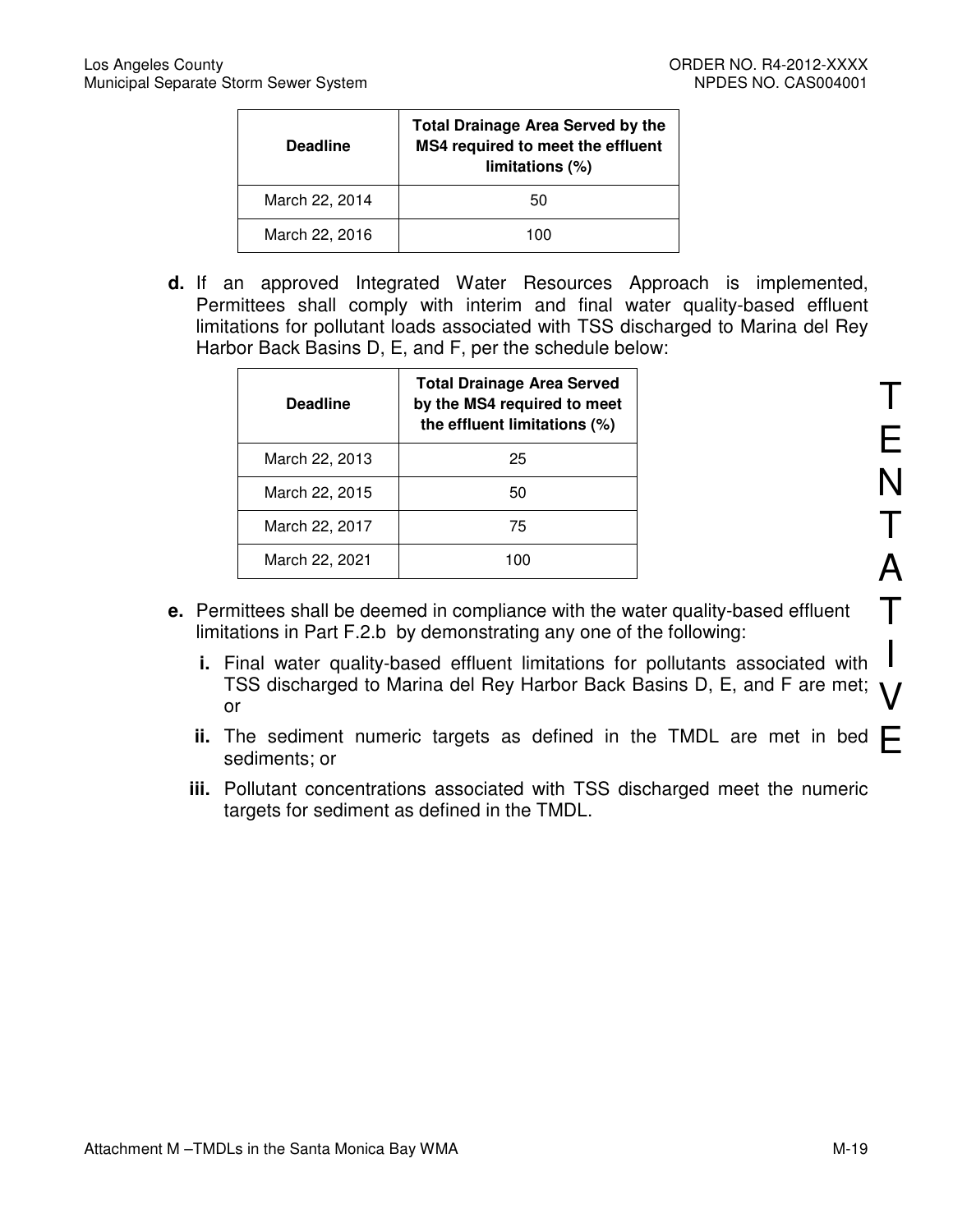## **ATTACHMENT N. TMDLs IN DOMINGUEZ CHANNEL AND GREATER HARBOR WATERS WATERSHED MANAGEMENT AREA**

# **A. Los Angeles Harbor Bacteria TMDL (Inner Cabrillo Beach and Main Ship Channel)**

- **1.** Permittees subject to the provisions below are identified in Attachment K, Table K-4.
- **2.** Permittees shall comply with the following final water quality-based effluent limitations for discharges to the Los Angeles Harbor Main Ship Channel, Los Angeles and Long Beach Inner Harbor, and Inner Cabrillo Beach as of the effective date of this Order:

| <b>Constituent</b>          | <b>Effluent Limitations (MPN or cfu)</b> |                       |  |  |
|-----------------------------|------------------------------------------|-----------------------|--|--|
|                             | <b>Daily Maximum</b>                     | <b>Geometric Mean</b> |  |  |
| Total coliform <sup>*</sup> | 10,000/100 mL                            | 1,000/100 mL          |  |  |
| Fecal coliform              | 400/100 mL                               | 200/100 mL            |  |  |
| Enterococcus                | 104/100 mL                               | 35/100 mL             |  |  |

\* Total coliform density shall not exceed a daily maximum of 1,000/100 mL, if the ratio of fecal-to-total coliform exceeds 0.1.

#### **3.** Receiving Water Limitations

**a.** Permittees shall comply with the following final single sample bacteria receiving water limitations for the Los Angeles Harbor Main Ship Channel and Inner Cabrillo Beach:

| <b>Time Period</b>        | <b>Receiving Water</b>            | Compliance<br><b>Monitoring</b> | <b>Annual Allowable Exceedance</b><br>Days of the Single Sample<br>Objective (days) |                    |
|---------------------------|-----------------------------------|---------------------------------|-------------------------------------------------------------------------------------|--------------------|
|                           |                                   | Location                        | Daily sampling                                                                      | Weekly<br>sampling |
| Summer Dry-Weather        | Inner Cabrillo<br>Beach           | CB1 & CB2                       | 0                                                                                   | 0                  |
| (April 1 to October 31)   | Main Ship<br>HW07<br>0<br>Channel |                                 | 0                                                                                   |                    |
| Winter Dry-Weather        | Inner Cabrillo<br>Beach           | <b>CB1 &amp; CB2</b>            | $\Omega$                                                                            | 0                  |
| (November 1 to March 31)  | Main Ship<br>Channel              | HW07                            | 3                                                                                   |                    |
| Wet Weather <sup>30</sup> | Inner Cabrillo<br>Beach           | <b>CB1 &amp; CB2</b>            | 0                                                                                   | 0                  |
|                           | Main Ship<br>Channel              | HW07                            | 15                                                                                  | 3                  |

**b.** Permittees shall comply with the following geometric mean receiving water limitations for the Los Angeles Harbor Main Ship Channel, Los Angeles and Long Beach Inner Harbor, and Inner Cabrillo Beach at all times:

Attachment N –TMDLs in the Dominguez Channel and Greater Harbor Waters WMA N-1  $\overline{\phantom{a}}$  $30$  Wet weather is defined as days with 0.1 inch of rain or greater and the three days following the rain event.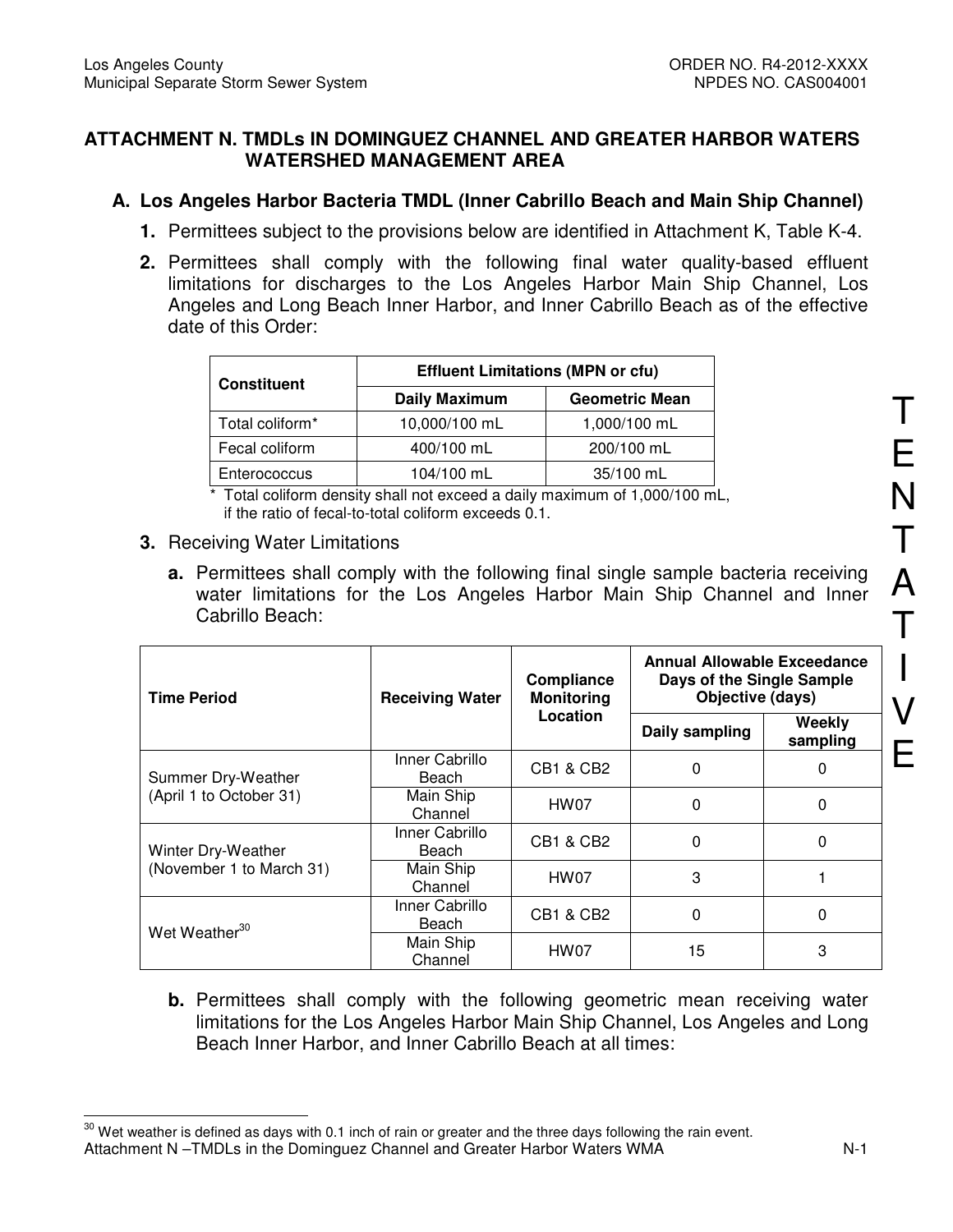| <b>Constituent</b> | <b>Geometric Mean</b> |
|--------------------|-----------------------|
| Total coliform     | 1,000 MPN/100 mL      |
| Fecal coliform     | 200 MPN/100 mL        |
| Enterococcus       | 35 MPN/100 mL         |

## **B. Machado Lake Trash TMDL**

- **1.** Permittees subject to the provisions below are identified in Attachment K, Table K-4.
- **2.** Permittees shall comply with the final water quality-based effluent limitation of zero trash discharged to Machado Lake no later than March 6, 2016, and every year thereafter.
- **3.** Permittees shall comply with interim and final water quality-based effluent limitations for trash discharged to Machado Lake, per the schedule below:

# **Machado Lake Trash Water Quality-Based Effluent Limitations (gallons of uncompressed trash per year)**

|                         |                        | 3/6/2012                            | 3/6/2013 | 3/6/2014 | 3/6/2015 | $3/6/2016^{32}$ |
|-------------------------|------------------------|-------------------------------------|----------|----------|----------|-----------------|
| <b>Permittees</b>       | Baseline <sup>31</sup> | (80%)                               | (60%)    | (40%)    | (20%)    | (0%)            |
|                         |                        | Annual Trash Discharge (gallons/yr) |          |          |          |                 |
| Carson                  | 8141                   | 6513                                | 4885     | 3257     | 1628     | $\Omega$        |
| Lomita                  | 9393                   | 7514                                | 5636     | 3757     | 1879     | 0               |
| City of Los             |                        |                                     |          |          |          |                 |
| Angeles                 | 12331                  | 9865                                | 7399     | 4932     | 2466     | 0               |
| Los Angeles             |                        |                                     |          |          |          |                 |
| County                  | 8304                   | 6643                                | 4982     | 3322     | 1661     | 0               |
| Los Angeles             |                        |                                     |          |          |          |                 |
| <b>County Flood</b>     |                        |                                     |          |          |          |                 |
| <b>Control District</b> | 16                     | 13                                  | 10       | 7        | 3        | $\Omega$        |
| Palos Verdes            |                        |                                     |          |          |          |                 |
| Estates                 | 1976                   | 1581                                | 1186     | 791      | 395      | 0               |
| Rancho Palos            |                        |                                     |          |          |          |                 |
| Verdes                  | 5227                   | 4181                                | 3136     | 2091     | 1045     | $\Omega$        |
| Redondo                 |                        |                                     |          |          |          |                 |
| Beach                   | 18                     | 15                                  | 11       | 7        | 4        | 0               |
| <b>Rolling Hills</b>    | 7004                   | 5603                                | 4202     | 2801     | 1401     | 0               |
| <b>Rolling Hills</b>    |                        |                                     |          |          |          |                 |
| Estates                 | 14722                  | 11777                               | 8833     | 5889     | 2944     | 0               |
| Torrance                | 34809                  | 27847                               | 20885    | 13924    | 6962     | 0               |

**4.** If a Permittee opts to derive a site specific trash generation rate through its Trash Monitoring and Reporting Plan (TMRP), the baseline limitation will be calculated by multiplying the point source area(s) by the derived trash generation rate(s).

 $\overline{a}$ The Regional Water Board calculated the baseline water quality-based effluent limitations for the Permittees based on the estimated trash generation rate of 5334 gallons of uncompressed trash per square mile per year.

<sup>&</sup>lt;sup>32</sup> Permittees shall achieve their final effluent limitation of zero trash discharge for the 2015-2016 storm year and every year thereafter.

Attachment N –TMDLs in the Dominguez Channel and Greater Harbor Waters WMA N-2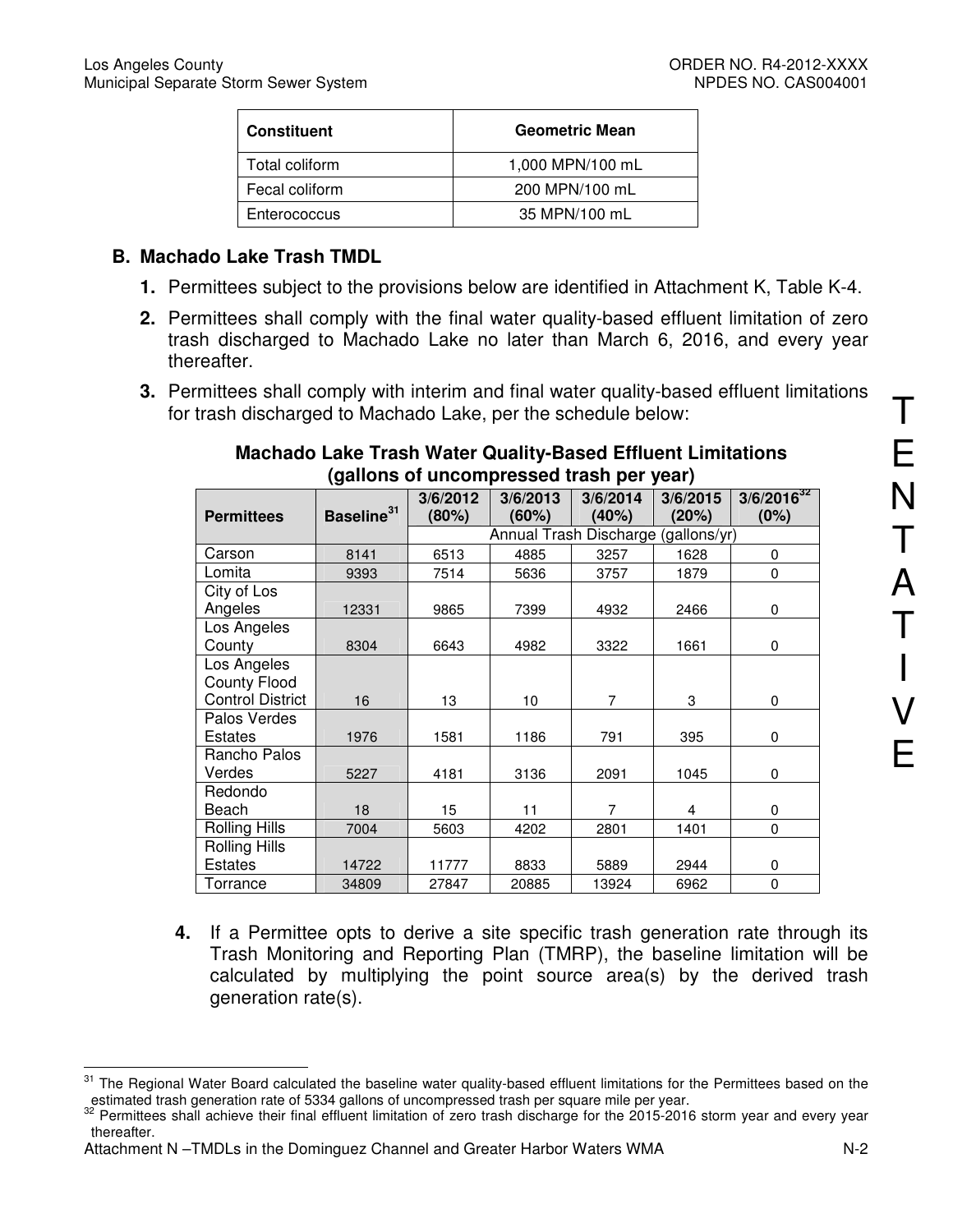**5.** Permittees shall comply with the interim and final water quality-based effluent limitations for trash in B.2 and B.3 above per the provisions in Part VI.E.5.

## **C. Machado Lake Nutrient TMDL**

- **1.** Permittees subject to the provisions below are identified in Attachment K, Table K-4.
- **2.** Permittees shall comply with the following interim and final water quality-based effluent limitations for discharges to Machado Lake:

|                                           | <b>Interim and Final Effluent Limitations</b>               |                                                                                  |  |  |
|-------------------------------------------|-------------------------------------------------------------|----------------------------------------------------------------------------------|--|--|
| <b>Deadline</b>                           | <b>Monthly Average</b><br><b>Total Phosphorus</b><br>(mg/L) | <b>Monthly Average</b><br><b>Total Nitrogen</b><br>$(TKN+NO3-N+NO2-N)$<br>(mg/L) |  |  |
| As of the effective date<br>of this Order | 1.25                                                        | 3.5                                                                              |  |  |
| March 11, 2014                            | 1.25                                                        | 2.45                                                                             |  |  |
| September 11, 2018                        | 0.10                                                        | 1.0                                                                              |  |  |

- **3.** Compliance Determination
	- **a.** Permittees may be deemed in compliance with the water quality-based effluent limitations by actively participating in a Lake Water Quality Management Plan (LWQMP) and attaining the receiving water limitations for Machado Lake. The City of Los Angeles has entered into a Memorandum of Agreement with the Regional Water Board to implement the LWQMP and reduce external nutrient loading to attain the following receiving water limitations:

|                                           | <b>Interim and Final Receiving</b><br><b>Water Limitations</b> |                                                                                  |  |
|-------------------------------------------|----------------------------------------------------------------|----------------------------------------------------------------------------------|--|
| <b>Deadline</b>                           | <b>Monthly Average</b><br><b>Total Phosphorus</b><br>(mg/L)    | <b>Monthly Average</b><br><b>Total Nitrogen</b><br>$(TKN+NO3-N+NO2-N)$<br>(mg/L) |  |
| As of the effective date<br>of this Order | 1.25                                                           | 3.5                                                                              |  |
| March 11, 2014                            | 1.25                                                           | 2.45                                                                             |  |
| September 11, 2018                        | 0.10                                                           | $\Omega$                                                                         |  |

- **b.** Permittees may be deemed in compliance with water quality-based effluent limitations by demonstrating reduction of total nitrogen and total phosphorous on an annual mass basis measured at the storm drain outfall of the Permittee's drainage area where approved by the Regional Water Board Executive Officer based on the results of a special study by the Permittee.<sup>33</sup>
	- **i.** The County of Los Angeles submitted a special study work plan, which was approved by the Regional Water Board Executive Officer, and established the following annual mass-based water quality based effluent limitations:

| <b>Deadline</b><br>Interim and Final Effluent Limitations |  |
|-----------------------------------------------------------|--|
|-----------------------------------------------------------|--|

<sup>33</sup> The annual mass-based allocation shall be equivalent to a monthly average concentration of 0.1 mg/L total phosphorus and 1.0 mg/L total nitrogen based on approved flow conditions.

Attachment N –TMDLs in the Dominguez Channel and Greater Harbor Waters WMA N-3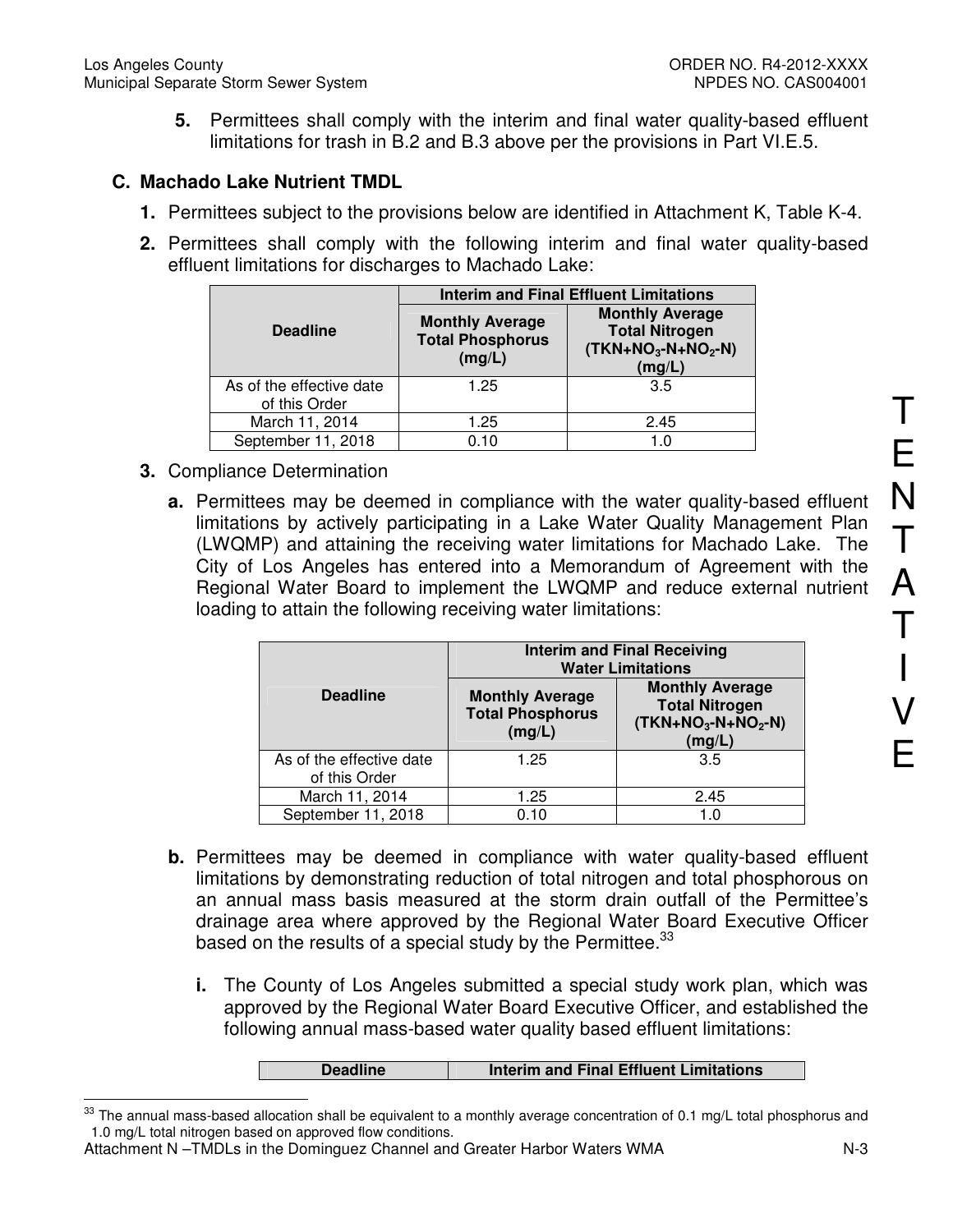|                    | <b>Annual Load</b><br><b>Total Phosphorus</b><br>(kg) | <b>Annual Load</b><br><b>Total Nitrogen</b><br>$(TKN+NO3-N+NO2-N)$<br>(kg) |
|--------------------|-------------------------------------------------------|----------------------------------------------------------------------------|
| March 11, 2014     | 887                                                   | 1739                                                                       |
| September 11, 2018 |                                                       | 710                                                                        |

**ii.** The City of Torrance submitted a special study work plan, which was approved by the Regional Water Board Executive Officer, and established the following annual mass-based water quality based effluent limitations:

|                    | <b>Interim and Final Effluent Limitations</b>         |                                                                            |  |  |
|--------------------|-------------------------------------------------------|----------------------------------------------------------------------------|--|--|
| <b>Deadline</b>    | <b>Annual Load</b><br><b>Total Phosphorus</b><br>(kg) | <b>Annual Load</b><br><b>Total Nitrogen</b><br>$(TKN+NO3-N+NO2-N)$<br>(kg) |  |  |
| March 11, 2014     | 3,760                                                 | 7,370                                                                      |  |  |
| September 11, 2018 | 301                                                   | 3008                                                                       |  |  |

# **D. Machado Lake Pesticides and PCBs TMDL**

- **1.** Permittees subject to the provisions below are identified in Attachment K, Table K-4.
- **2.** Permittees shall comply with the following water quality-based effluent limitations for discharges of suspended sediments to Machado Lake, applied as a 3-year average no later than September 30, 2019:

| <b>Pollutant</b>    | <b>Effluent Limitations for Suspended</b><br><b>Sediment-Associated Contaminants</b><br>(µg/kg dry weight) |
|---------------------|------------------------------------------------------------------------------------------------------------|
| <b>Total PCBs</b>   | 59.8                                                                                                       |
| DDT (all congeners) | 4.16                                                                                                       |
| DDE (all congeners) | 3.16                                                                                                       |
| DDD (all congeners) | 4.88                                                                                                       |
| <b>Total DDT</b>    | 5.28                                                                                                       |
| Chlordane           | 3.24                                                                                                       |
| Dieldrin            | 1.9                                                                                                        |

- **E. Dominguez Channel and Greater Los Angeles and Long Beach Harbor Waters Toxic Pollutants TMDL** 
	- **1.** Permittees subject to the provisions below are identified in Attachment K, Table K-4.
	- **2.** Permittees shall comply with the following interim water quality-based effluent limitations for discharges to Dominguez Channel and Torrance Lateral listed below as of the effective date of this Order:
		- **a.** Dominguez Channel Freshwater Wet Weather
			- **i.** The freshwater toxicity interim water quality-based effluent limitation is 2 TUc. The freshwater interim effluent limitation shall be implemented as a trigger requiring initiation and implementation of the TRE/TIE process as outlined in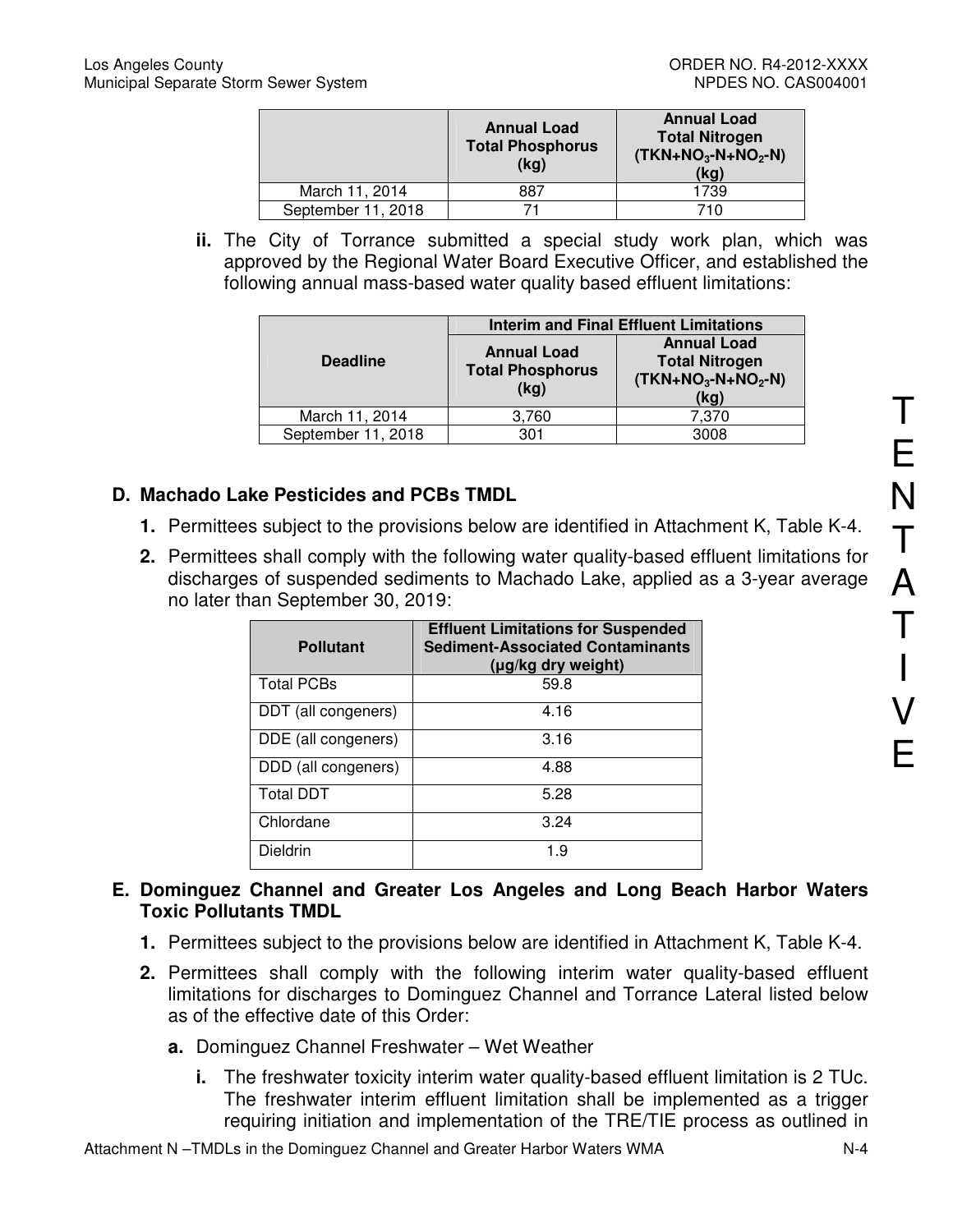US EPA's "Understanding and Accounting for Method Variability in Whole Effluent Toxicity Applications Under the National Pollutant Discharge Elimination System Program" (2000).

**ii.** Permittees shall comply with the following interim metals water quality-based effluent limitations for discharges to the Dominguez Channel and Torrance Lateral:

| <b>Metals</b>       | <b>Interim Effluent Limitation</b><br>Daily Maximum (µg/L) |
|---------------------|------------------------------------------------------------|
| <b>Total Copper</b> | 207.51                                                     |
| Total Lead          | 122.88                                                     |
| Total Zinc          | 898 87                                                     |

**b.** Permittees shall comply with the following interim concentration-based water quality-based effluent limitations for pollutant concentrations in the sediment discharged to the Dominguez Channel Estuary and Greater Los Angeles and Long Beach Harbor Waters:

|                            | <b>Interim Effluent Limitations</b><br><b>Daily Maximum</b> |        |             |                  |             |             |
|----------------------------|-------------------------------------------------------------|--------|-------------|------------------|-------------|-------------|
|                            |                                                             |        |             | (mg/kg sediment) |             |             |
| <b>Water Body</b>          | Copper                                                      | Lead   | <b>Zinc</b> | <b>DDT</b>       | <b>PAHs</b> | <b>PCBs</b> |
| Dominguez Channel Estuary  |                                                             |        |             |                  |             |             |
| (below Vermont Avenue)     | 220.0                                                       | 510.0  | 789.0       | 1.727            | 31.60       | 1.490       |
| Long Beach Inner Harbor    | 142.3                                                       | 50.4   | 240.6       | 0.070            | 4.58        | 0.060       |
| Los Angeles Inner Harbor   | 154.1                                                       | 145.5  | 362.0       | 0.341            | 90.30       | 2.107       |
| Long Beach Outer Harbor    |                                                             |        |             |                  |             |             |
| (inside breakwater)        | 67.3                                                        | 46.7   | 150         | 0.075            | 4.022       | 0.248       |
| Los Angeles Outer Harbor   |                                                             |        |             |                  |             |             |
| (inside breakwater)        | 104.1                                                       | 46.7   | 150         | 0.097            | 4.022       | 0.310       |
| Los Angeles River Estuary  | 53.0                                                        | 46.7   | 183.5       | 0.254            | 4.36        | 0.683       |
| San Pedro Bay Near/Off     |                                                             |        |             |                  |             |             |
| Shore Zones                | 76.9                                                        | 66.6   | 263.1       | 0.057            | 4.022       | 0.193       |
| Los Angeles Harbor -       |                                                             |        |             |                  |             |             |
| Cabrillo Marina            | 367.6                                                       | 72.6   | 281.8       | 0.186            | 36.12       | 0.199       |
| Los Angeles Harbor -       |                                                             |        |             |                  |             |             |
| <b>Consolidated Slip</b>   | 1470.0                                                      | 1100.0 | 1705.0      | 1.724            | 386.00      | 1.920       |
| Los Angeles Harbor - Inner |                                                             |        |             |                  |             |             |
| Cabrillo Beach Area        | 129.7                                                       | 46.7   | 163.1       | 0.145            | 4.022       | 0.033       |
| Fish Harbor                | 558.6                                                       | 116.5  | 430.5       | 40.5             | 2102.7      | 36.6        |

- **3.** Permittees shall comply with the final water quality-based effluent limitations as listed below no later than March 23, 2032, and every year thereafter:
	- **a.** Dominguez Channel Freshwater Wet Weather
		- **i.** Freshwater Toxicity Effluent Limitation shall not exceed the monthly median of 1 TUc.
		- **ii.** Permittees shall comply with the following final metals water quality-based effluent limitations for discharges to Dominguez Channel and all upstream reaches and tributaries of Dominguez Channel above Vermont Avenue: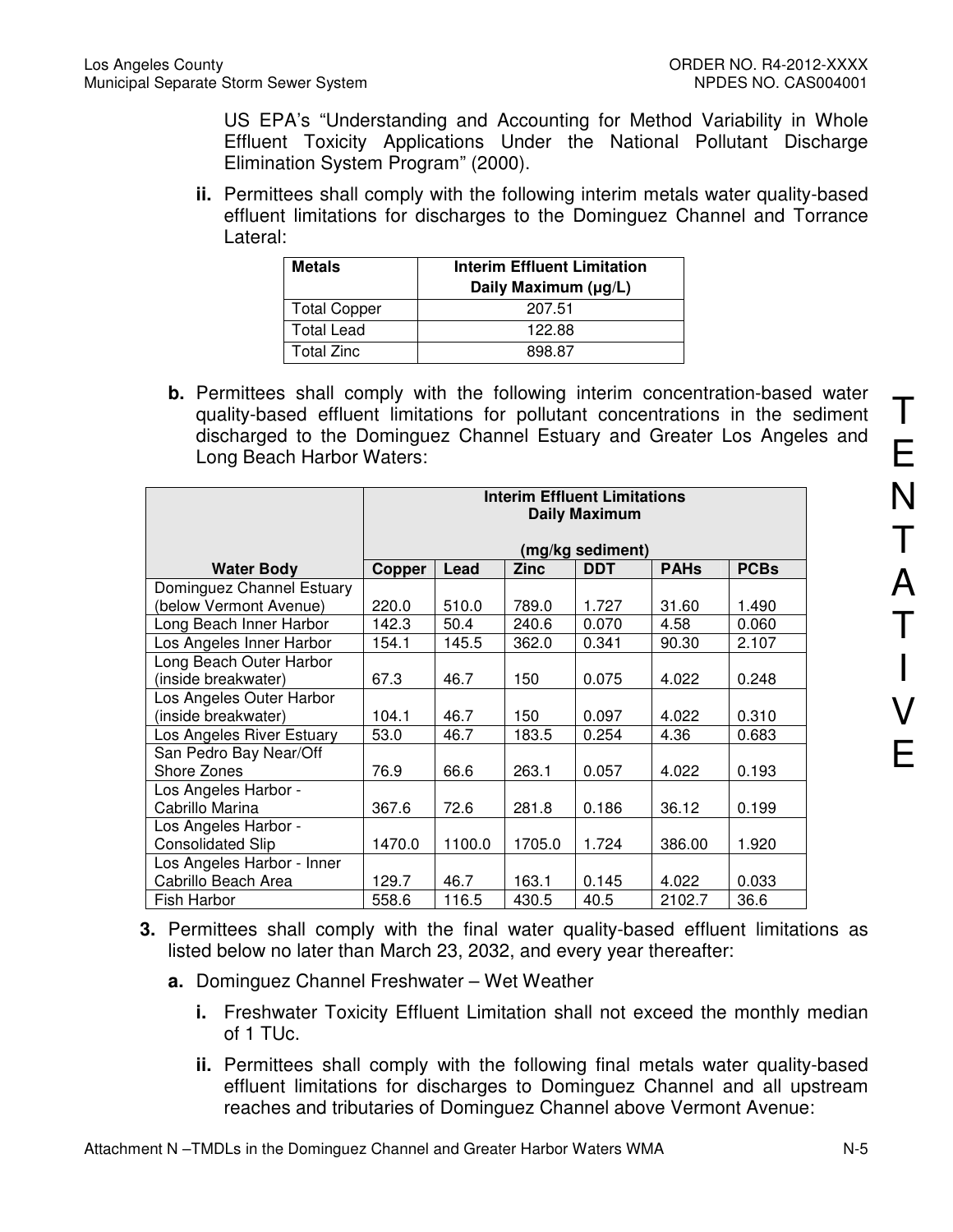| Metals              | <b>Water Column Mass-Based</b><br><b>Final Effluent Limitation</b><br>Daily Maximum <sup>34</sup> (g/day) |  |
|---------------------|-----------------------------------------------------------------------------------------------------------|--|
| <b>Total Copper</b> | 1.300.3                                                                                                   |  |
| <b>Total Lead</b>   | 5,733.7                                                                                                   |  |
| <b>Total Zinc</b>   | 9.355.5                                                                                                   |  |

- **b.** Torrance Lateral Freshwater and Sediment Wet Weather
	- **i.** Permittees shall comply with the following final metals water quality-based effluent limitations for discharges to the Torrance Lateral:

| <b>Metals</b>       | <b>Water Column</b><br><b>Effluent Limitation</b><br>Daily Maximum <sup>35</sup><br>(unfiltered, µg/L) |
|---------------------|--------------------------------------------------------------------------------------------------------|
| <b>Total Copper</b> | 97                                                                                                     |
| <b>Total Lead</b>   | 42 7                                                                                                   |
| <b>Total Zinc</b>   |                                                                                                        |

**ii.** Permittees shall comply with the following final concentration-based water quality-based effluent limitations for pollutant concentrations in the sediment discharged to the Torrance Lateral:

| <b>Metals</b>       | <b>Concentration-Based</b><br><b>Effluent Limitation</b><br><b>Daily Maximum</b><br>(mg/kg dry) |
|---------------------|-------------------------------------------------------------------------------------------------|
| <b>Total Copper</b> | 31.6                                                                                            |
| <b>Total Lead</b>   | 35.8                                                                                            |
| <b>Total Zinc</b>   | 121                                                                                             |

- **c.** Dominguez Channel Estuary and Greater Los Angeles and Long Beach Harbor **Waters** 
	- **i.** Permittees shall comply with the following final mass-based water qualitybased effluent limitations, expressed as an annual loading of pollutants in the sediment deposited to Dominguez Channel Estuary, Los Angeles River Estuary, and the Greater Los Angeles and Long Beach Harbor Waters:

|                   | <b>Final Effluent Limitations</b><br>Annual (kg/yr)    |  |  |  |  |
|-------------------|--------------------------------------------------------|--|--|--|--|
| <b>Water Body</b> | Total<br>Total Cu   Total Pb   Total Zn<br><b>PAHs</b> |  |  |  |  |

 $\overline{a}$  $34$  Effluent limitations are based on a hardness of 50 mg/L, and 90th percentile of annual flow rates (62.7 cfs) in Dominguez Channel. Recalculated mass-based effluent limitations using ambient hardness and flow rate at the time of sampling are consistent with the assumptions and requirements of the TMDL. In addition to the effluent limitations above, samples collected during flow conditions less than the 90<sup>th</sup> percentile of annual flow rates must demonstrate that the acute and chronic hardness dependent water quality criteria provided in the California Toxics Rule (CTR) are achieved.

Effluent limitations are based on a hardness of 50 mg/L. Recalculated concentration-based effluent limitations using ambient hardness at the time of sampling are consistent with the assumptions and requirements of the TMDL. In addition to the effluent limitations above, samples collected during flow conditions less than the 90<sup>th</sup> percentile of annual flow rates must demonstrate that the acute and chronic hardness dependent water quality criteria provided in the CTR are achieved.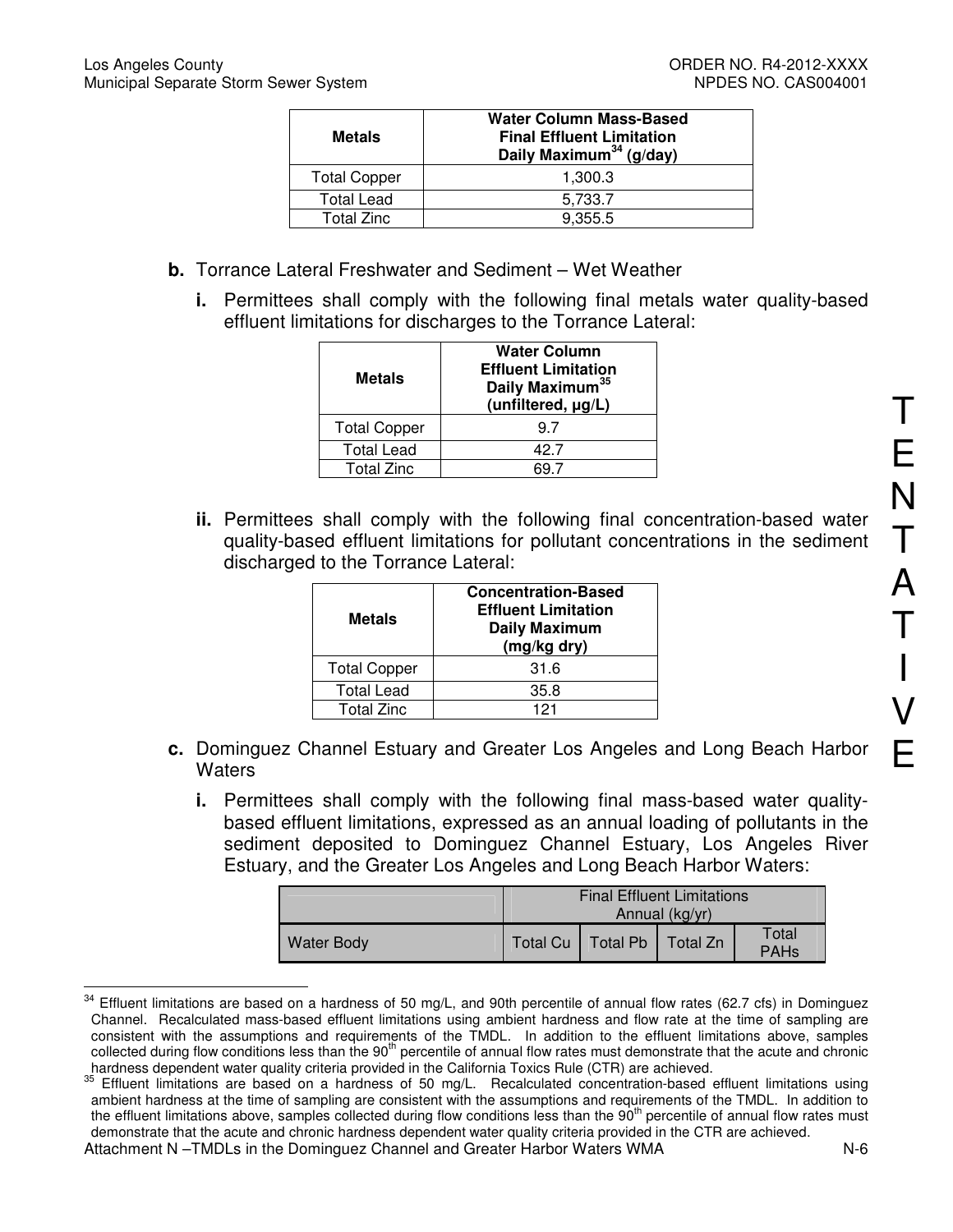|                           | <b>Final Effluent Limitations</b><br>Annual (kg/yr) |                 |          |                      |
|---------------------------|-----------------------------------------------------|-----------------|----------|----------------------|
| <b>Water Body</b>         | <b>Total Cu</b>                                     | <b>Total Pb</b> | Total Zn | Total<br><b>PAHs</b> |
| Dominguez Channel Estuary | 22.4                                                | 54.2            | 271.8    | 0.134                |
| <b>Consolidated Slip</b>  | 2.73                                                | 3.63            | 28.7     | 0.0058               |
| Inner Harbor              | 1.7                                                 | 34.0            | 115.9    | 0.088                |
| Outer Harbor              | 0.91                                                | 26.1            | 81.5     | 0.105                |
| Fish Harbor (POLA)        | 0.00017                                             | 0.54            | 1.62     | 0.007                |
| Cabrillo Marina (POLA)    | 0.0196                                              | 0.289           | 0.74     | 0.00016              |
| San Pedro Bay             | 20.3                                                | 54.7            | 213.1    | 1.76                 |
| <b>LA River Estuary</b>   | 35.3                                                | 65.7            | 242.0    | 2.31                 |

**ii.** Permittees shall comply with the following final concentration-based water quality-based effluent limitations for pollutant concentrations in the sediments discharged to the Dominguez Channel Estuary, Consolidated Slip, and Fish Harbor:

| <b>Water Body</b>         | <b>Effluent Limitations</b><br><b>Daily Maximum</b><br>(mg/kg dry sediment) |          |         |  |
|---------------------------|-----------------------------------------------------------------------------|----------|---------|--|
|                           | Cadmium                                                                     | Chromium | Mercury |  |
| Dominguez Channel Estuary | 1.2                                                                         |          |         |  |
| <b>Consolidated Slip</b>  | 12                                                                          | 81       | 0.15    |  |
| <b>Fish Harbor</b>        |                                                                             |          | 0.15    |  |

**d.** Permittees shall comply with the following final mass-based water quality-based effluent limitations, expressed as an annual loading of total DDT and total PCBs in the sediment deposited to Dominguez Channel Estuary, Los Angeles River Estuary, and the Greater Los Angeles and Long Beach Harbor Waters:

|                           | <b>Final Effluent Limitations</b><br>Annual (g/yr) |          |  |
|---------------------------|----------------------------------------------------|----------|--|
| <b>Water Body</b>         | <b>DDT</b> total<br><b>PCBs</b> total              |          |  |
| Dominguez Channel Estuary | 0.250                                              | 0.207    |  |
| <b>Consolidated Slip</b>  | 0.009                                              | 0.004    |  |
| Inner Harbor              | 0.051                                              | 0.059    |  |
| <b>Outer Harbor</b>       | 0.005                                              | 0.020    |  |
| Fish Harbor               | 0.0003                                             | 0.0019   |  |
| Cabrillo Marina           | 0.000028                                           | 0.000025 |  |
| Inner Cabrillo Beach      | 0.0001                                             | 0.0003   |  |
| San Pedro Bay             | 0.049                                              | 0.44     |  |
| <b>LA River Estuary</b>   | 0.100                                              | 0.324    |  |

- **4.** Compliance Determination
	- **a.** Permittees shall be deemed in compliance with the interim concentration-based water quality-based effluent limitations for pollutant concentrations in the

T

E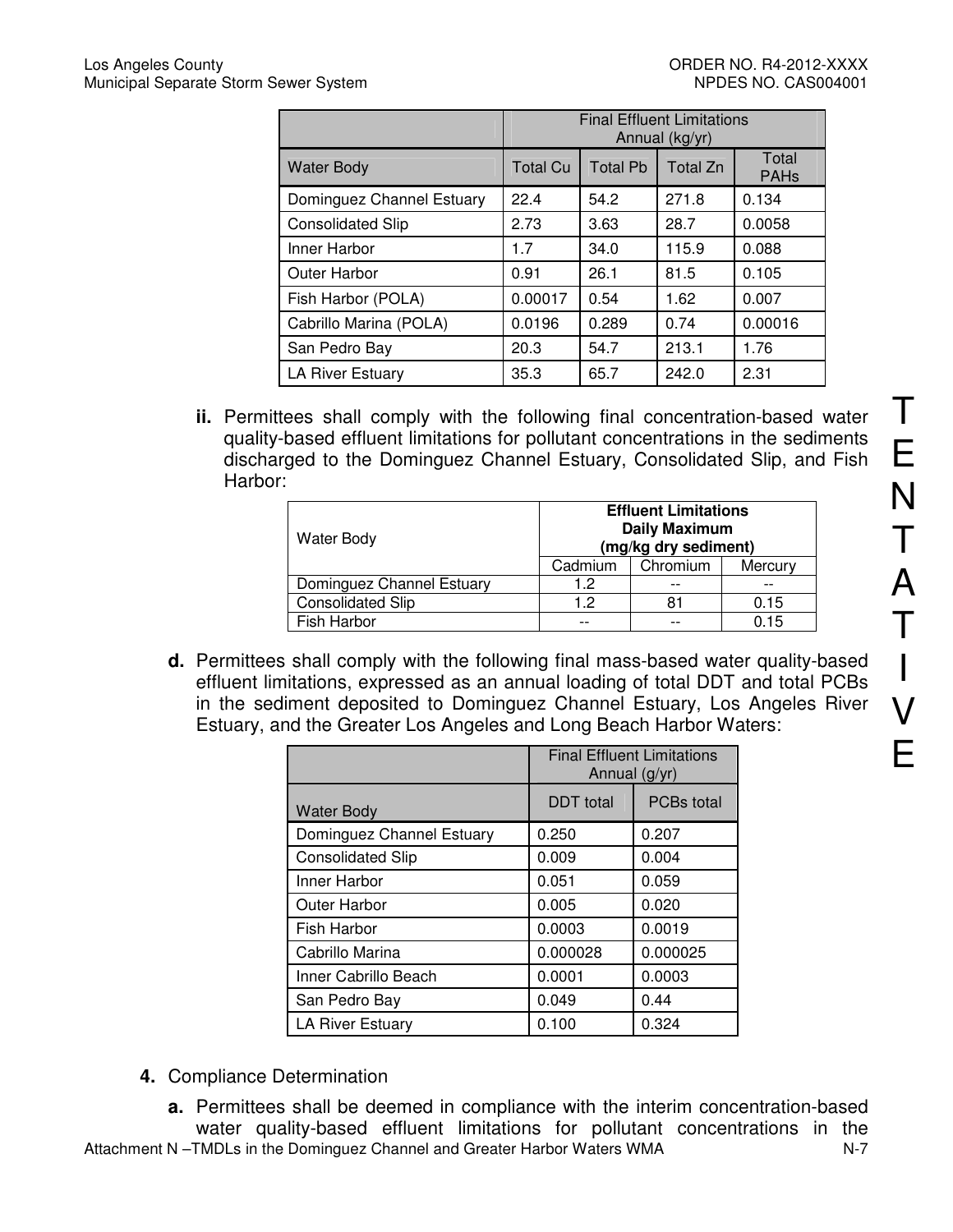sediment as listed above in part E.2.b by meeting any one of the following methods:

- **i.** Demonstrate that the sediment quality condition of Unimpacted or Likely Unimpacted via the interpretation and integration of multiple lines of evidence as defined in the Sediment Quality Objectives (SQO) Part 1, is met; or
- **ii.** Meet the interim water quality-based effluent limitations in bed sediment over a three-year averaging period; or
- **iii.** Meet the interim water quality-based effluent limitations in the discharge over a three-year averaging period.
- **b.** Permittees shall be deemed in compliance with the final fresh water metals water quality-based effluent limitations for discharges to Dominguez Channel and Torrance Lateral as listed above in parts E.3.a.ii and E.3.b.i by meeting any one of the following methods:
	- **i.** Final metals water quality-based effluent limitations are met; or
	- **ii.** CTR total metals criteria are met instream; or
	- **iii.** CTR total metals criteria are met in the discharge.
- **c.** Permittees shall be deemed in compliance with the final water quality-based effluent limitations for pollutants in the sediment as listed above in parts E.3.c.i and E.3.c.ii by meeting any one of the following methods:
	- **i.** Final water quality-based effluent limitations for pollutants in the sediment are met; or
	- **ii.** The qualitative sediment condition of Unimpacted or Likely Unimpacted via the interpretation and integration of multiple lines of evidence as defined in the SQO Part 1, is met, with the exception of chromium, which is not included in the SQO Part 1; or
	- **iii.** Sediment numeric targets are met in bed sediments over a three-year averaging period.
- **d.** Permittees shall be deemed in compliance with the final water quality-based effluent limitations for total DDT and total PCBs in the sediment as listed above in part E.3.d by meeting any one of the following methods:
	- **i.** Fish tissue targets are met in species resident to the specified water bodies<sup>36</sup>; or
	- **ii.** Final water quality-based effluent limitations for pollutants in the sediment are met; or
	- **iii.** Sediment numeric targets to protect fish tissue are met in bed sediments over a three-year averaging period; or

Attachment N –TMDLs in the Dominguez Channel and Greater Harbor Waters WMA N-8

 $\overline{a}$ <sup>36</sup> A site-specific study to determine resident species shall be submitted to the Regional Water Board Executive Officer for approval.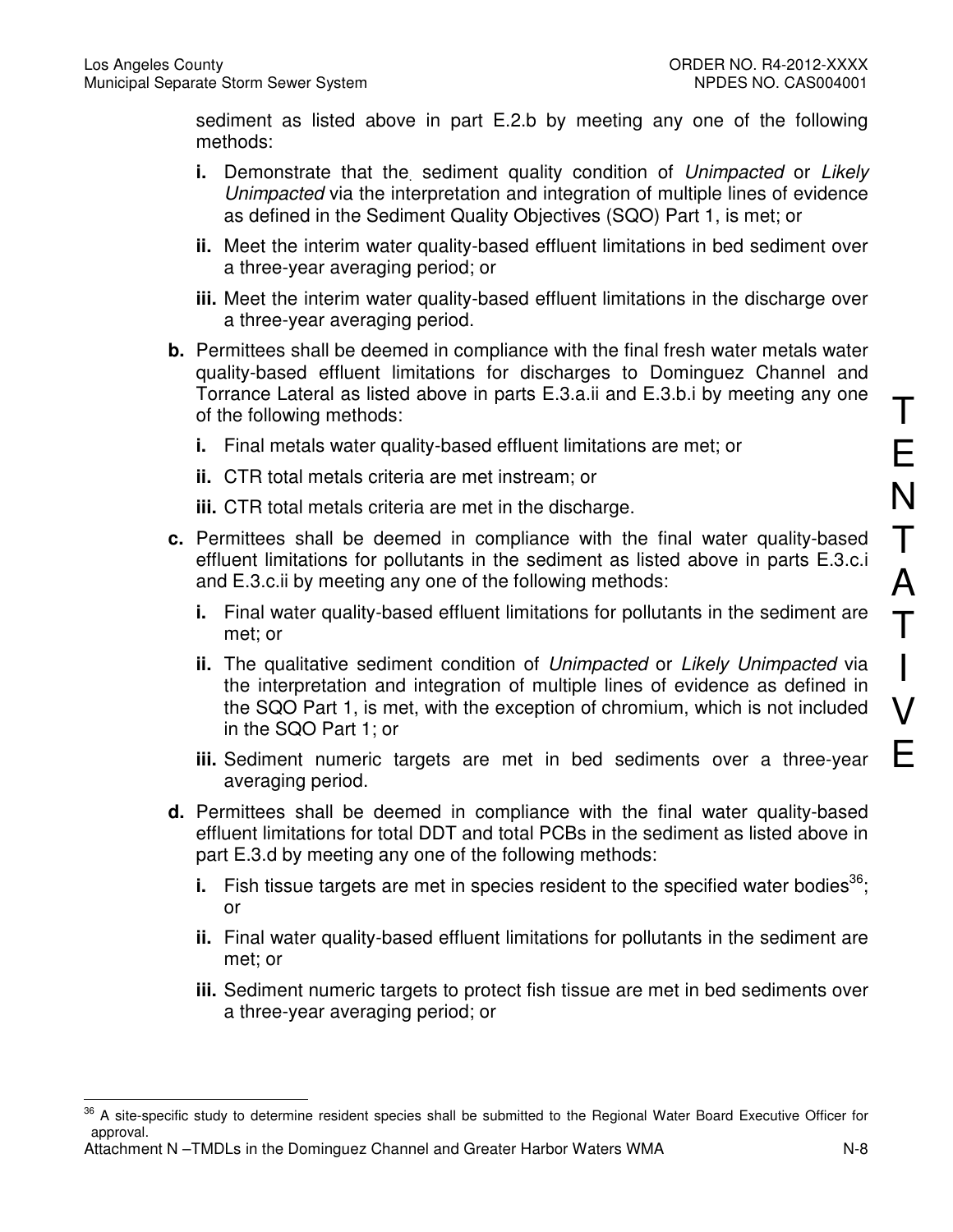iv. Demonstrate that the sediment quality condition protective of fish tissue is achieved per the State Water Board's Statewide Enclosed Bays and Estuaries Plan.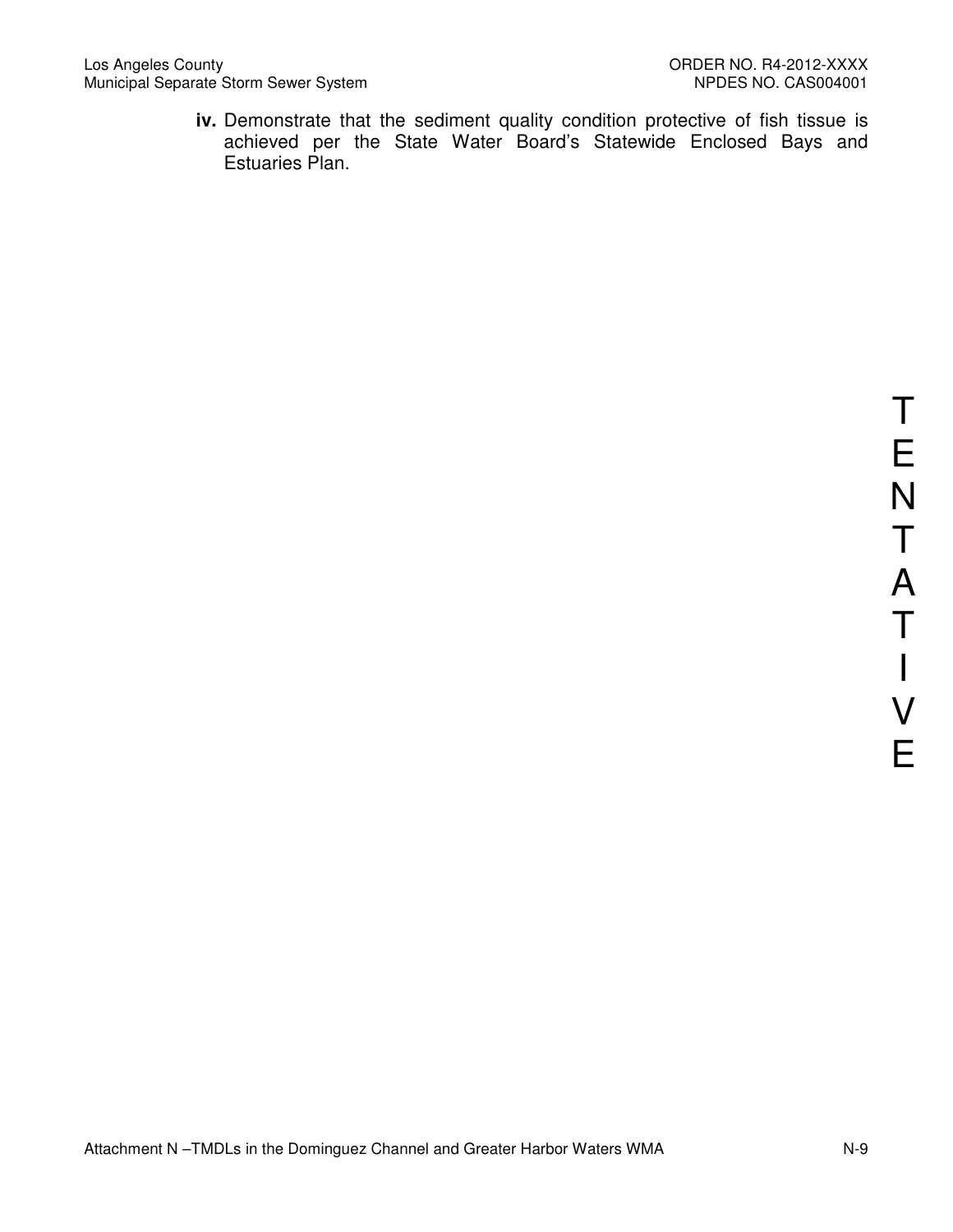## **ATTACHMENT O. TMDLs IN LOS ANGELES RIVER WATERSHED MANAGEMENT AREA**

#### **A. Los Angeles River Watershed Trash TMDL**

- **1.** Permittees subject to the provisions below are identified in Attachment K, Table K-5.
- **2.** Permittees shall comply with the final water quality-based effluent limitation of zero trash discharged to the Los Angeles River no later than September 30, 2016 and every year thereafter.
- **3.** Permittees shall comply with interim and final water quality-based effluent limitations for trash discharged to the Los Angeles River, per the schedule below:

| <b>Permittees</b>    | 2012   | 2013   | 2014   | 2015   | $2016^{39}$    |
|----------------------|--------|--------|--------|--------|----------------|
|                      | (30%)  | (20%)  | (10%)  | (3.3%) | (0%)           |
| Alhambra             | 11971  | 7981   | 3990   | 1317   | 0              |
| Arcadia              | 15032  | 10022  | 5011   | 1654   | 0              |
| Bell                 | 4808   | 3205   | 1603   | 529    | $\overline{0}$ |
| <b>Bell Gardens</b>  | 4050   | 2700   | 1350   | 446    | 0              |
| Bradbury             | 1283   | 855    | 428    | 141    | $\overline{0}$ |
| <b>Burbank</b>       | 27777  | 18518  | 9259   | 3055   | $\mathbf 0$    |
| Calabasas            | 6752   | 4501   | 2251   | 743    | $\overline{0}$ |
| Carson               | 2050   | 1366   | 683    | 225    | 0              |
| Commerce             | 17620  | 11747  | 5873   | 1938   | 0              |
| Compton              | 15957  | 10638  | 5319   | 1755   | 0              |
| Cudahy               | 1781   | 1187   | 594    | 196    | 0              |
| Downey               | 11719  | 7813   | 3906   | 1289   | $\overline{0}$ |
| Duarte               | 3663   | 2442   | 1221   | 403    | $\mathbf 0$    |
| El Monte             | 12662  | 8442   | 4221   | 1393   | $\mathbf 0$    |
| Glendale             | 42094  | 28063  | 14031  | 4630   | $\mathbf 0$    |
| <b>Hidden Hills</b>  | 1099   | 733    | 366    | 121    | $\overline{0}$ |
| Huntington Park      | 5748   | 3832   | 1916   | 632    | $\overline{0}$ |
| Irwindale            | 3706   | 2470   | 1235   | 408    | $\overline{0}$ |
| La Cañada Flintridge | 10049  | 6699   | 3350   | 1105   | $\overline{0}$ |
| Los Angeles          | 412454 | 274969 | 137485 | 45370  | 0              |
| Los Angeles County   | 93067  | 62045  | 31022  | 10237  | 0              |
| Lynwood              | 8460   | 5640   | 2820   | 931    | 0              |
| Maywood              | 1839   | 1226   | 613    | 202    | $\mathbf 0$    |
| Monrovia             | 14006  | 9337   | 4669   | 1541   | $\overline{0}$ |
| Montebello           | 15111  | 10074  | 5037   | 1662   | $\mathbf 0$    |
| <b>Monterey Park</b> | 11670  | 7780   | 3890   | 1284   | $\overline{0}$ |
| Paramount            | 8236   | 5490   | 2745   | 906    | 0              |
| Pasadena             | 33599  | 22400  | 11200  | 3696   | 0              |
| Pico Rivera          | 4186   | 2791   | 1395   | 460    | $\overline{0}$ |
| Rosemead             | 8192   | 5461   | 2731   | 901    | $\mathbf 0$    |
| San Fernando         | 4184   | 2789   | 1395   | 460    | $\overline{0}$ |
| San Gabriel          | 6103   | 4069   | 2034   | 671    | $\overline{0}$ |

**Los Angeles River Watershed Trash Effluent Limitations<sup>37</sup> per Storm Year<sup>38</sup> (gallons of uncompressed trash)** 

<sup>37</sup> Effluent limitations are expressed as allowable trash discharge relative to baseline Waste Load Allocations specified in Table 7-2.2 of the Basin Plan.

 $38$  Storm year is defined as October 1 to September 30 herein.

<sup>&</sup>lt;sup>39</sup> Permittees shall achieve their final effluent limitation of zero trash discharge for the 2015-2016 storm year and every year thereafter.

Attachment O –TMDLs in the Los Angeles River WMA  $O-1$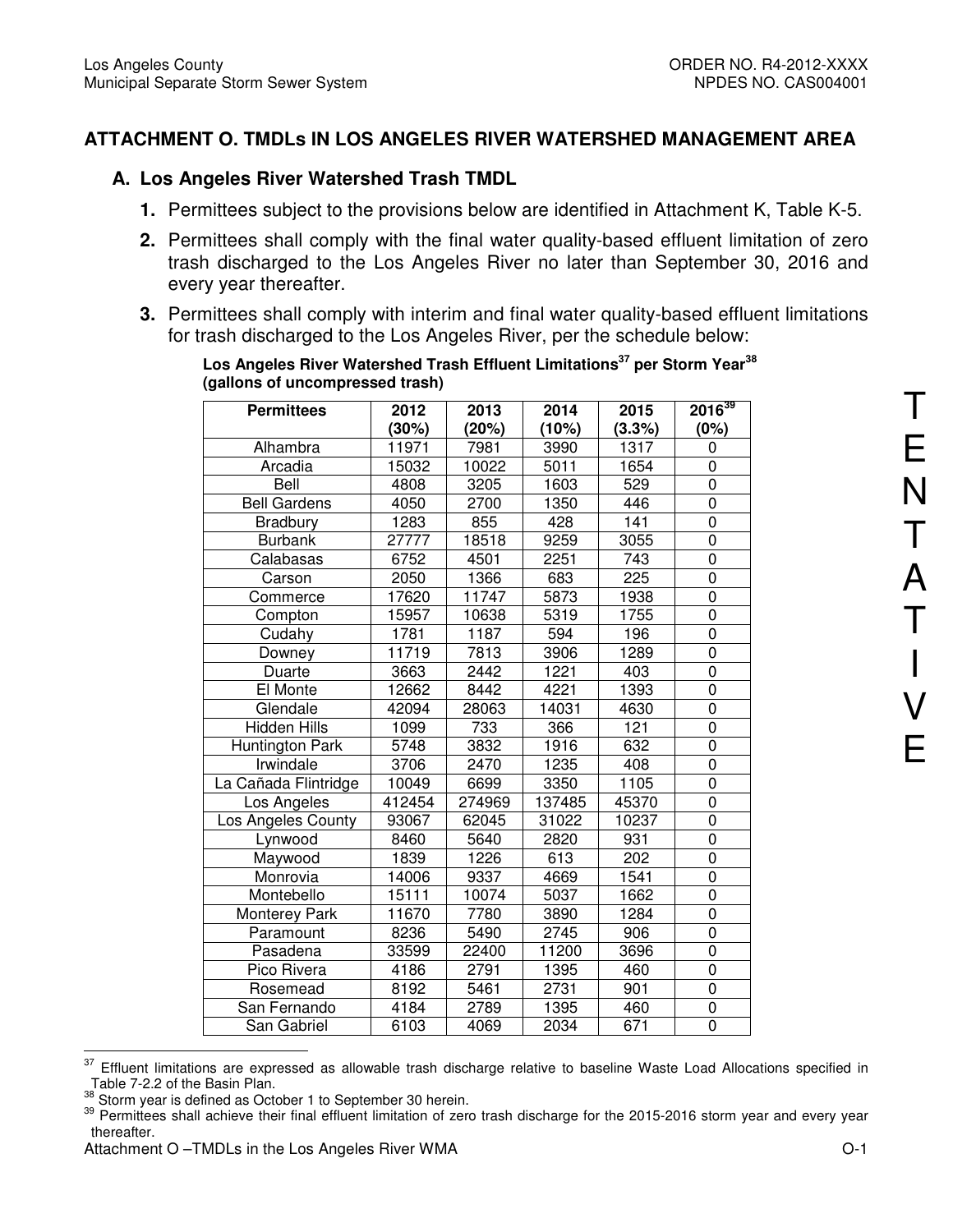| <b>Permittees</b>  | 2012<br>(30%) | 2013<br>(20%) | 2014<br>(10%) | 2015<br>(3.3%) | $2016^{39}$<br>(0%) |
|--------------------|---------------|---------------|---------------|----------------|---------------------|
| San Marino         | 4317          | 2878          | 1439          | 475            | O                   |
| Santa Clarita      | 270           | 180           | 90            | 30             | 0                   |
| Sierra Madre       | 3483          | 2322          | 1161          | 383            | 0                   |
| Signal Hill        | 2830          | 1887          | 943           | 311            | 0                   |
| Simi Valley        | 41            | 27            | 14            | 5              | 0                   |
| South El Monte     | 4800          | 3200          | 1600          | 528            | 0                   |
| South Gate         | 13171         | 8781          | 4390          | 1449           | 0                   |
| South Pasadena     | 4472          | 2981          | 1491          | 492            | 0                   |
| <b>Temple City</b> | 5272          | 3514          | 1757          | 580            | 0                   |
| Vernon             | 14161         | 9441          | 4720          | 1558           | O                   |

| Los Angeles River Watershed Trash Effluent Limitations $^{\rm 40}$ per Storm Year $^{\rm 41}$ |  |
|-----------------------------------------------------------------------------------------------|--|
| (pounds of drip-dry trash)                                                                    |  |

| <b>Permittees</b>    | 2012   | 2013   | 2014   | 2015   | $2016^{42}$    |
|----------------------|--------|--------|--------|--------|----------------|
|                      | (30%)  | (20%)  | (10%)  | (3.3%) | (0%)           |
| Alhambra             | 20628  | 13752  | 6876   | 2269   | 0              |
| Arcadia              | 27911  | 18607  | 9304   | 3070   | $\overline{0}$ |
| Bell                 | 7601   | 5067   | 2534   | 836    | 0              |
| <b>Bell Gardens</b>  | 7011   | 4674   | 2337   | 771    | $\overline{0}$ |
| <b>Bradbury</b>      | 3648   | 2432   | 1216   | 401    | $\overline{0}$ |
| <b>Burbank</b>       | 51117  | 34078  | 17039  | 5623   | $\overline{0}$ |
| Calabasas            | 15669  | 10446  | 5223   | 1724   | 0              |
| Carson               | 3062   | 2042   | 1021   | 337    | 0              |
| Commerce             | 25644  | 17096  | 8548   | 2821   | 0              |
| Compton              | 25907  | 17271  | 8636   | 2850   | $\overline{0}$ |
| Cudahy               | 3018   | 2012   | 1006   | 332    | 0              |
| Downey               | 20552  | 13701  | 6851   | 2261   | $\overline{0}$ |
| Duarte               | 7106   | 4737   | 2369   | 782    | $\overline{0}$ |
| El Monte             | 20480  | 13653  | 6827   | 2253   | $\overline{0}$ |
| Glendale             | 88049  | 58700  | 29350  | 9685   | 0              |
| <b>Hidden Hills</b>  | 3246   | 2164   | 1082   | 357    | $\overline{0}$ |
| Huntington Park      | 9279   | 6186   | 3093   | 1021   | $\overline{0}$ |
| Irwindale            | 5373   | 3582   | 1791   | 591    | $\overline{0}$ |
| La Cañada Flintridge | 22124  | 14749  | 7375   | 2434   | 0              |
| Los Angeles          | 771750 | 514500 | 257250 | 84893  | $\overline{0}$ |
| Los Angeles County   | 195542 | 130361 | 65181  | 21510  | $\overline{0}$ |
| Lynwood              | 13940  | 9293   | 4647   | 1533   | $\overline{0}$ |
| Maywood              | 3165   | 2110   | 1055   | 348    | 0              |
| Monrovia             | 30296  | 20198  | 10099  | 3333   | 0              |
| Montebello           | 25112  | 16741  | 8371   | 2762   | 0              |
| <b>Monterey Park</b> | 21137  | 14091  | 7046   | 2325   | 0              |
| Paramount            | 13347  | 8898   | 4449   | 1468   | 0              |
| Pasadena             | 62254  | 41503  | 20751  | 6848   | 0              |
| Pico Rivera          | 6765   | 4510   | 2255   | 744    | 0              |
| Rosemead             | 14213  | 9476   | 4738   | 1563   | 0              |
| San Fernando         | 6923   | 4615   | 2308   | 762    | 0              |

 $\overline{a}$ <sup>40</sup> Effluent limitations are expressed as allowable trash discharge relative to baseline Waste Load Allocations specified in Table 7-2.2 of the Basin Plan.

 $41$  Storm year is defined as October 1 to September 30 herein.

 $42$  Permittees shall achieve their final effluent limitation of zero trash discharge for the 2015-2016 storm year and every year thereafter.

Attachment O –TMDLs in the Los Angeles River WMA **C**-2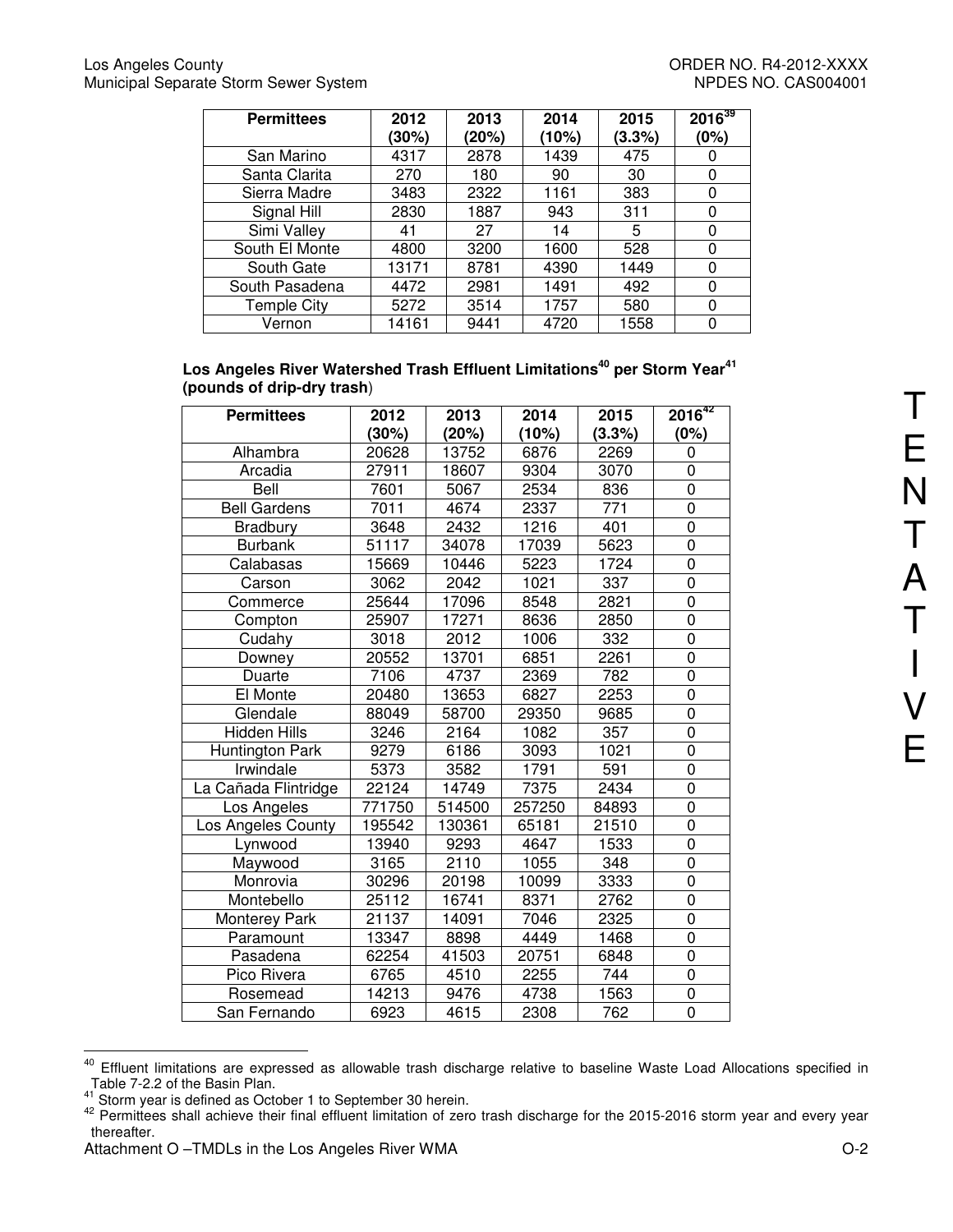| <b>Permittees</b>  | 2012<br>(30%) | 2013<br>(20%) | 2014<br>(10%) | 2015<br>(3.3%) | $2016^{42}$<br>(0%) |
|--------------------|---------------|---------------|---------------|----------------|---------------------|
| San Gabriel        | 10931         | 7287          | 3644          | 1202           | O                   |
| San Marino         | 8744          | 5829          | 2915          | 962            | 0                   |
| Santa Clarita      | 698           | 465           | 233           | 77             | 0                   |
| Sierra Madre       | 7558          | 5038          | 2519          | 831            | 0                   |
| Signal Hill        | 4266          | 2844          | 1422          | 469            | 0                   |
| Simi Valley        | 103           | 69            | 34            | 11             | 0                   |
| South El Monte     | 7296          | 4864          | 2432          | 803            | n                   |
| South Gate         | 21700         | 14467         | 7233          | 2387           | 0                   |
| South Pasadena     | 8507          | 5671          | 2836          | 936            | 0                   |
| <b>Temple City</b> | 9546          | 6364          | 3182          | 1050           | 0                   |
| Vernon             | 20044         | 13363         | 6681          | 2205           |                     |

**4.** Permittees shall comply with the interim and final water quality-based effluent limitations for trash in A.2 and A.3 above per the provisions in Part VI.E.5.

# **B. Los Angeles River Nitrogen Compounds and Related Effects TMDL**

- **1.** Permittees subject to the provisions below are identified in Attachment K, Table K-5.
- **2.** Permittees shall comply with the following water quality-based effluent limitations as of the effective date of this Order:

| <b>Water Body</b>                                         | $NH3-N$ (mg/L)      |                       | $NO3 - N$<br>(mg/L)   | $NO2$ -N<br>(mg/L)    | $NO3-N+NO2-N$<br>(mg/L) |
|-----------------------------------------------------------|---------------------|-----------------------|-----------------------|-----------------------|-------------------------|
|                                                           | One-hour<br>Average | Thirty-day<br>Average | Thirty-day<br>Average | Thirty-day<br>Average | Thirty-day<br>Average   |
| Los Angeles River above Los<br>Angeles-Glendale WRP (LAG) | 4.7                 | 1.6                   | 8.0                   | 1.0                   | 8.0                     |
| Los Angeles River below LAG                               | 8.7                 | 2.4                   | 8.0                   | 1.0                   | 8.0                     |
| Los Angeles Tributaries                                   | 10.1                | 2.3                   | 8.0                   | 1.0                   | 8.0                     |

# **C. Los Angeles River and Tributaries Metals TMDL**

- **1.** Permittees subject to the provisions below are identified in Attachment K, Table K-5.
- **2.** Final Water Quality-Based Effluent Limitations
	- **a.** The watershed is divided into five jurisdictional groups based on the subwatersheds of the tributaries that drain to each reach of the river. Each jurisdictional group shall achieve compliance in prescribed percentages of its subwatershed(s). Jurisdictional groups can be reorganized or subdivided upon approval by the Regional Water Board Executive Officer.
	- **b.** Permittees shall comply with the following grouped<sup>43</sup> dry weather<sup>44</sup> water qualitybased effluent limitations no later than January 11, 2024, expressed as total recoverable metals.<sup>45</sup>

 $\overline{\phantom{a}}$ The dry weather water quality-based effluent limitations are grouped-based and shared by the MS4 Permittees that are located within the drainage area.

Dry weather is defined as any day when the maximum daily flow in the Los Angeles River is less than 500 cfs measured at the Wardlow gage station.

Attachment O –TMDLs in the Los Angeles River WMA  $O-3$ <sup>45</sup> Dry weather effluent limitations are equal to storm drain flows (critical flows minus median POTW flows minus median open space flows) multiplied by reach specific numeric targets, minus the contribution from direct air deposition.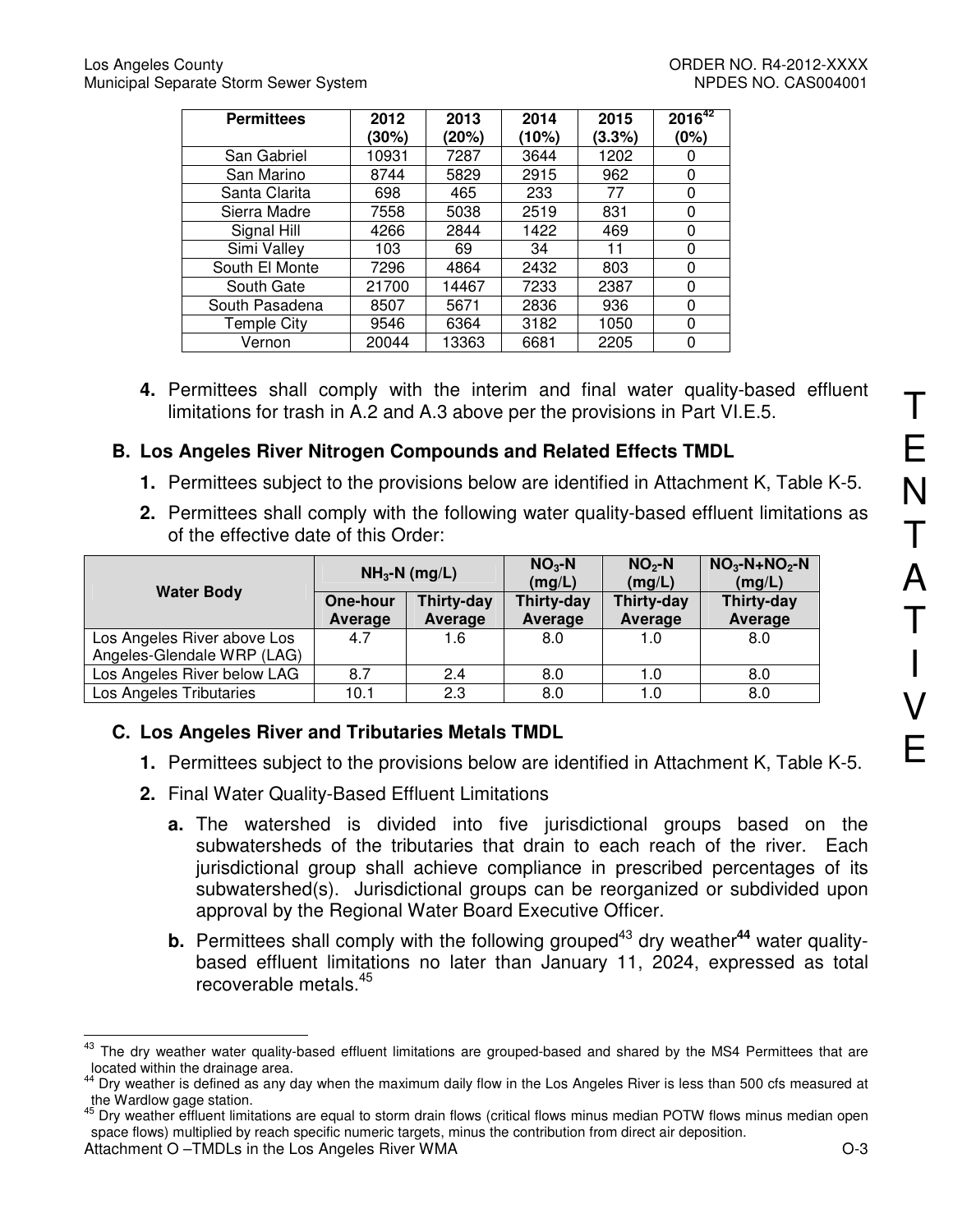| Waterbody              | <b>Effluent Limitations</b><br><b>Daily Maximum</b><br>(kg/day) |                           |                  |  |
|------------------------|-----------------------------------------------------------------|---------------------------|------------------|--|
|                        | Copper                                                          | Lead                      | <b>Zinc</b>      |  |
| LA River Reach 6       | $WER1 \times 0.53$                                              | $WER1 \times 0.33$        |                  |  |
| LA River Reach 5       | $WER1 \times 0.05$                                              | $WER1 \times 0.03$        |                  |  |
| LA River Reach 4       | WER <sup>1</sup> x 0.32                                         | $WER1 \times 0.12$        | ---              |  |
| LA River Reach 3       | $WER1 \times 0.06$                                              | $WER1 \times 0.03$        |                  |  |
| LA River Reach 2       | $WER1 \times 0.13$                                              | $WER1 \times 0.07$        |                  |  |
| LA River Reach 1       | $WER1 \times 0.14$                                              | $WER1 \times 0.07$        |                  |  |
| <b>Bell Creek</b>      | $WER1 \times 0.06$                                              | $WER1 \times 0.04$        |                  |  |
| Tujunga Wash           | $WER1 \times 0.001$                                             | WER <sup>1</sup> x 0.0002 | ---              |  |
| <b>Burbank Channel</b> | $WER1 \times 0.15$                                              | $WER1 \times 0.07$        |                  |  |
| Verdugo Wash           | $WER1 \times 0.18$                                              | $WER1 \times 0.10$        |                  |  |
| Arroyo Seco            | $WER1 \times 0.01$                                              | $WER1 \times 0.01$        |                  |  |
| Rio Hondo Reach 1      | $WER1 \times 0.01$                                              | $WER1 \times 0.006$       | $WER1$ x<br>0.16 |  |
| <b>Compton Creek</b>   | $WER1 \times 0.04$                                              | $WER1 \times 0.02$        |                  |  |

 $1$ WER(s) have a default value of 1.0 unless site-specific WER(s) are approved via the Basin Plan Amendment process.

**c.** In lieu of calculating loads, Permittees may demonstrate compliance with the following concentration-based water quality-based effluent limitations during dry weather no later than January 11, 2024, expressed as total recoverable metals:

| Waterbody                                                        | <b>Effluent Limitations</b><br>Daily Maximum<br>(µg total recoverable metals/L) |                   |            |  |  |
|------------------------------------------------------------------|---------------------------------------------------------------------------------|-------------------|------------|--|--|
|                                                                  | Copper                                                                          | Lead              | Zinc       |  |  |
| LA River Reach 5, 6<br>and Bell Creek                            | $WER1 \times 30$                                                                | $WER1 \times 19$  |            |  |  |
| LA River Reach 4                                                 | $WER1 \times 26$                                                                | $WER1 \times 10$  |            |  |  |
| LA River Reach 3<br>above LA-Glendale<br>WRP and Verdugo<br>Wash | $WER1 \times 23$                                                                | $WER1 \times 12$  |            |  |  |
| LA River Reach 3<br>below LA-Glendale<br><b>WRP</b>              | $WER1 \times 26$                                                                | $WER1 \times 12$  |            |  |  |
| <b>Burbank Western</b><br>Channel (above WRP)                    | $WER1 \times 26$                                                                | $WER1 \times 14$  |            |  |  |
| <b>Burbank Western</b><br>Channel (below WRP)                    | $WER1 \times 19$                                                                | $WER1 \times 9.1$ |            |  |  |
| LA River Reach 2 and<br>Arroyo Seco                              | $WER1 \times 22$                                                                | $WER1 \times 11$  |            |  |  |
| LA River Reach 1                                                 | $WER1 \times 23$                                                                | $WER1 \times 12$  |            |  |  |
| <b>Compton Creek</b>                                             | $WER1 \times 19$                                                                | $WER1 \times 8.9$ |            |  |  |
| Rio Hondo Reach 1                                                | $WER1 \times 13$                                                                | $WER1$ x 5.0      | WER1 x 131 |  |  |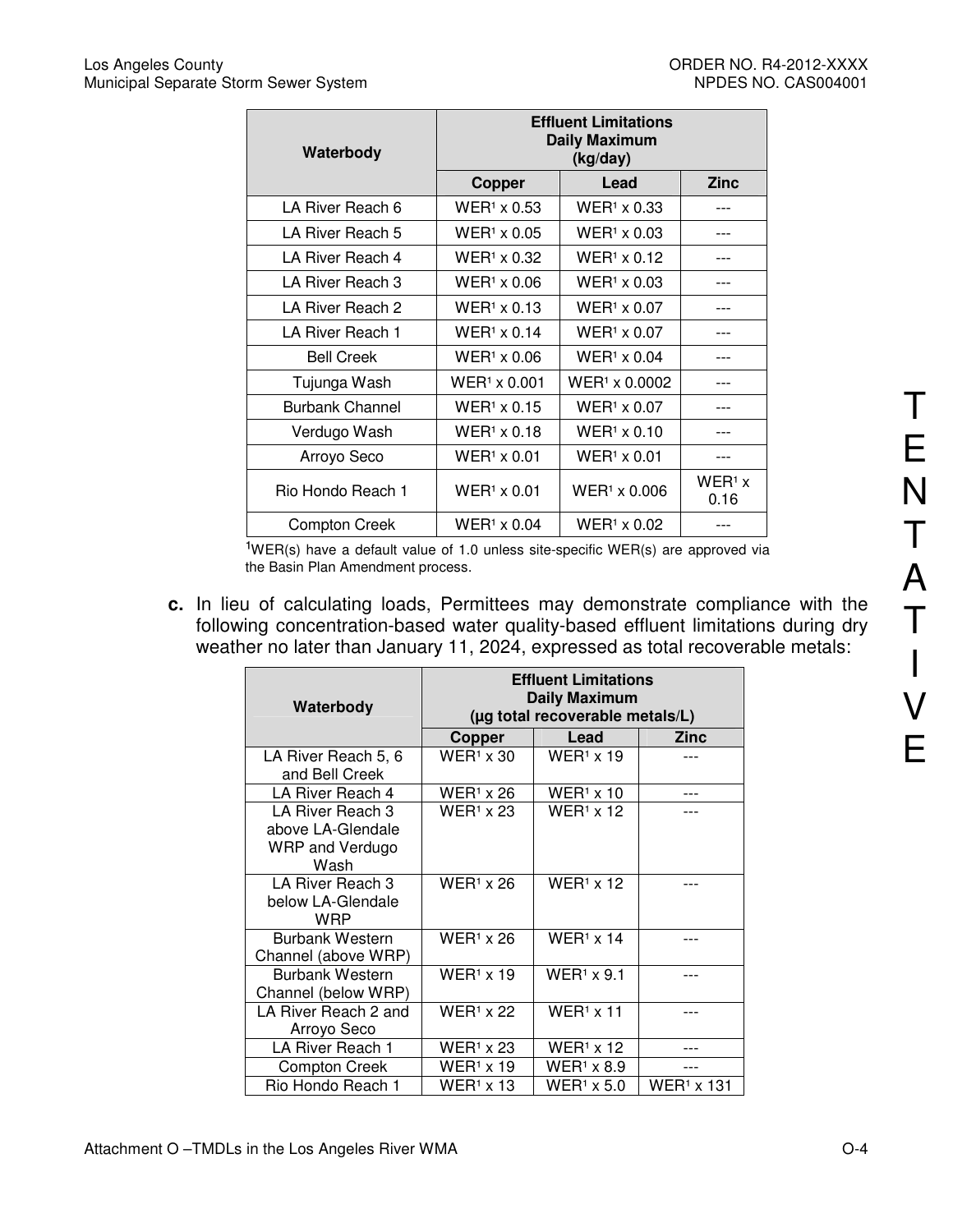$WER(s)$  have a default value of 1.0 unless site-specific WER(s) are approved via the Basin Plan Amendment process.

**d.** Permittees shall comply with the following grouped<sup>46</sup> wet weather<sup>47</sup> water qualitybased effluent limitations no later than January 11, 2028, expressed as total recoverable metals discharged to all reaches of the Los Angeles River and its tributaries.

| <b>Constituent</b> | <b>Effluent Limitation</b><br><b>Daily Maximum</b><br>(kg/day)      |
|--------------------|---------------------------------------------------------------------|
| Cadmium            | WER <sup>1</sup> x 2.8 x 10 <sup>-9</sup> x daily volume (L) – 1.8  |
| Copper             | WER <sup>1</sup> x 1.5 x 10 <sup>-8</sup> x daily volume (L) – 9.5  |
| Lead               | WER <sup>1</sup> x 5.6 x 10 <sup>-8</sup> x daily volume (L) - 3.85 |
| <b>Zinc</b>        | WER <sup>1</sup> x 1.4 x 10 <sup>-7</sup> x daily volume (L) – 83   |

 $1$  WER(s) have a default value of 1.0 unless site-specific WER(s) are approved via the Basin Plan Amendment process.

**3.** Permittees shall comply with interim and final water quality-based effluent limitations for metals discharged to the Los Angeles River and its tributaries, per the schedule below:

| <b>Deadline</b>  |             | <b>Total Drainage Area Served by the</b><br>MS4 required to meet the water<br>quality-based effluent limitations (%) |
|------------------|-------------|----------------------------------------------------------------------------------------------------------------------|
|                  | Dry weather | Wet weather                                                                                                          |
| January 11, 2012 | 50          | 25                                                                                                                   |
| January 11, 2020 | 75          |                                                                                                                      |
| January 11, 2024 | 100         | 50                                                                                                                   |
| January 11, 2028 | 100         | 1 በበ                                                                                                                 |

## **D. Los Angeles River Watershed Bacteria TMDL**

- **1.** Permittees subject to the provisions below are identified in Attachment K, Table K-5.
- **2.** Permittees shall comply with the following final water quality-based effluent limitations for discharges to the Los Angeles River and its tributaries during dry weather according to the schedule in Table O-1, and during wet weather no later than March 23, 2037:

 $\overline{a}$ <sup>46</sup> The wet weather water quality-based effluent limitations are grouped-based and shared among all MS4 Permittees located within the drainage area.

<sup>47</sup> Wet weather is defined as any day when the maximum daily flow in the Los Angeles River is equal to or greater than 500 cfs measured at the Wardlow gage station.

Attachment O –TMDLs in the Los Angeles River WMA  $O-5$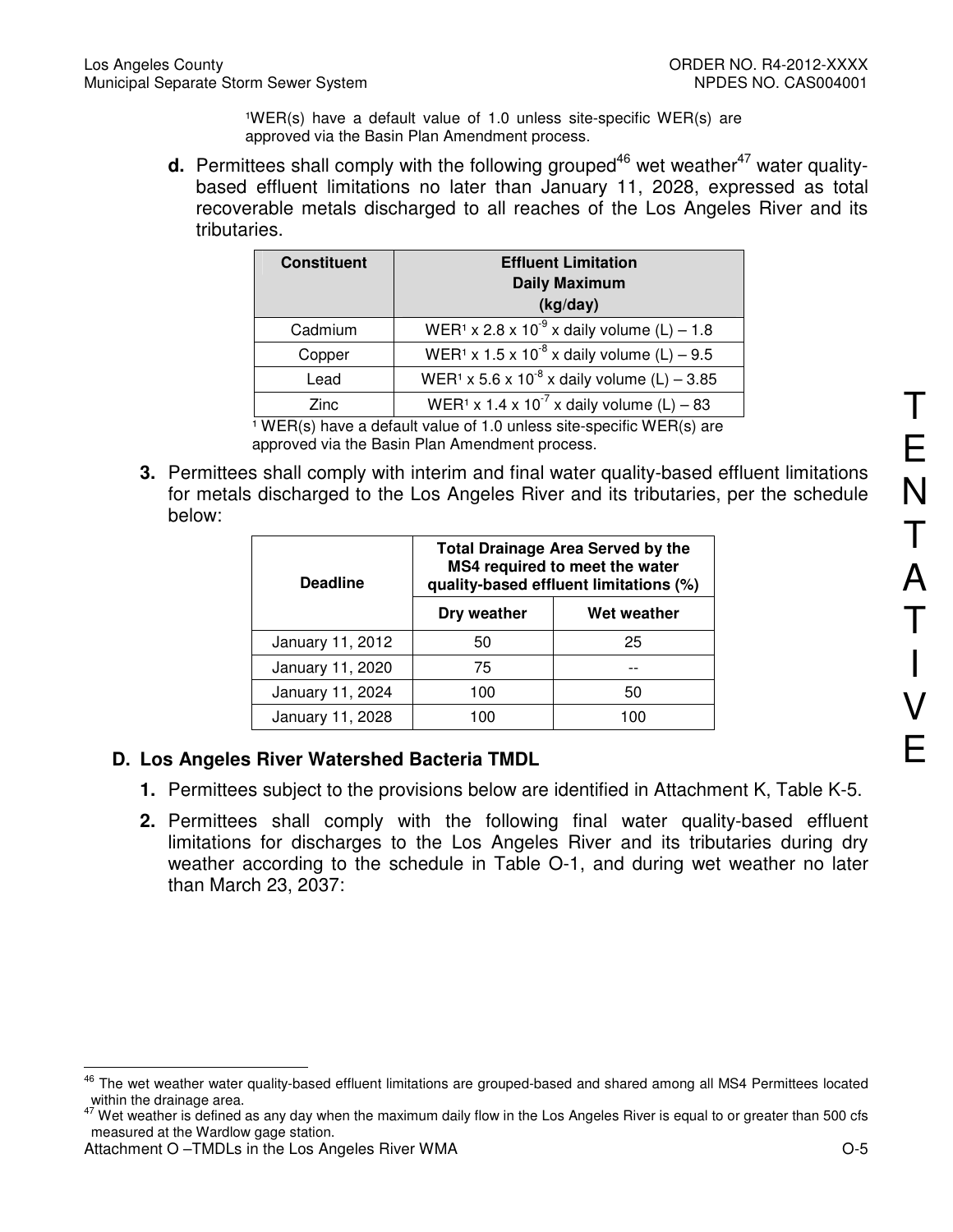| <b>Constituent</b> | <b>Effluent Limitation (MPN or cfu)</b> |                       |  |  |
|--------------------|-----------------------------------------|-----------------------|--|--|
|                    | Daily Maximum                           | <b>Geometric Mean</b> |  |  |
| E. coli            | 235/100 mL                              | 126/100 mL            |  |  |
|                    |                                         |                       |  |  |

**3.** Permittees shall comply with the following grouped<sup>48</sup> interim dry weather single sample bacteria water quality-based effluent limitations for specific river segments and tributaries as listed in the table, below, according to the schedule in Table O-1:

| <b>River Segment or Tributary</b>                      | Daily Maximum<br>E. coli Load<br>$(10^9 \text{ MPN/Day})$ |
|--------------------------------------------------------|-----------------------------------------------------------|
| Los Angeles River Segment A<br>(Willow to Rosecrans)   | 301                                                       |
| Los Angeles River Segment B<br>(Rosecrans to Figueroa) | 518                                                       |
| Los Angeles River Segment C<br>(Figueroa to Tujunga)   | 463                                                       |
| Los Angeles River Segment D<br>(Tujunga to Balboa)     | 454                                                       |
| Los Angeles River Segment E<br>(Balboa to headwaters)  | 32                                                        |
| Aliso Canyon Wash                                      | 23                                                        |
| Arroyo Seco                                            | 24                                                        |
| <b>Bell Creek</b>                                      | 14                                                        |
| <b>Bull Creek</b>                                      | 9                                                         |
| Burbank Western Channel                                | 86                                                        |
| <b>Compton Creek</b>                                   | 7                                                         |
| Dry Canyon                                             | 7                                                         |
| McCoy Canyon                                           | 7                                                         |
| Rio Hondo                                              | $\overline{c}$                                            |
| Tujunga Wash                                           | 10                                                        |
| Verdugo Wash                                           | 51                                                        |

- T E N T A T I V E
- **a.** Unexpectedly high-loading outfalls may be excluded from interim compliance calculations under the following circumstances: If an outfall which was 1) loading E. coli at a rate less than the 25th percentile of outfalls during the monitoring events used to develop the "MS4 Load Reduction Strategy" (LRS), but, at the time of compliance monitoring, is 2) loading E. coli at a rate greater than the 90th percentile of outfalls, and 3) actions are taken prior to the end of the first phase (i.e. 10 years after the beginning of the segment or tributary specific phase) such that the outfall is returned to a loading less than the 50th percentile of the outfalls

<sup>48</sup> <sup>48</sup> The interim dry weather water quality-based effluent limitations are group-based and shared among all MS4 Permittees located within the drainage area. However, the interim dry weather water quality-based effluent limitations may be distributed based on proportional drainage area, upon approval of the Regional Water Board Executive Officer.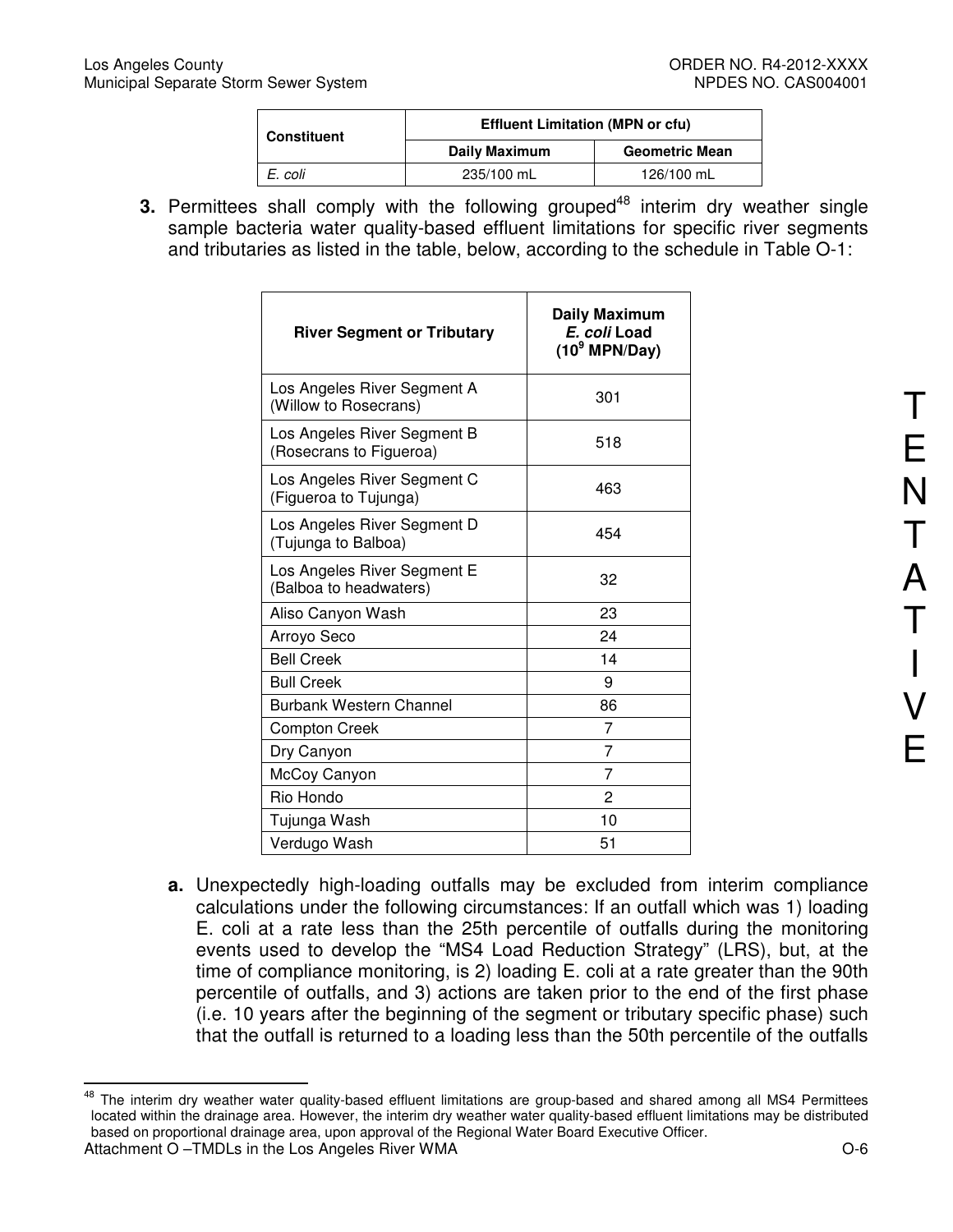at compliance monitoring, then the 90th percentile data from the outfall can be excluded from the compliance loading calculations.

- **b.** Likewise, if an outfall which was 1) the subject of a dry weather diversion is found, at the time of compliance monitoring, to be 2) contributing greater than the 90th percentile loading rate, and 3) actions are taken such that the outfall is returned to a loading less than the 50th percentile of the outfalls at compliance monitoring, and a maintenance schedule for the diversion is submitted with the compliance report, then the 90th percentile data from the outfall can be excluded from the compliance loading calculations.
- **4.** Receiving Water Limitations
	- **a.** Permittees shall comply with the following grouped<sup>49</sup> final single sample bacteria receiving water limitations for discharges to the Los Angeles River and its tributaries during dry weather according to the schedule in Table O-1, and during wet weather no later than March 23, 2037:

| <b>Time Period</b>                               | <b>Annual Allowable Exceedance Days</b><br>of the Single Sample Objective (days) |                               |  |
|--------------------------------------------------|----------------------------------------------------------------------------------|-------------------------------|--|
|                                                  | <b>Daily Sampling</b>                                                            | <b>Weekly Sampling</b>        |  |
| Dry Weather                                      | 5                                                                                |                               |  |
| Non-HFS <sup>50</sup> Waterbodies Wet<br>Weather | 15                                                                               | 2                             |  |
| <b>HFS Waterbodies</b><br>Wet Weather            | 10 (not including<br>HSF days)                                                   | 2 (not including HSF<br>days) |  |

**b.** Permittees shall comply with the following geometric mean receiving water limitation for discharges to the Los Angeles River and its tributaries during dry weather according to the schedule in Table O-1, and during wet weather no later than March 23, 2037:

| <b>Constituent</b> | <b>Geometric Mean (MPN or cfu)</b> |
|--------------------|------------------------------------|
| E. coli            | 126/100 mL                         |

## **Table O-1. Los Angeles River Bacteria Implementation Schedule for Dry Weather**

*Italics in this Table refer to Permittees using an alternative compliance plan instead of an LRS.*

| <b>Implementation Action</b>                                                                          | <b>Responsible Parties</b>                 | <b>Deadline</b>    |
|-------------------------------------------------------------------------------------------------------|--------------------------------------------|--------------------|
| SEGMENT B (upper and middle Reach 2 – Figueroa Street to Rosecrans Avenue)                            |                                            |                    |
| First phase - Segment B                                                                               |                                            |                    |
| Submit a Load Reduction Strategy<br>(LRS) for Segment B (or submit an<br>alternative compliance plan) | MS4 Permittees discharging to<br>Segment B | September 23, 2014 |

<sup>49</sup> The final receiving water limitations are group-based and shared among all MS4 Permittees, which includes LA MS4, Long Beach MS4, and Caltrans.

<sup>&</sup>lt;sup>50</sup> HFS stands for high flow suspension as defined in Chapter 2 of the Basin Plan.

Attachment O –TMDLs in the Los Angeles River WMA  $O-7$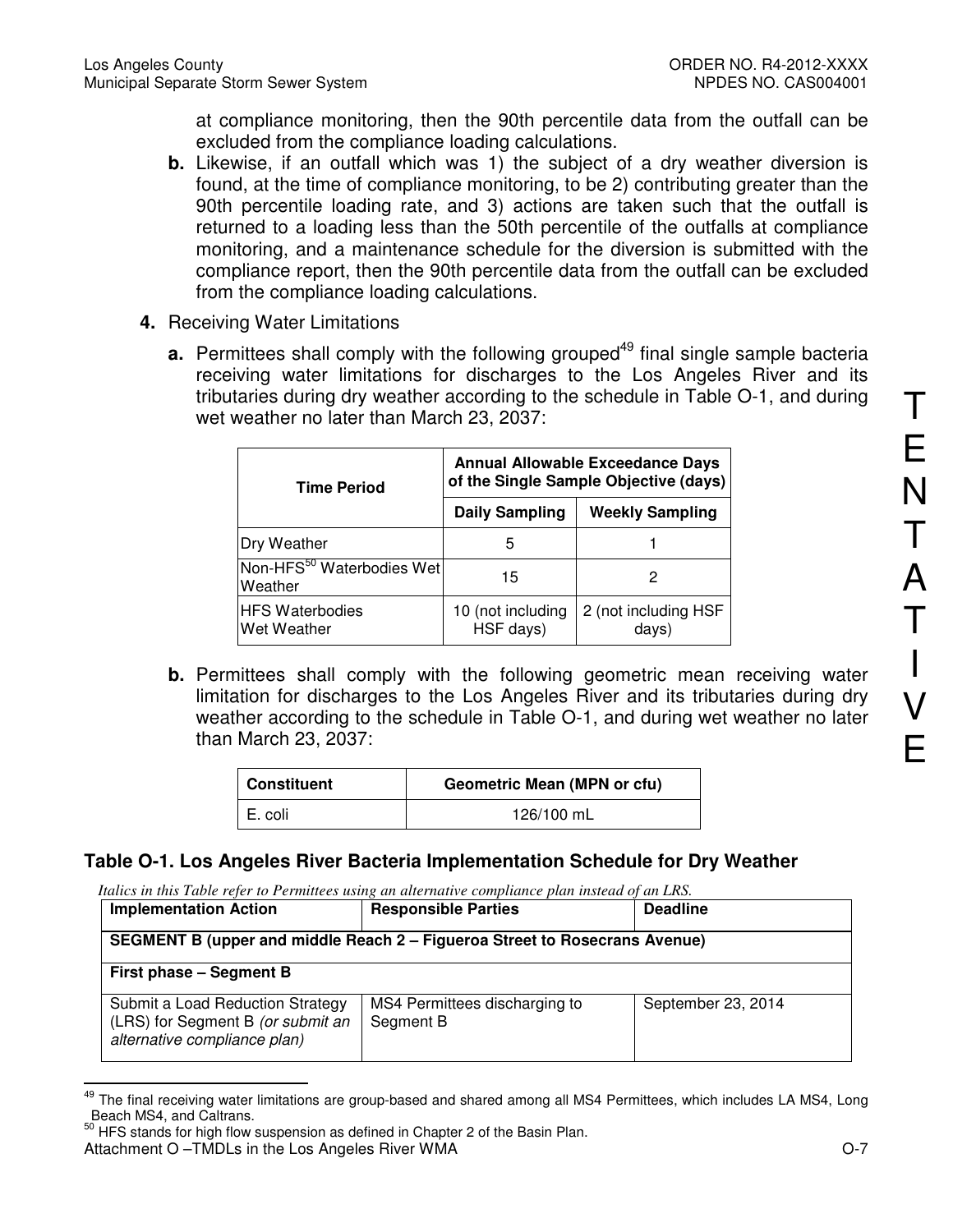| <b>Implementation Action</b>                                                                                                                                                                          | <b>Responsible Parties</b>                                                                      | <b>Deadline</b>    |
|-------------------------------------------------------------------------------------------------------------------------------------------------------------------------------------------------------|-------------------------------------------------------------------------------------------------|--------------------|
| Complete implementation of LRS                                                                                                                                                                        | MS4 Permittees discharging to<br>Segment B, if using LRS                                        | March 23, 2019     |
| Achieve interim (or final) water<br>quality-based effluent limitations<br>and submit report to Regional<br><b>Water Board</b>                                                                         | MS4 Permittees discharging to<br>Segment B, if using LRS                                        | March 23, 2022     |
| Achieve final water quality-based<br>effluent limitations or demonstrate<br>that non-compliance is due to<br>upstream contributions and submit<br>report to Regional Water Board                      | MS4 Permittees discharging to<br>Segment B, if using alternative<br>compliance plan             | March 23, 2022     |
| Second phase, if necessary - Segment B for LRS approach only                                                                                                                                          |                                                                                                 |                    |
| Submit a new LRS                                                                                                                                                                                      | MS4 Permittees discharging to<br>Segment B                                                      | March 23, 2023     |
| Complete implementation of LRS                                                                                                                                                                        | MS4 Permittees discharging to<br>Segment B, if using LRS                                        | September 23, 2026 |
| Achieve final water quality-based<br>effluent limitations in Segment B or<br>demonstrate that non-compliance<br>is only due to upstream<br>contributions and submit report to<br>Regional Water Board | MS4 Permittees discharging to<br>Segment B, if using LRS                                        | September 23, 2028 |
| <b>SEGMENT B TRIBUTARIES (Rio Hondo and Arroyo Seco)</b>                                                                                                                                              |                                                                                                 |                    |
| First phase - Segment B Tributaries (Rio Hondo and Arroyo Seco)                                                                                                                                       |                                                                                                 |                    |
| Submit a Load Reduction Strategy<br>(LRS) for Segment B tributaries (or<br>submit an alternative compliance<br>plan)                                                                                  | MS4 Permittees discharging to<br>Segment B tributaries                                          | March 23, 2016     |
| Complete implementation of LRS                                                                                                                                                                        | MS4 Permittees discharging to<br>Segment B tributaries, if using LRS                            | September 23, 2020 |
| Achieve interim (or final) water<br>quality-based effluent limitations<br>and submit report to Regional<br><b>Water Board</b>                                                                         | MS4 Permittees discharging to<br>Segment B tributaries, if using LRS                            | September 23, 2023 |
| Achieve final water quality-based<br>effluent limitations or demonstrate<br>that non-compliance is only due to<br>upstream contributions and submit<br>report to Regional Water Board                 | MS4 Permittees discharging to<br>Segment B tributaries, if using<br>alternative compliance plan | September 23, 2023 |
| approach only                                                                                                                                                                                         | Second phase, if necessary - Segment B Tributaries (Rio Hondo and Arroyo Seco) for LRS          |                    |
| Submit a new LRS                                                                                                                                                                                      | MS4 Permittees discharging to<br>Segment B tributaries                                          | September 23, 2024 |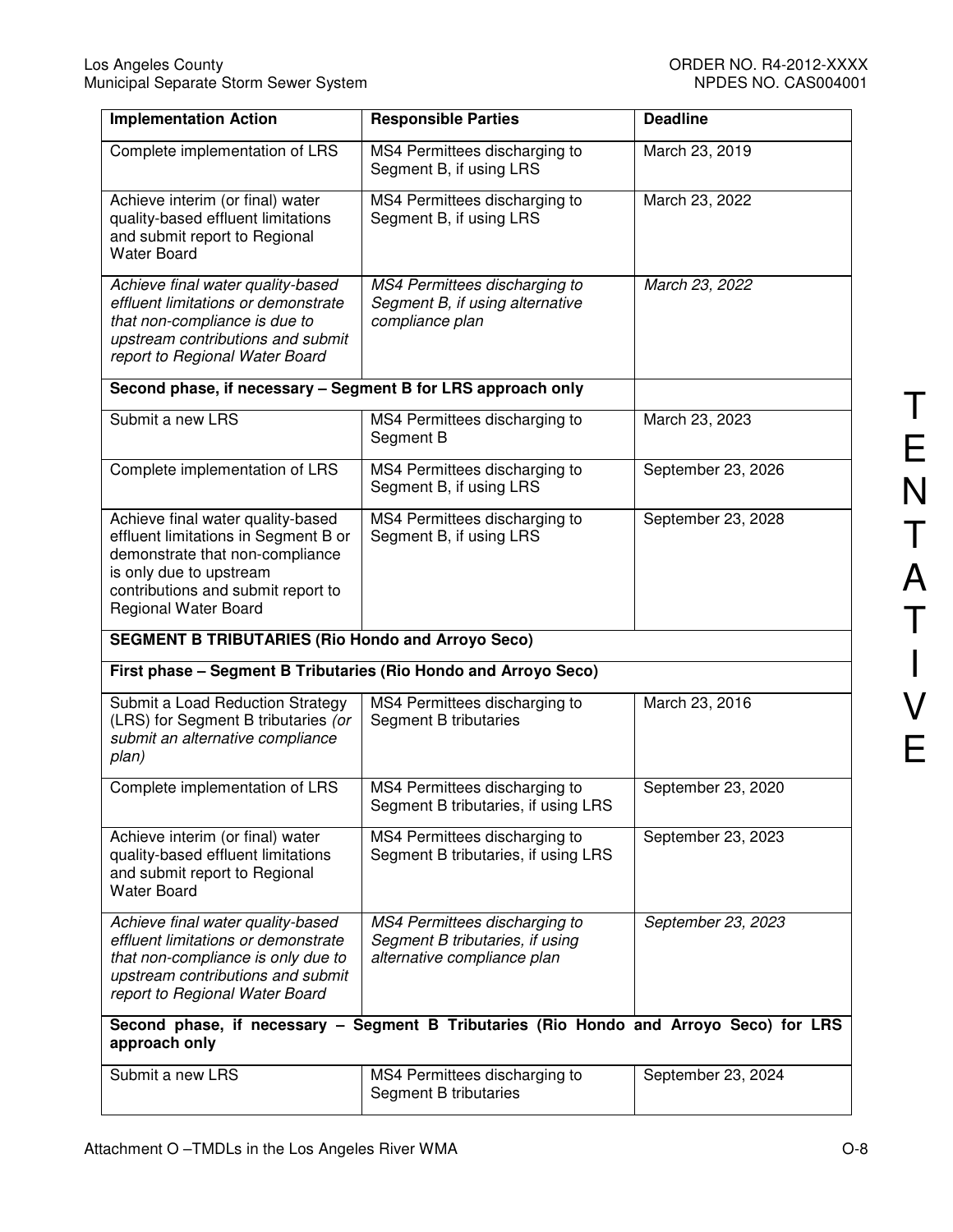| <b>Implementation Action</b>                                                                                                                                                                                     | <b>Responsible Parties</b>                                                          | <b>Deadline</b>    |
|------------------------------------------------------------------------------------------------------------------------------------------------------------------------------------------------------------------|-------------------------------------------------------------------------------------|--------------------|
| Complete implementation of LRS                                                                                                                                                                                   | MS4 Permittees discharging to<br>Segment B tributaries, if using LRS                | March 23, 2028     |
| Achieve final water quality-based<br>effluent limitations Segment B<br>tributaries or demonstrate that<br>non-compliance is due to upstream<br>contributions and submit report to<br><b>Regional Water Board</b> | MS4 Permittees discharging to<br>Segment B tributaries, if using LRS                | March 23, 2030     |
|                                                                                                                                                                                                                  | SEGMENT A (lower Reach 2 and Reach 1 - Rosecrans Avenue to Willow Street)           |                    |
| First phase - Segment A                                                                                                                                                                                          |                                                                                     |                    |
| Submit a Load Reduction Strategy<br>(LRS) for Segment A (or submit an<br>alternative compliance plan)                                                                                                            | MS4 Permittees discharging to<br>Segment A                                          | September 23, 2016 |
| Complete implementation of LRS                                                                                                                                                                                   | MS4 Permittees discharging to<br>Segment A, if using LRS                            | March 23, 2021     |
| Achieve interim (or final) water<br>quality-based effluent limitations<br>and submit report to Regional<br><b>Water Board</b>                                                                                    | MS4 Permittees discharging to<br>Segment A, if using LRS                            | March 23, 2024     |
| Achieve final water quality-based<br>effluent limitations or demonstrate<br>that non-compliance is due to<br>upstream contributions and submit<br>report to Regional Water Board                                 | MS4 Permittees discharging to<br>Segment A, if using alternative<br>compliance plan | March 23, 2024     |
| Second phase, if necessary - Segment A for LRS approach only                                                                                                                                                     |                                                                                     |                    |
| Submit a new LRS                                                                                                                                                                                                 | MS4 Permittees discharging to<br>Segment A                                          | March 23, 2025     |
| Complete implementation of LRS                                                                                                                                                                                   | MS4 Permittees discharging to<br>Segment A, if using LRS                            | September 23, 2029 |
| Achieve final water quality-based<br>effluent limitations in Segment A or<br>demonstrate that non-compliance<br>is due to upstream contributions<br>and submit report to Regional<br><b>Water Board</b>          | MS4 Permittees discharging to<br>Segment A, if using LRS                            | September 23, 2031 |
| <b>SEGMENT A TRIBUTARY (Compton Creek)</b>                                                                                                                                                                       |                                                                                     |                    |
| First phase - Segment A Tributary                                                                                                                                                                                |                                                                                     |                    |
| Submit a Load Reduction Strategy<br>(LRS) for Segment A tributary (or<br>submit an alternative compliance<br>plan)                                                                                               | MS4 Permittees discharging to<br>Segment A tributary                                | March 23, 2018     |
| Complete implementation of LRS                                                                                                                                                                                   | MS4 Permittees discharging to<br>Segment A tributary if using LRS                   | September 23, 2022 |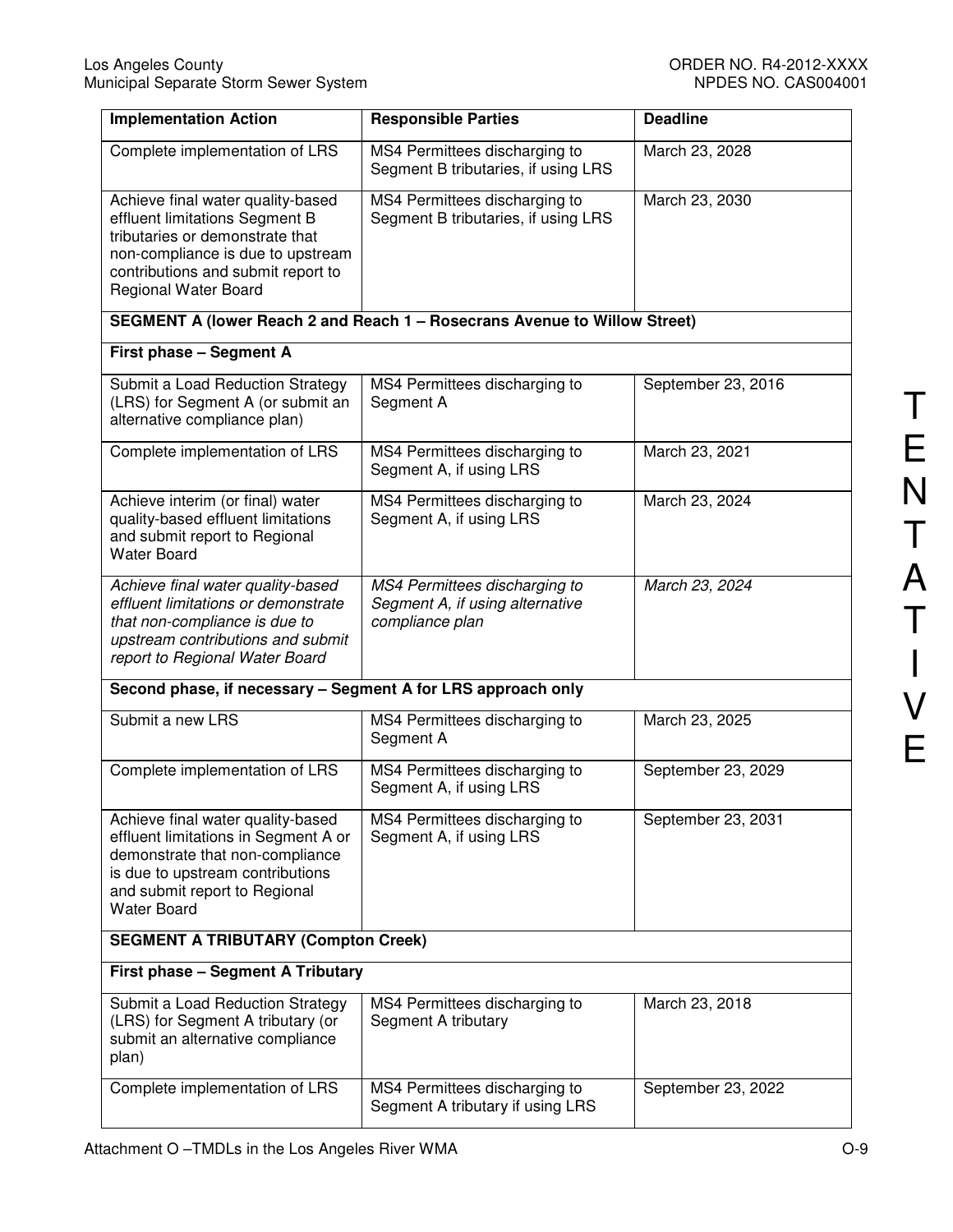| <b>Implementation Action</b>                                                                                                                                                                                       | <b>Responsible Parties</b>                                                                    | <b>Deadline</b>    |
|--------------------------------------------------------------------------------------------------------------------------------------------------------------------------------------------------------------------|-----------------------------------------------------------------------------------------------|--------------------|
| Achieve interim (or final) water<br>quality-based effluent limitations<br>and submit report to Regional<br><b>Water Board</b>                                                                                      | MS4 Permittees discharging to<br>Segment A tributary if using LRS                             | September 23, 2025 |
| Achieve final water quality-based<br>effluent limitations or demonstrate<br>that non-compliance is due to<br>upstream contributions and submit<br>report to Regional Water Board                                   | MS4 Permittees discharging to<br>Segment A tributary, if using<br>alternative compliance plan | September 23, 2025 |
|                                                                                                                                                                                                                    | Second phase, if necessary - Segment A Tributary for LRS approach only                        |                    |
| Submit a new LRS                                                                                                                                                                                                   | MS4 Permittees discharging to<br>Segment A tributary                                          | September 23, 2026 |
| Complete implementation of LRS                                                                                                                                                                                     | MS4 Permittees discharging to<br>Segment A tributary, if using LRS                            | March 23, 2030     |
| Achieve final water quality-based<br>effluent limitations in Segment A<br>tributary or demonstrate that non-<br>compliance is due to upstream<br>contributions and submit report to<br><b>Regional Water Board</b> | MS4 Permittees discharging to<br>Segment A tributary, if using LRS                            | March 23, 2032     |
| <b>Balboa Boulevard)</b>                                                                                                                                                                                           | SEGMENT E (Reach 6 - LA River headwaters [confluence with Bell Creek and Calabasas Creek] to  |                    |
| First phase - Segment E                                                                                                                                                                                            |                                                                                               |                    |
| Submit a Load Reduction Strategy<br>(LRS) for Segment E (or submit an<br>alternative compliance plan)                                                                                                              | MS4 Permittees discharging to<br>Segment E                                                    | September 23, 2017 |
| Complete implementation of LRS                                                                                                                                                                                     |                                                                                               |                    |
|                                                                                                                                                                                                                    | MS4 Permittees discharging to<br>Segment E, if using LRS                                      | March 23, 2022     |
| Achieve interim (or final) water<br>quality-based effluent limitations<br>and submit report to Regional<br><b>Water Board</b>                                                                                      | MS4 Permittees discharging to<br>Segment E, if using LRS                                      | March 23, 2025     |
| Achieve final water quality-based<br>effluent limitations or demonstrate<br>that non-compliance is due to<br>upstream contributions and submit<br>report to Regional Water Board                                   | MS4 Permittees discharging to<br>Segment E, if using alternative<br>compliance plan           | March 23, 2025     |
| Second phase, if necessary -Segment E for LRS approach only                                                                                                                                                        |                                                                                               |                    |
| Submit a new LRS                                                                                                                                                                                                   | MS4 Permittees discharging to<br>Segment E                                                    | March 23, 2026     |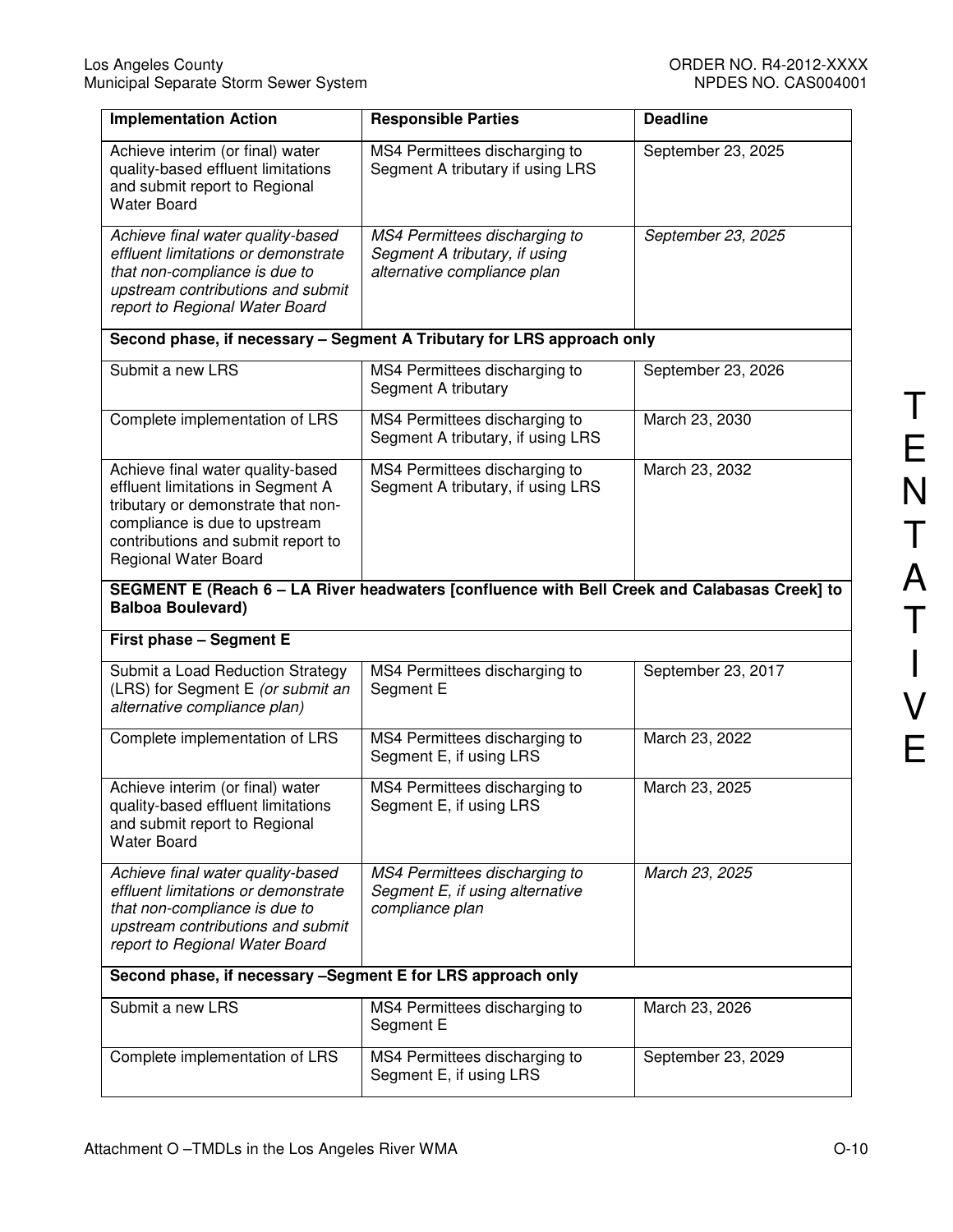| <b>Implementation Action</b>                                                                                                                                                                                                                                                            | <b>Responsible Parties</b>                                                                             | <b>Deadline</b>    |
|-----------------------------------------------------------------------------------------------------------------------------------------------------------------------------------------------------------------------------------------------------------------------------------------|--------------------------------------------------------------------------------------------------------|--------------------|
| Achieve final Water quality-based<br>effluent limitations in Segment E or<br>demonstrate that non-compliance<br>is due to upstream contributions<br>and submit report to Regional<br><b>Water Board</b>                                                                                 | MS4 Permittees discharging to<br>Segment E, if using LRS                                               | September 23, 2031 |
|                                                                                                                                                                                                                                                                                         | SEGMENT E TRIBUTARIES (Dry Canyon Creek, McCoy Creek, Bell Creek, and Aliso Canyon Wash)               |                    |
| <b>First phase - Segment E Tributaries</b>                                                                                                                                                                                                                                              |                                                                                                        |                    |
| Submit a Load Reduction Strategy<br>(LRS) for Segment E tributaries (or<br>submit an alternative compliance<br>plan)                                                                                                                                                                    | MS4 Permittees discharging to<br>Segment E tributaries                                                 | September 23, 2021 |
| Complete implementation of LRS                                                                                                                                                                                                                                                          | MS4 Permittees discharging to<br>Segment E tributaries if using LRS                                    | March 23, 2026     |
| Achieve interim (or final) water<br>quality-based effluent limitations<br>and submit report to Regional<br><b>Water Board</b>                                                                                                                                                           | MS4 Permittees discharging to<br>Segment E tributaries, if using LRS                                   | March 23, 2029     |
| Achieve final water quality-based<br>effluent limitations or demonstrate<br>that non-compliance is due to<br>upstream contributions and submit<br>report to Regional Water Board                                                                                                        | MS4 Permittees discharging to<br>Segment E tributaries, if using<br>alternative compliance plan        | March 23, 2029     |
| Second phase, if necessary - Segment E Tributaries for LRS approach only                                                                                                                                                                                                                |                                                                                                        |                    |
| Submit a new LRS                                                                                                                                                                                                                                                                        | MS4 Permittees discharging to<br>Segment E tributaries                                                 | March 23, 2030     |
| Complete implementation of LRS                                                                                                                                                                                                                                                          | MS4 Permittees discharging to<br>Segment E tributaries, if using LRS                                   | September 23, 2033 |
| Achieve final water quality-based<br>effluent limitations in Segment E<br>tributaries or demonstrate that<br>non-compliance is due to upstream<br>contributions and submit report to<br><b>Regional Water Board</b>                                                                     | MS4 Permittees discharging to<br>Segment E tributaries, if using LRS                                   | September 23, 2035 |
| SEGMENT C (lower Reach 4 and Reach 3 - Tujunga Avenue to Figueroa Street)<br>SEGMENT C TRIBUTARIES (Tujunga Wash, Burbank Western Channel, and Verdugo Wash)<br>SEGMENT D (Reach 5 and upper Reach 4 - Balboa Boulevard to Tujunga Avenue)<br><b>SEGMENT D TRIBUTARIES (Bull Creek)</b> |                                                                                                        |                    |
|                                                                                                                                                                                                                                                                                         | First phase - Segment C, Segment C Tributaries, Segment D, Segment D tributaries                       |                    |
| Submit a Load Reduction<br>Strategies (LRS) for Segment C,<br>Segment C tributaries, Segment D,<br>Segment D tributaries (or submit<br>an alternative compliance plan)                                                                                                                  | MS4 Permittees discharging to<br>Segment C, Segment C tributaries,<br>Segment D, Segment D tributaries | March 23, 2023     |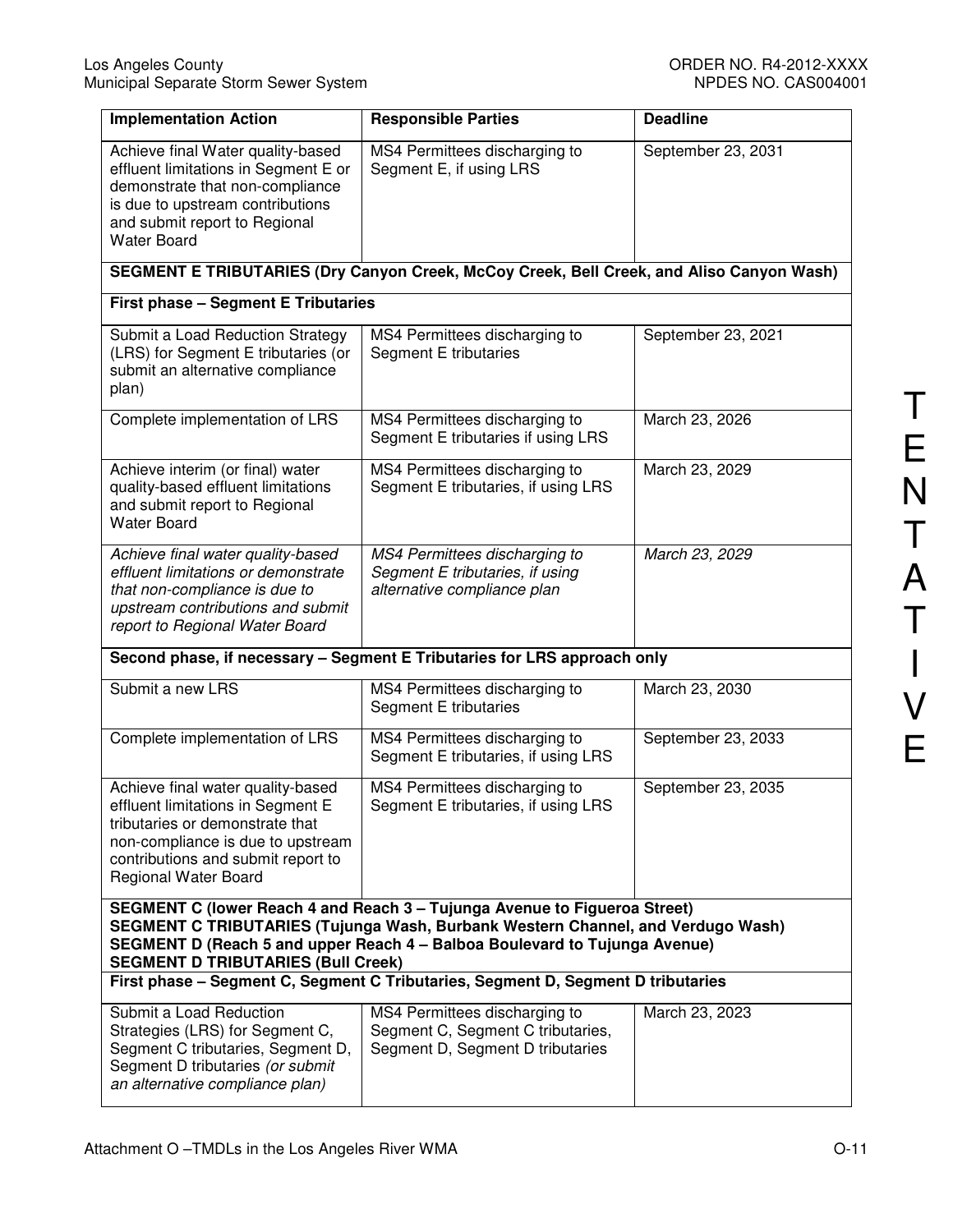| <b>Implementation Action</b>                                                                                                                                                                                                                                           | <b>Responsible Parties</b>                                                                                                                      | <b>Deadline</b>    |
|------------------------------------------------------------------------------------------------------------------------------------------------------------------------------------------------------------------------------------------------------------------------|-------------------------------------------------------------------------------------------------------------------------------------------------|--------------------|
| Complete implementation of LRS                                                                                                                                                                                                                                         | MS4 Permittees discharging to<br>Segment C, Segment C tributaries,<br>Segment D, Segment D tributaries, if<br>using LRS                         | September 23, 2027 |
| Achieve interim (or final) water<br>quality-based effluent limitations<br>and submit report to Regional<br><b>Water Board</b>                                                                                                                                          | MS4 Permittees discharging to<br>Segment C, Segment C tributaries,<br>Segment D, Segment D tributaries, if<br>using LRS                         | September 23, 2030 |
| Achieve final water quality-based<br>effluent limitations or demonstrate<br>that non-compliance is due to<br>upstream contributions and submit<br>report to Regional Water Board                                                                                       | MS4 Permittees discharging to<br>Segment C, Segment C tributaries,<br>Segment D, Segment D tributaries, if<br>using alternative compliance plan | September 23, 2030 |
| Second phase, if necessary -<br><b>Tributaries for LRS approach only</b>                                                                                                                                                                                               | Segment C, Segment C Tributaries, Segment D, Segment D                                                                                          |                    |
| Submit a new LRS                                                                                                                                                                                                                                                       | MS4 Permittees discharging to<br>Segment C, Segment C tributaries,<br>Segment D, Segment D tributaries                                          | September 23, 2031 |
| Complete implementation of LRS                                                                                                                                                                                                                                         | MS4 Permittees discharging to<br>Segment C, Segment C tributaries,<br>Segment D, Segment D tributaries if<br>using LRS                          | March 23, 2035     |
| Achieve final water quality-based<br>effluent limitations in Segment C,<br>Segment C tributaries, Segment D,<br>Segment D tributaries or<br>demonstrate that non-compliance<br>is due to upstream contributions<br>and submit report to Regional<br><b>Water Board</b> | MS4 Permittees discharging to<br>Segment C, Segment C tributaries,<br>Segment D, Segment D tributaries if<br>using LRS                          | March 23, 2037     |

#### **5.** Compliance

- **a.** Permittees may demonstrate compliance with the final dry weather limitations by demonstrating that final receiving water limitations are met in the receiving waters or by demonstrating one of the following conditions at outfalls to the receiving waters:
	- **i.** Flow-weighted concentration of E. coli in MS4 discharges during dry weather is less than or equal to 235 MPN/100mL, based on a weighted-average using flow rates from all measured outfalls; or
	- **ii.** Zero discharge during dry weather.
- **b.** In addition, individual Permittees or subgroups of Permittees may differentiate their dry weather discharges from other dischargers or upstream contributions by demonstrating one of the following conditions at outfalls to the receiving waters or at segment, tributary or jurisdictional boundaries: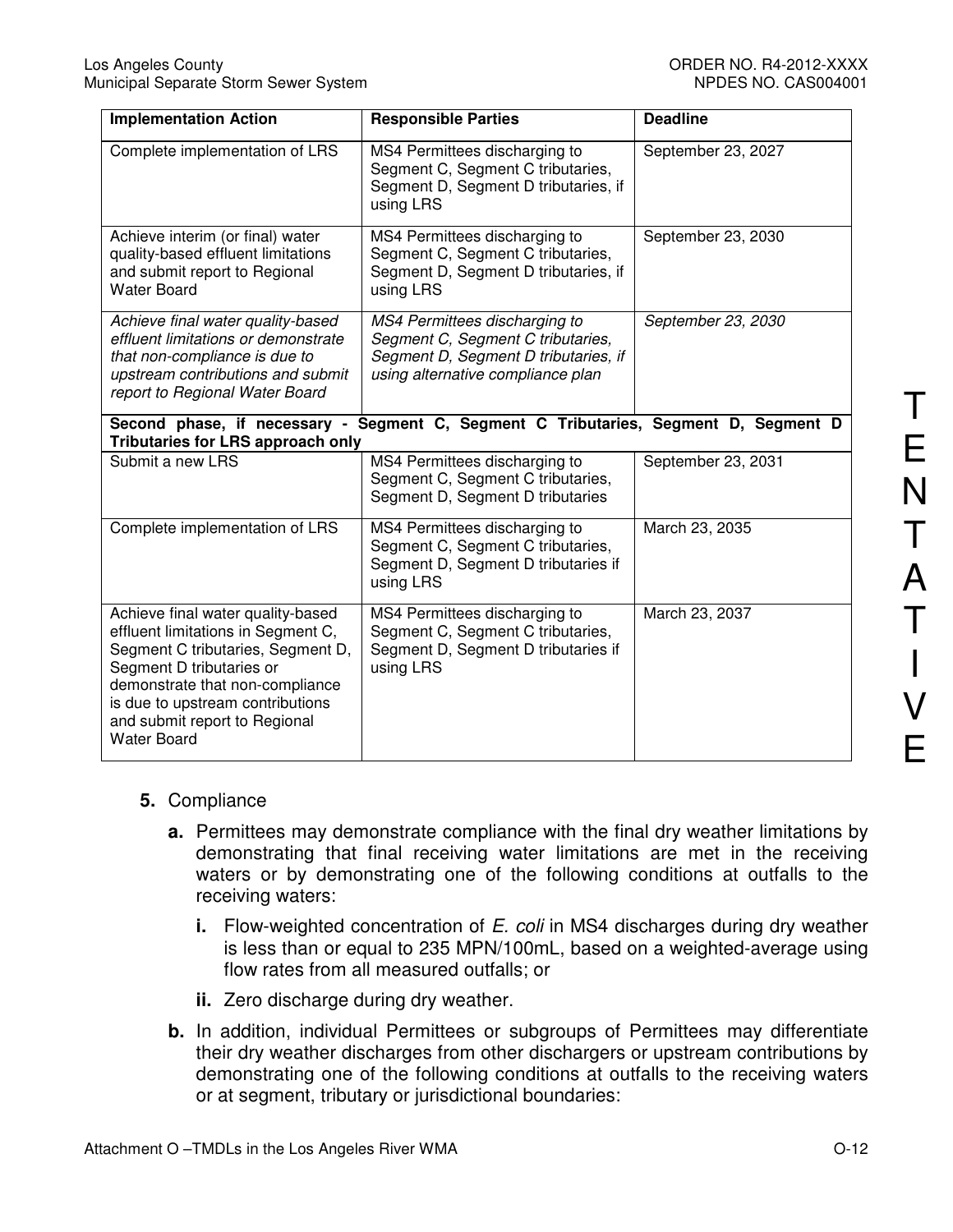- **i.** The flow-weighted concentration of E. coli in a Permittee's individual discharge or in a group of Permittees' collective discharge during dry weather is less than or equal to 235 MPN/100mL, based on a weighted-average using flow rates from all measured outfalls; or
- **ii.** Zero discharge from a Permittee's individual outfall(s) or from a group of Permittees' outfall(s) during dry weather; or
- **iii.** Demonstration that the MS4 loading of E. coli to the segment or tributary during dry weather is less than or equal to the calculated loading rate that would not cause or contribute to exceedances based on the loading capacity representative of conditions in the River at the time of compliance.
- **c.** The interim dry weather water quality-based effluent limitations are group-based, shared among all MS4 Permittees that drain to a segment or tributary. However, the interim dry weather water quality-based effluent limitations may be distributed based on proportional drainage area, upon approval of the Regional Water Board Executive Officer.
- **E. Long Beach City Beaches and Los Angeles River Estuary Bacteria TMDL** (USEPA established)
	- **1.** Permittees subject to the provisions below are identified in Attachment K, Table K-5.
	- **2.** Permittees shall comply with the following final WLAs for discharges to the Los Angeles River Estuary per the provisions in Part VI.E.3:

| <b>Constituent</b> | <b>WLA (MPN or cfu)</b><br><b>Daily Maximum</b><br><b>Geometric Mean</b> |              |
|--------------------|--------------------------------------------------------------------------|--------------|
|                    |                                                                          |              |
| Total coliform*    | 10,000/100 mL                                                            | 1,000/100 mL |
| Fecal coliform     | 400/100 mL                                                               | 200/100 mL   |
| Enterococcus       | 104/100 mL                                                               | 35/100 mL    |

Total coliform density shall not exceed a daily maximum of 1,000/100 mL, if the ratio of fecal-to-total coliform exceeds 0.1.

- **3.** Receiving Water Limitations
	- **a.** Permittees shall comply with the following grouped<sup>51</sup> final single sample bacteria WLAs for the Los Angeles River Estuary per the provisions in Part VI.E.3:

| <b>Time Period</b>                             |                   | <b>Annual Allowable Exceedance</b><br>Days of the Single Sample<br>Objective (days) |
|------------------------------------------------|-------------------|-------------------------------------------------------------------------------------|
|                                                | Daily<br>sampling | <b>Weekly</b><br>sampling                                                           |
| Summer Dry-Weather<br>(April 1 to October 31)  |                   |                                                                                     |
| Winter Dry-Weather<br>(November 1 to March 31) | 9                 |                                                                                     |

<sup>51</sup> The final receiving water limitations are group-based and shared among all MS4 Permittees located within the drainage area.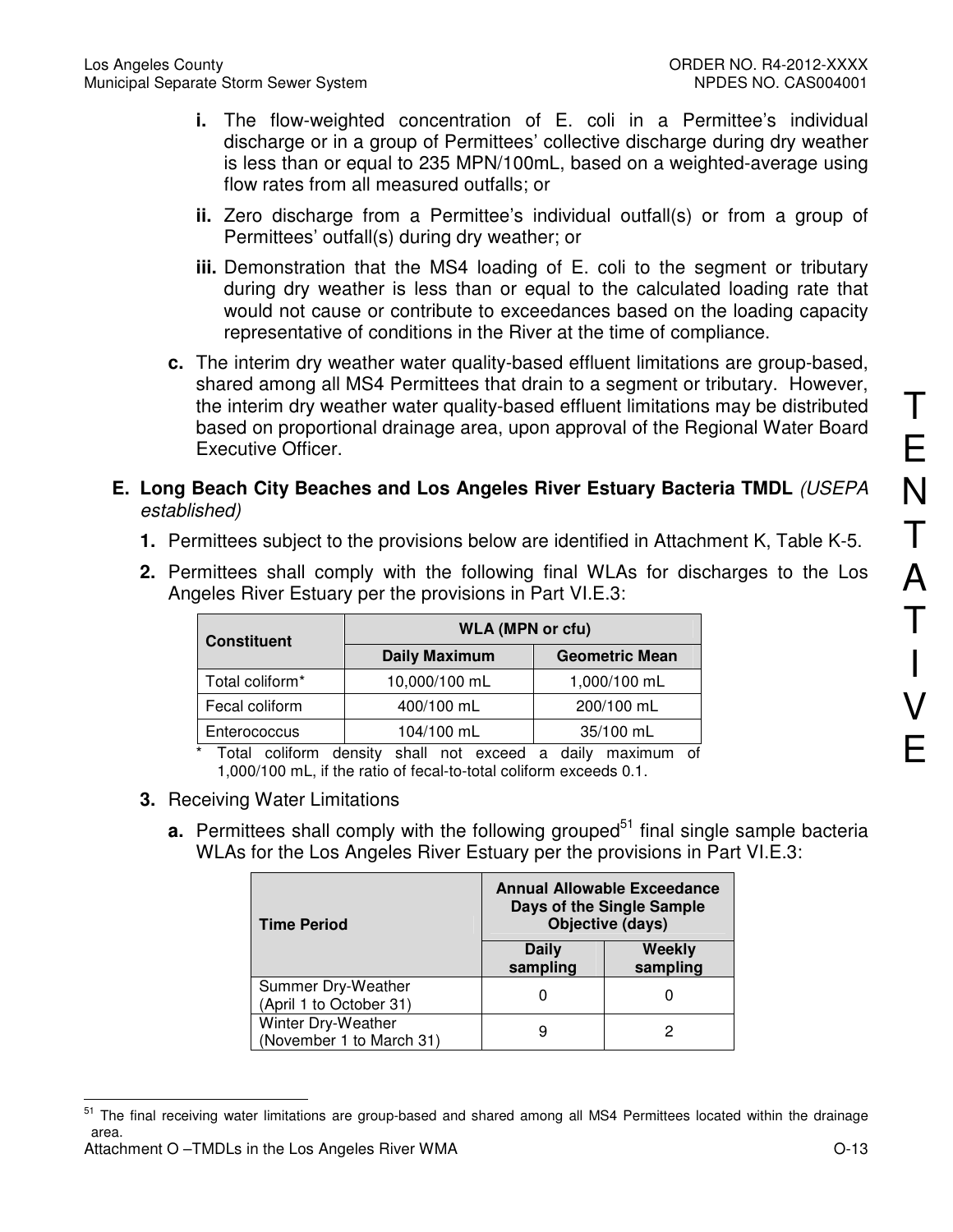| Wet Weather <sup>32</sup> |  |
|---------------------------|--|

**b.** Permittees shall comply with the following geometric mean receiving water limitations for all monitoring stations in the Los Angeles River Estuary per the provisions in Part VI.E.3:

| <b>Constituent</b> | <b>Geometric Mean (MPN or cfu)</b> |
|--------------------|------------------------------------|
| Total coliform     | 1,000/100 mL                       |
| Fecal coliform     | 200/100 mL                         |
| Enterococcus       | $35/100$ mL                        |

- **4.** Compliance Determination
	- **a.** Permittees may demonstrate compliance with the final dry or weather WLAs by demonstrating that final WLAs expressed as allowable exceedance days are met in the receiving waters or by demonstrating one of the following conditions at outfalls to the receiving waters:
		- **i.** Flow-weighted concentration of bacterial indicators in MS4 discharges during dry or wet weather is less than or equal to the WLAs in part E.2 above, based on a weighted-average using flow rates from all measured outfalls; or
		- **ii.** Zero discharge during dry weather.
	- **b.** In addition, individual Permittees or subgroups of Permittees may differentiate their dry or wet weather discharges from other dischargers or upstream contributions by demonstrating one of the following conditions at outfalls to the receiving waters or at segment, tributary or jurisdictional boundaries:
		- **i.** The flow-weighted concentration of bacterial indicators in a Permittee's individual discharge or in a group of Permittees' collective discharge during dry or wet weather is less than or equal to the WLAs in part E.2 above, based on a weighted-average using flow rates from all measured outfalls; or
		- **ii.** Zero discharge from a Permittee's individual outfall(s) or from a group of Permittees' outfall(s) during dry weather.

## **F. Los Angeles Area Lakes TMDLs** (USEPA established)

**1.** Lake Calabasas Nutrient TMDL

 $\overline{a}$ 

- **a.** Permittees subject to the provisions below are identified in Attachment K, Table K-5.
- **b.** Permittees shall comply with the following WLAs per the provisions in Part VI.E.3.
- **c.** Permittees shall comply with the following annual mass-based allocations based on current flow conditions:

| <b>Permittee</b> | <b>Total</b><br><b>Phosphorus</b><br>$(Ib-P/yr)$ | <b>Total Nitrogen</b><br>$(lb-N/yr)$ |
|------------------|--------------------------------------------------|--------------------------------------|
|------------------|--------------------------------------------------|--------------------------------------|

Attachment O –TMDLs in the Los Angeles River WMA  $O-14$  $52$  Wet weather is defined as days with 0.1 inch of rain or greater and the three days following the rain event.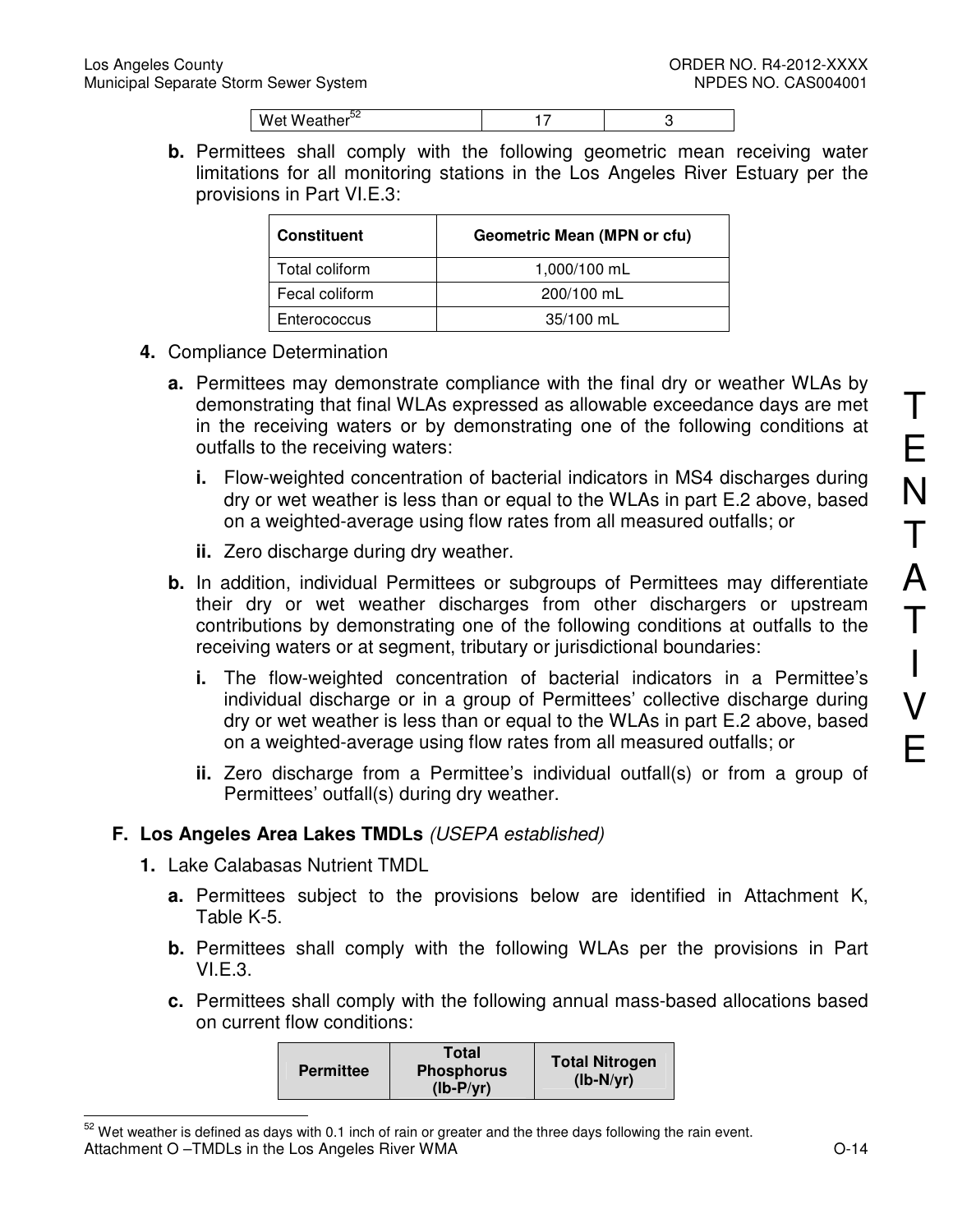| City of<br>Calabasas | 48.5                                                           | 220 |
|----------------------|----------------------------------------------------------------|-----|
|                      | Measured at the point of discharge. The mass-based             |     |
|                      | allocations are equivalent to existing concentrations of 0.066 |     |
|                      | mg/L total phosphorus as a summer average (May-September)      |     |
|                      | and annual average, and 0.66 mg/L total nitrogen as a summer   |     |
|                      | average (May-September) and annual average based on            |     |

approved flow conditions.

- **d.** The following concentration-based WLAs shall apply during both wet and dry weather if:
	- **i.** The Regional Water Board Executive Officer approves a request by the Permittee that the concentration-based WLAs apply, and the USEPA does not object to the Executive Officer's decision within 60 days of receiving notice.
	- **ii.** The Permittee shall submit a request to both the Regional Water Board and USEPA and shall include as part of the request a Lake Management Plan, describing actions that will be implemented to ensure that the applicable water quality objectives for ammonia, dissolved oxygen, and pH are achieved and the chlorophyll a target of 20 ug/L measured as a summer average (May-September) and as an annual average is met.
	- **iii.** If the applicable water quality objectives for ammonia, dissolved oxygen, pH are achieved, and the chlorophyll a target is met, then the total phosphorus and total nitrogen concentration-based WLAs shall be considered attained.

| <b>Permittee</b>     | <b>Total</b><br><b>Phosphorus</b><br>$(mg-P/L)$ | <b>Total Nitrogen</b><br>$(mg-N/L)$ |
|----------------------|-------------------------------------------------|-------------------------------------|
| City of<br>Calabasas | 0.1                                             | 1. $0$                              |
|                      |                                                 |                                     |

Measured as in-lake concentration and applied as a summer average (May-September) and an annual average.

- **2.** Echo Park Lake Nutrient TMDL
	- **a.** Permittees subject to the provisions below are identified in Attachment K, Table K-5.
	- **b.** Permittees shall comply with the following WLAs per the provisions in Part  $VLE.3.$
	- **c.** Permittees shall comply with the following annual mass-based allocations based on current flow conditions:

| Subwatershed | <b>Permittee</b>       | <b>Total</b><br><b>Phosphorus</b><br>$(lb-P/yr)$ | <b>Total Nitrogen</b><br>$(lb-N/yr)$ |
|--------------|------------------------|--------------------------------------------------|--------------------------------------|
| Northern     | City of Los<br>Angeles | 24.7                                             | 156                                  |
| Southern     | City of Los<br>Angeles | 7.129                                            | 49.69                                |

Measured at the point of discharge using a three-year average. The mass-based allocations are equivalent to existing concentrations of 0.12 mg/L total phosphorus as a summer average (May-September) and annual average, and T

E

N

T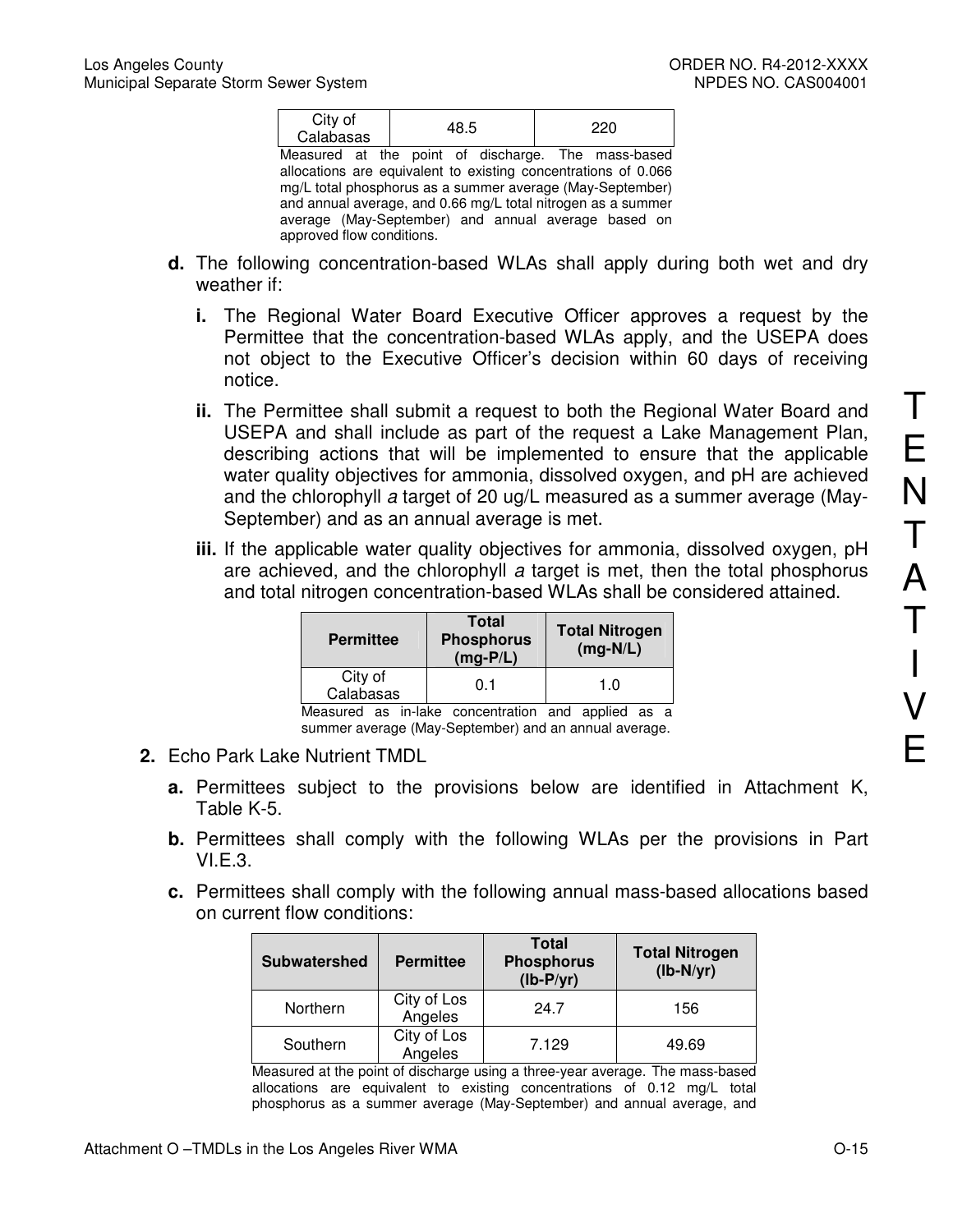1.2 mg/L total nitrogen as a summer average (May-September) and annual average based on approved flow conditions.

- **d.** In assessing compliance with WLAs, Permittees assigned both northern and southern subwatershed allocations may have their allocations combined.
- **e.** If the applicable water quality objectives for ammonia, dissolved oxygen, and pH are achieved, and the chlorophyll a target of 20 ug/L as a summer average (May-September) and as an annual average is met, in the lake then the total phosphorus and total nitrogen concentration-based WLAs shall be considered attained.
- **3.** Echo Park Lake PCBs TMDL
	- **a.** Permittees subject to the provisions below are identified in Attachment K, Table K-5.
	- **b.** Permittees shall comply with the following WLAs per the provisions in Part VI.E.3.

| <b>Subwatershed</b> | <b>Permittee</b>       | <b>Total PCBs associated</b><br>with Suspended<br><b>Sediment</b><br>(ug/kg dry weight) | <b>Total PCBs in</b><br>the Water<br>Column<br>(ng/L) |
|---------------------|------------------------|-----------------------------------------------------------------------------------------|-------------------------------------------------------|
| Northern            | City of Los<br>Angeles | 1 77                                                                                    | 0.17                                                  |
| Southern            | City of Los<br>Angeles | 177                                                                                     | 0.17                                                  |

**c.** Permittees shall comply with the following WLAs:

Measured at the point of discharge. Applied as an annual average.

**d.** Permittees may comply with the following alternative WLAs upon approval by the Regional Water Board Executive Officer based upon documentation that the fish tissue target of 3.6 ppb wet weight has been met for the preceding three or more years. A demonstration that the fish tissue target has been met in any given year must at a minimum include a composite sample of skin of fillets from at least five common carp each measuring at least 350 mm in length. Documentation shall be submitted to the Regional Water Board and USEPA. Compliance may be demonstrated based on the alternative WLAs upon approval by the Executive Officer, so long as USEPA does not object within 60 days of receiving notice.

| <b>Subwatershed</b> | <b>Permittee</b>       | <b>Total PCBs associated</b><br>with Suspended<br><b>Sediment</b><br>(ug/kg dry weight)*,** | <b>Total PCBs in</b><br>the Water<br>Column<br>$****$<br>$($ ng/L $)^{^*}$ |
|---------------------|------------------------|---------------------------------------------------------------------------------------------|----------------------------------------------------------------------------|
| Northern            | City of Los<br>Angeles | 59.8                                                                                        | 0.17                                                                       |
| Southern            | City of Los<br>Angeles | 59.8                                                                                        | 0.17                                                                       |

\*Measured at the point of discharge.

\*\*Applied as a three-year average.

\*\*\*Applied as an annual average.

T

E

N

T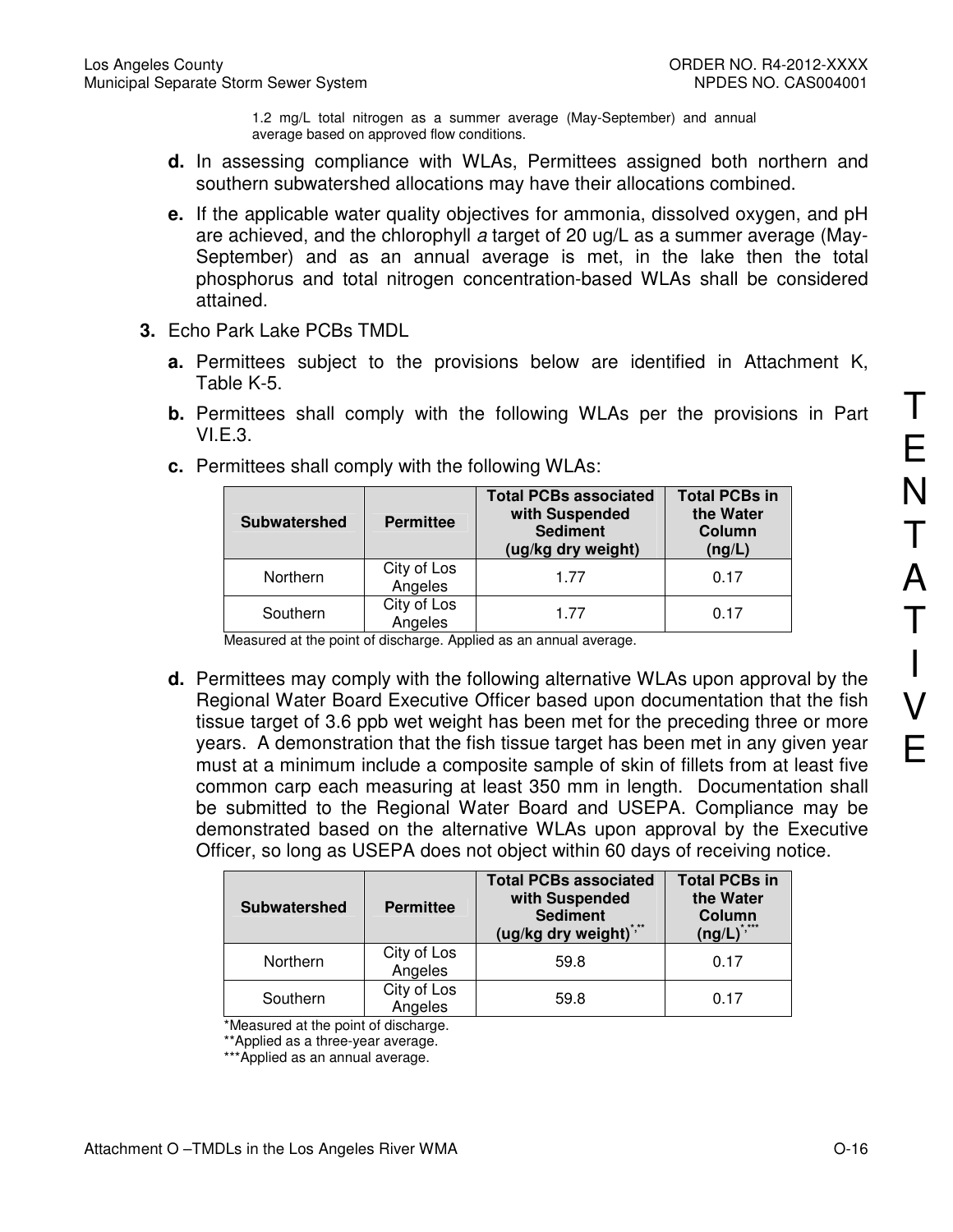- **4.** Echo Park Lake Chlordane TMDL
	- **a.** Permittees subject to the provisions below are identified in Attachment K, Table K-5.
	- **b.** Permittees shall comply with the following WLAs per the provisions in Part VI.E.3.
	- **c.** Permittees shall comply with the following WLAs:

| <b>Subwatershed</b> | <b>Permittee</b>       | <b>Total Chlordane</b><br>associated with<br><b>Suspended Sediment</b><br>(ug/kg dry weight) | <b>Total Chlordane</b><br>in the Water<br>Column<br>(ng/L) |
|---------------------|------------------------|----------------------------------------------------------------------------------------------|------------------------------------------------------------|
| Northern            | City of Los<br>Angeles | 2.10                                                                                         | 0.59                                                       |
| Southern            | City of Los<br>Angeles | 2.10                                                                                         | 0.59                                                       |

Measured at the point of discharge. Applied as an annual average.

**d.** Permittees may comply with the following alternative WLAs upon approval by the Regional Water Board Executive Officer based upon documentation that the fish tissue target of 5.6 ppb wet weight has been met for the preceding three or more years. A demonstration that the fish tissue target has been met in any given year must at a minimum include a composite sample of skin of fillets from at least five common carp each measuring at least 350 mm in length. Documentation shall be submitted to the Regional Water Board and USEPA. Compliance may be demonstrated based on the alternative WLAs upon approval by the Executive Officer, so long as USEPA does not object within 60 days of receiving notice.

| <b>Subwatershed</b> | <b>Permittee</b>       | <b>Total Chlordane</b><br>associated with<br><b>Suspended Sediment</b><br>(ug/kg dry weight) <sup>*</sup> | <b>Total Chlordane</b><br>in the Water<br>Column<br>$(ng/L)^3$ |
|---------------------|------------------------|-----------------------------------------------------------------------------------------------------------|----------------------------------------------------------------|
| Northern            | City of Los<br>Angeles | 3.24                                                                                                      | 0.59                                                           |
| Southern            | City of Los<br>Angeles | 3.24                                                                                                      | 0.59                                                           |

\*Measured at the point of discharge.

\*\*Applied as a three-year average.

\*\*\*Applied as an annual average.

- **5.** Echo Park Lake Dieldrin TMDL
	- **a.** Permittees subject to the provisions below are identified in Attachment K, Table K-5.
	- **b.** Permittees shall comply with the following WLAs per the provisions in Part VI.E.3.
	- **c.** Permittees shall comply with the following WLAs:

| <b>Subwatershed</b> | <b>Permittee</b> | <b>Dieldrin associated</b><br>with Suspended<br><b>Sediment</b><br>(ug/kg dry weight) | Dieldrin in the<br><b>Water Column</b><br>(nq/L) |
|---------------------|------------------|---------------------------------------------------------------------------------------|--------------------------------------------------|
|---------------------|------------------|---------------------------------------------------------------------------------------|--------------------------------------------------|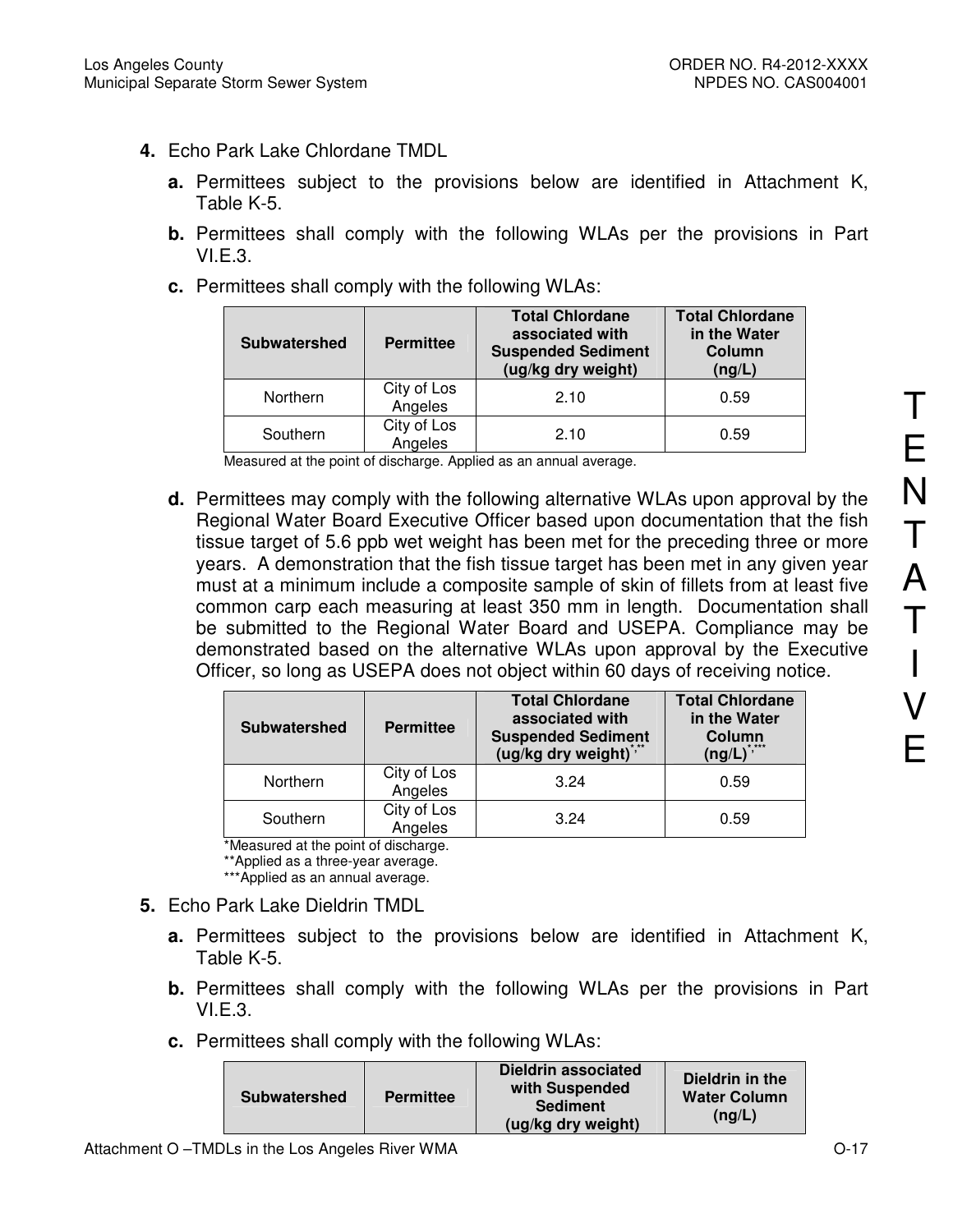| <b>Northern</b> | City of Los<br>Angeles | 0.80 | 0.14 |
|-----------------|------------------------|------|------|
| Southern        | City of Los<br>Angeles | 0.80 | 0.14 |

Measured at the point of discharge. Applied as an annual average.

**d.** Permittees may comply with the following alternative WLAs upon approval by the Regional Water Board Executive Officer based upon documentation that the fish tissue target of 0.46 ppb wet weight has been met for the preceding three or more years. A demonstration that the fish tissue target has been met in any given year must at a minimum include a composite sample of skin of fillets from at least five common carp each measuring at least 350 mm in length. Documentation shall be submitted to the Regional Water Board and USEPA. Compliance may be demonstrated based on the alternative WLAs upon approval by the Executive Officer, so long as USEPA does not object within 60 days of receiving notice:

| <b>Subwatershed</b> | <b>Permittee</b>       | <b>Dieldrin associated</b><br>with Suspended<br><b>Sediment</b><br>(ug/kg dry weight)*,** | Dieldrin in the<br><b>Water Column</b><br>$(ng/L)^{1,***}$ |
|---------------------|------------------------|-------------------------------------------------------------------------------------------|------------------------------------------------------------|
| Northern            | City of Los<br>Angeles | 1.90                                                                                      | 0.14                                                       |
| Southern            | City of Los<br>Angeles | 1.90                                                                                      | 0.14                                                       |

\*Measured at the point of discharge.

\*\*Applied as a three-year average. \*\*\*Applied as an annual average.

- **6.** Echo Park Lake Trash TMDL
	- **a.** Permittees subject to the provisions below are identified in Attachment K, Table K-5.
	- **b.** Permittees shall comply with the following WLAs per the provisions in Parts VI.E.3 and VI.E.5.
	- **c.** Permittees shall comply with the following WLA:

| <b>Permittee</b>    | Trash (Gal/year) |
|---------------------|------------------|
| City of Los Angeles |                  |

- **7.** Peck Road Park Lake Nutrient TMDL
	- **a.** Permittees subject to the provisions below are identified in Attachment K, Table K-5.
	- **b.** Permittees shall comply with the following WLAs per the provisions in Part VI.E.3.
	- **c.** Permittees shall comply with the following annual mass-based allocations based on current flow conditions:

| <b>Subwatershed</b> | <b>Permittee</b> | <b>Total</b><br><b>Phosphorus</b><br>$(Ib-P/vr)$ | <b>Total</b><br><b>Nitrogen</b><br>$(lb-N/yr)$ |
|---------------------|------------------|--------------------------------------------------|------------------------------------------------|
| Eastern             | Arcadia          | 383                                              | 2.320                                          |

T

E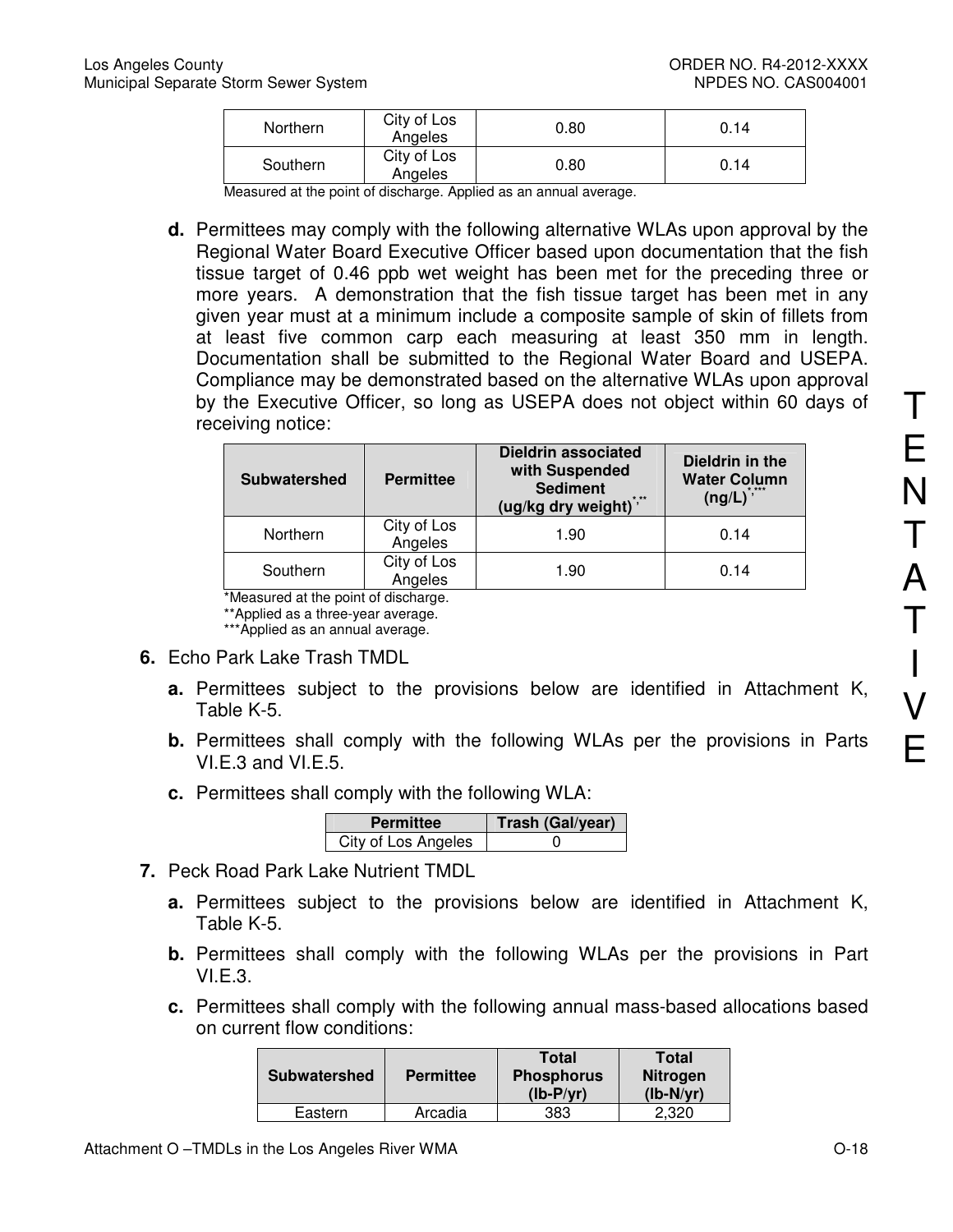| <b>Subwatershed</b><br><b>Permittee</b> |                          | <b>Total</b><br><b>Phosphorus</b><br>$(lb-P/yr)$ | <b>Total</b><br>Nitrogen<br>$(lb-N/yr)$ |
|-----------------------------------------|--------------------------|--------------------------------------------------|-----------------------------------------|
| Eastern                                 | <b>Bradbury</b>          | 497                                              | 3,223                                   |
| Eastern                                 | Duarte                   | 1,540                                            | 9,616                                   |
| Eastern                                 | Irwindale                | 496                                              | 3,487                                   |
| Eastern                                 | County of<br>Los Angles  | 924                                              | 5,532                                   |
| Eastern                                 | Monrovia                 | 6,243                                            | 38,736                                  |
| Near Lake                               | Arcadia                  | 158                                              | 1,115                                   |
| Near Lake                               | El Monte                 | 96.2                                             | 602                                     |
| Near Lake                               | Irwindale                | 28.2                                             | 207                                     |
| County of<br>Near Lake<br>Los Angeles   |                          | 129                                              | 773                                     |
| Near Lake                               | Monrovia                 | 60.4                                             | 415                                     |
| Western                                 | Arcadia                  | 2,840                                            | 16,334                                  |
| Western                                 | County of<br>Los Angeles | 467                                              | 2,818                                   |
| Western                                 | Monrovia                 | 425                                              | 2,678                                   |
| Western                                 | Sierra Madre             | 695                                              | 4,254                                   |

Measured at the point of discharge using a three-year average. The massbased allocations are equivalent to existing concentrations of 0.076 mg/L total phosphorus as a summer average (May-September) and annual average, and 0.76 mg/L total nitrogen as a summer average (May-September) and annual average based on approved flow conditions.

- **d.** If the applicable water quality objectives for ammonia, dissolved oxygen, and pH are achieved, and the chlorophyll a target of 20 ug/L as a summer average (May-September) and as an annual average is met, in the lake then the total phosphorus and total nitrogen concentration-based WLAs shall be considered attained.
- **8.** Peck Road Park Lake PCBs TMDL
	- **a.** Permittees subject to the provisions below are identified in Attachment K, Table K-5.
	- **b.** Permittees shall comply with the following WLAs per the provisions in Part VI.E.3.
	- **c.** Permittees shall comply with the following WLAs:

| <b>Subwatershed</b> | <b>Permittee</b>        | <b>Total PCBs associated</b><br>with Suspended<br><b>Sediment</b><br>(ug/kg dry weight) | <b>Total PCBs</b><br>in the Water<br>Column<br>(ng/L) |
|---------------------|-------------------------|-----------------------------------------------------------------------------------------|-------------------------------------------------------|
| Eastern             | Arcadia                 | 1.29                                                                                    | 0.17                                                  |
| Eastern             | <b>Bradbury</b>         | 1.29                                                                                    | 0.17                                                  |
| Eastern             | Duarte                  | 1.29                                                                                    | 0.17                                                  |
| Eastern             | Irwindale               | 1.29                                                                                    | 0.17                                                  |
| Eastern             | County of<br>Los Angles | 1.29                                                                                    | 0.17                                                  |
| Eastern             | Monrovia                | 1.29                                                                                    | 0.17                                                  |
| Near Lake           | Arcadia                 | 1.29                                                                                    | 0.17                                                  |
| Near Lake           | El Monte                | 1.29                                                                                    | 0.17                                                  |
| Near Lake           | Irwindale               | 1.29                                                                                    | 0.17                                                  |
| Near Lake           | County of               | 1.29                                                                                    | 0.17                                                  |

T

E

N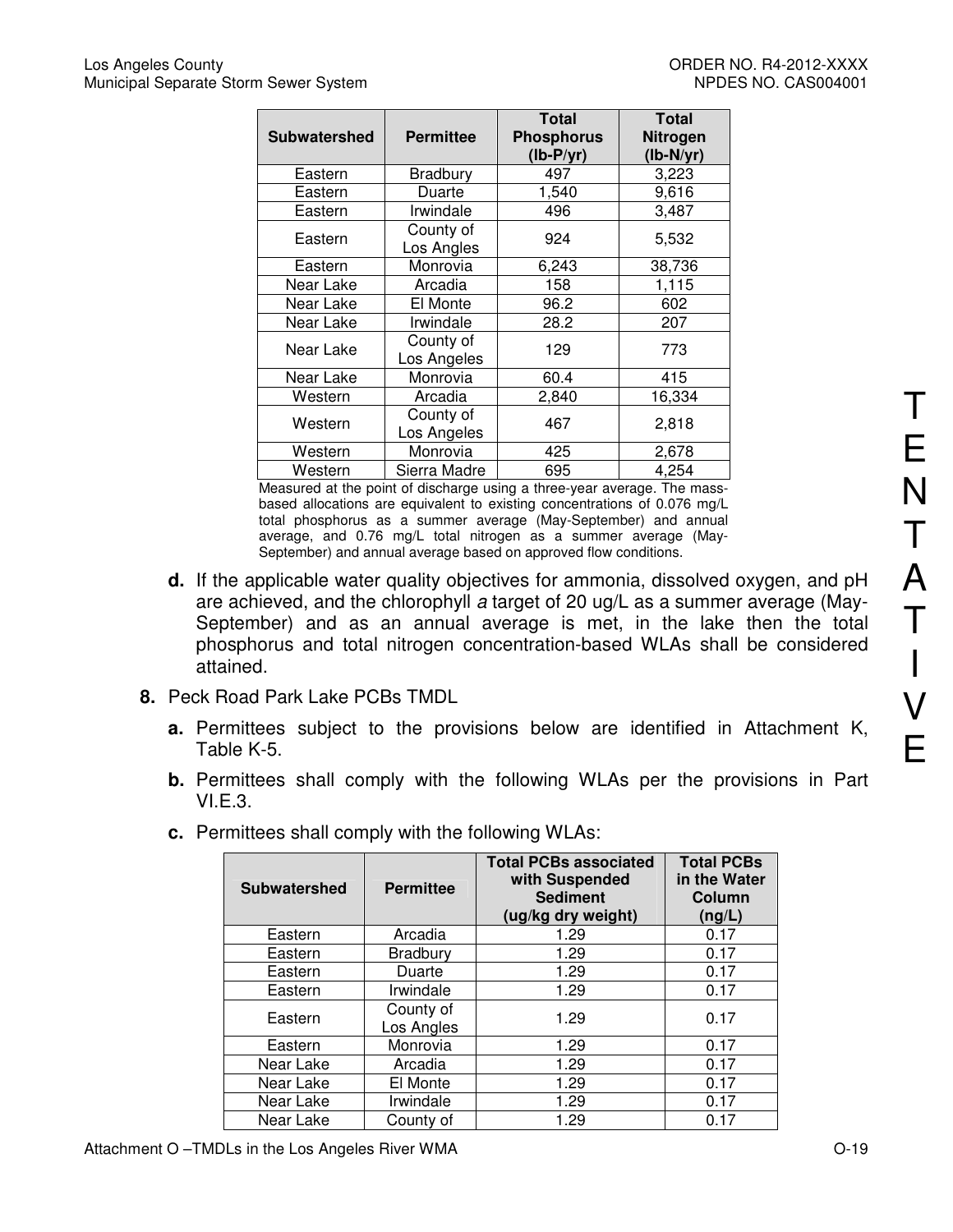| <b>Subwatershed</b> | <b>Permittee</b>         | <b>Total PCBs associated</b><br>with Suspended<br><b>Sediment</b><br>(ug/kg dry weight) | <b>Total PCBs</b><br>in the Water<br>Column<br>(ng/L) |
|---------------------|--------------------------|-----------------------------------------------------------------------------------------|-------------------------------------------------------|
|                     | Los Angeles              |                                                                                         |                                                       |
| Near Lake           | Monrovia                 | 1.29                                                                                    | 0.17                                                  |
| Western             | Arcadia                  | 1.29                                                                                    | 0.17                                                  |
| Western             | County of<br>Los Angeles | 1.29                                                                                    | 0.17                                                  |
| Western             | Monrovia                 | 1.29                                                                                    | 0.17                                                  |
| Western             | Sierra Madre             | 1.29                                                                                    | 0.17                                                  |

Measured at the point of discharge. Applied as an annual average.

**d.** Permittees may comply with the following alternative WLAs upon approval by the Regional Water Board Executive Officer based upon documentation that the fish tissue target of 3.6 ppb wet weight has been met for the preceding three or more years. A demonstration that the fish tissue target has been met in any given year must at a minimum include a composite sample of skin of fillets from at least five largemouth bass each measuring at least 350 mm in length. Documentation shall be submitted to the Regional Water Board and USEPA. Compliance may be demonstrated based on the alternative WLAs upon approval by the Executive Officer, so long as USEPA does not object within 60 days of receiving notice.

| <b>Subwatershed</b> | <b>Permittee</b>         | <b>Total PCBs associated</b><br>with Suspended<br><b>Sediment</b><br>(ug/kg dry weight) <sup>*</sup> | <b>Total PCBs in</b><br>the Water<br>Column<br>* ***<br>$($ ng/L $)^{\hat{\ } ,\hat{\ }}$ |
|---------------------|--------------------------|------------------------------------------------------------------------------------------------------|-------------------------------------------------------------------------------------------|
| Eastern             | Arcadia                  | 59.8                                                                                                 | 0.17                                                                                      |
| Eastern             | Bradbury                 | 59.8                                                                                                 | 0.17                                                                                      |
| Eastern             | Duarte                   | 59.8                                                                                                 | 0.17                                                                                      |
| Eastern             | Irwindale                | 59.8                                                                                                 | 0.17                                                                                      |
| Eastern             | County of<br>Los Angles  | 59.8                                                                                                 | 0.17                                                                                      |
| Eastern             | Monrovia                 | 59.8                                                                                                 | 0.17                                                                                      |
| Near Lake           | Arcadia                  | 59.8                                                                                                 | 0.17                                                                                      |
| Near Lake           | El Monte                 | 59.8                                                                                                 | 0.17                                                                                      |
| Near Lake           | Irwindale                | 59.8                                                                                                 | 0.17                                                                                      |
| Near Lake           | County of<br>Los Angeles | 59.8                                                                                                 | 0.17                                                                                      |
| Near Lake           | Monrovia                 | 59.8                                                                                                 | 0.17                                                                                      |
| Western             | Arcadia                  | 59.8                                                                                                 | 0.17                                                                                      |
| Western             | County of<br>Los Angeles | 59.8                                                                                                 | 0.17                                                                                      |
| Western             | Monrovia                 | 59.8                                                                                                 | 0.17                                                                                      |
| Western             | Sierra Madre             | 59.8                                                                                                 | 0.17                                                                                      |

\*Measured at the point of discharge.

\*\*Applied as a three-year average.

\*\*\*Applied as an annual average.

- **9.** Peck Road Park Lake Chlordane TMDL
	- **a.** Permittees subject to the provisions below are identified in Attachment K, Table K-5.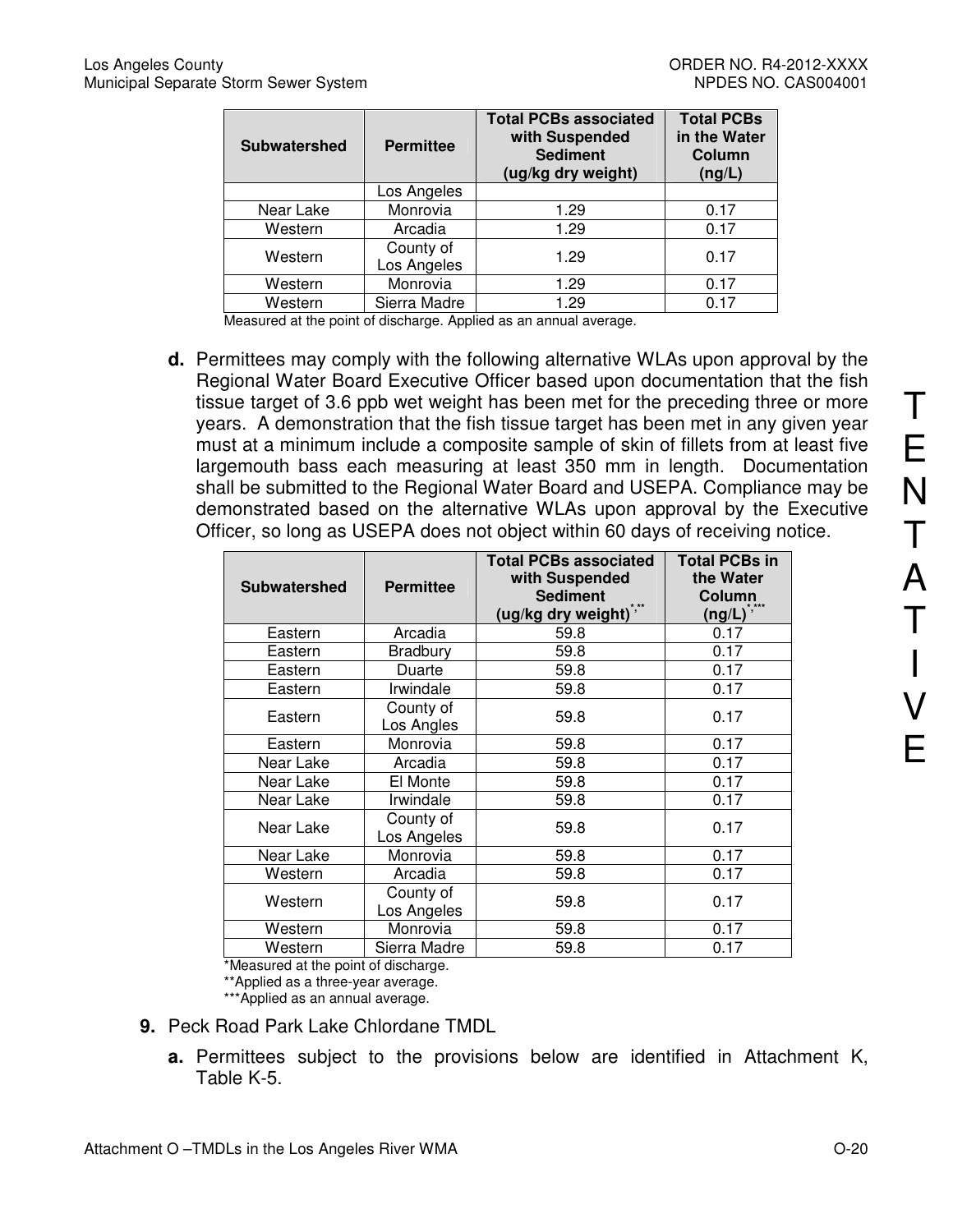**b.** Permittees shall comply with the following WLAs per the provisions in Part VI.E.3.

| <b>Subwatershed</b> | <b>Permittee</b>         | <b>Total Chlordane</b><br>associated with<br><b>Suspended Sediment</b><br>(ug/kg dry weight) | <b>Total Chlordane</b><br>in the Water<br>Column<br>(ng/L) |
|---------------------|--------------------------|----------------------------------------------------------------------------------------------|------------------------------------------------------------|
| Eastern             | Arcadia                  | 1.73                                                                                         | 0.59                                                       |
| Eastern             | <b>Bradbury</b>          | 1.73                                                                                         | 0.59                                                       |
| Eastern             | Duarte                   | 1.73                                                                                         | 0.59                                                       |
| Eastern             | Irwindale                | 1.73                                                                                         | 0.59                                                       |
| Eastern             | County of<br>Los Angles  | 1.73                                                                                         | 0.59                                                       |
| Eastern             | Monrovia                 | 1.73                                                                                         | 0.59                                                       |
| Near Lake           | Arcadia                  | 1.73                                                                                         | 0.59                                                       |
| Near Lake           | El Monte                 | 1.73                                                                                         | 0.59                                                       |
| Near Lake           | Irwindale                | 1.73                                                                                         | 0.59                                                       |
| Near Lake           | County of<br>Los Angeles | 1.73                                                                                         | 0.59                                                       |
| Near Lake           | Monrovia                 | 1.73                                                                                         | 0.59                                                       |
| Western             | Arcadia                  | 1.73                                                                                         | 0.59                                                       |
| Western             | County of<br>Los Angeles | 1.73                                                                                         | 0.59                                                       |
| Western             | Monrovia                 | 1.73                                                                                         | 0.59                                                       |
| Western             | Sierra Madre             | 1.73                                                                                         | 0.59                                                       |

**c.** Permittees shall comply with the following WLAs:

Measured at the point of discharge. Applied as an annual average.

**d.** Permittees may comply with the following alternative WLAs upon approval by the Regional Water Board Executive Officer based upon documentation that the fish tissue target of 5.6 ppb wet weight has been met for the preceding three or more years. A demonstration that the fish tissue target has been met in any given year must at a minimum include a composite sample of skin of fillets from at least five largemouth bass each measuring at least 350 mm in length. Documentation shall be submitted to the Regional Water Board and USEPA. Compliance may be demonstrated based on the alternative WLAs upon approval by the Executive Officer, so long as USEPA does not object within 60 days of receiving notice:

| <b>Subwatershed</b> | <b>Permittee</b>         | <b>Total Chlordane</b><br>associated with<br><b>Suspended Sediment</b><br>(ug/kg dry weight) | <b>Total Chlordane</b><br>in the Water<br>Column<br>(ng/L) $^{\circ}$ |
|---------------------|--------------------------|----------------------------------------------------------------------------------------------|-----------------------------------------------------------------------|
| Eastern             | Arcadia                  | 3.24                                                                                         | 0.59                                                                  |
| Eastern             | <b>Bradbury</b>          | 3.24                                                                                         | 0.59                                                                  |
| Eastern             | Duarte                   | 3.24                                                                                         | 0.59                                                                  |
| Eastern             | Irwindale                | 3.24                                                                                         | 0.59                                                                  |
| Eastern             | County of<br>Los Angles  | 3.24                                                                                         | 0.59                                                                  |
| Eastern             | Monrovia                 | 3.24                                                                                         | 0.59                                                                  |
| Near Lake           | Arcadia                  | 3.24                                                                                         | 0.59                                                                  |
| Near Lake           | El Monte                 | 3.24                                                                                         | 0.59                                                                  |
| Near Lake           | Irwindale                | 3.24                                                                                         | 0.59                                                                  |
| Near Lake           | County of<br>Los Angeles | 3.24                                                                                         | 0.59                                                                  |

T

E

N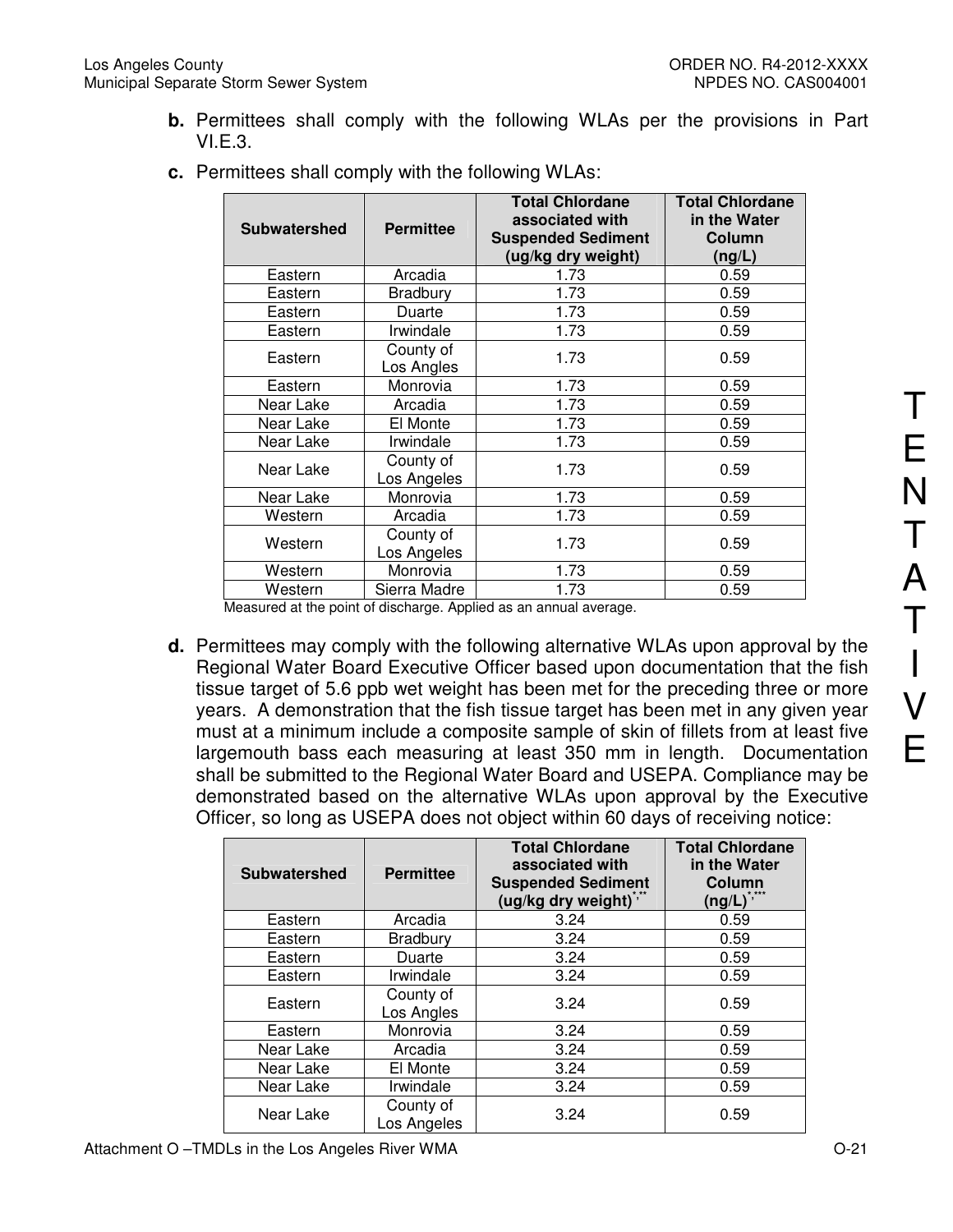| <b>Subwatershed</b> | <b>Permittee</b>         | <b>Total Chlordane</b><br>associated with<br><b>Suspended Sediment</b><br>(ug/kg dry weight) $\delta$ | <b>Total Chlordane</b><br>in the Water<br>Column<br>* ***<br>$(ng/L)^{n}$ |
|---------------------|--------------------------|-------------------------------------------------------------------------------------------------------|---------------------------------------------------------------------------|
| Near Lake           | Monrovia                 | 3.24                                                                                                  | 0.59                                                                      |
| Western             | Arcadia                  | 3.24                                                                                                  | 0.59                                                                      |
| Western             | County of<br>Los Angeles | 3.24                                                                                                  | 0.59                                                                      |
| Western             | Monrovia                 | 3.24                                                                                                  | 0.59                                                                      |
| Western             | Sierra Madre             | 3.24                                                                                                  | 0.59                                                                      |

\*Measured at the point of discharge.

\*\*Applied as a three-year average.

\*\*\*Applied as an annual average.

#### **10.** Peck Road Park DDT TMDL

- **a.** Permittees subject to the provisions below are identified in Attachment K, Table K-5.
- **b.** Permittees shall comply with the following WLAs per the provisions in Part VI.E.3.
- **c.** Permittees shall comply with the following WLAs:

| <b>Subwatershed</b>             | <b>Permittee</b>                                          | <b>Total DDT associated</b><br>with Suspended<br><b>Sediment</b><br>(ug/kg dry weight) | 4-4' DDT in the<br><b>Water Column</b><br>(ng/L) |
|---------------------------------|-----------------------------------------------------------|----------------------------------------------------------------------------------------|--------------------------------------------------|
| Eastern                         | Arcadia                                                   | 5.28                                                                                   | 0.59                                             |
| Eastern                         | Bradbury                                                  | 5.28                                                                                   | 0.59                                             |
| Eastern                         | Duarte                                                    | 5.28                                                                                   | 0.59                                             |
| Eastern                         | Irwindale                                                 | 5.28                                                                                   | 0.59                                             |
| Eastern                         | County of<br>Los Angles                                   | 5.28                                                                                   | 0.59                                             |
| Eastern                         | Monrovia                                                  | 5.28                                                                                   | 0.59                                             |
| Near Lake                       | Arcadia                                                   | 5.28                                                                                   | 0.59                                             |
| Near Lake                       | El Monte                                                  | 5.28                                                                                   | 0.59                                             |
| Near Lake                       | Irwindale                                                 | 5.28                                                                                   | 0.59                                             |
| Near Lake                       | County of<br>Los Angeles                                  | 5.28                                                                                   | 0.59                                             |
| Near Lake                       | Monrovia                                                  | 5.28                                                                                   | 0.59                                             |
| Western                         | Arcadia                                                   | 5.28                                                                                   | 0.59                                             |
| Western                         | County of<br>Los Angeles                                  | 5.28                                                                                   | 0.59                                             |
| Western                         | Monrovia                                                  | 5.28                                                                                   | 0.59                                             |
| Western<br>$\ddot{\phantom{a}}$ | Sierra Madre<br>and the second control of the second<br>. | 5.28                                                                                   | 0.59                                             |

Measured at the point of discharge. Applied as an annual average.

- **11.** Peck Road Park Lake Dieldrin TMDL
	- **a.** Permittees subject to the provisions below are identified in Attachment K, Table K-5.
	- **b.** Permittees shall comply with the following WLAs per the provisions in Part VI.E.3.
	- **c.** Permittees shall comply with the following WLAs: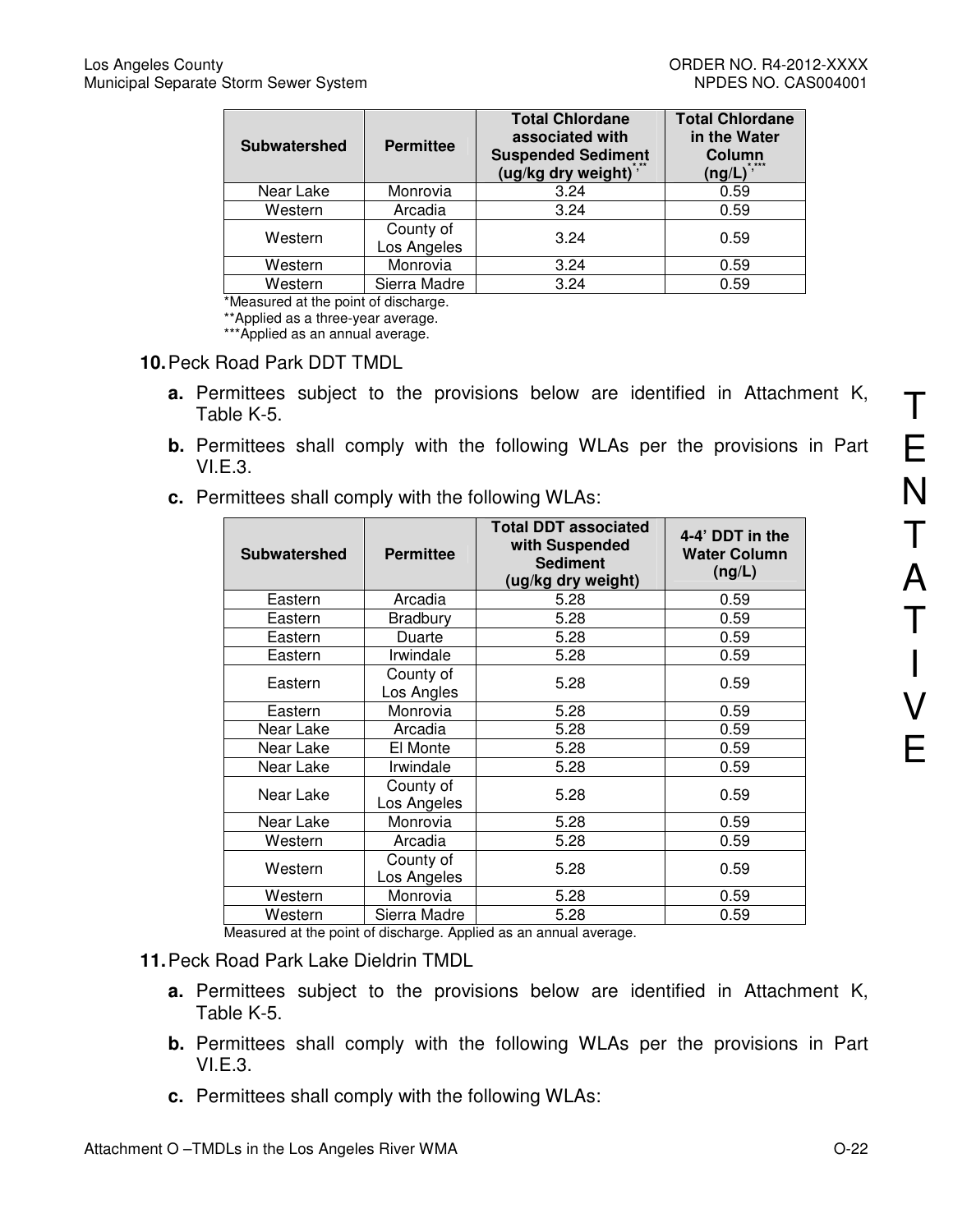| <b>Subwatershed</b> | <b>Permittee</b>         | Dieldrin associated<br>with Suspended<br><b>Sediment</b><br>(ug/kg dry weight) | Dieldrin in the<br><b>Water Column</b><br>(ng/L) |
|---------------------|--------------------------|--------------------------------------------------------------------------------|--------------------------------------------------|
| Eastern             | Arcadia                  | 0.43                                                                           | 0.14                                             |
| Eastern             | <b>Bradbury</b>          | 0.43                                                                           | 0.14                                             |
| Eastern             | Duarte                   | 0.43                                                                           | 0.14                                             |
| Eastern             | Irwindale                | 0.43                                                                           | 0.14                                             |
| Eastern             | County of<br>Los Angles  | 0.43                                                                           | 0.14                                             |
| Eastern             | Monrovia                 | 0.43                                                                           | 0.14                                             |
| Near Lake           | Arcadia                  | 0.43                                                                           | 0.14                                             |
| Near Lake           | El Monte                 | 0.43                                                                           | 0.14                                             |
| Near Lake           | Irwindale                | 0.43                                                                           | 0.14                                             |
| Near Lake           | County of<br>Los Angeles | 0.43                                                                           | 0.14                                             |
| Near Lake           | Monrovia                 | 0.43                                                                           | 0.14                                             |
| Western             | Arcadia                  | 0.43                                                                           | 0.14                                             |
| Western             | County of<br>Los Angeles | 0.43                                                                           | 0.14                                             |
| Western             | Monrovia                 | 0.43                                                                           | 0.14                                             |
| Western             | Sierra Madre             | 0.43                                                                           | 0.14                                             |

Measured at the point of discharge. Applied as an annual average.

**d.** Permittees may comply with the following alternative WLAs upon approval by the Regional Water Board Executive Officer based upon documentation that the fish tissue target of 0.46 ppb wet weight has been met for the preceding three or more years. A demonstration that the fish tissue target has been met in any given year must at a minimum include a composite sample of skin of fillets from at least five largemouth bass each measuring at least 350 mm in length. Documentation shall be submitted to the Regional Water Board and USEPA. Compliance may be demonstrated based on the alternative WLAs upon approval by the Executive Officer, so long as USEPA does not object within 60 days of receiving notice:

| <b>Subwatershed</b> | <b>Permittee</b>         | <b>Dieldrin associated</b><br>with Suspended<br><b>Sediment</b><br>$(ug/kg$ dry weight) $\hat{g}$ | Dieldrin in the<br><b>Water Column</b><br>$(ng/L)^{3}$ |
|---------------------|--------------------------|---------------------------------------------------------------------------------------------------|--------------------------------------------------------|
| Eastern             | Arcadia                  | 1.90                                                                                              | 0.14                                                   |
| Eastern             | Bradbury                 | 1.90                                                                                              | 0.14                                                   |
| Eastern             | Duarte                   | 1.90                                                                                              | 0.14                                                   |
| Eastern             | Irwindale                | 1.90                                                                                              | 0.14                                                   |
| Eastern             | County of<br>Los Angles  | 1.90                                                                                              | 0.14                                                   |
| Eastern             | Monrovia                 | 1.90                                                                                              | 0.14                                                   |
| Near Lake           | Arcadia                  | 1.90                                                                                              | 0.14                                                   |
| Near Lake           | El Monte                 | 1.90                                                                                              | 0.14                                                   |
| Near Lake           | Irwindale                | 1.90                                                                                              | 0.14                                                   |
| Near Lake           | County of<br>Los Angeles | 1.90                                                                                              | 0.14                                                   |
| Near Lake           | Monrovia                 | 1.90                                                                                              | 0.14                                                   |
| Western             | Arcadia                  | 1.90                                                                                              | 0.14                                                   |
| Western             | County of                | 1.90                                                                                              | 0.14                                                   |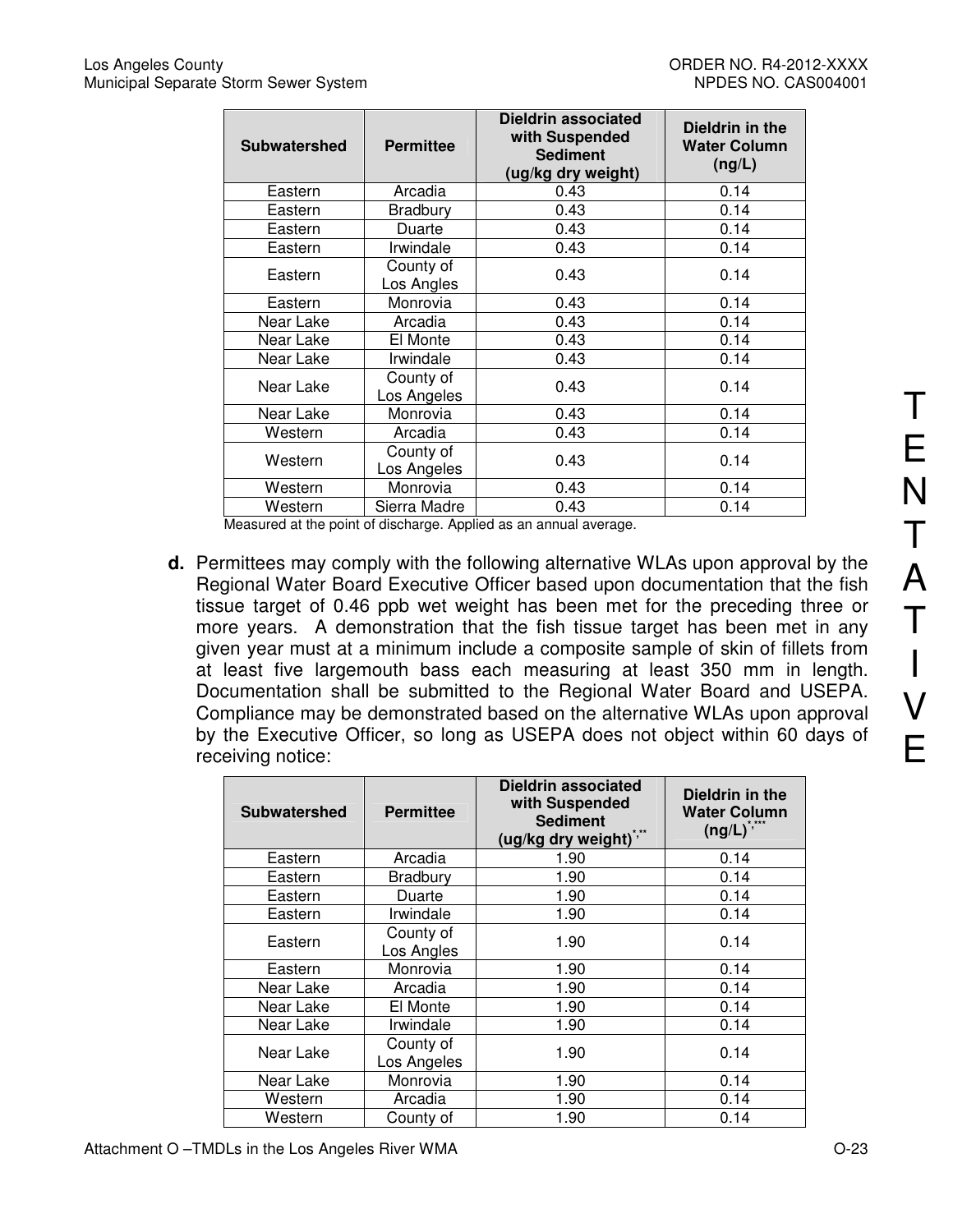| <b>Subwatershed</b> | <b>Permittee</b> | <b>Dieldrin associated</b><br>with Suspended<br><b>Sediment</b><br>(ug/kg dry weight)" | Dieldrin in the<br><b>Water Column</b><br>$(ng/L)^{*,***}$ |
|---------------------|------------------|----------------------------------------------------------------------------------------|------------------------------------------------------------|
|                     | Los Angeles      |                                                                                        |                                                            |
| Western             | Monrovia         | 1.90                                                                                   | 0.14                                                       |
| Western             | Sierra Madre     | 90. ا                                                                                  | 0.14                                                       |

\*Measured at the point of discharge.

\*\*Applied as a three-year average.

\*\*\*Applied as an annual average.

#### **12.** Peck Road Park Lake Trash TMDL

- **a.** Permittees subject to the provisions below are identified in Attachment K, Table K-5.
- **b.** Permittees shall comply with the following WLAs per the provisions in Parts VI.E.3 and VI.E.5.
- **c.** Permittees shall comply with the following WLA:

| <b>Permittee</b>         | Trash (gal/year) |
|--------------------------|------------------|
| Arcadia                  |                  |
| Bradbury                 |                  |
| Duarte                   | 0                |
| El Monte                 |                  |
| Irwindale                |                  |
| County of Los<br>Angeles |                  |
| Monrovia                 |                  |
| Sierra Madre             |                  |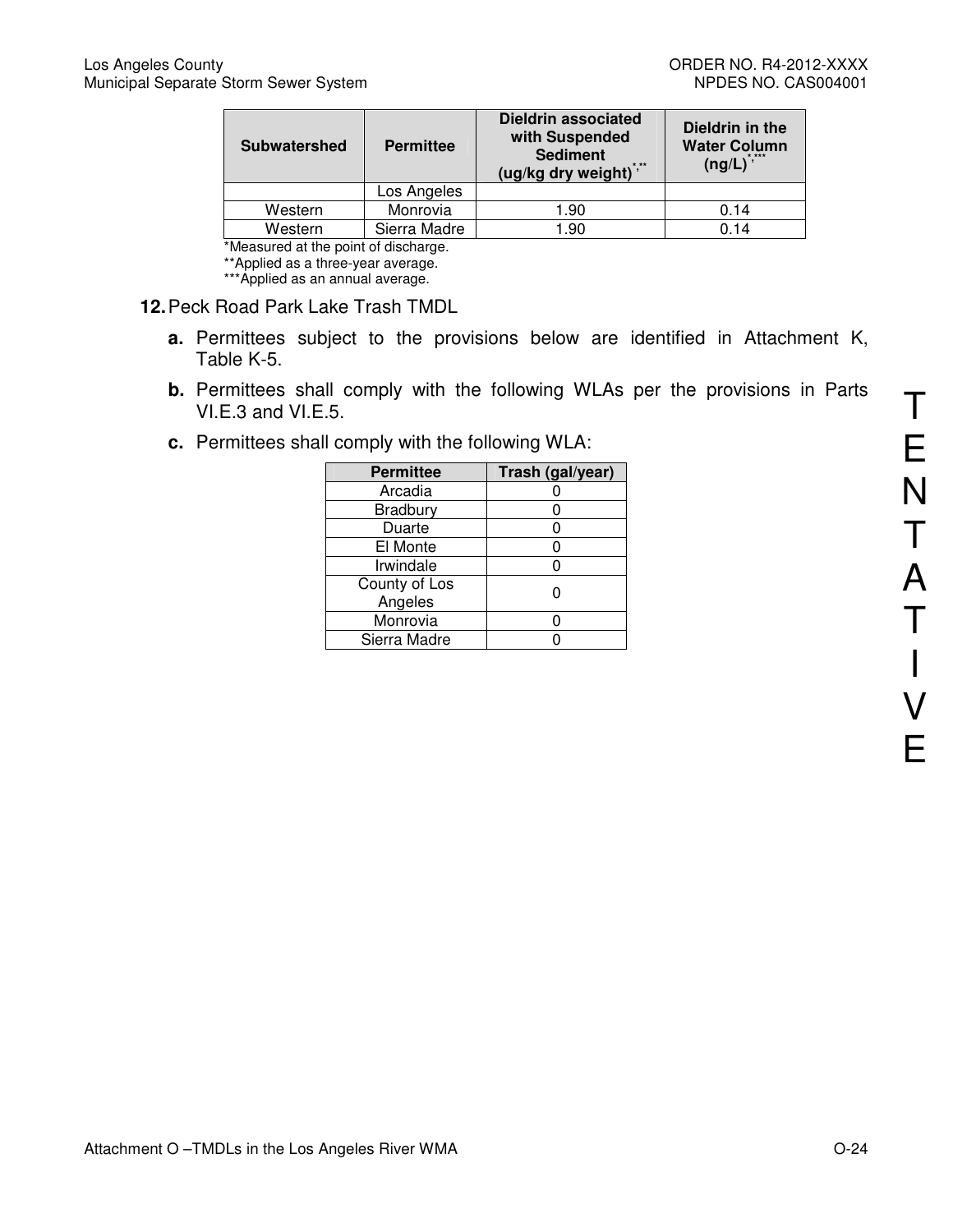# **ATTACHMENT P. TMDLs IN SAN GABRIEL RIVER WATERSHED MANAGEMENT AREA**

- **A. San Gabriel River Metals and Impaired Tributaries Metals and Selenium TMDL**  (USEPA established)
	- **1.** Permittees subject to the provisions below are identified in Attachment K, Table K-6.
	- **2.** Permittees shall comply with the following grouped<sup>53</sup> wet weather<sup>54</sup> WLAs, expressed as total recoverable metals discharged to all upstream reaches and tributaries of the San Gabriel River Reach 2 and Coyote Creek per the provisions in Part VI.E.3:

| <b>Water Body</b>   | <b>WLA</b><br>Daily Maximum (kg/day) |                                   |                                    |
|---------------------|--------------------------------------|-----------------------------------|------------------------------------|
|                     | <b>Copper</b>                        | Lead                              | <b>Zinc</b>                        |
| San Gabriel Reach 2 |                                      | 81.34 x daily storm<br>volume (L) |                                    |
| Coyote Creek        | 24.71 x daily storm<br>volume (L)    | 96.99 x daily storm<br>volume (L) | 144.57 x daily storm<br>volume (L) |

**3.** Permittees shall comply with the following grouped<sup>72</sup> dry weather WLAs, expressed as total recoverable metals discharged to San Gabriel River Reach 1, Coyote Creek, San Gabriel River Estuary, and San Jose Creek Reach 1 and Reach 2 per the provisions in Part VI.E.3:

|                              | <b>WLA</b><br><b>Daily Maximum</b><br><b>Water Body</b> |                 |
|------------------------------|---------------------------------------------------------|-----------------|
|                              |                                                         |                 |
|                              | Copper                                                  | Selenium        |
| San Gabriel Reach 1          | $18 \text{ ug/L}$                                       |                 |
| Coyote Creek                 | 0.941 kg/day*                                           |                 |
| San Gabriel River Estuary    | $3.7 \text{ ug/L}$                                      |                 |
| San Jose Creek Reach 1 and 2 |                                                         | 5 <sub>uq</sub> |

\*Calculated based upon the median flow at LACDPW Station F354-R of 19 cfs multiplied by the numeric target of 20 ug/L, minus direct air deposition of 0.002 kg/d.

**4.** Permittees may convert the grouped mass-based WLAs into individual WLAs based on the percentage of the watershed and land uses within the Permittee's jurisdiction, upon approval of the Regional Water Board Executive Officer.

## **B. Legg Lake Trash TMDL**

- **1.** Permittees subject to the provisions below are identified in Attachment K, Table K-6.
- **2.** Permittees shall comply with the final water quality-based effluent limitation of zero trash discharged to Legg Lake no later than March 6, 2016, and every year thereafter.

 $\overline{a}$ <sup>53</sup> The wet weather and dry weather water WLAs are group-based and shared among all MS4 Permittees, which includes LA MS4 Permittees, the City of Long Beach, and Orange County MS4 Permittees located within the drainage area and Caltrans.

<sup>&</sup>lt;sup>54</sup> In San Gabriel River Reach 2, wet weather TMDLs apply when the maximum daily flow of the river is equal to or greater than 260 cfs as measured at USGS station 11085000, located at the bottom of Reach 3 just above the Whittier Narrows Dam. In Coyote Creek, wet weather TMDLs apply when the maximum daily flow in the creek is equal to or greater than 156 cfs as measured at LACDPW flow gauge station F354-R, located at the bottom of the creek, just above the Long Beach WRP.

Attachment P –TMDLs in the San Gabriel River WMA **P-1** Attachment P –TMDLs in the San Gabriel River WMA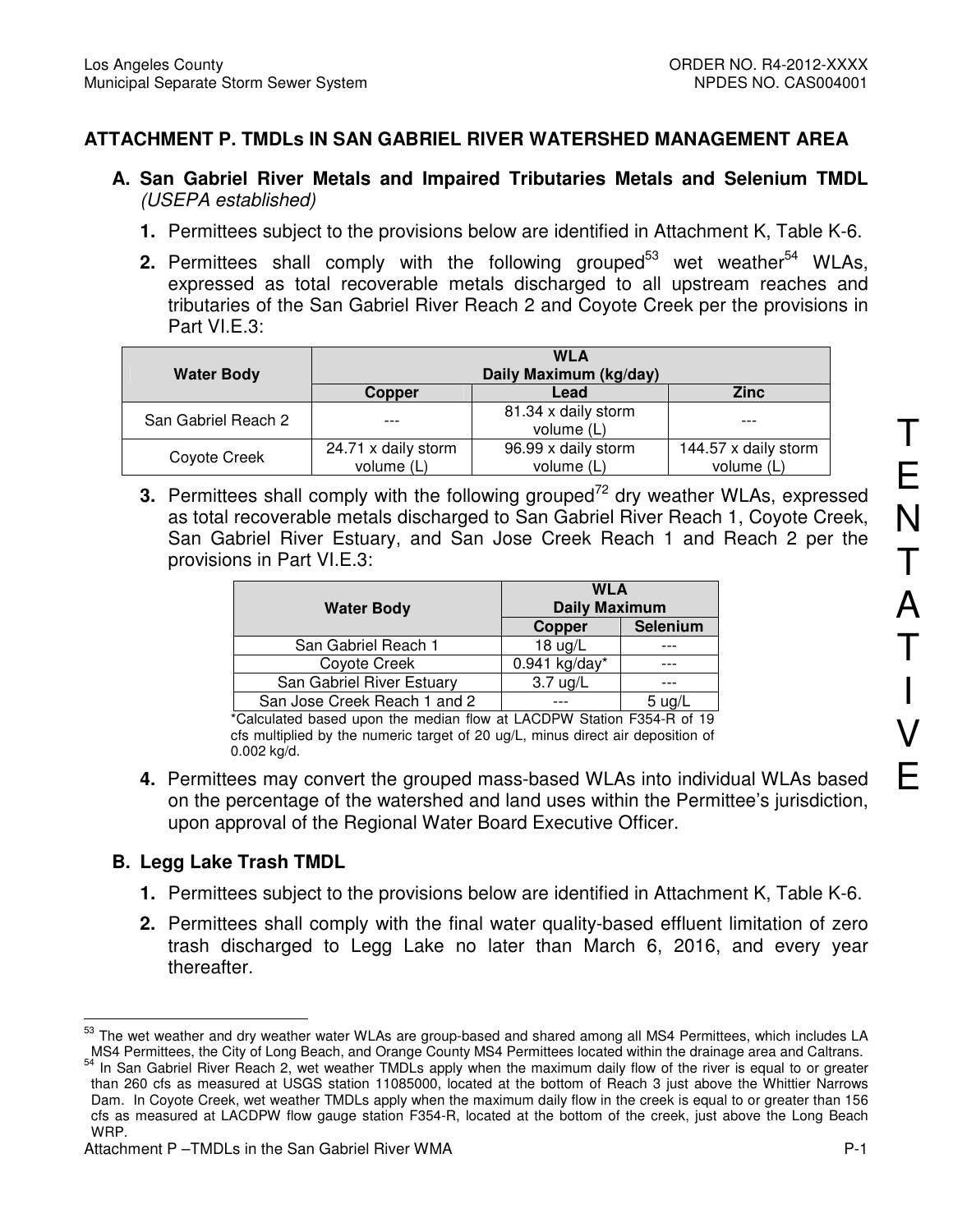**3.** Permittees that choose to comply via a full capture compliance strategy must demonstrate a phased implementation of full capture devices attaining interim effluent limitations over the following 8-year period until the final effluent limitation of zero is attained:

|                 | <b>Effluent Limitation</b>                       |
|-----------------|--------------------------------------------------|
| <b>Deadline</b> | Drainage Area covered<br>by Full Capture Systems |
|                 | (%)                                              |
| March 6, 2008   | n                                                |
| March 6, 2012   | 20                                               |
| March 6, 2013   | 40                                               |
| March 6, 2014   | 60                                               |
| March 6, 2015   | 80                                               |
| March 6, 2016   | 100                                              |

| <b>Permittees</b>                                             | Baseline <sup>56</sup><br>(100%) | 3/6/2012<br>(80%) | 3/6/2013<br>(60%) | 3/6/2014<br>(40%) | 3/6/2015<br>(20%) | $3/6/2016^{57}$<br>(0%) |
|---------------------------------------------------------------|----------------------------------|-------------------|-------------------|-------------------|-------------------|-------------------------|
| Los Angeles<br>County                                         | 2400.03                          | 1920.02           | 1440.02           | 960.01            | 480.01            | 0                       |
| Los Angeles<br><b>County Flood</b><br><b>Control District</b> | 24.05                            | 19.24             | 14.43             | 9.62              | 4.81              | 0                       |
| City of El Monte                                              | 509.48                           | 407.58            | 305.69            | 203.79            | 101.90            | 0                       |
| City of South El<br>Monte                                     | 3896.76                          | 3117.41           | 2338.06           | 1558.70           | 779.35            | 0                       |

- **4.** Permittees shall comply with the interim and final water quality-based effluent limitations for trash in B.2 and B.3 above per the provisions in Part VI.E.5.
- **5.** If a Permittee opts to derive site specific trash generation rates through its Trash Monitoring and Reporting Plan (TMRP), the baseline limitation shall be calculated by multiplying the point source area(s) by the derived trash generation rate(s).
- **6.** Permittees shall comply with the interim and final water quality-based effluent limitations for trash in B.2 and B.3 above per the provisions in Part VI.E.5.

T

E

<sup>55</sup> <sup>55</sup> Water quality-based effluent limitations are expressed as allowable trash discharge relative to baseline Waste Load Allocations.

<sup>56</sup> The Regional Water Board calculated the baseline water quality-based effluent limitations for the Permittees based on the estimated trash generation rate of 5334 gallons of uncompressed trash per square mile per year.

Attachment P –TMDLs in the San Gabriel River WMA **P-2 P-2** <sup>57</sup> Permittees shall achieve their final effluent limitation of zero trash discharged for the year and every year thereafter.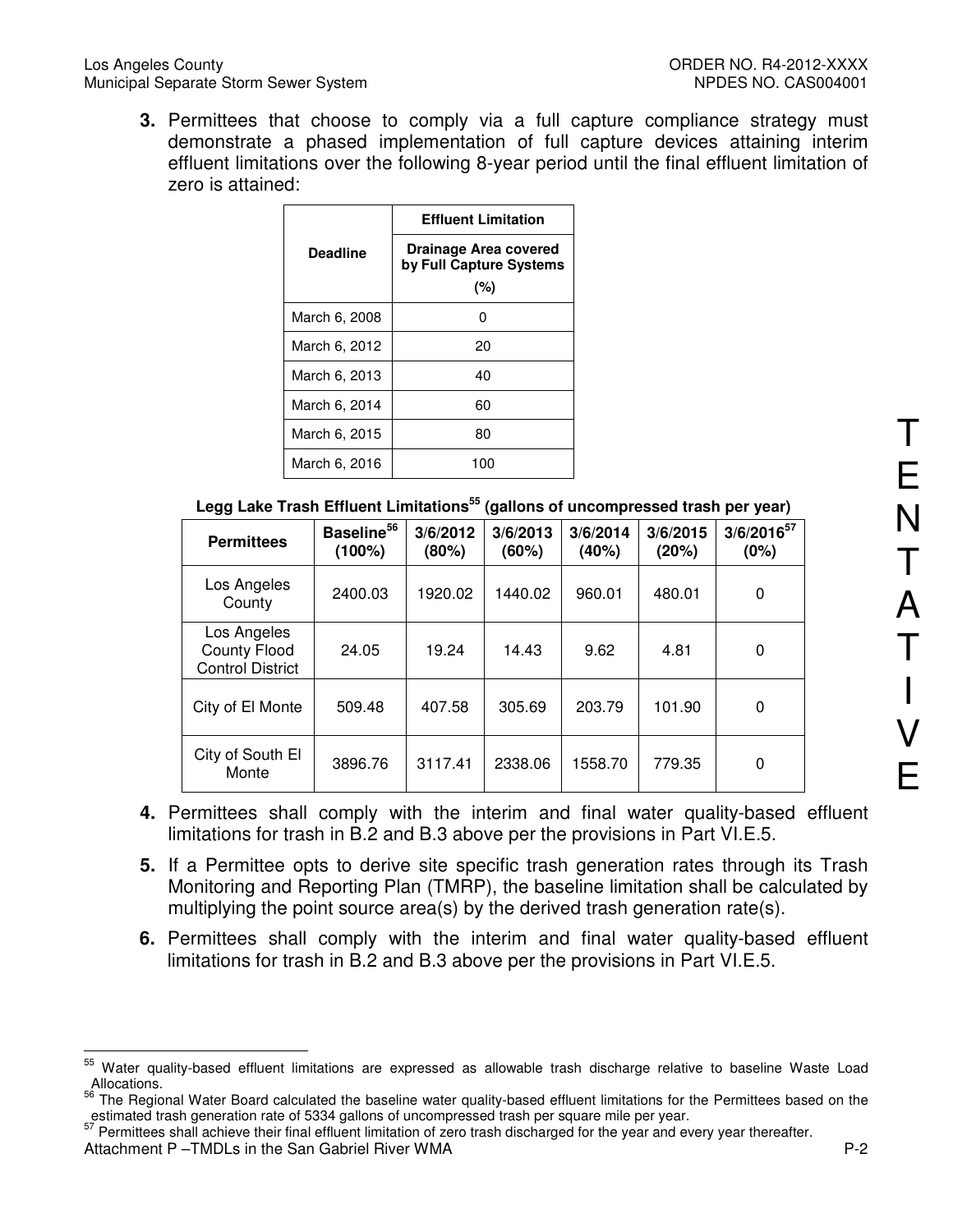# **C. Los Angeles Area Lakes TMDLs<sup>58</sup>** (USEPA established)

- **1.** Legg Lake System Nutrient TMDL
	- **a.** Permittees subject to the provisions below are identified in Attachment K, Table K-6.
	- **b.** Permittees shall comply with the following WLAs per the provisions in Part VI.E.3.
	- **c.** Permittees shall comply with the following annual mass-based allocations based on current flow conditions:

| <b>Subwatershed</b> | <b>Permittee</b>            | <b>Flow</b><br>$(ac-ft/yr)$ | <b>Total</b><br><b>Phosphorus</b><br>$(lb-P/yr)$ | <b>Total</b><br>Nitrogen<br>$(lb-N/yr)$ |
|---------------------|-----------------------------|-----------------------------|--------------------------------------------------|-----------------------------------------|
| Northwestern        | County of<br>Los<br>Angeles | 33.5                        | 53.6                                             | 148.7                                   |
| Northwestern        | South El<br>Monte           | 308                         | 526.3                                            | 1,500.6                                 |
| Northeastern        | El Monte                    | 122                         | 226.6                                            | 590.3                                   |
| Northeastern        | County of<br>Los<br>Angeles | 8.18                        | 12.8                                             | 39.2                                    |
| Northeastern        | South El<br>Monte           | 287                         | 498.7                                            | 1,394.8                                 |

Measured at the point of discharge. The mass-based allocations are equivalent to existing concentrations of 0.065 mg/L total phosphorus as a summer average (May-September) and annual average, and 0.65 mg/L total nitrogen as a summer average (May-September) and annual average based on approved flow conditions.

- **d.** The following concentration-based WLAs shall apply during both wet and dry weather if:
	- **i.** The Regional Water Board Executive Officer approves a request by a Permittee that the concentration-based WLAs apply, and the USEPA does not object to the Executive Officer's decision within 60 days of receiving notice.
	- **ii.** Permittees shall submit a request to both the Regional Water Board and USEPA and shall include as part of the request a Lake Management Plan, describing actions that will be implemented to ensure that the applicable water quality objectives for ammonia, dissolved oxygen, and pH are achieved, and the chlorophyll a target of 20 ug/L as a summer average (May-September) and an annual average is met, in the lake.
	- **iii.** If the applicable water quality objectives for ammonia, dissolved oxygen, and pH are achieved, and the chlorophyll a target is met, in the lake then the total phosphorus and total nitrogen concentration-based WLAs shall be considered attained.

Attachment P –TMDLs in the San Gabriel River WMA **P-3 P-3**  $\overline{a}$  $^{58}$  Los Angeles Area Lakes TMDL includes multiple watershed management areas.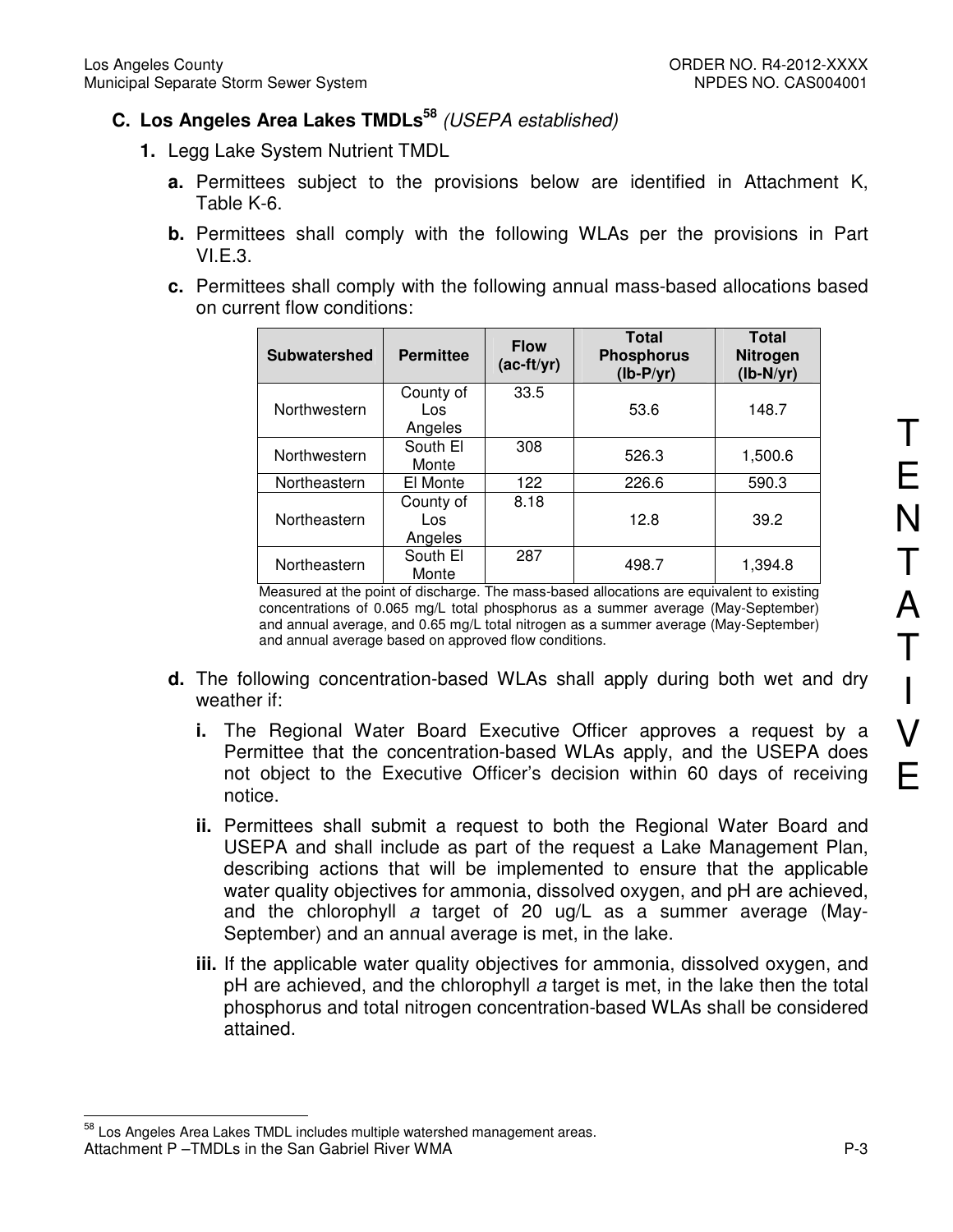| <b>Subwatershed</b> | <b>Permittee</b>         | <b>Total</b><br><b>Phosphorus</b><br>$(mg-P/L)$ | <b>Total Nitrogen</b><br>$(mg-N/L)$ |
|---------------------|--------------------------|-------------------------------------------------|-------------------------------------|
| Northwestern        | County of Los<br>Angeles | 0.1                                             | 1.0                                 |
| Northwestern        | South El Monte           | 0.1                                             | 1.0                                 |
| Northeastern        | El Monte                 | 0.1                                             | 1.0                                 |
| Northeastern        | County of Los<br>Angeles | 0.1                                             | 1.0                                 |
| Northeastern        | South El Monte           | 0 1                                             | 1.0                                 |

Measured as an in-lake concentration. Applied as a summer average (May-September) and an annual average.

- **2.** Puddingstone Reservoir Nutrient TMDL
	- **a.** Permittees subject to the provisions below are identified in Attachment K, Table K-6.
	- **b.** Permittees shall comply with the following WLAs per the provisions in Part VI.E.3.
	- **c.** Permittees shall comply with the following annual mass-based allocations based on current flow conditions:

| <b>Subwatershed</b> | <b>Permittee</b>         | <b>Total</b><br><b>Phosphorus</b><br>$(lb-P/yr)$ | <b>Total Nitrogen</b><br>$(lb-N/yr)$ |
|---------------------|--------------------------|--------------------------------------------------|--------------------------------------|
| Northern            | Claremont                | 169                                              | 829                                  |
| Northern            | County of<br>Los Angeles | 741                                              | 3,390                                |
| Northern            | La Verne                 | 2,772                                            | 11,766                               |
| Northern            | Pomona                   | 6.30                                             | 28.3                                 |
| Northern            | San Dimas                | 31.1                                             | 137                                  |

Measured at the point of discharge. The mass-based allocations are equivalent to existing concentrations of 0.071 mg/L total phosphorus as a summer average (May-September) and annual average, and 0.71 mg/L total nitrogen as a summer average (May-September) and annual average based on approved flow conditions.

- **d.** The following concentration-based WLAs shall apply during both wet and dry weather if:
	- **i.** The Regional Water Board Executive Officer approves a request by a Permittee that the concentration-based WLAs apply, and the USEPA does not object to the Executive Officer's decision within 60 days of receiving notice.
	- **ii.** Permittees shall submit a request to both the Regional Water Board and USEPA and shall include as part of the request a Lake Management Plan, describing actions that will be implemented to ensure that the applicable water quality objectives for ammonia, dissolved oxygen, and pH are achieved and the chlorophyll a target of 20 ug/L as a summer average (May-September) and an annual average is met, in the lake.
	- **iii.** If the applicable water quality objectives for ammonia, dissolved oxygen, and pH are achieved, and the chlorophyll a target is met, in the lake then the total

T

E

N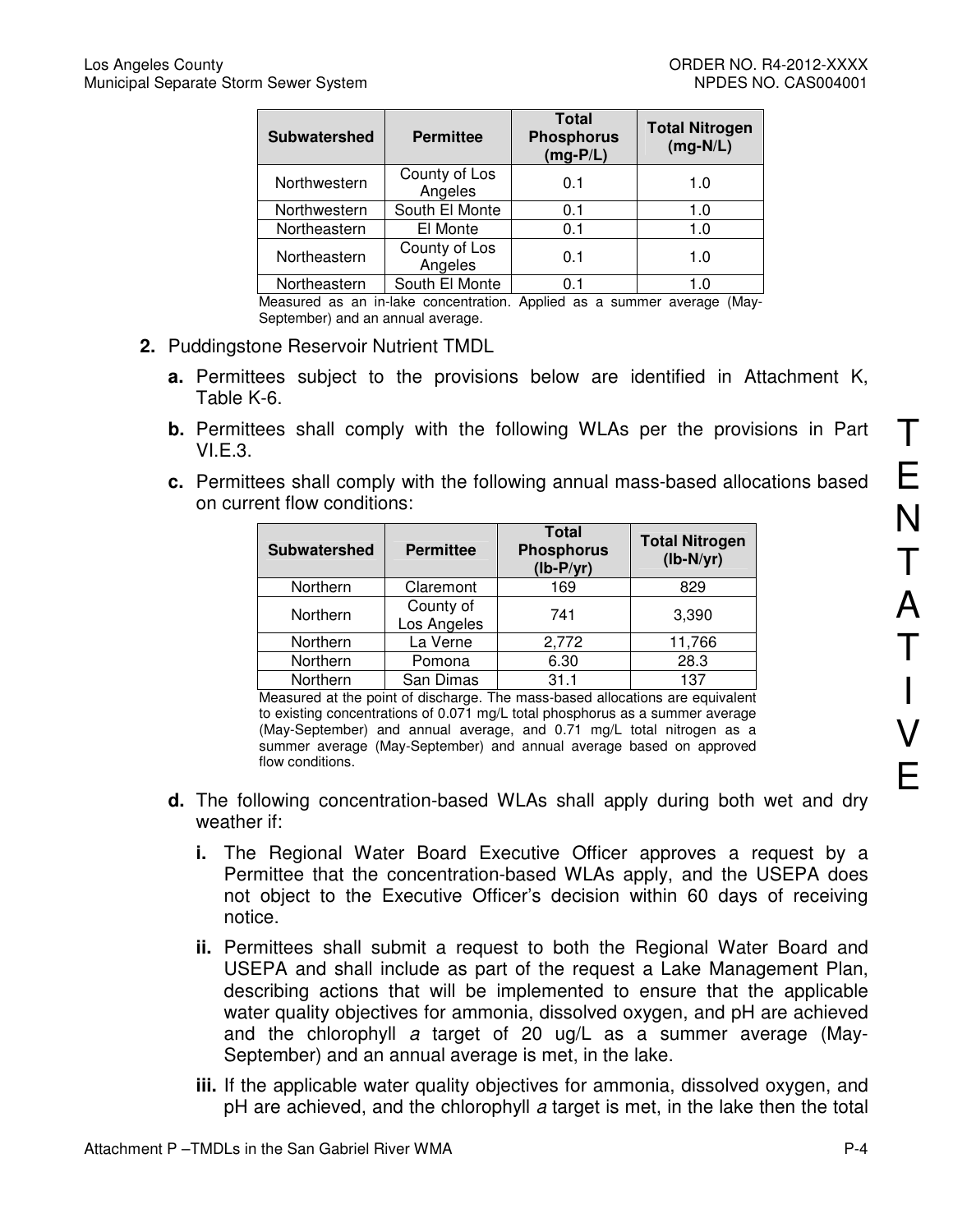phosphorus and total nitrogen concentration-based WLAs shall be considered attained.

| <b>Subwatershed</b> | <b>Permittee</b>         | <b>Total</b><br><b>Phosphorus</b><br>$(mg-P/L)$ | <b>Total Nitrogen</b><br>$(mg-N/L)$ |
|---------------------|--------------------------|-------------------------------------------------|-------------------------------------|
| Northern            | Claremont                | 0.1                                             | 1.0                                 |
| Northern            | County of Los<br>Angeles | 0.1                                             | 1.0                                 |
| Northern            | La Verne                 | 0.1                                             | 1.0                                 |
| Northern            | Pomona                   | 0.1                                             | 1.0                                 |
| Northern            | San Dimas                | 0.1                                             | 1.0                                 |

Measured as an in-lake concentration. Applied as a summer average (May-September) and an annual average.

- **3.** Puddingstone Reservoir Mercury TMDL
	- **a.** Permittees subject to the provisions below are identified in Attachment K, Table K-6.
	- **b.** Permittees shall comply with the following WLAs per the provisions in Part  $VLE.3.$
	- **c.** Permittees shall comply with the following WLAs during both wet and dry weather:

| <b>Subwatershed</b> | <b>Permittee</b>         | <b>Total</b><br><b>Mercury</b><br>$(g-Hg/yr)$ |
|---------------------|--------------------------|-----------------------------------------------|
| Northern            | Claremont                | 0.674                                         |
| Northern            | County of<br>Los Angeles | 2.79                                          |
| Northern            | La Verne                 | 10.6                                          |
| Northern            | Pomona                   | 0.026                                         |
| Northern            | San Dimas                | 0.109                                         |

Measured at the point of discharge.

- **4.** Puddingstone Reservoir PCBs TMDL
	- **a.** Permittees subject to the provisions below are identified in Attachment K, Table K-6.
	- **b.** Permittees shall comply with the following WLAs per the provisions in Part VI.E.3.
	- **c.** Permittees shall comply with the following WLAs:

| <b>Subwatershed</b> | <b>Permittee</b>         | <b>Total PCBs associated</b><br>with Suspended<br><b>Sediment</b><br>(ug/kg dry weight) | <b>Total PCBs in</b><br>the Water<br><b>Column</b><br>(ng/L) |
|---------------------|--------------------------|-----------------------------------------------------------------------------------------|--------------------------------------------------------------|
| Northern            | Claremont                | 0.59                                                                                    | 0.17                                                         |
| Northern            | County of<br>Los Angeles | 0.59                                                                                    | 0.17                                                         |
| Northern            | La Verne                 | 0.59                                                                                    | 0.17                                                         |
| Northern            | Pomona                   | 0.59                                                                                    | 0.17                                                         |
| Northern            | San Dimas                | 0.59                                                                                    | 0.17                                                         |

Measured at the point of discharge. Applied as an annual average.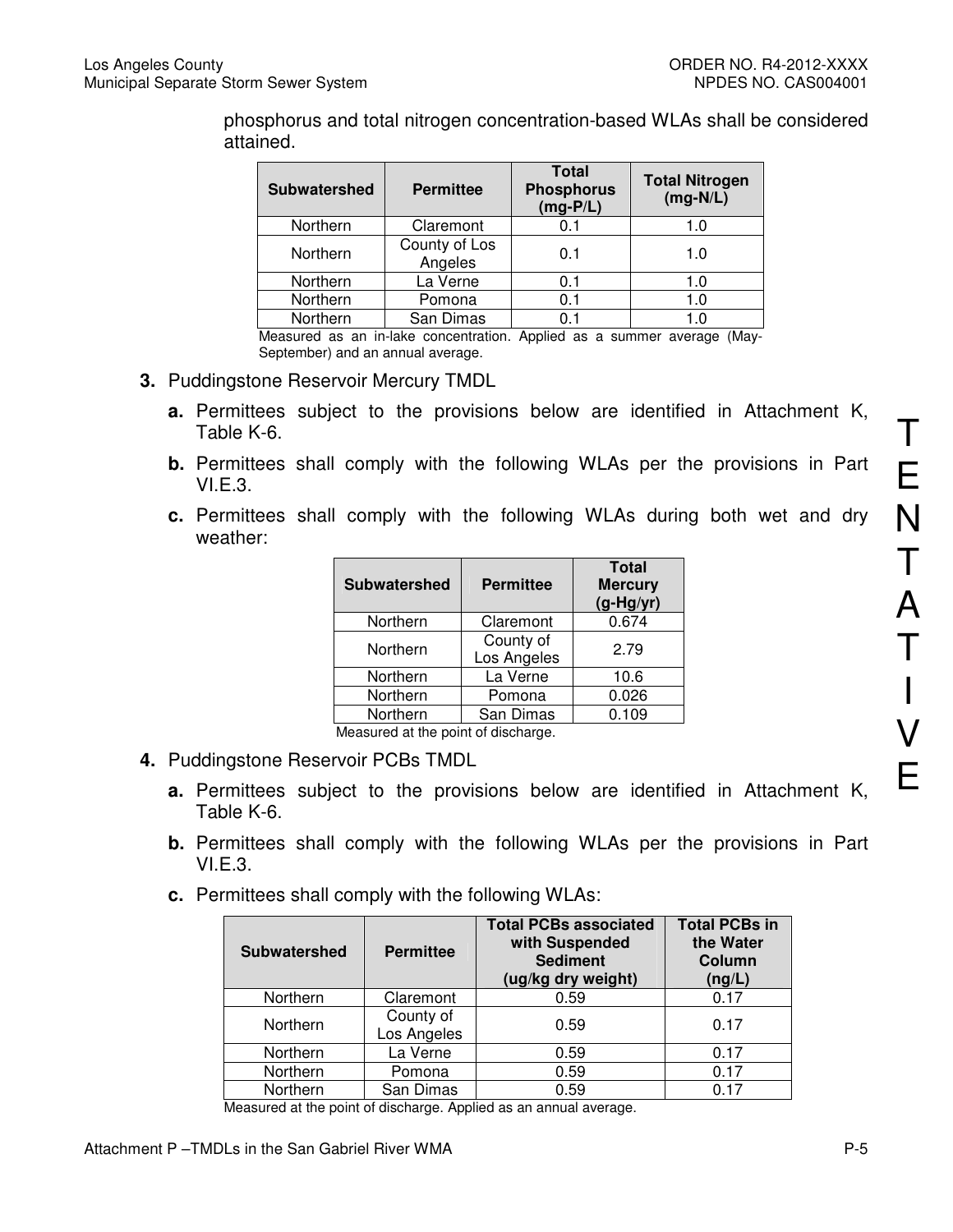**d.** Permittees may comply with the following alternative WLAs upon approval by the Regional Water Board Executive Officer based upon documentation that the fish tissue target of 3.6 ppb wet weight has been met for the preceding three or more years. A demonstration that the fish tissue target has been met in any given year must at a minimum include a composite sample of skin of fillets from at least five common carp each measuring at least 350 mm in length. Documentation shall be submitted to the Regional Water Board and USEPA. Compliance may be demonstrated based on the alternative WLAs upon approval by the Executive Officer, so long as USEPA does not object within 60 days of receiving notice.

| <b>Subwatershed</b> | <b>Permittee</b>         | <b>Total PCBs associated</b><br>with Suspended<br><b>Sediment</b><br>(ug/kg dry weight) <sup>2</sup> | <b>Total PCBs in</b><br>the Water<br>Column<br>$($ ng/L $)$ |
|---------------------|--------------------------|------------------------------------------------------------------------------------------------------|-------------------------------------------------------------|
| Northern            | Claremont                | 59.8                                                                                                 | 0.17                                                        |
| Northern            | County of<br>Los Angeles | 59.8                                                                                                 | 0.17                                                        |
| Northern            | La Verne                 | 59.8                                                                                                 | 0.17                                                        |
| Northern            | Pomona                   | 59.8                                                                                                 | 0.17                                                        |
| Northern            | San Dimas                | 59.8                                                                                                 | በ 17                                                        |

\*Measured at the point of discharge.

\*\*Applied as a three-year average.

\*\*\*Applied as an annual average.

- **5.** Puddingstone Reservoir Chlordane TMDL
	- **a.** Permittees subject to the provisions below are identified in Attachment K, Table K-6.
	- **b.** Permittees shall comply with the following WLAs per the provisions in Part VI.E.3.
	- **c.** Permittees shall comply with the following WLAs:

| <b>Subwatershed</b> | <b>Permittee</b>         | <b>Total Chlordane</b><br>associated with<br><b>Suspended Sediment</b><br>(ug/kg dry weight) | <b>Total Chlordane</b><br>in the Water<br>Column<br>(ng/L) |
|---------------------|--------------------------|----------------------------------------------------------------------------------------------|------------------------------------------------------------|
| Northern            | Claremont                | 0.75                                                                                         | 0.57                                                       |
| Northern            | County of<br>Los Angeles | 0.75                                                                                         | 0.57                                                       |
| Northern            | La Verne                 | 0.75                                                                                         | 0.57                                                       |
| Northern            | Pomona                   | 0.75                                                                                         | 0.57                                                       |
| Northern            | San Dimas                | 0.75                                                                                         | 0.57                                                       |

Measured at the point of discharge. Applied as an annual average.

**d.** Permittees may comply with the following alternative WLAs upon approval by the Regional Water Board Executive Officer based upon documentation that the fish tissue target of 5.6 ppb wet weight has been met for the preceding three or more years. A demonstration that the fish tissue target has been met in any given year must at a minimum include a composite sample of skin of fillets from at least five common carp each measuring at least 350 mm in length. Documentation shall be submitted to the Regional Water Board and USEPA. Compliance may be demonstrated based on the alternative WLAs upon approval by the Executive Officer, so long as USEPA does not object within 60 days of receiving notice.

T

E

N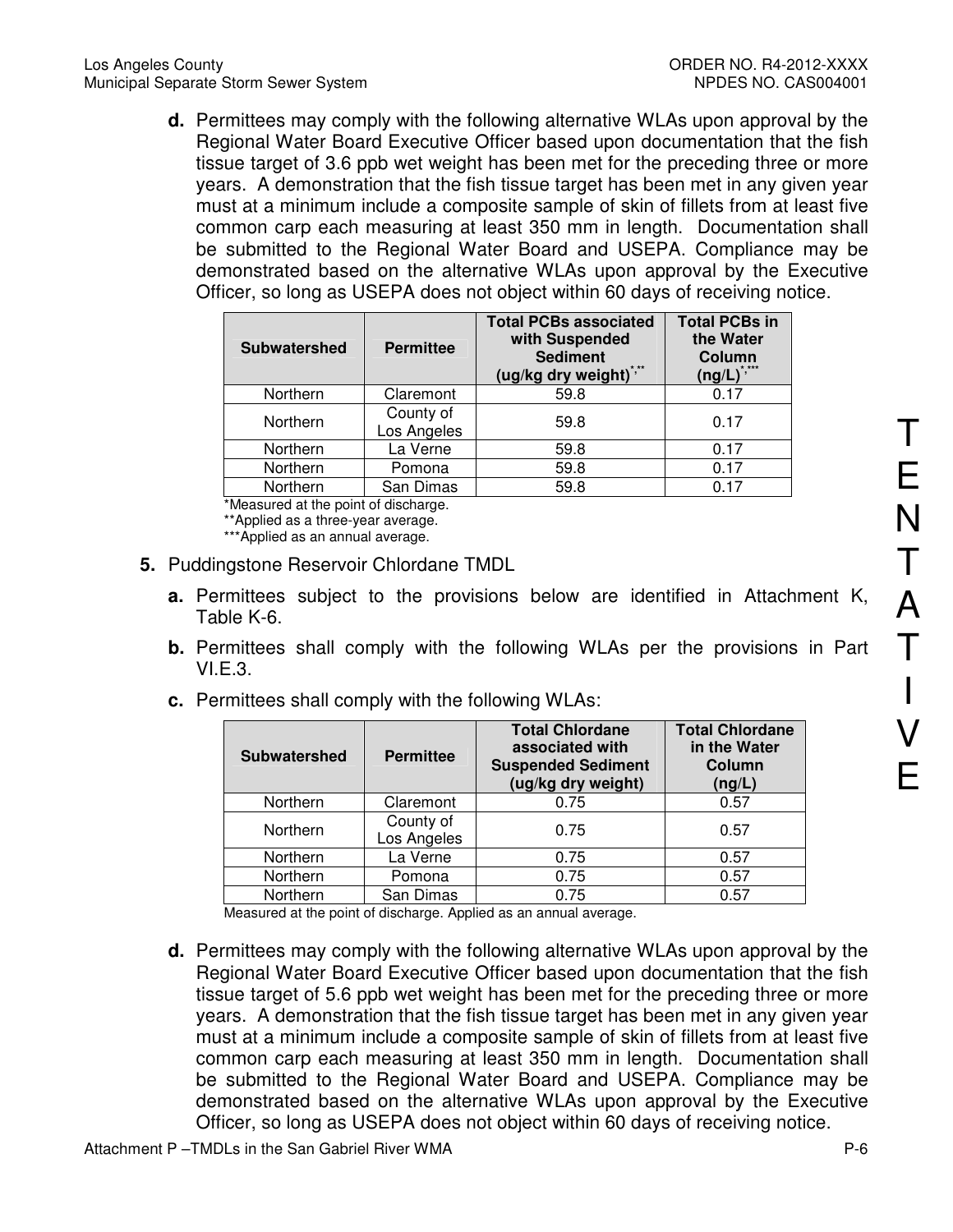| <b>Subwatershed</b> | <b>Permittee</b>         | <b>Total Chlordane</b><br>associated with<br><b>Suspended Sediment</b><br>(ug/kg dry weight) | <b>Total Chlordane</b><br>in the Water<br>Column<br>* ***<br>$(ng/L)^{n}$ |
|---------------------|--------------------------|----------------------------------------------------------------------------------------------|---------------------------------------------------------------------------|
| Northern            | Claremont                | 3.24                                                                                         | 0.57                                                                      |
| Northern            | County of<br>Los Angeles | 3.24                                                                                         | 0.57                                                                      |
| Northern            | La Verne                 | 3.24                                                                                         | 0.57                                                                      |
| Northern            | Pomona                   | 3.24                                                                                         | 0.57                                                                      |
| Northern            | San Dimas                | 3.24                                                                                         | 0.57                                                                      |

\*Measured at the point of discharge.

\*\*Applied as a three-year average.

\*\*\*Applied as an annual average.

- **6.** Puddingstone Reservoir Dieldrin TMDL
	- **a.** Permittees subject to the provisions below are identified in Attachment K, Table K-6.
	- **b.** Permittees shall comply with the following WLAs per the provisions in Part VI.E.3.
	- **c.** Permittees shall comply with the following WLAs:

| <b>Subwatershed</b> | <b>Dieldrin associated</b><br>with Suspended<br><b>Permittee</b><br><b>Sediment</b><br>(ug/kg dry weight) |      | Dieldrin in the<br><b>Water Column</b><br>(ng/L) |  |
|---------------------|-----------------------------------------------------------------------------------------------------------|------|--------------------------------------------------|--|
| Northern            | Claremont                                                                                                 | 0.22 | 0.14                                             |  |
| Northern            | County of<br>Los Angeles                                                                                  | 0.22 | 0.14                                             |  |
| Northern            | La Verne                                                                                                  | 0.22 | 0.14                                             |  |
| Northern            | Pomona                                                                                                    | 0.22 | 0.14                                             |  |
| Northern            | San Dimas                                                                                                 | 0.22 | 0.14                                             |  |

Measured at the point of discharge. Applied as an annual average.

**d.** Permittees may comply with the following alternative WLAs upon approval by the Regional Water Board Executive Officer based upon documentation that the fish tissue target of 0.46 ppb wet weight has been met for the preceding three or more years. A demonstration that the fish tissue target has been met in any given year must at a minimum include a composite sample of skin of fillets from at least five common carp each measuring at least 350 mm in length. Documentation shall be submitted to the Regional Water Board and USEPA. Compliance may be demonstrated based on the alternative WLAs upon approval by the Executive Officer, so long as USEPA does not object within 60 days of receiving notice.

| <b>Subwatershed</b>  | <b>Permittee</b>         | <b>Dieldrin associated</b><br>with Suspended<br><b>Sediment</b><br>(ug/kg dry weight)*,** | Dieldrin in the<br><b>Water Column</b><br>$(ng/L)^{7}$ |  |
|----------------------|--------------------------|-------------------------------------------------------------------------------------------|--------------------------------------------------------|--|
| Northern             | Claremont                | 1.90                                                                                      | 0.14                                                   |  |
| Northern             | County of<br>Los Angeles | 1.90                                                                                      | 0.14                                                   |  |
| La Verne<br>Northern |                          | 1.90                                                                                      | 0.14                                                   |  |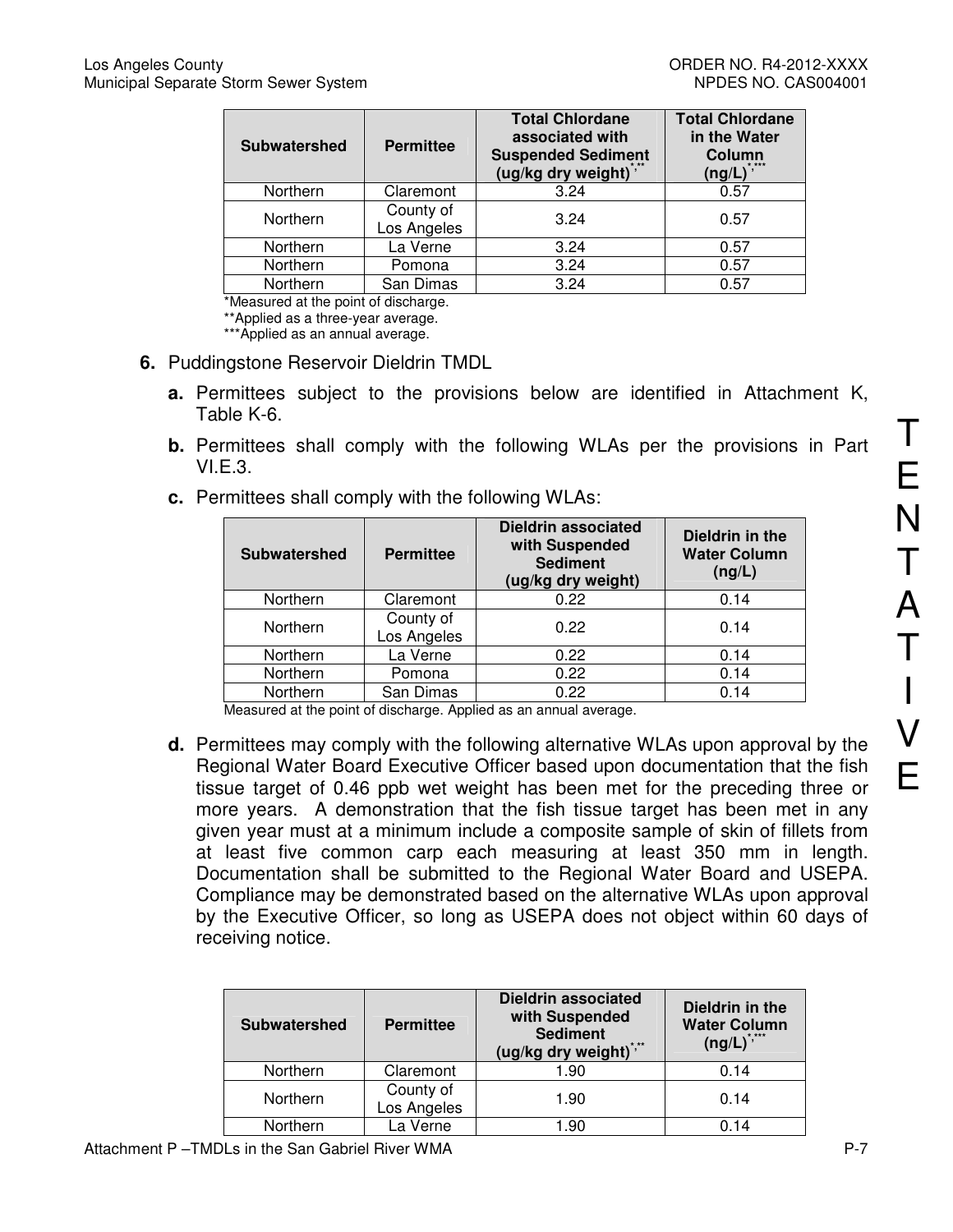| <b>Northern</b> | 'omona       | .90 |  |
|-----------------|--------------|-----|--|
| Northern        | Dimas<br>san | .90 |  |
|                 |              |     |  |

\*Measured at the point of discharge.

\*\*Applied as a three-year average.

- \*\*\*Applied as an annual average.
- **7.** Puddingstone Reservoir DDT TMDL
	- **a.** Permittees subject to the provisions below are identified in Attachment K, Table K-6.
	- **b.** Permittees shall comply with the following WLAs per the provisions in Part  $VLE.3.$

| <b>Subwatershed</b> | <b>Permittee</b>         | <b>Total DDT associated</b><br>with Suspended<br><b>Sediment</b><br>(ug/kg dry weight) | 4-4' DDT in the<br><b>Water Column</b><br>(ng/L) |
|---------------------|--------------------------|----------------------------------------------------------------------------------------|--------------------------------------------------|
| Northern            | Claremont                | 3.94                                                                                   | 0.59                                             |
| Northern            | County of<br>Los Angeles | 3.94                                                                                   | 0.59                                             |
| Northern            | La Verne                 | 3.94                                                                                   | 0.59                                             |
| Northern            | Pomona                   | 3.94                                                                                   | 0.59                                             |
| Northern            | San Dimas<br>.           | 3.94<br>.                                                                              | 0.59                                             |

**c.** Permittees shall comply with the following WLAs:

Measured at the point of discharge. Applied as an annual average.

**d.** Permittees may comply with the following alternative WLAs upon approval by the Regional Water Board Executive Officer based upon documentation that the fish tissue target of 21 ppb wet weight has been met for the preceding three or more years. A demonstration that the fish tissue target has been met in any given year must at a minimum include a composite sample of skin of fillets from at least five common carp each measuring at least 350 mm in length. Documentation shall be submitted to the Regional Water Board and USEPA. Compliance may be demonstrated based on the alternative WLAs upon approval by the Executive Officer, so long as USEPA does not object within 60 days of receiving notice.

| <b>Subwatershed</b> | <b>Permittee</b>         | <b>Total DDT associated</b><br>with Suspended<br><b>Sediment</b><br>(ug/kg dry weight)*,** | 4-4' DDT in the<br><b>Water Column</b><br>$(ng/L)^{\hat{}}$ |  |
|---------------------|--------------------------|--------------------------------------------------------------------------------------------|-------------------------------------------------------------|--|
| Northern            | Claremont                | 5.28                                                                                       | 0.59                                                        |  |
| Northern            | County of<br>Los Angeles | 5.28                                                                                       | 0.59                                                        |  |
| Northern            | La Verne                 | 5.28                                                                                       | 0.59                                                        |  |
| Northern            | Pomona                   | 5.28                                                                                       | 0.59                                                        |  |
| Northern            | San Dimas                | 5.28                                                                                       | 0.59                                                        |  |

\*Measured at the point of discharge.

\*\*\*Applied as an annual average.

<sup>\*\*</sup>Applied as a three-year average.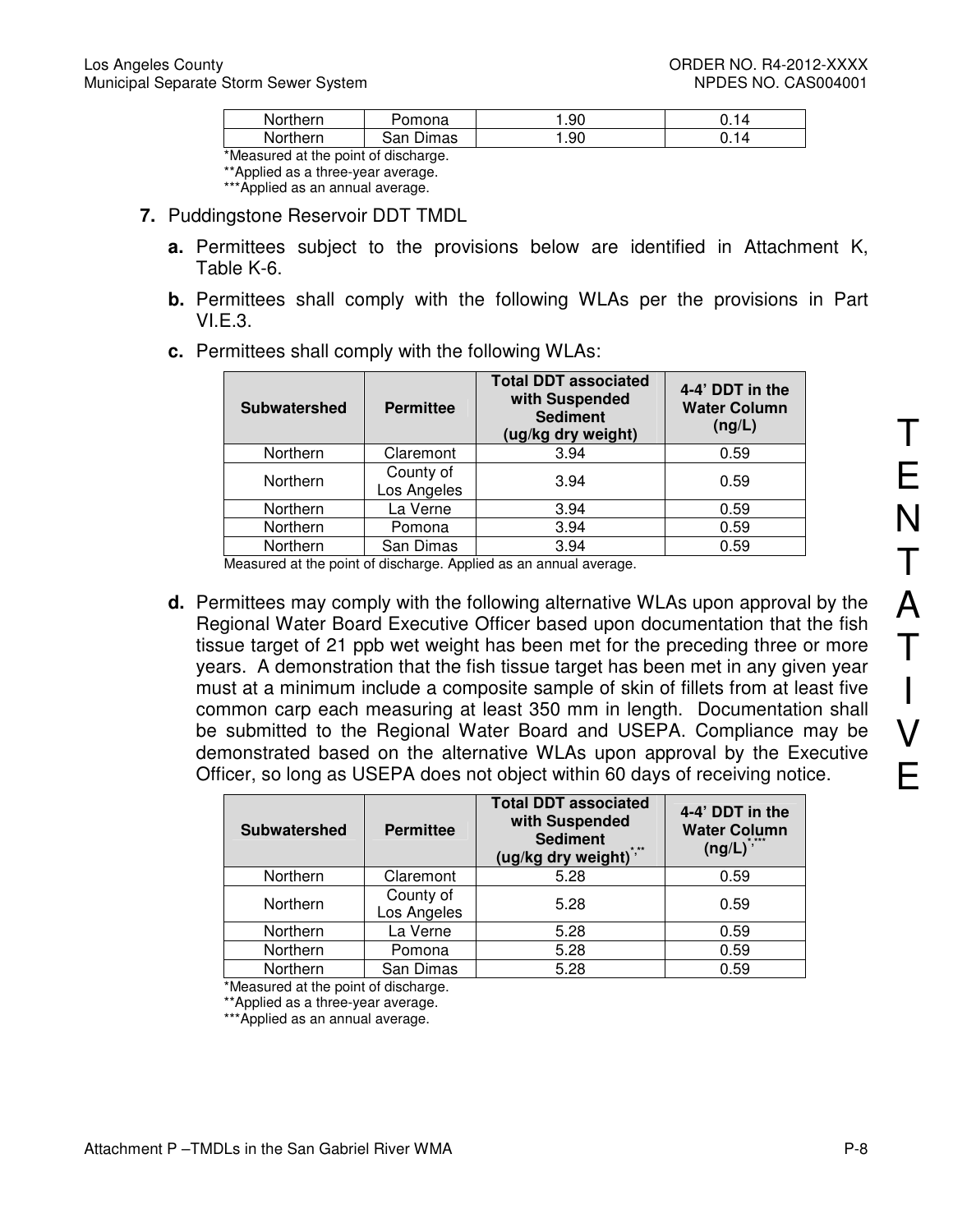#### **ATTACHMENT Q. TMDLs IN LOS CERRITOS CHANNEL AND ALAMITOS BAY WATERSHED MANAGEMENT AREA**

### **A. Los Cerritos Channel Metals TMDL** (USEPA established)

- **1.** Permittees subject to the provisions below are identified in Attachment K, Table K-7.
- **2.** Permittees shall comply with the following dry weather<sup>59</sup> WLAs, expressed as total recoverable metals discharged to Los Cerritos Channel, per the provisions in Part VI.E.3:

| <b>Constituent</b> | <b>WLA</b><br>Daily Maximum (g/day) |  |
|--------------------|-------------------------------------|--|
| Copper             | 67 2                                |  |

**3.** Permittees shall comply with the following wet weather<sup>60</sup> WLA, expressed as total recoverable metals discharged to Los Cerritos Channel, per the provisions in Part VI.E.3:

|                    | <b>WLA</b>                                       |
|--------------------|--------------------------------------------------|
| <b>Constituent</b> | Daily Maximum (g/day)                            |
| Copper             | $4.709 \times 10^{-6}$ x daily storm volume (L)  |
| Lead               | $26.852 \times 10^{-6}$ x daily storm volume (L) |
| Zinc.              | $46.027 \times 10^{-6}$ x daily storm volume (L) |

#### **B. Colorado Lagoon OC Pesticides, PCBs, Sediment Toxicity, PAHs, and Metals TMDL**

- **1.** Permittees subject to the provisions below are identified in Attachment K, Table K-7.
- **2.** Permittees shall comply with the following interim water quality-based effluent limitations as of the effective date of this Order, for sediments within Colorado Lagoon:

| <b>Constituent</b> | Interim Concentration-based Effluent Limitations<br>Monthly Average (µg/dry kg) |  |
|--------------------|---------------------------------------------------------------------------------|--|
| Chlordane          | 129.65                                                                          |  |
| Dieldrin           | 26.20                                                                           |  |
| Lead               | 399,500                                                                         |  |
| <b>Zinc</b>        | 565,000                                                                         |  |
| <b>PAHs</b>        | 4,022                                                                           |  |
| <b>PCBs</b>        | 89.90                                                                           |  |
|                    | 149.80                                                                          |  |

**3.** Permittees shall comply with the following final water quality-based effluent limitations no later than July 28, 2018, for sediments within Colorado Lagoon:

 $\overline{a}$ <sup>59</sup> Dry weather is defined as any day when the maximum daily flow in Los Cerritos Channel is less than 23 cubic feet per second (cfs) measured at Stearns Street Monitoring Station.

<sup>&</sup>lt;sup>60</sup> Wet weather is defined as any day when the maximum daily flow in Los Cerritos Channel is equal to or greater than 23 cfs measured at Stearns Street Monitoring Station.

Attachment Q –TMDLs in the Los Cerritos Channel and Alamitos Bay WMA Q-1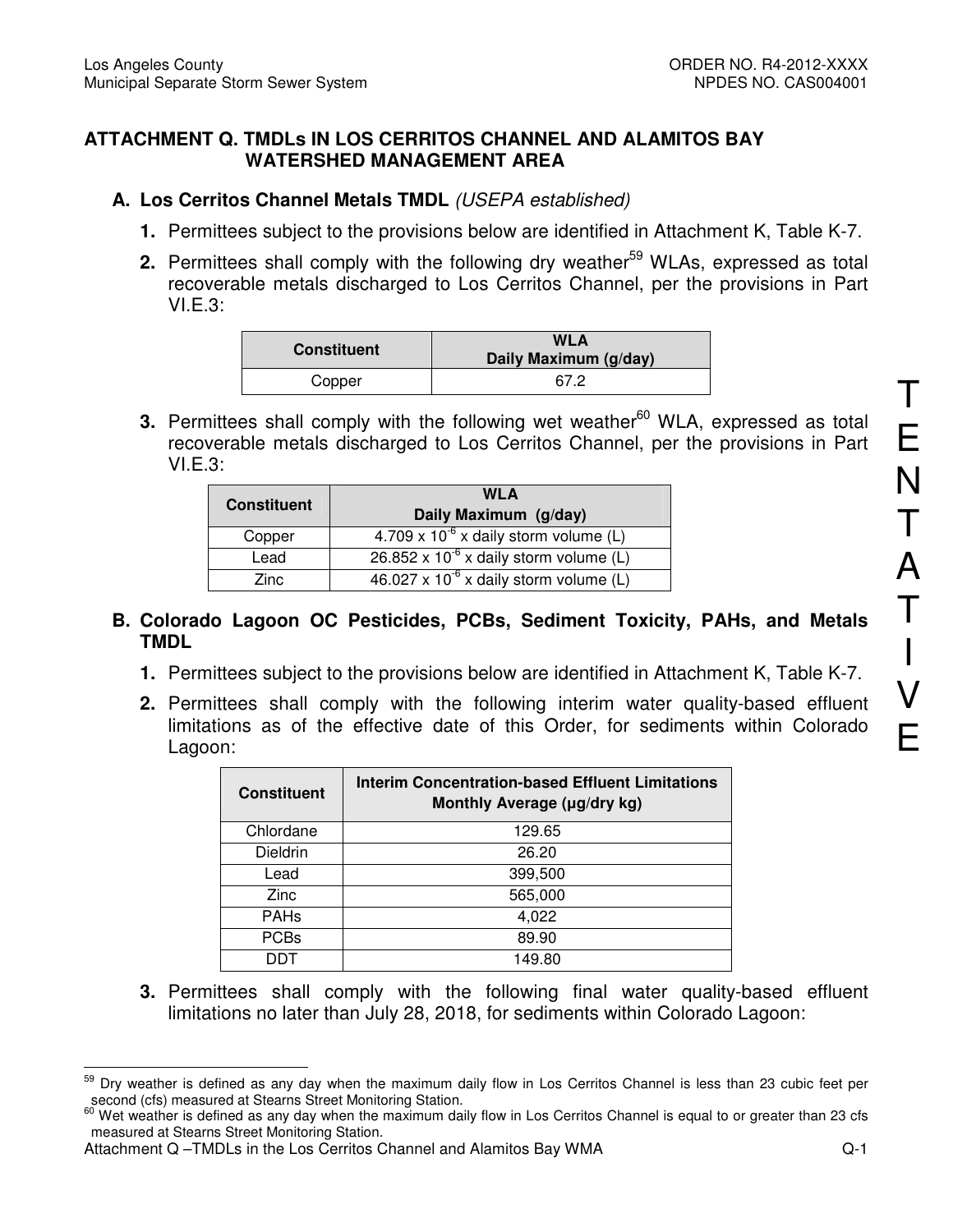| <b>Constituent</b> | <b>Final Concentration Based Effluent Limitations</b><br>Monthly Average (µg/dry kg) |
|--------------------|--------------------------------------------------------------------------------------|
| Chlordane          | 0.50                                                                                 |
| <b>Dieldrin</b>    | 0.02                                                                                 |
| Lead               | 46,700                                                                               |
| Zinc               | 150,000                                                                              |
| <b>PAHs</b>        | 4,022                                                                                |
| <b>PCBs</b>        | 22.70                                                                                |
| דחח                | 1.58                                                                                 |

**4.** The mass-based water quality-based effluent limitations are shared by the MS4 Permittees, which includes the LACFCD, City of Long Beach and Caltrans. Permittees shall comply with the following grouped final water quality-based effluent limitations no later than July 28, 2018, expressed as an annual discharge of sediment to Colorado Lagoon:

| <b>Constituent</b> | Annual Mass-based Effluent Limitations (mg/yr) |              |                    |            |            |
|--------------------|------------------------------------------------|--------------|--------------------|------------|------------|
|                    | Project 452                                    | Line I       | <b>Termino Ave</b> | Line K     | Line M     |
| Chlordane          | 5.10                                           | 3.65         | 12.15              | 1.94       | 0.73       |
| Dieldrin           | 0.20                                           | 0.15         | 0.49               | 0.08       | 0.03       |
| Lead               | 476,646.68                                     | 340,455.99   | 1,134,867.12       | 181,573.76 | 68,116.09  |
| Zinc               | 1,530,985.05                                   | 1,093,541.72 | 3,645,183.47       | 583,213.37 | 218,788.29 |
| <b>PAHs</b>        | 41,050.81                                      | 29,321.50    | 97,739.52          | 15,637.89  | 5,866.44   |
| <b>PCBs</b>        | 231.69                                         | 165.49       | 551.64             | 88.26      | 33.11      |
| DDT                | 16.13                                          | 11.52        | 38.40              | 6.14       | 2.30       |

**5.** Compliance with the concentration-based water quality-based effluent limitations shall be determined by pollutant concentrations in the sediment in Colorado Lagoon at points in the West Arm, North Arm and Central Arm that represent the cumulative inputs from the MS4 drainage to the lagoon.